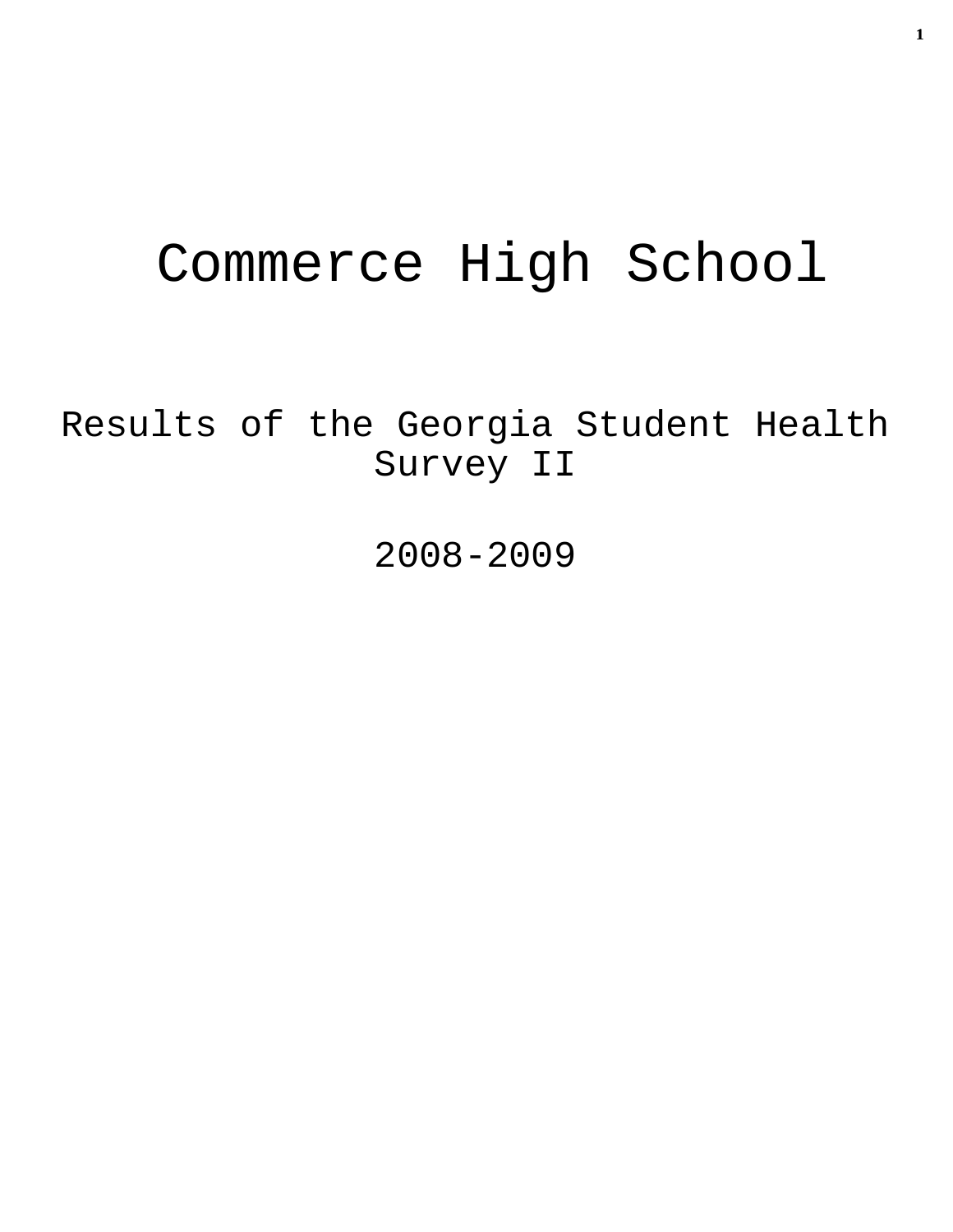# *Demographics* **2**

| Grade                    |     |  |  |  |
|--------------------------|-----|--|--|--|
| <b>Grade   Frequency</b> |     |  |  |  |
| 10                       | 104 |  |  |  |
| 12                       | 75  |  |  |  |

| Frequency      | <b>Table of Gender by Grade</b> |              |             |              |
|----------------|---------------------------------|--------------|-------------|--------------|
| <b>Col Pct</b> |                                 | Grade(Grade) |             |              |
|                | Gender(Gender)                  | 10           | 12          | <b>Total</b> |
|                | <b>Female</b>                   | 57<br>54.81  | 36<br>48.00 | 93           |
|                | <b>Male</b>                     | 47<br>45.19  | 39<br>52.00 | 86           |
|                | <b>Total</b>                    | 104          | 75          | 179          |

| <b>Frequency</b> |
|------------------|
| <b>Col Pct</b>   |

| <b>Table of Ethnicity by Grade</b> |              |                  |              |  |
|------------------------------------|--------------|------------------|--------------|--|
|                                    | Grade(Grade) |                  |              |  |
| <b>Ethnicity</b> (Ethnicity)       | 10           | 12               | <b>Total</b> |  |
| <b>Black</b>                       | 14<br>13.46  | 9<br>12.00       | 23           |  |
| <b>Hispanic</b>                    | 12<br>11.54  | 3<br>4.00        | 15           |  |
| White                              | 72<br>69.23  | 63<br>84.00      | 135          |  |
| <b>Asian</b>                       | 1<br>0.96    | $\Omega$<br>0.00 | 1            |  |
| <b>Other</b>                       | 5<br>4.81    | $\Omega$<br>0.00 | 5            |  |
| <b>Total</b>                       | 104          | 75               | 179          |  |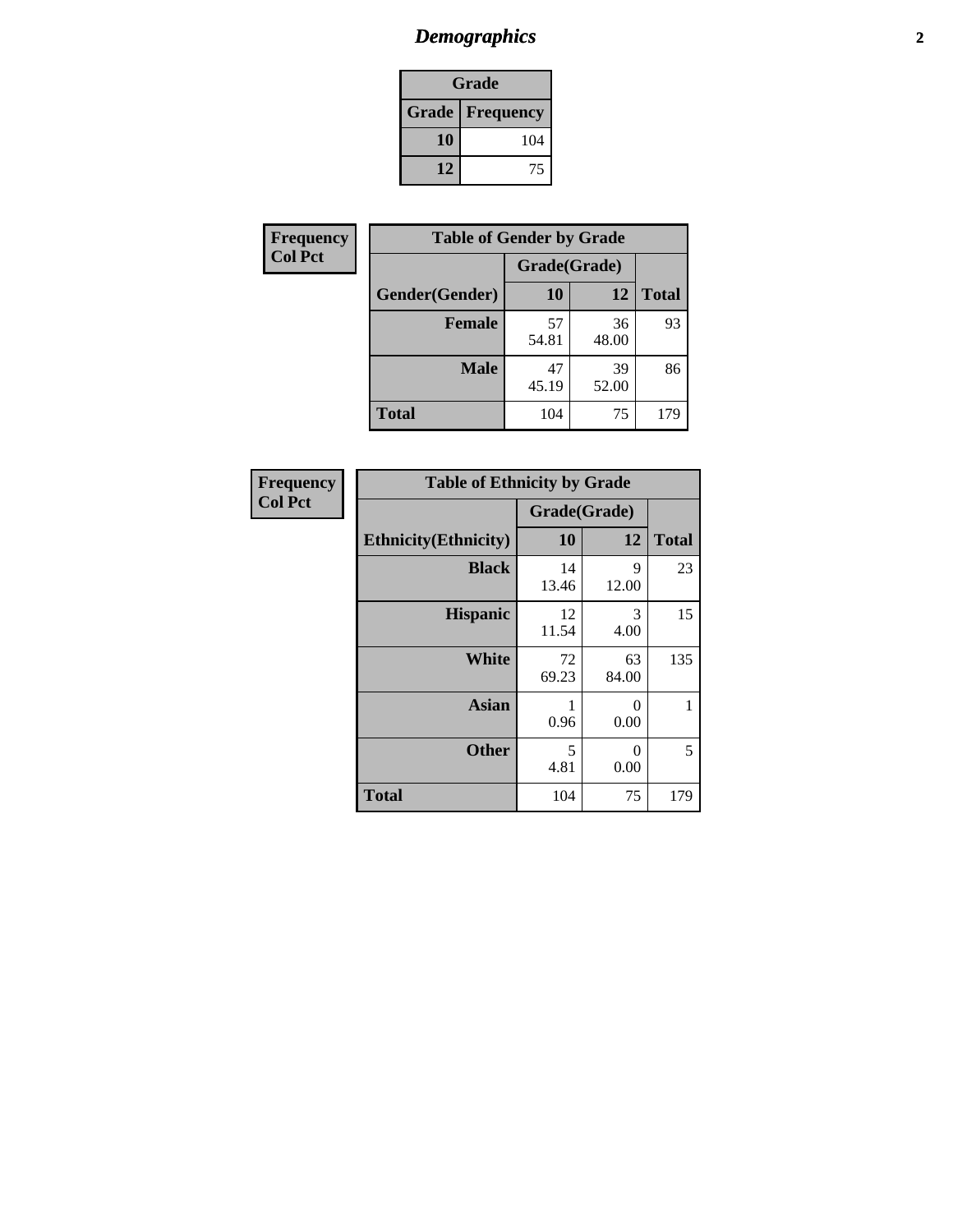#### *Title IV, Part A, Schedule A* **3** *Goal 1: Ensure that all schools are drug-free Baseline Data: Year 2008-2009 Prevalence of Drug Use*

| Frequency<br><b>Col Pct</b> | <b>Table of AlcoholAlt by Grade</b> |              |             |              |  |
|-----------------------------|-------------------------------------|--------------|-------------|--------------|--|
|                             | AlcoholAlt(Alcohol                  | Grade(Grade) |             |              |  |
|                             | use, past 30 days)                  | 10           | 12          | <b>Total</b> |  |
|                             | Yes                                 | 19<br>18.27  | 21<br>28.00 | 40           |  |
|                             | N <sub>0</sub>                      | 85<br>81.73  | 54<br>72.00 | 139          |  |
|                             | <b>Total</b>                        | 104          | 75          | 179          |  |

| Frequency      | <b>Table of TobaccoAny by Grade</b> |              |             |              |
|----------------|-------------------------------------|--------------|-------------|--------------|
| <b>Col Pct</b> | TobaccoAny(Tobacco                  | Grade(Grade) |             |              |
|                | use, past 30 days)                  | 10           | 12          | <b>Total</b> |
|                | Yes                                 | 16<br>15.38  | 23<br>30.67 | 39           |
|                | N <sub>0</sub>                      | 88<br>84.62  | 52<br>69.33 | 140          |
|                | <b>Total</b>                        | 104          | 75          | 179          |

| Frequency<br><b>Col Pct</b> | <b>Table of MarijuanaAlt by Grade</b> |              |             |              |  |
|-----------------------------|---------------------------------------|--------------|-------------|--------------|--|
|                             | MarijuanaAlt(Marijuana                | Grade(Grade) |             |              |  |
|                             | use, past 30 days)                    | 10           | 12          | <b>Total</b> |  |
|                             | Yes                                   | 4<br>3.85    | 9<br>12.00  | 13           |  |
|                             | N <sub>0</sub>                        | 100<br>96.15 | 66<br>88.00 | 166          |  |
|                             | <b>Total</b>                          | 104          | 75          | 179          |  |

| Frequency      | <b>Table of OtherDrugAny by Grade</b>  |              |             |              |
|----------------|----------------------------------------|--------------|-------------|--------------|
| <b>Col Pct</b> | <b>OtherDrugAny(Other</b><br>drug use, | Grade(Grade) |             |              |
|                | past 30 days)                          | 10           | 12          | <b>Total</b> |
|                | Yes                                    | 8<br>7.69    | 6<br>8.00   | 14           |
|                | N <sub>0</sub>                         | 96<br>92.31  | 69<br>92.00 | 165          |
|                | <b>Total</b>                           | 104          | 75          | 179          |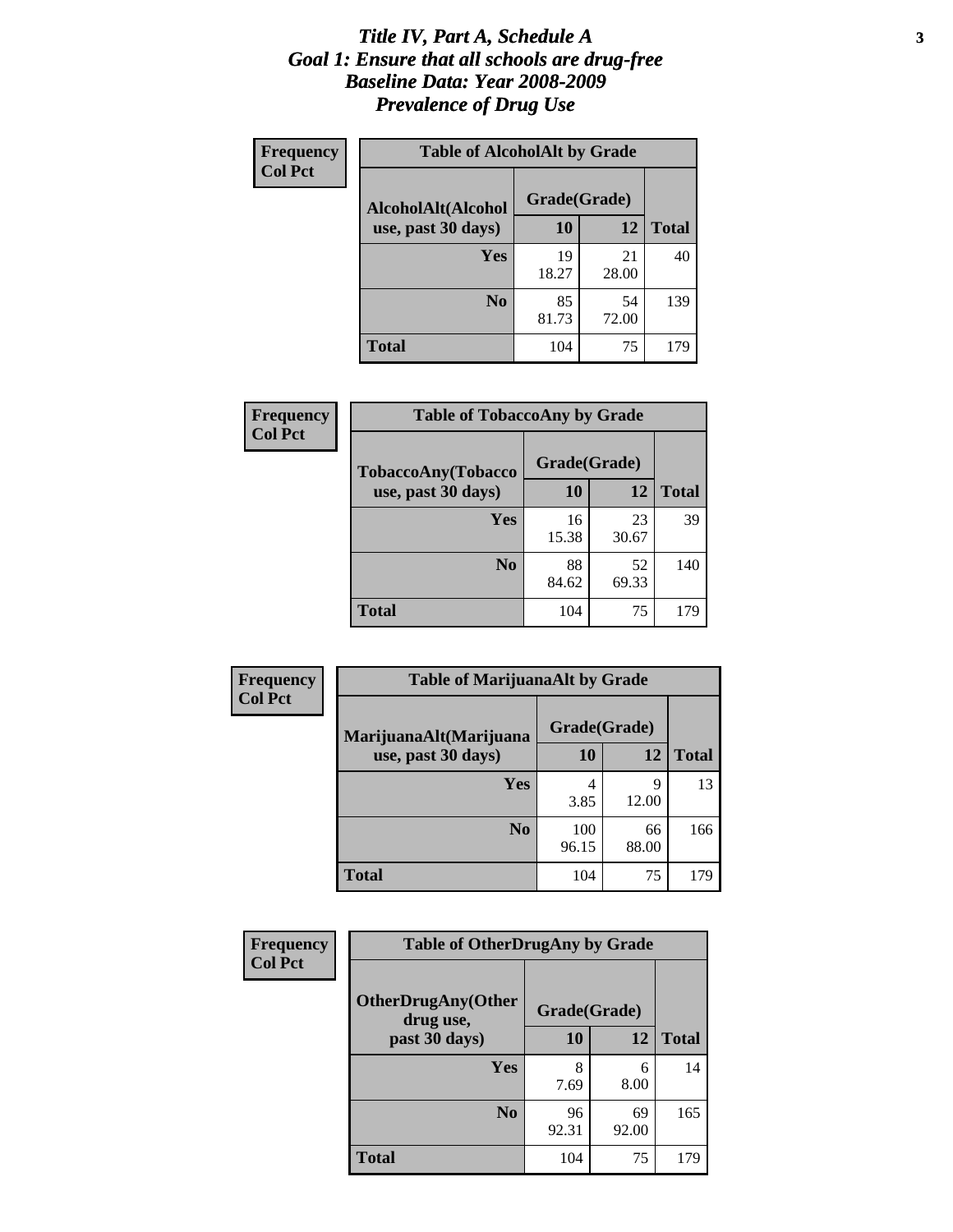#### *Average Age of Onset of Use* **4** *Results for "Average Age of Onset of Use" questions exclude students who said they did not use that substance*

| <b>Variable</b>    | Label                                                              | <b>Mean</b> |
|--------------------|--------------------------------------------------------------------|-------------|
| Alcoholinit2       | I started using alcohol when I was                                 | 14.31       |
| Cigarettesinit2    | I started smoking tobacco when I was                               | 14.53       |
| Smokelessinit2     | I started chewing tobacco when I was                               | 13.97       |
| Marijuanainit2     | I started using marijuana when I was                               | 14.47       |
| Cocaineinit2       | I started using cocaine when I was                                 | 15.57       |
| Inhalantsinit2     | I started using inhalants when I was                               | 14.90       |
| Steroidsinit2      | I started using steroids when I was                                | 8.00        |
| Ecstasyinit2       | I started using ecstasy when I was                                 | 16.00       |
| Methinit2          | I started using methamphetamines when I was                        | 15.50       |
| Hallucinogensinit2 | I started using hallucinogens when I was                           | 15.60       |
| Prescriptioninit2  | I started using prescription drugs not prescribed to me when I was | 14.60       |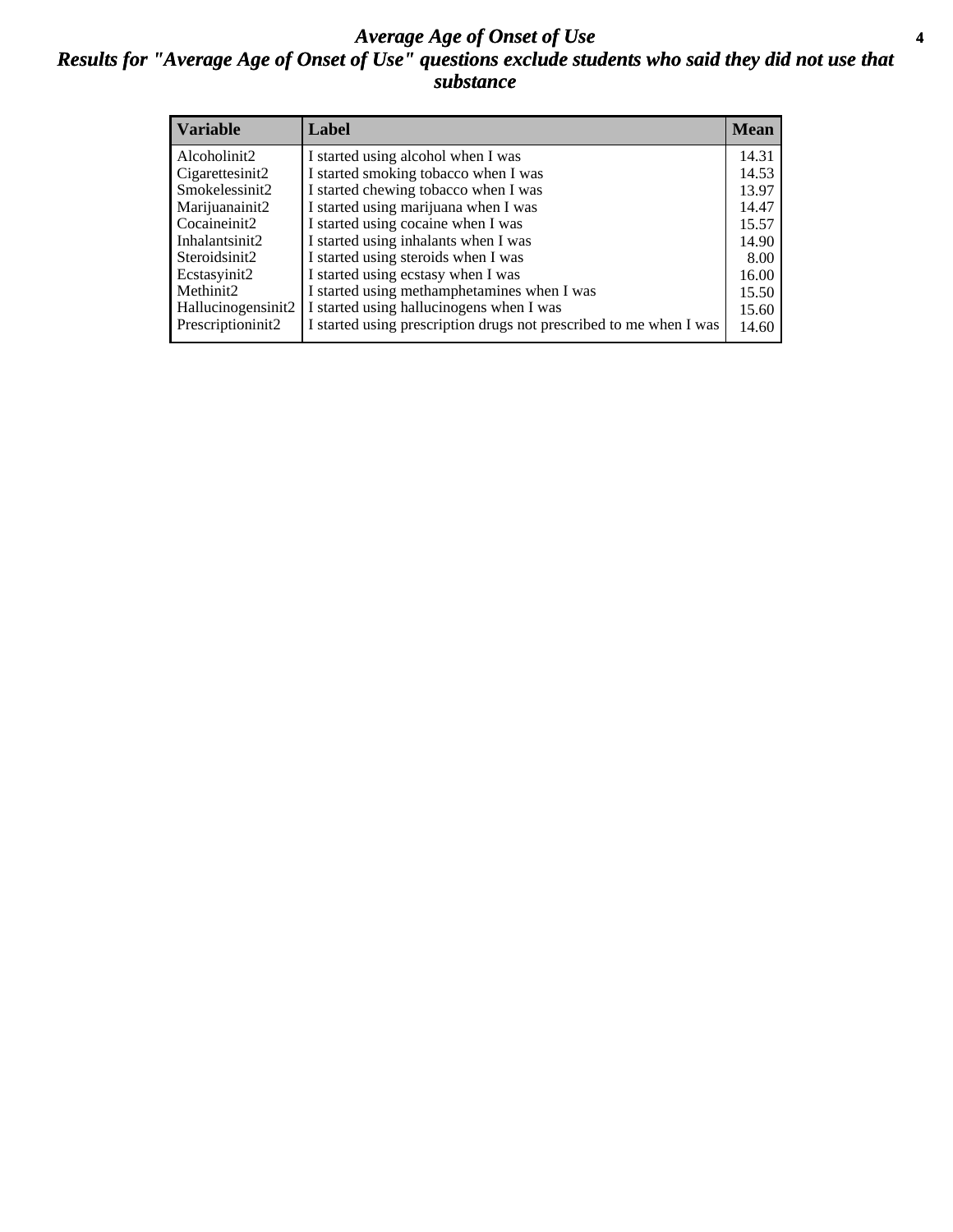# *Perception of Health Risk* **5**

| Frequency      | <b>Table of Alcoholharmdich by Grade</b> |              |             |              |
|----------------|------------------------------------------|--------------|-------------|--------------|
| <b>Col Pct</b> | Alcoholharmdich(I<br>think alcohol is    | Grade(Grade) |             |              |
|                | harmful)                                 | 10           | 12          | <b>Total</b> |
|                | Yes                                      | 84<br>80.77  | 58<br>77.33 | 142          |
|                | N <sub>0</sub>                           | 20<br>19.23  | 17<br>22.67 | 37           |
|                | <b>Total</b>                             | 104          | 75          | 179          |

| Frequency      | <b>Table of Tobaccoharmdich by Grade</b> |              |             |              |
|----------------|------------------------------------------|--------------|-------------|--------------|
| <b>Col Pct</b> | Tobaccoharmdich(I<br>think tobacco is    | Grade(Grade) |             |              |
|                | harmful)                                 | 10           | 12          | <b>Total</b> |
|                | Yes                                      | 99<br>95.19  | 70<br>93.33 | 169          |
|                | N <sub>0</sub>                           | 4.81         | 5<br>6.67   | 10           |
|                | <b>Total</b>                             | 104          | 75          | 179          |

| <b>Frequency</b> | <b>Table of Marijuanaharmdich by Grade</b> |              |             |              |
|------------------|--------------------------------------------|--------------|-------------|--------------|
| <b>Col Pct</b>   | Marijuanaharmdich(I<br>think marijuana is  | Grade(Grade) |             |              |
|                  | harmful)                                   | 10           | 12          | <b>Total</b> |
|                  | <b>Yes</b>                                 | 85<br>81.73  | 56<br>74.67 | 141          |
|                  | N <sub>0</sub>                             | 19<br>18.27  | 19<br>25.33 | 38           |
|                  | <b>Total</b>                               | 104          | 75          | 179          |

| <b>Frequency</b> | <b>Table of Otherdrugharmdich by Grade</b>   |              |             |              |  |  |
|------------------|----------------------------------------------|--------------|-------------|--------------|--|--|
| <b>Col Pct</b>   | Otherdrugharmdich(I<br>think other drugs are | Grade(Grade) |             |              |  |  |
|                  | harmful)                                     | 10           | 12          | <b>Total</b> |  |  |
|                  | <b>Yes</b>                                   | 99<br>95.19  | 72<br>96.00 | 171          |  |  |
|                  | N <sub>0</sub>                               | 4.81         | 3<br>4.00   | 8            |  |  |
|                  | <b>Total</b>                                 | 104          | 75          | 179          |  |  |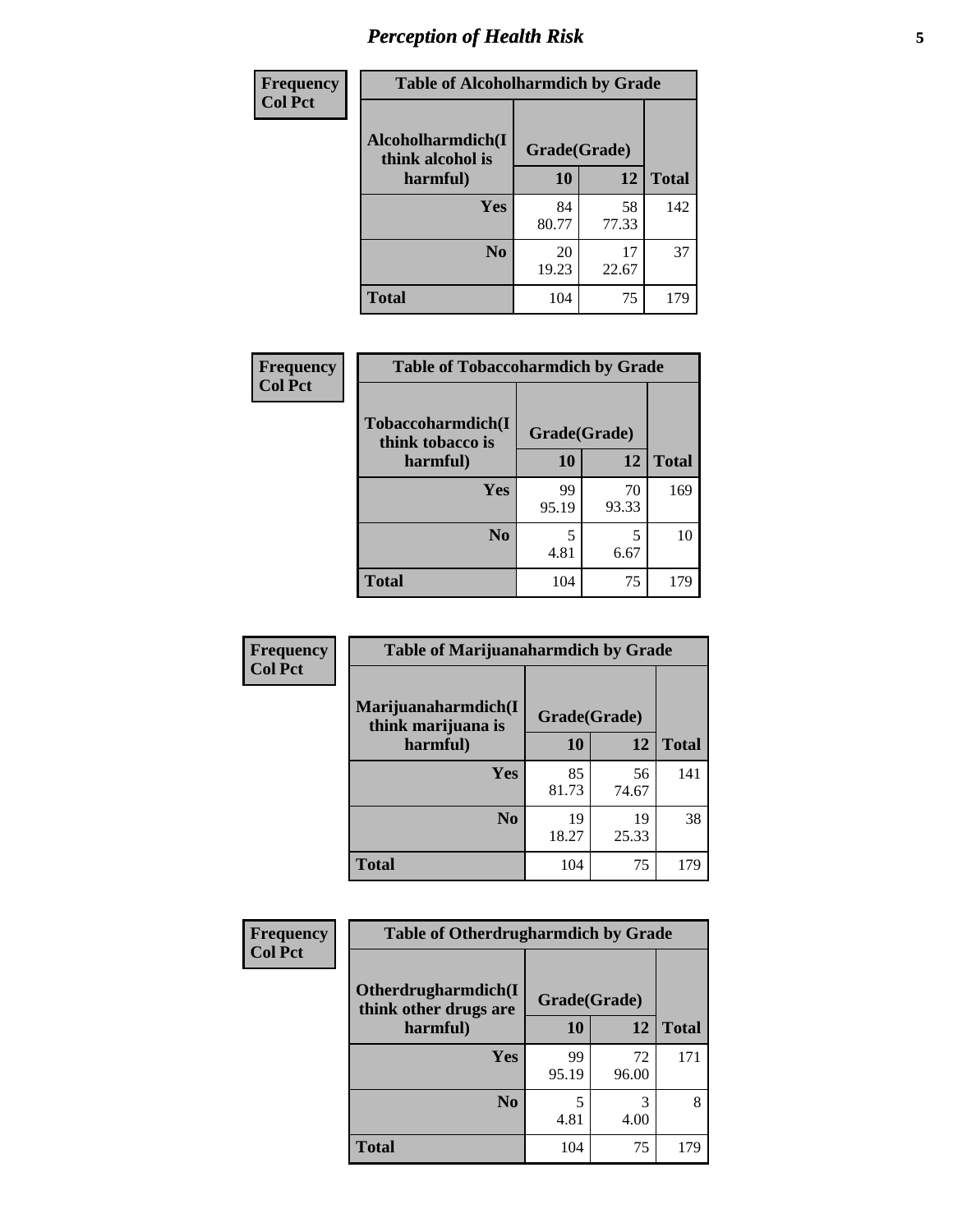# *Social Disapproval* **6**

| <b>Frequency</b> | <b>Table of Alcoholpeerdich by Grade</b>                    |              |             |              |
|------------------|-------------------------------------------------------------|--------------|-------------|--------------|
| <b>Col Pct</b>   | Alcoholpeerdich(My<br>friends would<br>disapprove if I used | Grade(Grade) |             |              |
|                  | alcohol)                                                    | 10           | 12          | <b>Total</b> |
|                  | <b>Yes</b>                                                  | 62<br>59.62  | 28<br>37.33 | 90           |
|                  | N <sub>0</sub>                                              | 42<br>40.38  | 47<br>62.67 | 89           |
|                  | <b>Total</b>                                                | 104          | 75          | 179          |

| <b>Frequency</b> |
|------------------|
| <b>Col Pct</b>   |

| <b>Table of Tobaccopeerdich by Grade</b>                    |              |             |              |  |  |
|-------------------------------------------------------------|--------------|-------------|--------------|--|--|
| Tobaccopeerdich(My<br>friends would<br>disapprove if I used | Grade(Grade) |             |              |  |  |
| tobacco)                                                    | 10           | 12          | <b>Total</b> |  |  |
| Yes                                                         | 75<br>72.12  | 38<br>50.67 | 113          |  |  |
| N <sub>0</sub>                                              | 29<br>27.88  | 37<br>49.33 | 66           |  |  |
| <b>Total</b>                                                | 104          | 75          |              |  |  |

| Frequency      |                                                                                                                                                                           |              |             |              |
|----------------|---------------------------------------------------------------------------------------------------------------------------------------------------------------------------|--------------|-------------|--------------|
| <b>Col Pct</b> | <b>Table of Marijuanapeerdich by Grade</b><br>Marijuanapeerdich(My<br>friends would<br>disapprove if I used<br>marijuana)<br><b>Yes</b><br>N <sub>0</sub><br><b>Total</b> | Grade(Grade) |             |              |
|                |                                                                                                                                                                           | 10           | 12          | <b>Total</b> |
|                |                                                                                                                                                                           | 78<br>75.00  | 49<br>65.33 | 127          |
|                |                                                                                                                                                                           | 26<br>25.00  | 26<br>34.67 | 52           |
|                |                                                                                                                                                                           | 104          | 75          | 179          |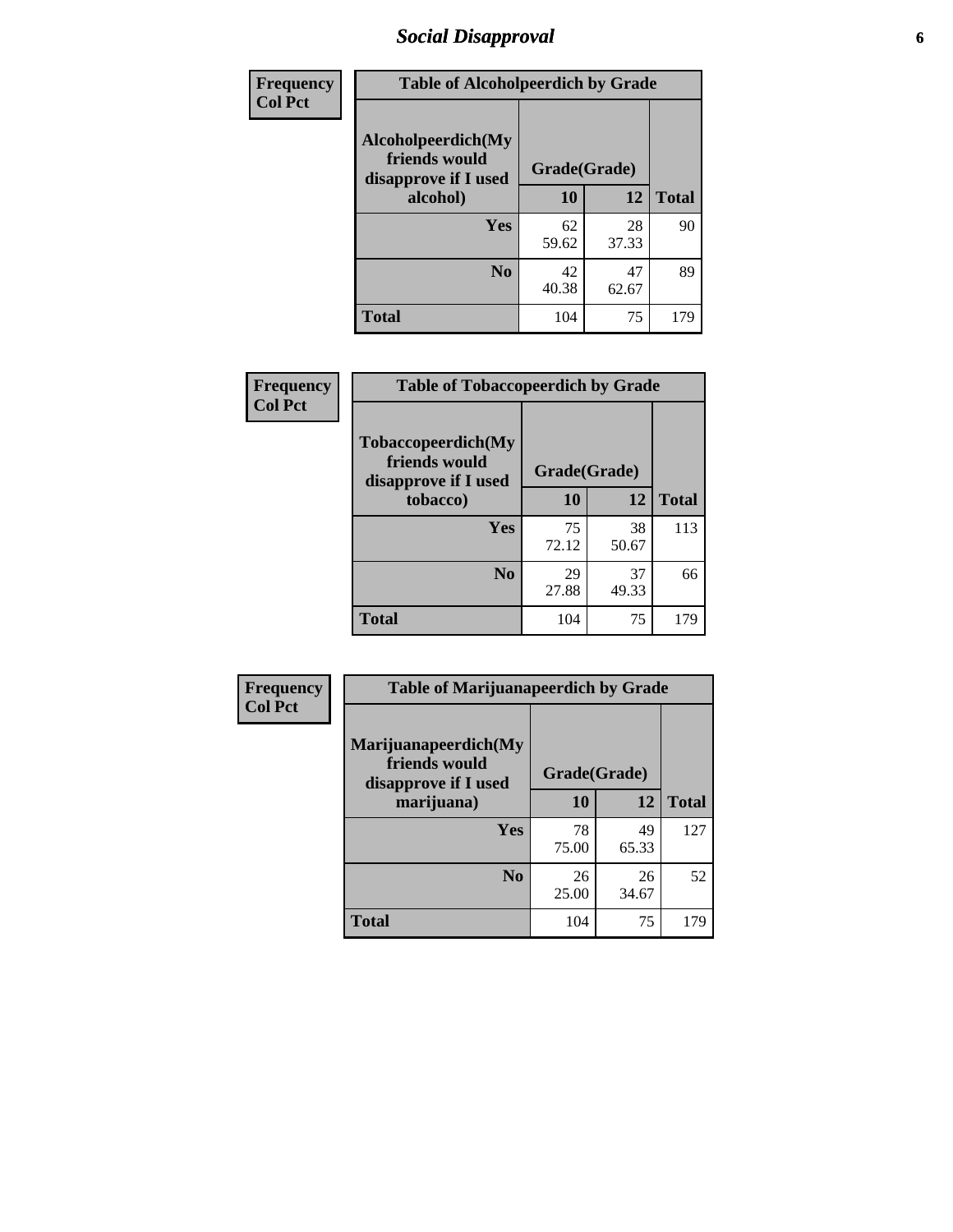# *Social Disapproval* **7**

| Frequency      | <b>Table of Otherdrugpeerdich by Grade</b>                    |              |             |              |  |  |  |
|----------------|---------------------------------------------------------------|--------------|-------------|--------------|--|--|--|
| <b>Col Pct</b> | Otherdrugpeerdich(My<br>friends would<br>disapprove if I used | Grade(Grade) |             |              |  |  |  |
|                | other drugs)                                                  | 10           | 12          | <b>Total</b> |  |  |  |
|                | Yes                                                           | 89<br>85.58  | 55<br>73.33 | 144          |  |  |  |
|                | N <sub>0</sub>                                                | 15<br>14.42  | 20<br>26.67 | 35           |  |  |  |
|                | <b>Total</b>                                                  | 104          | 75          | 179          |  |  |  |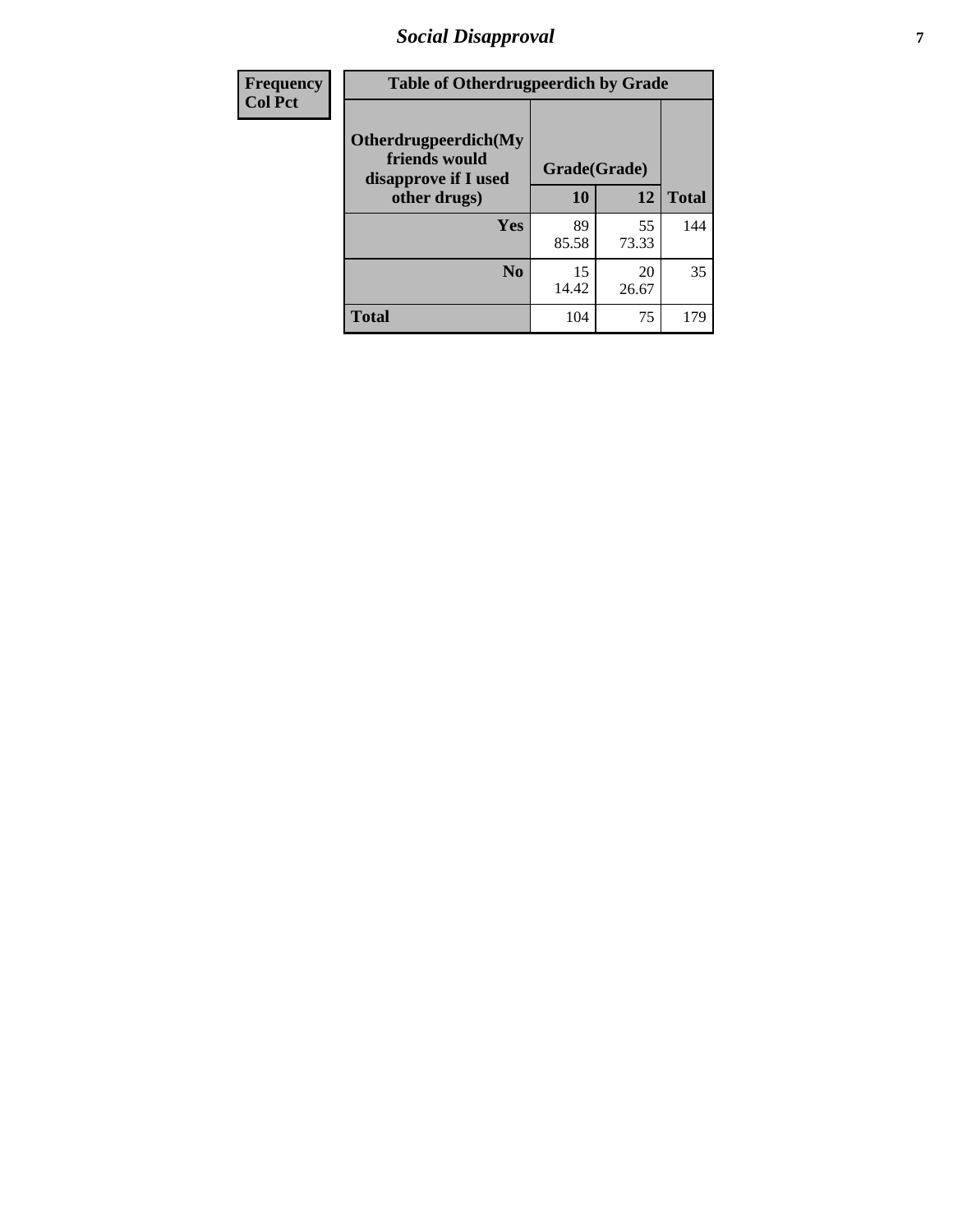#### Title IV, Part A, Schedule A **8** *Goal 2: To help ensure that all schools are safe and disciplined Baseline Data: Year 2008-2009 Student Involvement in Gang Activity*

| Frequency      |                                                                                                   | <b>Table of Gangself by Grade</b> |             |              |  |  |
|----------------|---------------------------------------------------------------------------------------------------|-----------------------------------|-------------|--------------|--|--|
| <b>Col Pct</b> | Gangself(I<br>have<br>participated<br>in illegal<br>gang<br>activities in<br>the past 30<br>days) | Grade(Grade)<br>10                | 12          | <b>Total</b> |  |  |
|                | Yes                                                                                               | 1<br>0.96                         | 3<br>4.00   | 4            |  |  |
|                | N <sub>0</sub>                                                                                    | 103<br>99.04                      | 72<br>96.00 | 175          |  |  |
|                | <b>Total</b>                                                                                      | 104                               | 75          | 179          |  |  |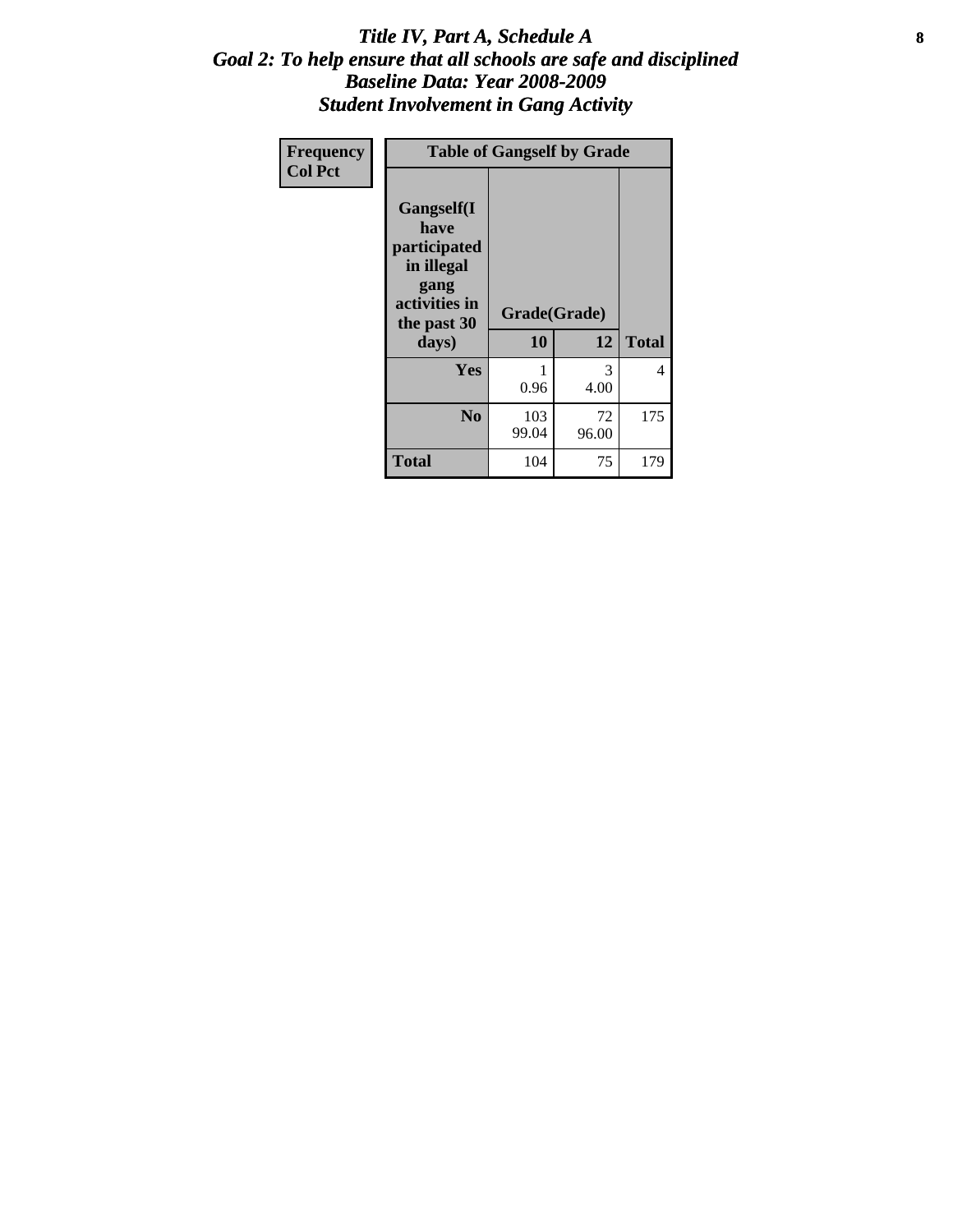# *Student Perception of School Safety* **9**

| <b>Frequency</b><br>Row Pct |
|-----------------------------|
|                             |

| <b>Table of Grade by Safeschool</b> |                          |                                                        |                             |                                    |              |  |  |
|-------------------------------------|--------------------------|--------------------------------------------------------|-----------------------------|------------------------------------|--------------|--|--|
|                                     |                          | Safeschool (School is a place at which I feel<br>safe) |                             |                                    |              |  |  |
| Grade(Grade)                        | <b>Strongly</b><br>Agree | <b>Somewhat</b><br>Agree                               | <b>Somewhat</b><br>Disagree | <b>Strongly</b><br><b>Disagree</b> | <b>Total</b> |  |  |
| 10                                  | 25<br>24.04              | 52<br>50.00                                            | 19<br>18.27                 | 8<br>7.69                          | 104          |  |  |
| 12                                  | 22<br>29.33              | 43<br>57.33                                            | 9.33                        | 3<br>4.00                          | 75           |  |  |
| <b>Total</b>                        | 47                       | 95                                                     | 26                          | 11                                 | 179          |  |  |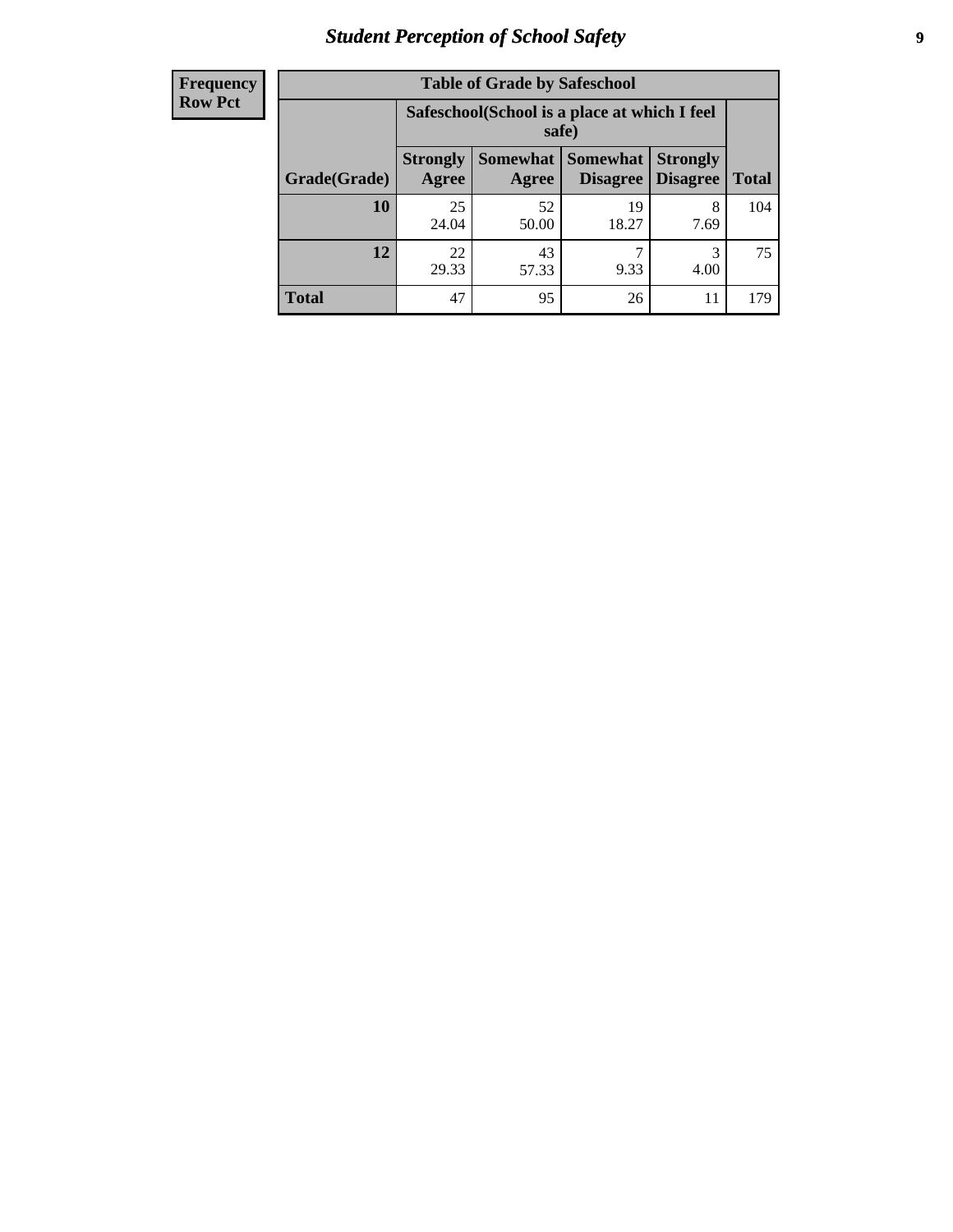### *Students Who Have Been Bullied* **10**

| <b>Frequency</b> | <b>Table of Grade by Bullied</b> |              |                        |                       |                                                                               |                        |                  |              |
|------------------|----------------------------------|--------------|------------------------|-----------------------|-------------------------------------------------------------------------------|------------------------|------------------|--------------|
| <b>Row Pct</b>   |                                  |              |                        |                       | <b>Bullied</b> (I have been bullied by other<br>students in the past 30 days) |                        |                  |              |
|                  |                                  | $\mathbf{0}$ | 1 or<br>2              | 3 <sub>to</sub><br>5  | 10<br>to  <br>19                                                              | <b>20</b><br>to<br>29  | All<br>30        |              |
|                  | Grade(Grade)                     | <b>Days</b>  | days                   | days                  | days                                                                          | days                   | days             | <b>Total</b> |
|                  | 10                               | 94<br>90.38  | $\overline{2}$<br>1.92 | $\mathcal{R}$<br>2.88 | $\mathfrak{D}$<br>1.92                                                        | 0<br>0.00              | 3<br>2.88        | 104          |
|                  | 12                               | 70<br>93.33  | 3<br>4.00              | $\Omega$<br>0.00      | $\Omega$<br>0.00                                                              | $\mathfrak{D}$<br>2.67 | $\Omega$<br>0.00 | 75           |
|                  | <b>Total</b>                     | 164          | 5                      | 3                     | $\mathfrak{D}$                                                                | $\overline{2}$         | 3                | 179          |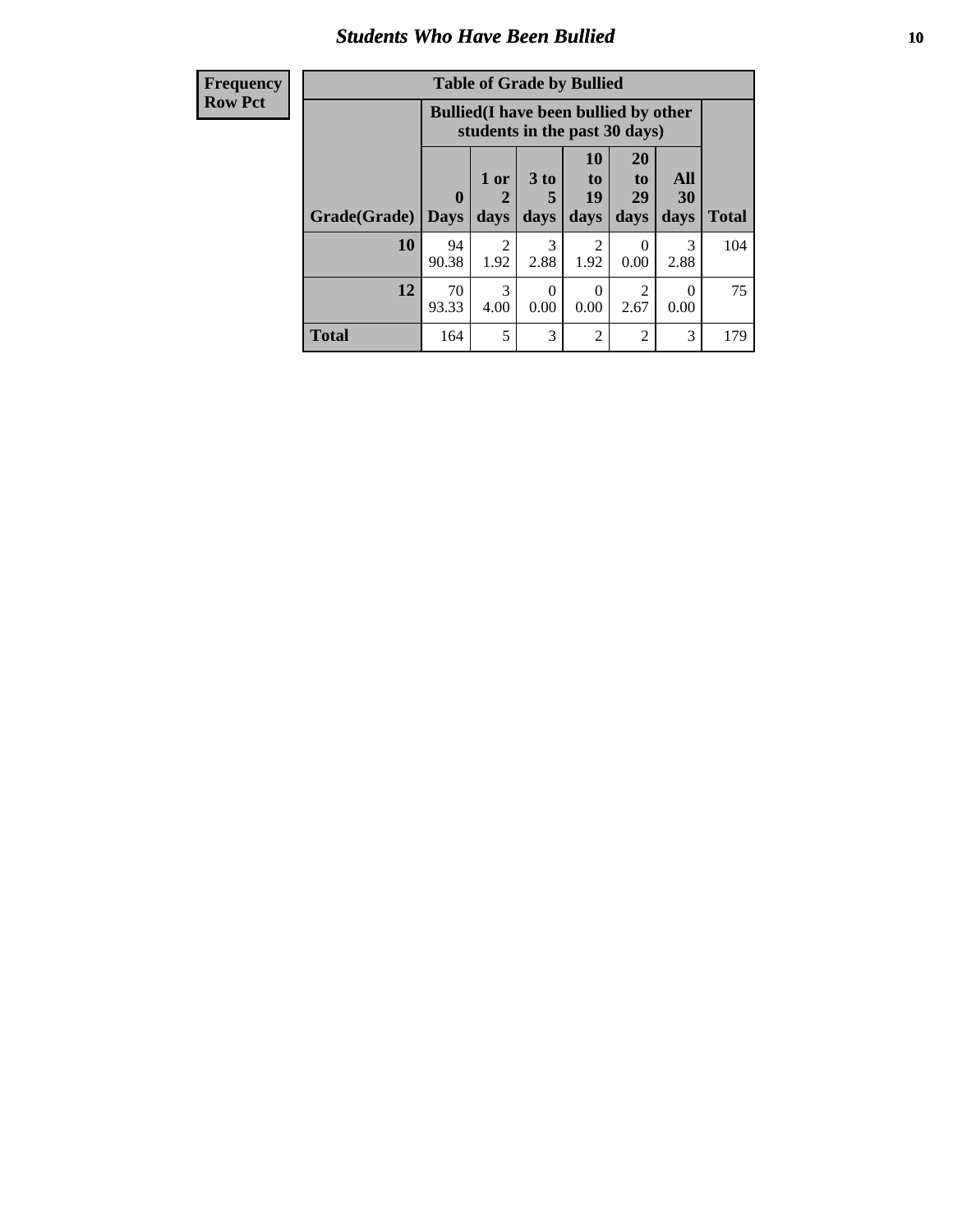#### *School Climate* **11**

| Frequency      | <b>Table of SchoolClimate1 by Grade</b> |                    |             |              |  |
|----------------|-----------------------------------------|--------------------|-------------|--------------|--|
| <b>Col Pct</b> | SchoolClimate1(I<br>like school)        | Grade(Grade)<br>10 | 12          | <b>Total</b> |  |
|                | <b>Strongly Agree</b>                   | 21<br>20.19        | 14<br>18.67 | 35           |  |
|                | <b>Somewhat Agree</b>                   | 65<br>62.50        | 48<br>64.00 | 113          |  |
|                | <b>Somewhat Disagree</b>                | 16<br>15.38        | 3<br>4.00   | 19           |  |
|                | <b>Strongly Disagree</b>                | 2<br>1.92          | 10<br>13.33 | 12           |  |
|                | <b>Total</b>                            | 104                | 75          | 179          |  |

| <b>Frequency</b> |  |
|------------------|--|
| <b>Col Pct</b>   |  |

| <b>Table of SchoolClimate2 by Grade</b>           |                    |             |              |  |
|---------------------------------------------------|--------------------|-------------|--------------|--|
| SchoolClimate2(I<br>feel successful at<br>school) | Grade(Grade)<br>10 | 12          | <b>Total</b> |  |
| <b>Strongly Agree</b>                             | 33<br>31.73        | 21<br>28.00 | 54           |  |
| <b>Somewhat Agree</b>                             | 61<br>58.65        | 46<br>61.33 | 107          |  |
| <b>Somewhat Disagree</b>                          | 7<br>6.73          | 5<br>6.67   | 12           |  |
| <b>Strongly Disagree</b>                          | 3<br>2.88          | 3<br>4.00   | 6            |  |
| <b>Total</b>                                      | 104                | 75          | 179          |  |

| Frequency      | <b>Table of SchoolClimate3 by Grade</b>               |              |             |              |  |
|----------------|-------------------------------------------------------|--------------|-------------|--------------|--|
| <b>Col Pct</b> | SchoolClimate3(My<br>school has high<br>standards for | Grade(Grade) |             |              |  |
|                | achievement)                                          | 10           | 12          | <b>Total</b> |  |
|                | <b>Strongly Agree</b>                                 | 29<br>27.88  | 9<br>12.00  | 38           |  |
|                | <b>Somewhat Agree</b>                                 | 49<br>47.12  | 43<br>57.33 | 92           |  |
|                | <b>Somewhat Disagree</b>                              | 18<br>17.31  | 16<br>21.33 | 34           |  |
|                | <b>Strongly Disagree</b>                              | 8<br>7.69    | 7<br>9.33   | 15           |  |
|                | Total                                                 | 104          | 75          | 179          |  |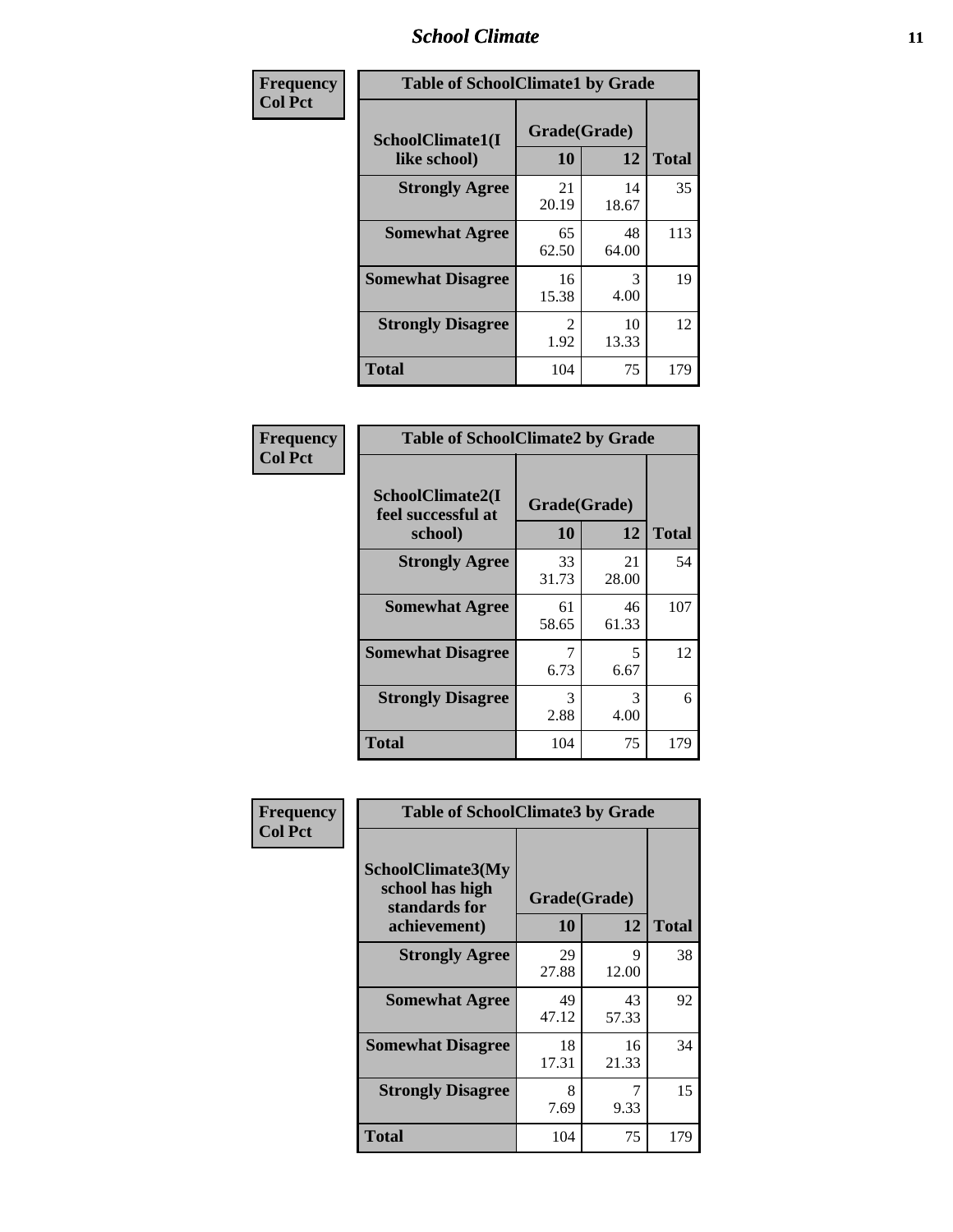### *School Climate* **12**

| Frequency      | <b>Table of SchoolClimate4 by Grade</b>                       |                       |             |              |
|----------------|---------------------------------------------------------------|-----------------------|-------------|--------------|
| <b>Col Pct</b> | SchoolClimate4(My<br>school sets clear<br>rules for behavior) | Grade(Grade)<br>10    | 12          | <b>Total</b> |
|                | <b>Strongly Agree</b>                                         | 40<br>38.46           | 25<br>33.33 | 65           |
|                | <b>Somewhat Agree</b>                                         | 50<br>48.08           | 42<br>56.00 | 92           |
|                | <b>Somewhat Disagree</b>                                      | 12<br>11.54           | 5<br>6.67   | 17           |
|                | <b>Strongly Disagree</b>                                      | $\mathcal{L}$<br>1.92 | 3<br>4.00   | 5            |
|                | <b>Total</b>                                                  | 104                   | 75          | 179          |

| <b>Table of SchoolClimate5 by Grade</b>                              |                    |             |              |  |  |
|----------------------------------------------------------------------|--------------------|-------------|--------------|--|--|
| SchoolClimate5(I<br>know what to do in<br>an emergency at<br>school) | Grade(Grade)<br>10 | 12          | <b>Total</b> |  |  |
| <b>Strongly Agree</b>                                                | 45<br>43.27        | 34<br>45.33 | 79           |  |  |
| <b>Somewhat Agree</b>                                                | 42<br>40.38        | 34<br>45.33 | 76           |  |  |
| <b>Somewhat Disagree</b>                                             | 10<br>9.62         | 5<br>6.67   | 15           |  |  |
| <b>Strongly Disagree</b>                                             | 7<br>6.73          | 2<br>2.67   | 9            |  |  |
| <b>Total</b>                                                         | 104                | 75          | 179          |  |  |

| Frequency      | <b>Table of SchoolClimate6 by Grade</b>                  |                           |             |              |  |
|----------------|----------------------------------------------------------|---------------------------|-------------|--------------|--|
| <b>Col Pct</b> | <b>SchoolClimate6(Teachers</b><br>treat me with respect) | Grade(Grade)<br><b>10</b> | 12          | <b>Total</b> |  |
|                | <b>Strongly Agree</b>                                    | 43<br>41.35               | 22<br>29.33 | 65           |  |
|                | <b>Somewhat Agree</b>                                    | 45<br>43.27               | 28<br>37.33 | 73           |  |
|                | <b>Somewhat Disagree</b>                                 | 13<br>12.50               | 19<br>25.33 | 32           |  |
|                | <b>Strongly Disagree</b>                                 | 3<br>2.88                 | 6<br>8.00   | 9            |  |
|                | <b>Total</b>                                             | 104                       | 75          | 179          |  |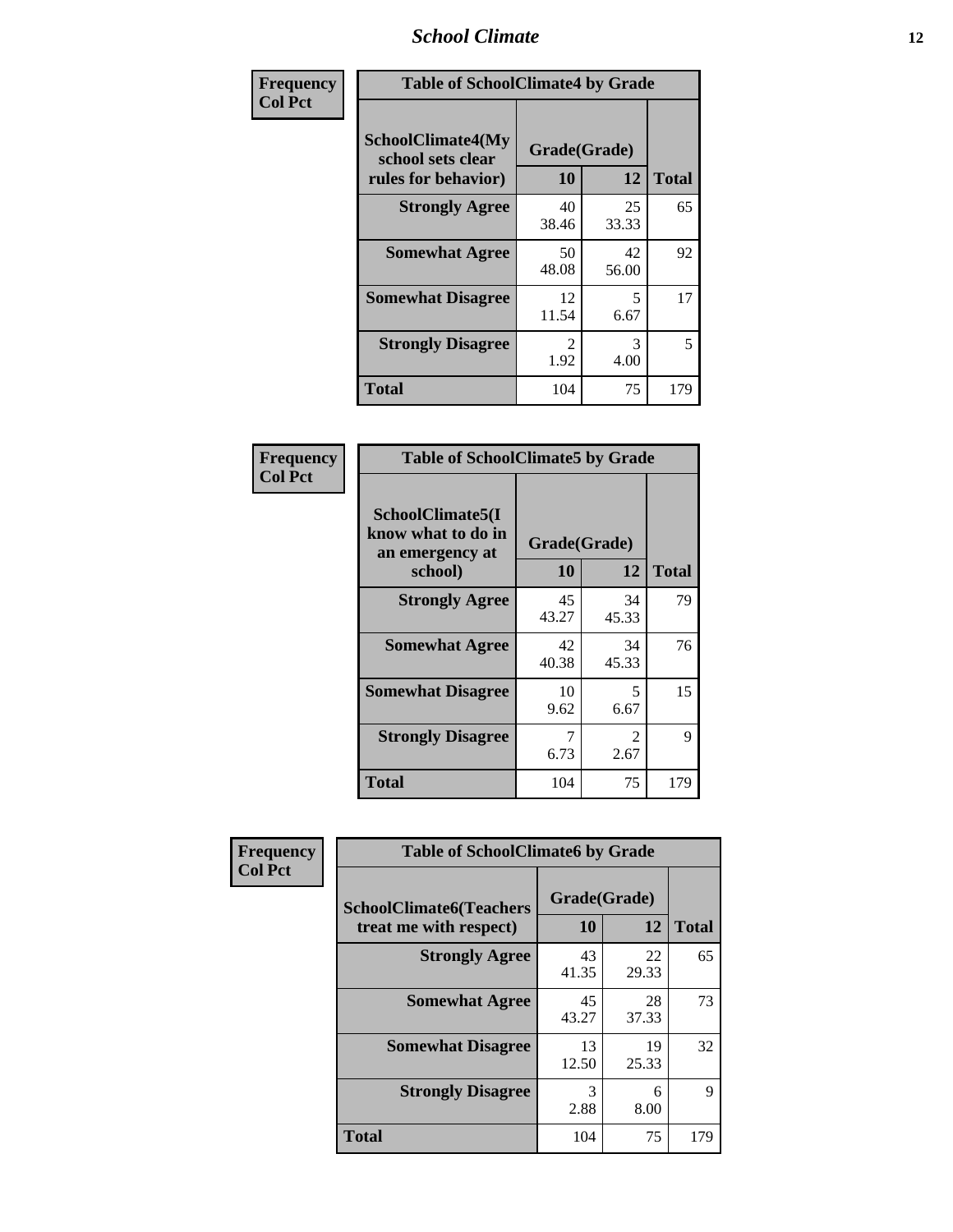### *School Climate* **13**

| Frequency      | <b>Table of SchoolClimate7 by Grade</b>                                       |                           |             |              |
|----------------|-------------------------------------------------------------------------------|---------------------------|-------------|--------------|
| <b>Col Pct</b> | <b>SchoolClimate7(Behaviors</b><br>in my class allow the<br>teacher to teach) | Grade(Grade)<br><b>10</b> | 12          | <b>Total</b> |
|                | <b>Strongly Agree</b>                                                         | 32<br>30.77               | 14<br>18.67 | 46           |
|                | <b>Somewhat Agree</b>                                                         | 57<br>54.81               | 49<br>65.33 | 106          |
|                | <b>Somewhat Disagree</b>                                                      | 12<br>11.54               | 12<br>16.00 | 24           |
|                | <b>Strongly Disagree</b>                                                      | 3<br>2.88                 | 0<br>0.00   | 3            |
|                | <b>Total</b>                                                                  | 104                       | 75          | 179          |

| Frequency      | <b>Table of SchoolClimate8 by Grade</b>                                              |                    |             |              |
|----------------|--------------------------------------------------------------------------------------|--------------------|-------------|--------------|
| <b>Col Pct</b> | <b>SchoolClimate8(Students</b><br>are frequently<br>recognized for good<br>behavior) | Grade(Grade)<br>10 | 12          | <b>Total</b> |
|                | <b>Strongly Agree</b>                                                                | 19<br>18.27        | 13<br>17.33 | 32           |
|                | <b>Somewhat Agree</b>                                                                | 52<br>50.00        | 34<br>45.33 | 86           |
|                | <b>Somewhat Disagree</b>                                                             | 23<br>22.12        | 21<br>28.00 | 44           |
|                | <b>Strongly Disagree</b>                                                             | 10<br>9.62         | 9.33        | 17           |
|                | <b>Total</b>                                                                         | 104                | 75          | 179          |

| Frequency<br><b>Col Pct</b> | <b>Table of SchoolClimate9 by Grade</b>                                           |                    |             |              |
|-----------------------------|-----------------------------------------------------------------------------------|--------------------|-------------|--------------|
|                             | SchoolClimate9(School<br>counselor would be<br>helpful if I needed<br>assistance) | Grade(Grade)<br>10 | 12          | <b>Total</b> |
|                             | <b>Strongly Agree</b>                                                             | 51<br>49.04        | 29<br>38.67 | 80           |
|                             | <b>Somewhat Agree</b>                                                             | 34<br>32.69        | 24<br>32.00 | 58           |
|                             | <b>Somewhat Disagree</b>                                                          | 11<br>10.58        | 11<br>14.67 | 22           |
|                             | <b>Strongly Disagree</b>                                                          | 8<br>7.69          | 11<br>14.67 | 19           |
|                             | Total                                                                             | 104                | 75          | 179          |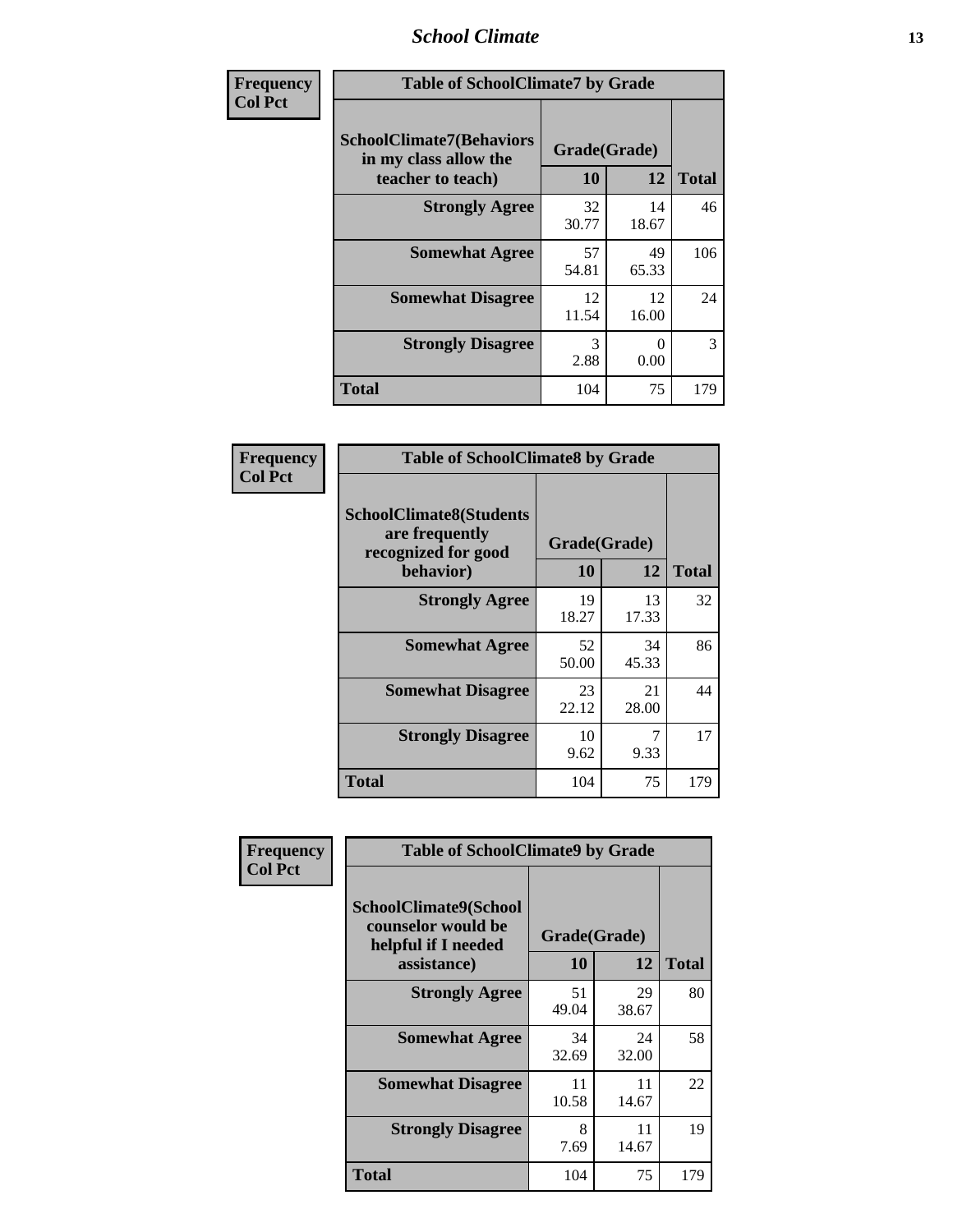### *Reasons for Dropping Out* **14**

| Frequency      |                                                                          | <b>Table of Dropoutreason by Grade</b> |                    |              |  |
|----------------|--------------------------------------------------------------------------|----------------------------------------|--------------------|--------------|--|
| <b>Col Pct</b> | Dropoutreason(If<br>I dropped out the<br>reason would<br>most likely be) | 10                                     | Grade(Grade)<br>12 | <b>Total</b> |  |
|                | <b>Won't Drop out</b>                                                    | 67<br>64.42                            | 51<br>68.00        | 118          |  |
|                | <b>Bored</b>                                                             | 10<br>9.62                             | 11<br>14.67        | 21           |  |
|                | <b>Family Reasons</b>                                                    | 7<br>6.73                              | 3<br>4.00          | 10           |  |
|                | <b>Being Bullied</b>                                                     | $\Omega$<br>0.00                       | 1.33               | 1            |  |
|                | <b>Other</b>                                                             | 20<br>19.23                            | 9<br>12.00         | 29           |  |
|                | <b>Total</b>                                                             | 104                                    | 75                 | 179          |  |

| Frequency      | <b>Table of Dropout by Grade</b>                                       |                    |             |              |  |
|----------------|------------------------------------------------------------------------|--------------------|-------------|--------------|--|
| <b>Col Pct</b> | Dropout(I<br>have<br>thought<br>about<br>dropping<br>out of<br>school) | Grade(Grade)<br>10 | 12          | <b>Total</b> |  |
|                | Yes                                                                    | 22<br>21.15        | 15<br>20.00 | 37           |  |
|                | N <sub>0</sub>                                                         | 82<br>78.85        | 60<br>80.00 | 142          |  |
|                | <b>Total</b>                                                           | 104                | 75          | 179          |  |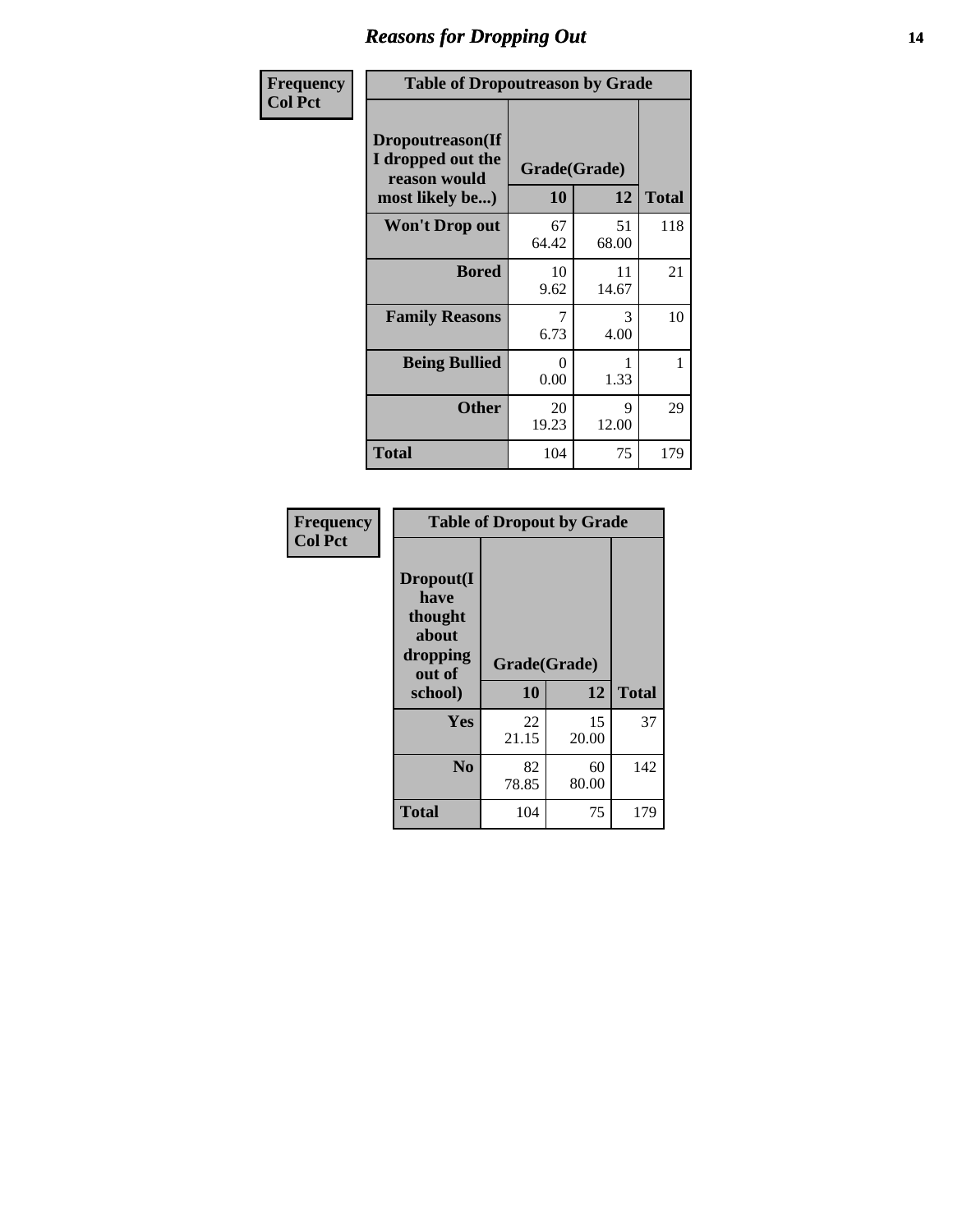*School Safety* **15**

| Frequency      |                                                                                                   | <b>Table of Gangself by Grade</b> |             |              |
|----------------|---------------------------------------------------------------------------------------------------|-----------------------------------|-------------|--------------|
| <b>Col Pct</b> | Gangself(I<br>have<br>participated<br>in illegal<br>gang<br>activities in<br>the past 30<br>days) | Grade(Grade)<br>10                | 12          | <b>Total</b> |
|                | Yes                                                                                               | 0.96                              | 3<br>4.00   | 4            |
|                | N <sub>0</sub>                                                                                    | 103<br>99.04                      | 72<br>96.00 | 175          |
|                | <b>Total</b>                                                                                      | 104                               | 75          | 179          |

| Frequency<br><b>Col Pct</b> | <b>Table of Gangpeers by Grade</b>                                                                                             |                    |             |              |  |
|-----------------------------|--------------------------------------------------------------------------------------------------------------------------------|--------------------|-------------|--------------|--|
|                             | <b>Gangpeers</b> (I<br>have friends<br>who have<br>participated<br>in illegal<br>gang<br>activities in<br>the past 30<br>days) | Grade(Grade)<br>10 | 12          | <b>Total</b> |  |
|                             | Yes                                                                                                                            | 9<br>8.65          | 6<br>8.00   | 15           |  |
|                             | N <sub>0</sub>                                                                                                                 | 95<br>91.35        | 69<br>92.00 | 164          |  |
|                             | <b>Total</b>                                                                                                                   | 104                | 75          | 179          |  |

| Frequency      |                                                                    | <b>Table of Pickedon by Grade</b> |             |              |  |  |  |
|----------------|--------------------------------------------------------------------|-----------------------------------|-------------|--------------|--|--|--|
| <b>Col Pct</b> | <b>Pickedon(I have</b><br>been picked on or<br>teased at school in | Grade(Grade)                      |             |              |  |  |  |
|                | the past 30 days)                                                  | 10                                | 12          | <b>Total</b> |  |  |  |
|                | <b>Strongly Agree</b>                                              | 6<br>5.77                         | 9.33        | 13           |  |  |  |
|                | <b>Somewhat Agree</b>                                              | 26<br>25.00                       | 11<br>14.67 | 37           |  |  |  |
|                | <b>Somewhat Disagree</b>                                           | 18<br>17.31                       | 15<br>20.00 | 33           |  |  |  |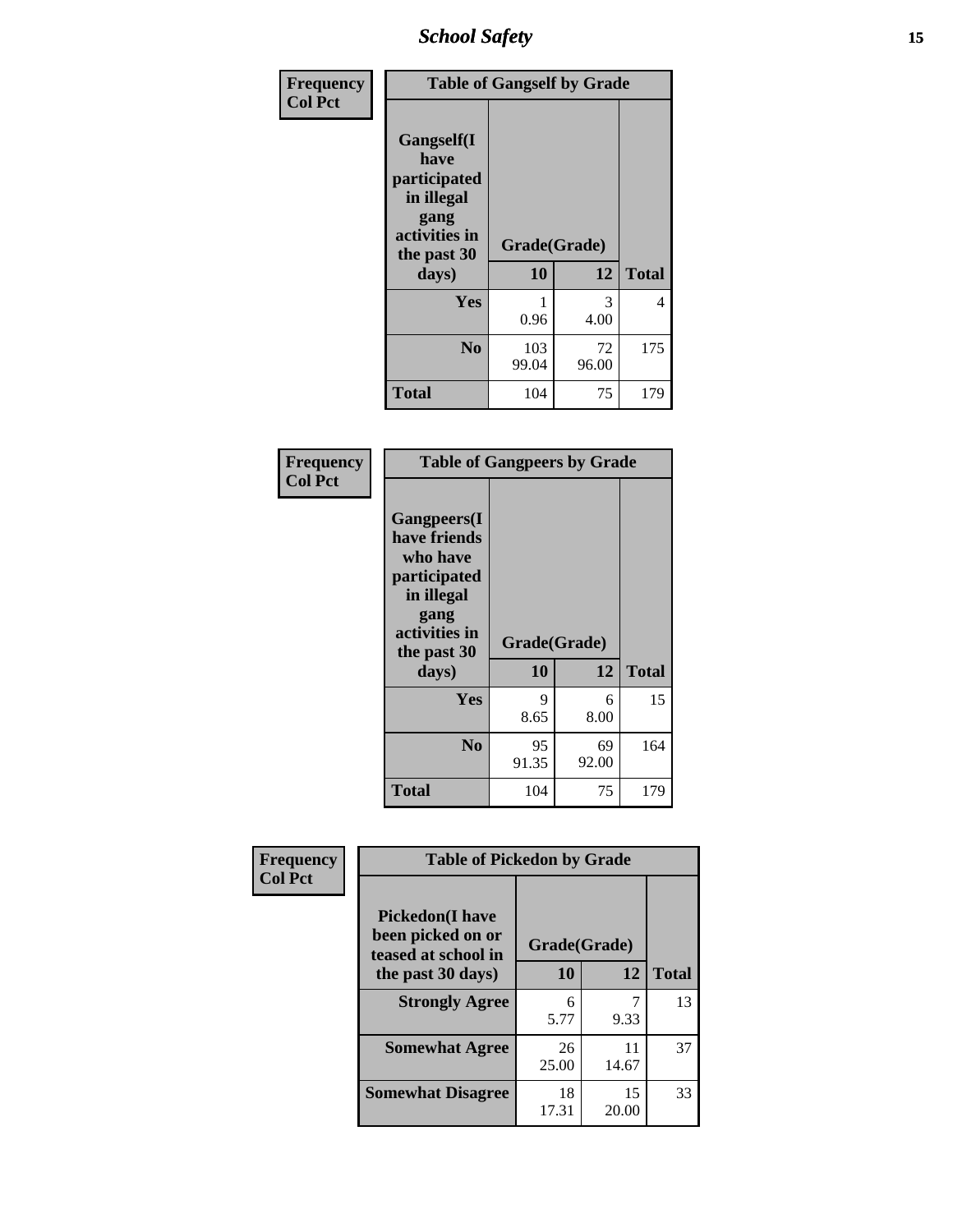*School Safety* **16**

| <b>Frequency</b> | <b>Table of Pickedon by Grade</b>                                                        |                    |             |              |  |  |  |  |  |  |
|------------------|------------------------------------------------------------------------------------------|--------------------|-------------|--------------|--|--|--|--|--|--|
| <b>Col Pct</b>   | <b>Pickedon</b> (I have<br>been picked on or<br>teased at school in<br>the past 30 days) | Grade(Grade)<br>10 | 12          | <b>Total</b> |  |  |  |  |  |  |
|                  | <b>Strongly Disagree</b>                                                                 | 54<br>51.92        | 42<br>56.00 | 96           |  |  |  |  |  |  |
|                  | Total                                                                                    | 104                | 75          | 179          |  |  |  |  |  |  |

| <b>Frequency</b> | <b>Table of Safeschool by Grade</b>        |              |             |              |  |  |  |  |  |  |
|------------------|--------------------------------------------|--------------|-------------|--------------|--|--|--|--|--|--|
| <b>Col Pct</b>   | Safeschool(School<br>is a place at which I | Grade(Grade) |             |              |  |  |  |  |  |  |
|                  | feel safe)                                 | 10           | 12          | <b>Total</b> |  |  |  |  |  |  |
|                  | <b>Strongly Agree</b>                      | 25<br>24.04  | 22<br>29.33 | 47           |  |  |  |  |  |  |
|                  | <b>Somewhat Agree</b>                      | 52<br>50.00  | 43<br>57.33 | 95           |  |  |  |  |  |  |
|                  | <b>Somewhat Disagree</b>                   | 19<br>18.27  | 9.33        | 26           |  |  |  |  |  |  |
|                  | <b>Strongly Disagree</b>                   | 8<br>7.69    | 3<br>4.00   | 11           |  |  |  |  |  |  |
|                  | <b>Total</b>                               | 104          | 75          | 179          |  |  |  |  |  |  |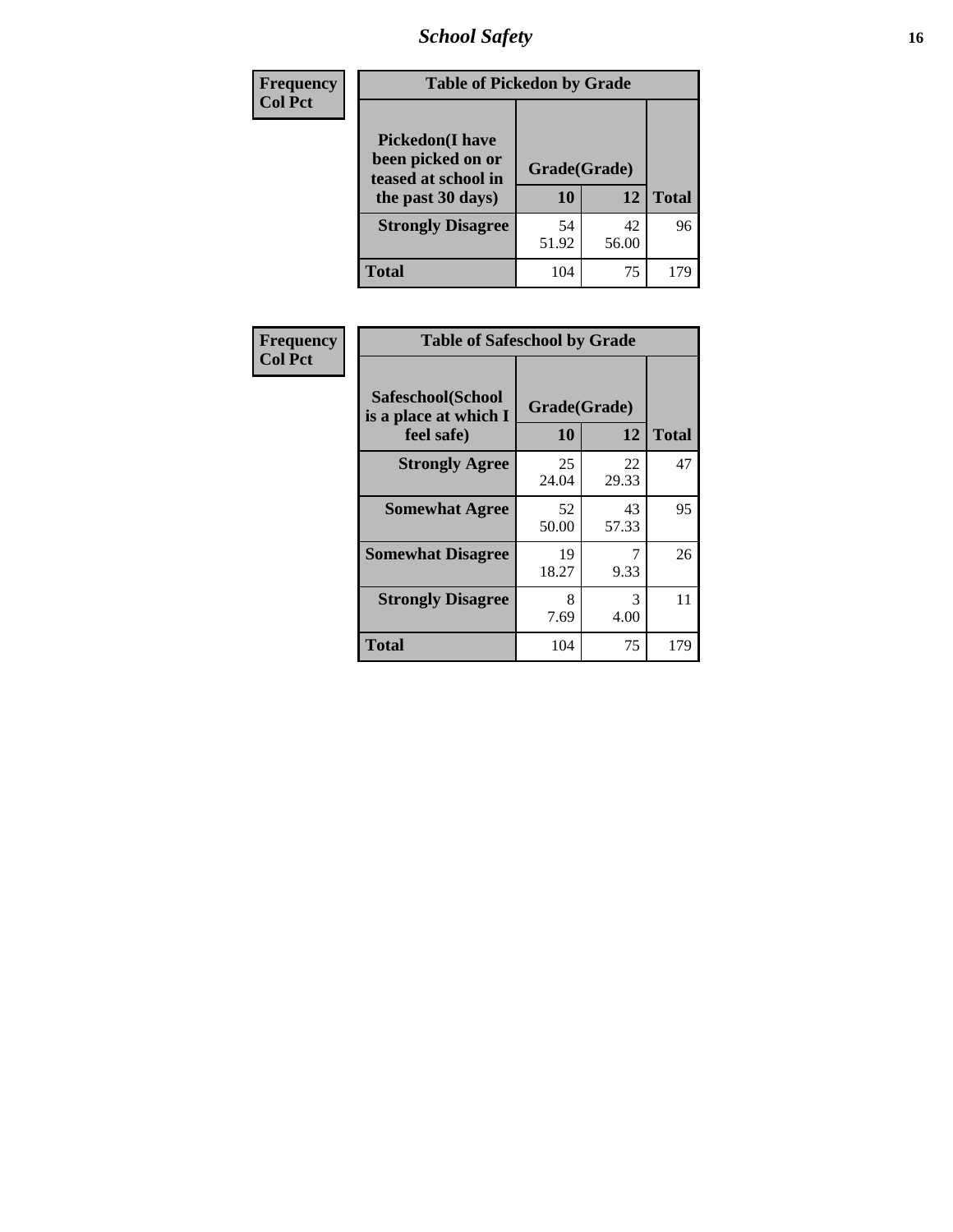*School Safety* **17**

| <b>Frequency</b> | <b>Table of Grade by Bullied</b> |                                                                               |                       |             |                        |                       |                  |              |  |  |
|------------------|----------------------------------|-------------------------------------------------------------------------------|-----------------------|-------------|------------------------|-----------------------|------------------|--------------|--|--|
| <b>Row Pct</b>   |                                  | <b>Bullied</b> (I have been bullied by other<br>students in the past 30 days) |                       |             |                        |                       |                  |              |  |  |
|                  | Grade(Grade)                     | $\mathbf{0}$                                                                  | 1 or                  | $3$ to<br>5 | 10<br>to<br>19         | <b>20</b><br>to<br>29 | All<br>30        | <b>Total</b> |  |  |
|                  |                                  | <b>Days</b>                                                                   | days                  | days        | days                   | days                  | days             |              |  |  |
|                  | 10                               | 94<br>90.38                                                                   | $\mathcal{D}$<br>1.92 | 3<br>2.88   | $\mathfrak{D}$<br>1.92 | $\Omega$<br>0.00      | 3<br>2.88        | 104          |  |  |
|                  | 12                               | 70<br>93.33                                                                   | 3<br>4.00             | 0<br>0.00   | 0<br>0.00              | 2<br>2.67             | $\Omega$<br>0.00 | 75           |  |  |
|                  | <b>Total</b>                     | 164                                                                           | 5                     | 3           | $\overline{2}$         | $\overline{2}$        | 3                | 179          |  |  |

| Frequency      | <b>Table of Grade by Bulliedothers</b> |                                                         |                        |                  |                   |              |  |  |  |
|----------------|----------------------------------------|---------------------------------------------------------|------------------------|------------------|-------------------|--------------|--|--|--|
| <b>Row Pct</b> |                                        | <b>Bulliedothers(I bullied</b><br>others in the past 30 |                        |                  |                   |              |  |  |  |
|                | Grade(Grade)                           | $\mathbf{0}$<br><b>Days</b>                             | 1 or<br>days           | 3 to<br>days     | All<br>30<br>days | <b>Total</b> |  |  |  |
|                | 10                                     | 99<br>95.19                                             | 2<br>1.92              | 2<br>1.92        | 0.96              | 104          |  |  |  |
|                | 12                                     | 73<br>97.33                                             | $\overline{2}$<br>2.67 | $\Omega$<br>0.00 | 0<br>0.00         | 75           |  |  |  |
|                | <b>Total</b>                           | 172                                                     | 4                      | $\overline{2}$   | 1                 | 179          |  |  |  |

| Frequency      | <b>Table of Grade by Weaponschool</b> |                                                                                 |                    |              |
|----------------|---------------------------------------|---------------------------------------------------------------------------------|--------------------|--------------|
| <b>Row Pct</b> |                                       | <b>Weaponschool</b> (I<br>brought a weapon<br>to school in the<br>past 30 days) |                    |              |
|                | Grade(Grade)                          | 0 Days                                                                          | $1$ or $2$<br>days | <b>Total</b> |
|                | 10                                    | 103<br>99.04                                                                    | 0.96               | 104          |
|                | 12                                    | 72<br>96.00                                                                     | 3<br>4.00          | 75           |
|                | <b>Total</b>                          | 175                                                                             | 4                  | 179          |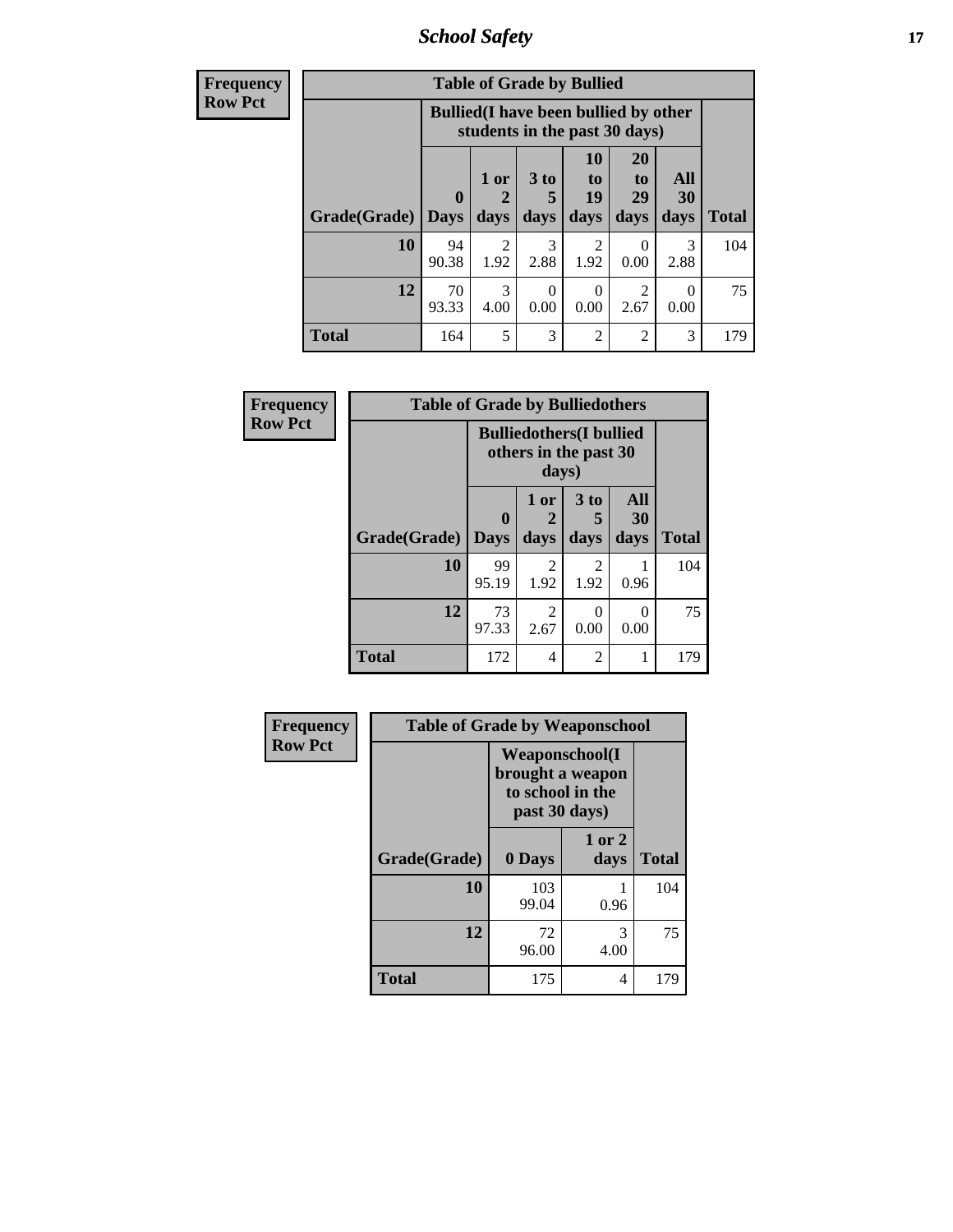*School Safety* **18**

| <b>Frequency</b> | <b>Table of Grade by Absentunsafe</b> |                             |                                                                                          |                   |              |  |  |  |  |
|------------------|---------------------------------------|-----------------------------|------------------------------------------------------------------------------------------|-------------------|--------------|--|--|--|--|
| <b>Row Pct</b>   |                                       |                             | Absentunsafe(I<br>have missed<br>school because I<br>felt unsafe in the<br>past 30 days) |                   |              |  |  |  |  |
|                  | Grade(Grade)                          | $\mathbf{0}$<br><b>Days</b> | 1 or<br>2<br>days                                                                        | 3 to<br>5<br>days | <b>Total</b> |  |  |  |  |
|                  | 10                                    | 103<br>99.04                | 0.96                                                                                     | 0<br>0.00         | 104          |  |  |  |  |
|                  | 12                                    | 73<br>97.33                 | 1.33                                                                                     | 1.33              | 75           |  |  |  |  |
|                  | <b>Total</b>                          | 176                         | $\overline{2}$                                                                           | 1                 | 179          |  |  |  |  |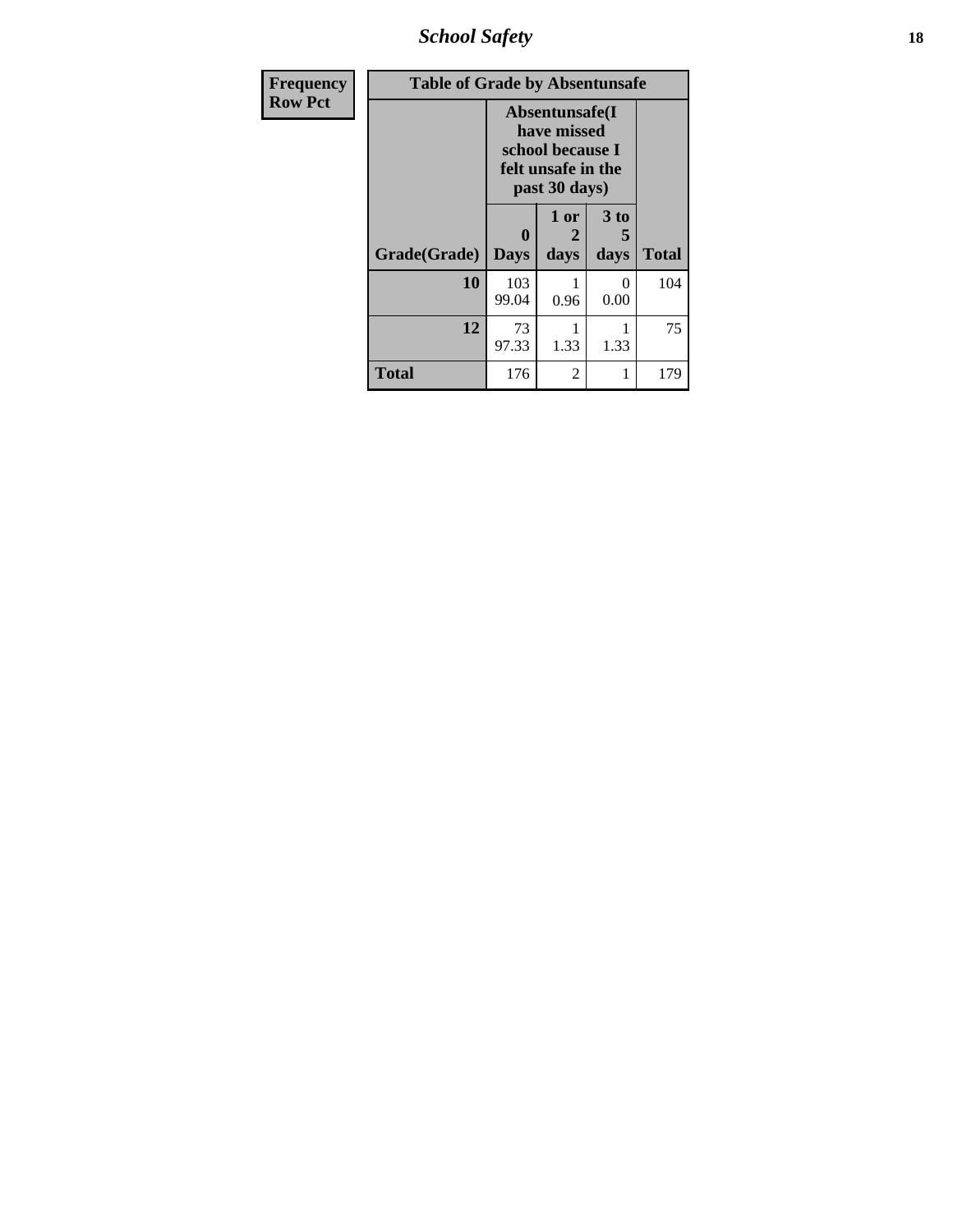# *Drug Use During Last 30 Days* **19**

#### **Frequency Row Pct**

| <b>Table of Grade by Alcohol</b> |                                 |                                    |                 |               |                 |                |              |       |  |
|----------------------------------|---------------------------------|------------------------------------|-----------------|---------------|-----------------|----------------|--------------|-------|--|
|                                  |                                 | Alcohol(Alcohol use, past 30 days) |                 |               |                 |                |              |       |  |
| Grade(Grade)                     | <b>Did</b><br>not<br><b>use</b> | $1-2$<br>days                      | $3 - 5$<br>days | $6-9$<br>days | $10-19$<br>days | 20-29<br>days  | Every<br>day | Total |  |
| 10                               | 85<br>81.73                     | 7<br>6.73                          | 6<br>5.77       | 3<br>2.88     | 0<br>0.00       | 0.96           | 2<br>1.92    | 104   |  |
| 12                               | 54<br>72.00                     | 7<br>9.33                          | 5<br>6.67       | 1<br>1.33     | 6<br>8.00       | 1.33           | 1.33         | 75    |  |
| <b>Total</b>                     | 139                             | 14                                 | 11              | 4             | 6               | $\overline{2}$ | 3            | 179   |  |

#### **Frequency Row Pct**

| <b>Table of Grade by Cigarettes</b> |                                 |                                                   |                  |                  |                 |                   |                     |              |  |
|-------------------------------------|---------------------------------|---------------------------------------------------|------------------|------------------|-----------------|-------------------|---------------------|--------------|--|
|                                     |                                 | Cigarettes (Smoking tobacco use,<br>past 30 days) |                  |                  |                 |                   |                     |              |  |
| Grade(Grade)                        | <b>Did</b><br>not<br><b>use</b> | $1 - 2$<br>days                                   | $3 - 5$<br>days  | $6-9$<br>days    | $10-19$<br>days | $20 - 29$<br>days | <b>Every</b><br>day | <b>Total</b> |  |
| 10                                  | 96<br>92.31                     | 4<br>3.85                                         | $\Omega$<br>0.00 | $\theta$<br>0.00 | 2<br>1.92       | 0.96              | 0.96                | 104          |  |
| 12                                  | 58<br>77.33                     | 6<br>8.00                                         | 2<br>2.67        | 1.33             | 1.33            | 1.33              | 6<br>8.00           | 75           |  |
| <b>Total</b>                        | 154                             | 10                                                | $\overline{2}$   |                  | 3               | $\overline{c}$    | 7                   | 179          |  |

**Frequency Row Pct**

| <b>Table of Grade by Smokeless</b> |                                 |                                                         |                 |                  |                  |                   |                     |              |  |
|------------------------------------|---------------------------------|---------------------------------------------------------|-----------------|------------------|------------------|-------------------|---------------------|--------------|--|
|                                    |                                 | <b>Smokeless</b> (Chewing tobacco use,<br>past 30 days) |                 |                  |                  |                   |                     |              |  |
| Grade(Grade)                       | <b>Did</b><br>not<br><b>use</b> | $1 - 2$<br>days                                         | $3 - 5$<br>days | $6-9$<br>days    | $10-19$<br>days  | $20 - 29$<br>days | <b>Every</b><br>day | <b>Total</b> |  |
| 10                                 | 94<br>90.38                     | 8<br>7.69                                               | 0<br>0.00       | $\Omega$<br>0.00 | 0.96             | 0.96              | $\theta$<br>0.00    | 104          |  |
| 12                                 | 60<br>80.00                     | 6<br>8.00                                               | 3<br>4.00       | 3<br>4.00        | $\Omega$<br>0.00 | 1.33              | 2.67                | 75           |  |
| <b>Total</b>                       | 154                             | 14                                                      | 3               | 3                | 1                | 2                 | $\overline{2}$      | 179          |  |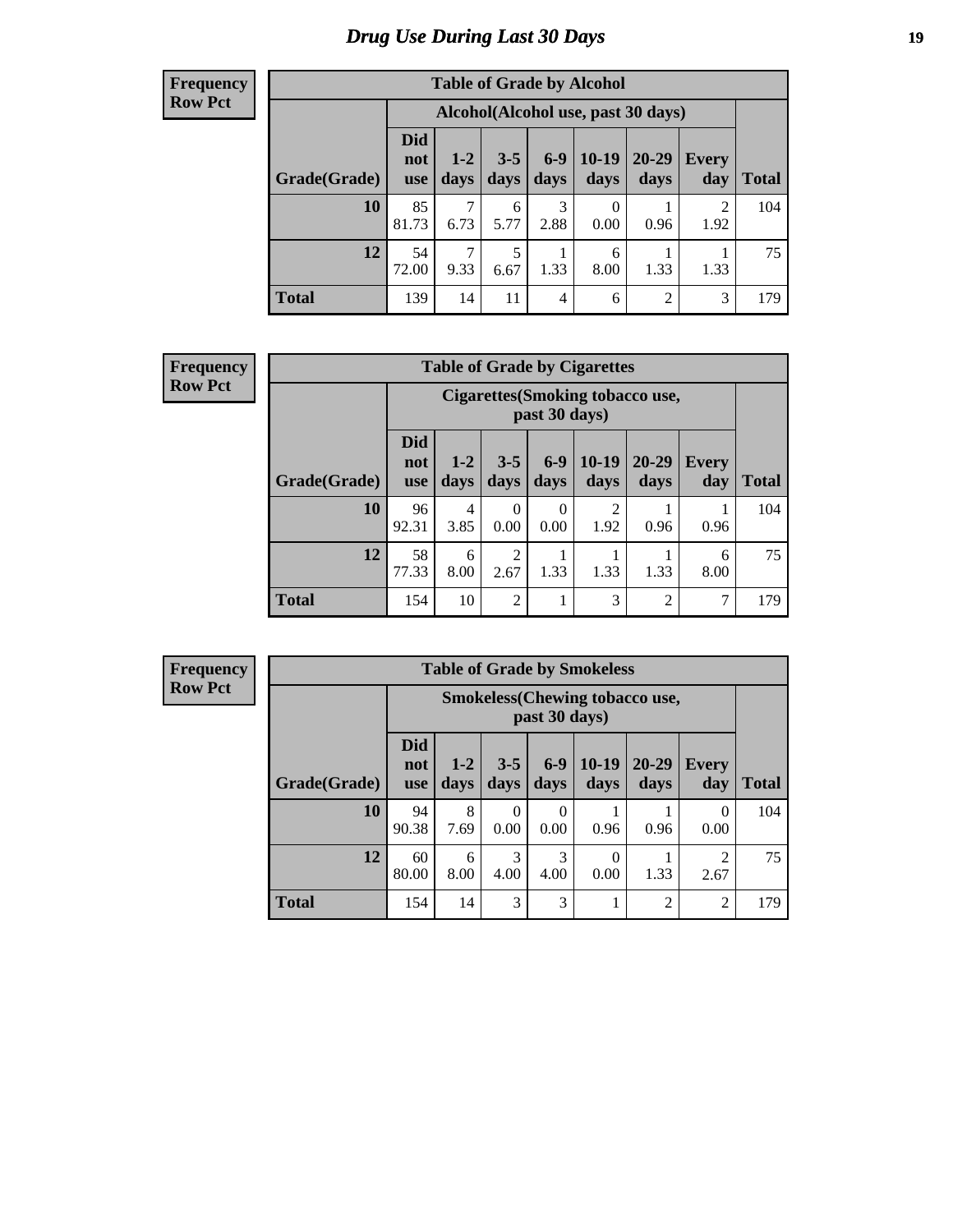**Frequency Row Pct**

| <b>Table of Grade by Marijuana</b> |                                                                                                                    |                                            |                |                  |           |                |     |  |  |  |
|------------------------------------|--------------------------------------------------------------------------------------------------------------------|--------------------------------------------|----------------|------------------|-----------|----------------|-----|--|--|--|
|                                    |                                                                                                                    | Marijuana (Marijuana use,<br>past 30 days) |                |                  |           |                |     |  |  |  |
| Grade(Grade)                       | Did<br>$6 - 9$<br>$3 - 5$<br>10-19<br>$1 - 2$<br>Every<br>not<br>days<br>days<br>day<br>days<br>days<br><b>use</b> |                                            |                |                  |           |                |     |  |  |  |
| 10                                 | 100<br>96.15                                                                                                       | 0.96                                       | 0.96           | $\Omega$<br>0.00 | 0.96      | 0.96           | 104 |  |  |  |
| 12                                 | 66<br>88.00                                                                                                        | 3<br>4.00                                  | 1.33           | 1.33             | 3<br>4.00 | 1.33           | 75  |  |  |  |
| <b>Total</b>                       | 166                                                                                                                | 4                                          | $\overline{2}$ |                  | 4         | $\overline{2}$ | 179 |  |  |  |

| Frequency      |              | <b>Table of Grade by Cocaine</b> |                                        |                 |                 |              |  |  |  |
|----------------|--------------|----------------------------------|----------------------------------------|-----------------|-----------------|--------------|--|--|--|
| <b>Row Pct</b> |              |                                  | Cocaine (Cocaine use,<br>past 30 days) |                 |                 |              |  |  |  |
|                | Grade(Grade) | Did<br>not<br><b>use</b>         | $1 - 2$<br>days                        | $3 - 5$<br>days | $10-19$<br>days | <b>Total</b> |  |  |  |
|                | 10           | 103<br>99.04                     | 0.96                                   | 0<br>0.00       | 0<br>0.00       | 104          |  |  |  |
|                | 12           | 71<br>94.67                      | $\overline{c}$<br>2.67                 | 1.33            | 1.33            | 75           |  |  |  |
|                | <b>Total</b> | 174                              | 3                                      |                 | 1               | 179          |  |  |  |

| Frequency      | <b>Table of Grade by Inhalants</b> |                                 |                        |                  |                  |                   |              |
|----------------|------------------------------------|---------------------------------|------------------------|------------------|------------------|-------------------|--------------|
| <b>Row Pct</b> |                                    | <b>Inhalants</b> (Inhalant use, |                        |                  |                  |                   |              |
|                | Grade(Grade)                       | <b>Did</b><br>not<br><b>use</b> | $1 - 2$<br>days        | $3 - 5$<br>days  | $10-19$<br>days  | $20 - 29$<br>days | <b>Total</b> |
|                | 10                                 | 103<br>99.04                    | 0<br>0.00              | 0.96             | $\theta$<br>0.00 | 0<br>0.00         | 104          |
|                | 12                                 | 71<br>94.67                     | $\mathfrak{D}$<br>2.67 | $\theta$<br>0.00 | 1.33             | 1.33              | 75           |
|                | <b>Total</b>                       | 174                             | $\mathfrak{D}$         |                  |                  |                   | 179          |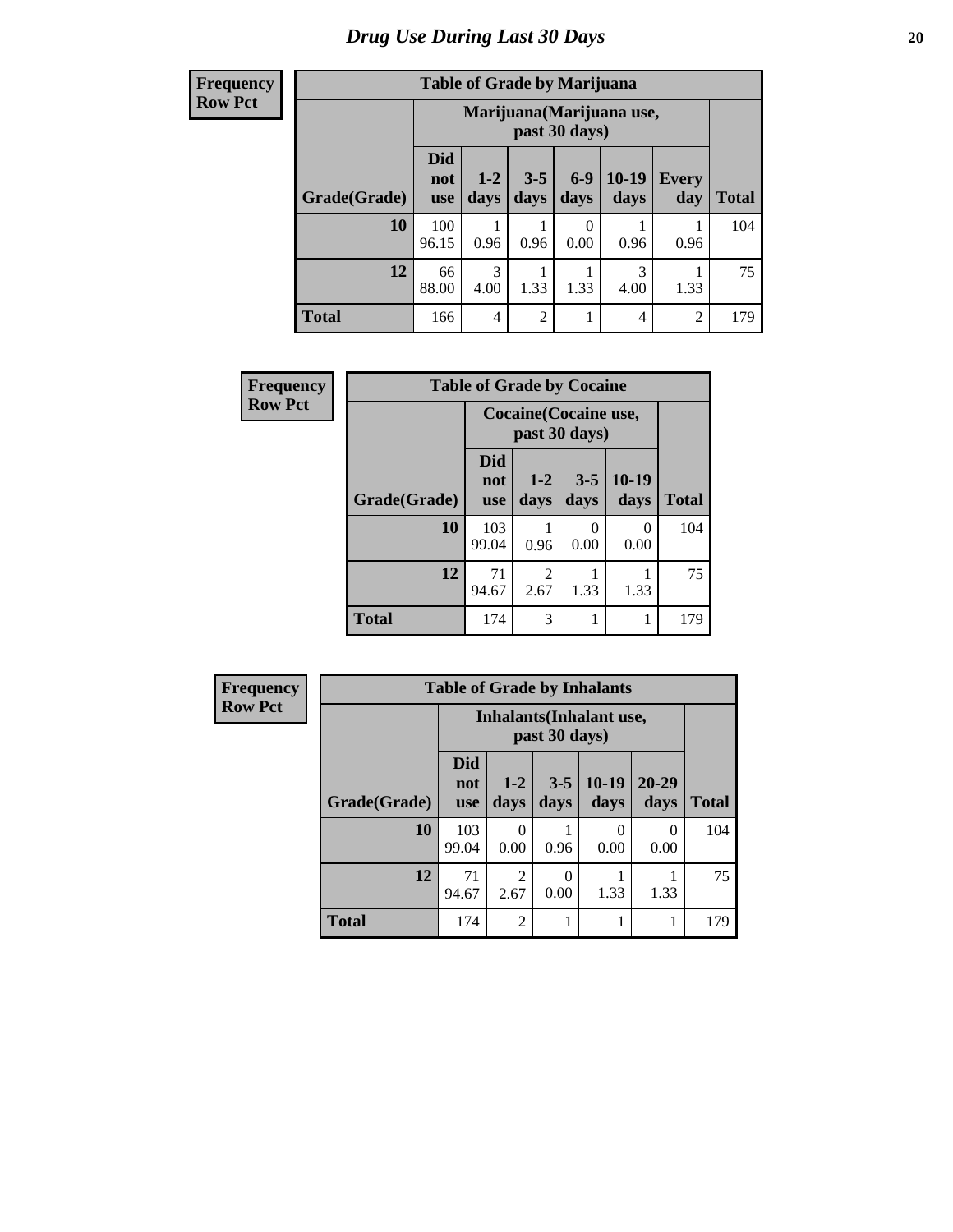# *Drug Use During Last 30 Days* **21**

| <b>Frequency</b> | <b>Table of Grade by Steroids</b> |                                                |                 |              |  |
|------------------|-----------------------------------|------------------------------------------------|-----------------|--------------|--|
| <b>Row Pct</b>   |                                   | <b>Steroids</b> (Steroid<br>use, past 30 days) |                 |              |  |
|                  | Grade(Grade)                      | Did not<br><b>use</b>                          | $3 - 5$<br>days | <b>Total</b> |  |
|                  | 10                                | 103<br>99.04                                   | 0.96            | 104          |  |
|                  | 12                                | 75<br>100.00                                   | 0<br>0.00       | 75           |  |
|                  | <b>Total</b>                      | 178                                            |                 | 179          |  |

| Frequency      | <b>Table of Grade by Ecstasy</b>       |                                 |               |                  |                       |                     |              |
|----------------|----------------------------------------|---------------------------------|---------------|------------------|-----------------------|---------------------|--------------|
| <b>Row Pct</b> | Ecstasy (Ecstasy use,<br>past 30 days) |                                 |               |                  |                       |                     |              |
|                | Grade(Grade)                           | <b>Did</b><br>not<br><b>use</b> | $1-2$<br>days | $3 - 5$<br>days  | $10-19$<br>days       | <b>Every</b><br>day | <b>Total</b> |
|                | 10                                     | 103<br>99.04                    | 0.00          | 0.96             | $\mathcal{O}$<br>0.00 | $\Omega$<br>0.00    | 104          |
|                | 12                                     | 72<br>96.00                     | 1.33          | $\Omega$<br>0.00 | 1.33                  | 1.33                | 75           |
|                | <b>Total</b>                           | 175                             |               |                  |                       | 1                   | 179          |

| <b>Frequency</b> |              | <b>Table of Grade by Meth</b> |                               |              |
|------------------|--------------|-------------------------------|-------------------------------|--------------|
| <b>Row Pct</b>   |              | use, past 30 days)            | <b>Meth</b> (Methamphetamine) |              |
|                  | Grade(Grade) | Did not use                   | $1-2$ days                    | <b>Total</b> |
|                  | 10           | 103<br>99.04                  | 0.96                          | 104          |
|                  | 12           | 75<br>100.00                  | 0.00                          | 75           |
|                  | <b>Total</b> | 178                           |                               | 179          |

| <b>Frequency</b> |              | <b>Table of Grade by Hallucinogens</b> |                 |                 |                     |              |
|------------------|--------------|----------------------------------------|-----------------|-----------------|---------------------|--------------|
| <b>Row Pct</b>   |              | Hallucinogens(Hallucinogen use,        |                 |                 |                     |              |
|                  | Grade(Grade) | Did<br>not use                         | $3 - 5$<br>days | $10-19$<br>days | <b>Every</b><br>day | <b>Total</b> |
|                  | 10           | 102<br>98.08                           | 0.96            | 0<br>0.00       | 0.96                | 104          |
|                  | 12           | 72<br>96.00                            | 2<br>2.67       | 1.33            | $\Omega$<br>0.00    | 75           |
|                  | <b>Total</b> | 174                                    | 3               |                 |                     | 179          |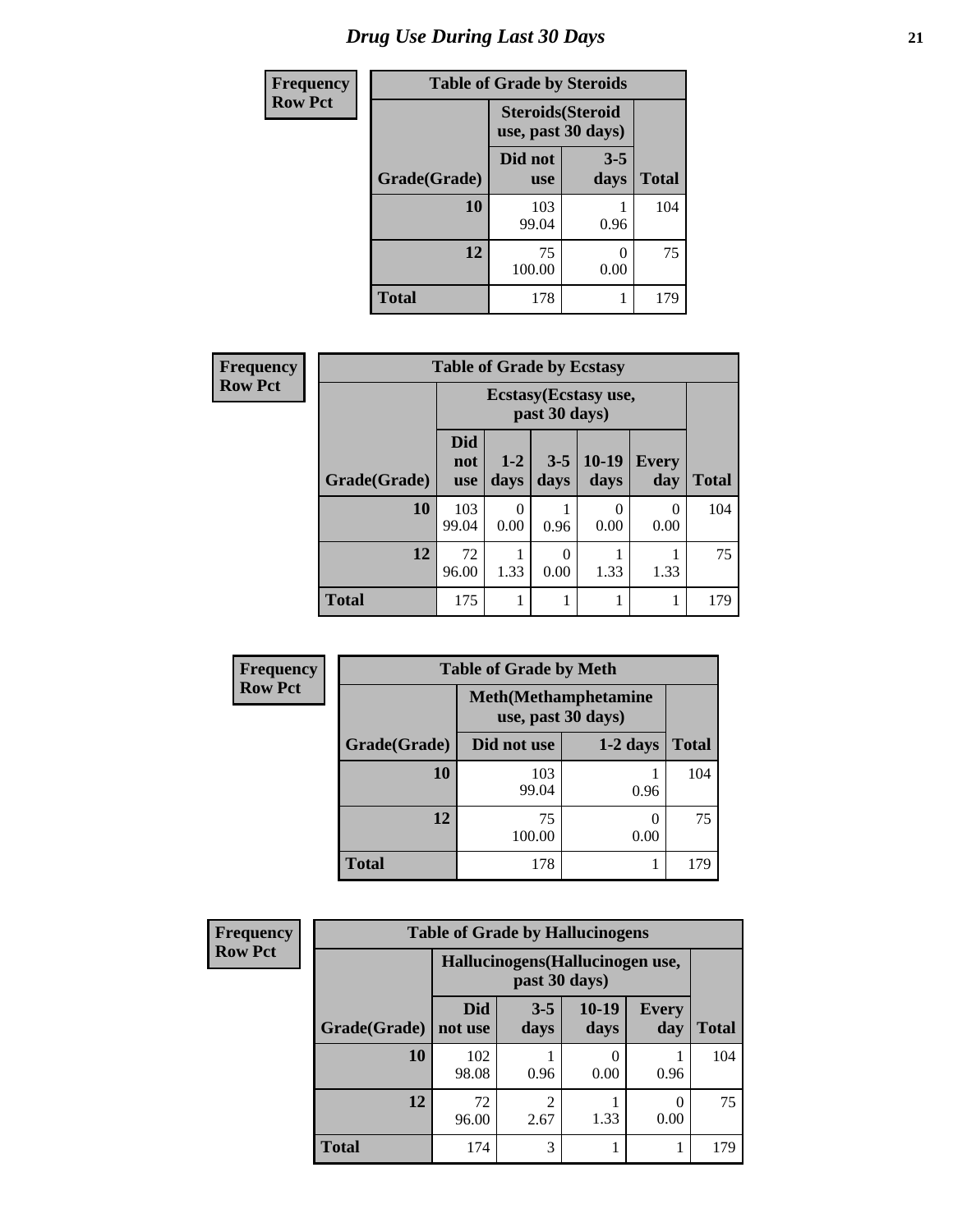#### **Frequency Row Pct**

| <b>Table of Grade by Prescription</b> |                                 |                                                                                |                 |                  |                        |                   |                     |       |
|---------------------------------------|---------------------------------|--------------------------------------------------------------------------------|-----------------|------------------|------------------------|-------------------|---------------------|-------|
|                                       |                                 | <b>Prescription</b> (Prescription drugs not<br>prescribed to me, past 30 days) |                 |                  |                        |                   |                     |       |
| Grade(Grade)                          | <b>Did</b><br>not<br><b>use</b> | $1 - 2$<br>days                                                                | $3 - 5$<br>days | $6-9$<br>days    | $10-19$<br>days        | $20 - 29$<br>days | <b>Every</b><br>day | Total |
| 10                                    | 96<br>92.31                     | $\mathcal{R}$<br>2.88                                                          | 0.96            | 3<br>2.88        | 0<br>0.00              | $\Omega$<br>0.00  | 0.96                | 104   |
| 12                                    | 69<br>92.00                     | 1.33                                                                           | 1.33            | $\Omega$<br>0.00 | $\mathfrak{D}$<br>2.67 | 2.67              | $\theta$<br>0.00    | 75    |
| <b>Total</b>                          | 165                             | 4                                                                              | 2               | 3                | $\overline{2}$         | $\mathfrak{D}$    |                     | 179   |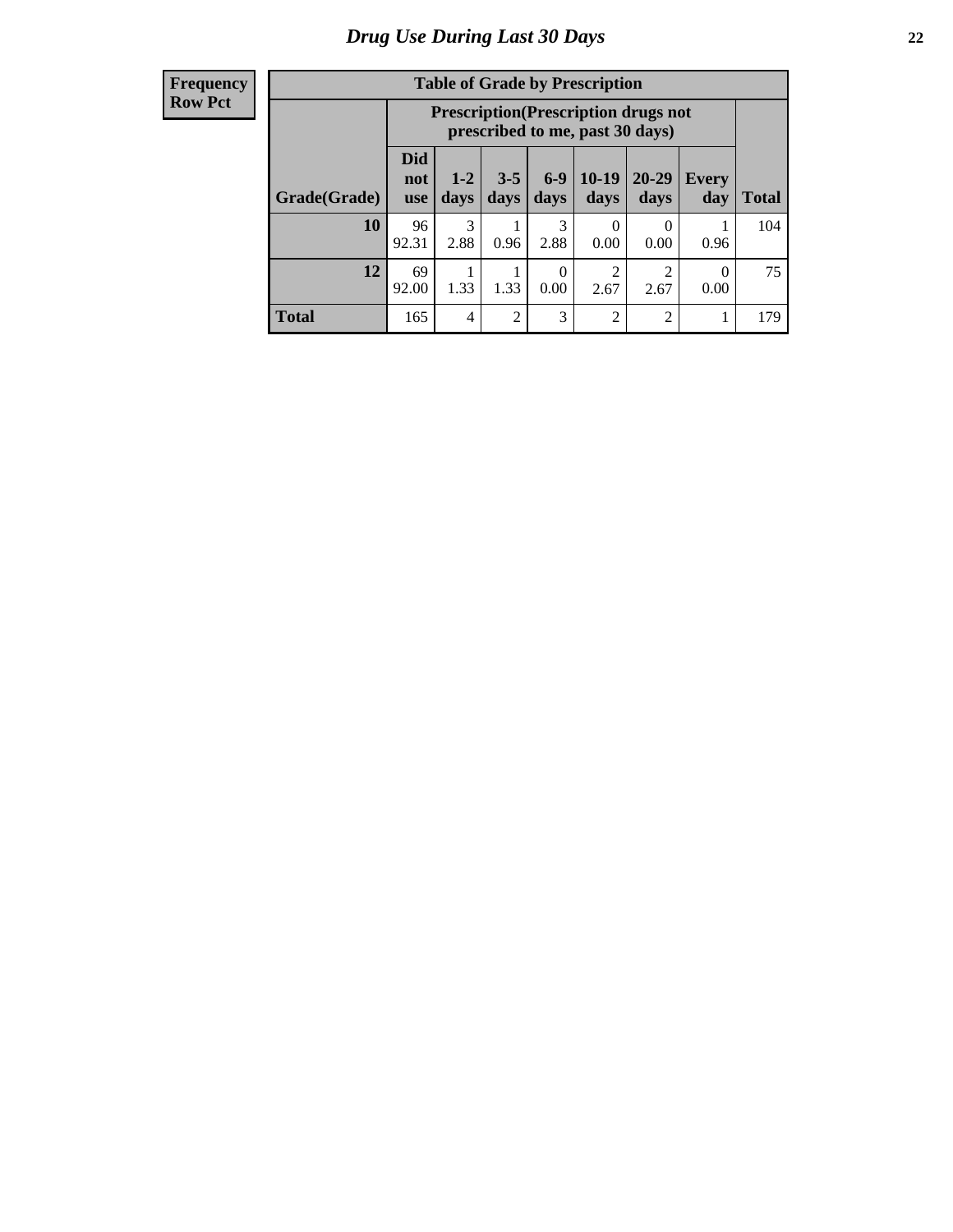| Frequency      | <b>Table of Alcoholease by Grade</b>              |                    |             |              |  |
|----------------|---------------------------------------------------|--------------------|-------------|--------------|--|
| <b>Col Pct</b> | <b>Alcoholease</b> (It is<br>easy to get alcohol) | Grade(Grade)<br>10 | 12          | <b>Total</b> |  |
|                | <b>Strongly Agree</b>                             | 24<br>23.08        | 23<br>30.67 | 47           |  |
|                | <b>Somewhat Agree</b>                             | 38<br>36.54        | 27<br>36.00 | 65           |  |
|                | <b>Somewhat Disagree</b>                          | 17<br>16.35        | 12<br>16.00 | 29           |  |
|                | <b>Strongly Disagree</b>                          | 25<br>24.04        | 13<br>17.33 | 38           |  |
|                | <b>Total</b>                                      | 104                | 75          | 179          |  |

| Frequency      | <b>Table of Cigarettesease by Grade</b>                 |                           |             |              |  |
|----------------|---------------------------------------------------------|---------------------------|-------------|--------------|--|
| <b>Col Pct</b> | Cigarettesease(It is<br>easy to get smoking<br>tobacco) | Grade(Grade)<br><b>10</b> | 12          | <b>Total</b> |  |
|                | <b>Strongly Agree</b>                                   | 35<br>33.65               | 34<br>45.33 | 69           |  |
|                | <b>Somewhat Agree</b>                                   | 34<br>32.69               | 22<br>29.33 | 56           |  |
|                | <b>Somewhat Disagree</b>                                | 10<br>9.62                | 9.33        | 17           |  |
|                | <b>Strongly Disagree</b>                                | 25<br>24.04               | 12<br>16.00 | 37           |  |
|                | <b>Total</b>                                            | 104                       | 75          | 179          |  |

| Frequency      | <b>Table of Smokelessease by Grade</b>             |              |             |              |  |  |  |
|----------------|----------------------------------------------------|--------------|-------------|--------------|--|--|--|
| <b>Col Pct</b> | <b>Smokelessease</b> (It is<br>easy to get chewing | Grade(Grade) |             |              |  |  |  |
|                | tobacco)                                           | <b>10</b>    | 12          | <b>Total</b> |  |  |  |
|                | <b>Strongly Agree</b>                              | 40<br>38.46  | 39<br>52.00 | 79           |  |  |  |
|                | <b>Somewhat Agree</b>                              | 29<br>27.88  | 22<br>29.33 | 51           |  |  |  |
|                | <b>Somewhat Disagree</b>                           | 6<br>5.77    | 4<br>5.33   | 10           |  |  |  |
|                | <b>Strongly Disagree</b>                           | 29<br>27.88  | 10<br>13.33 | 39           |  |  |  |
|                | Total                                              | 104          | 75          | 179          |  |  |  |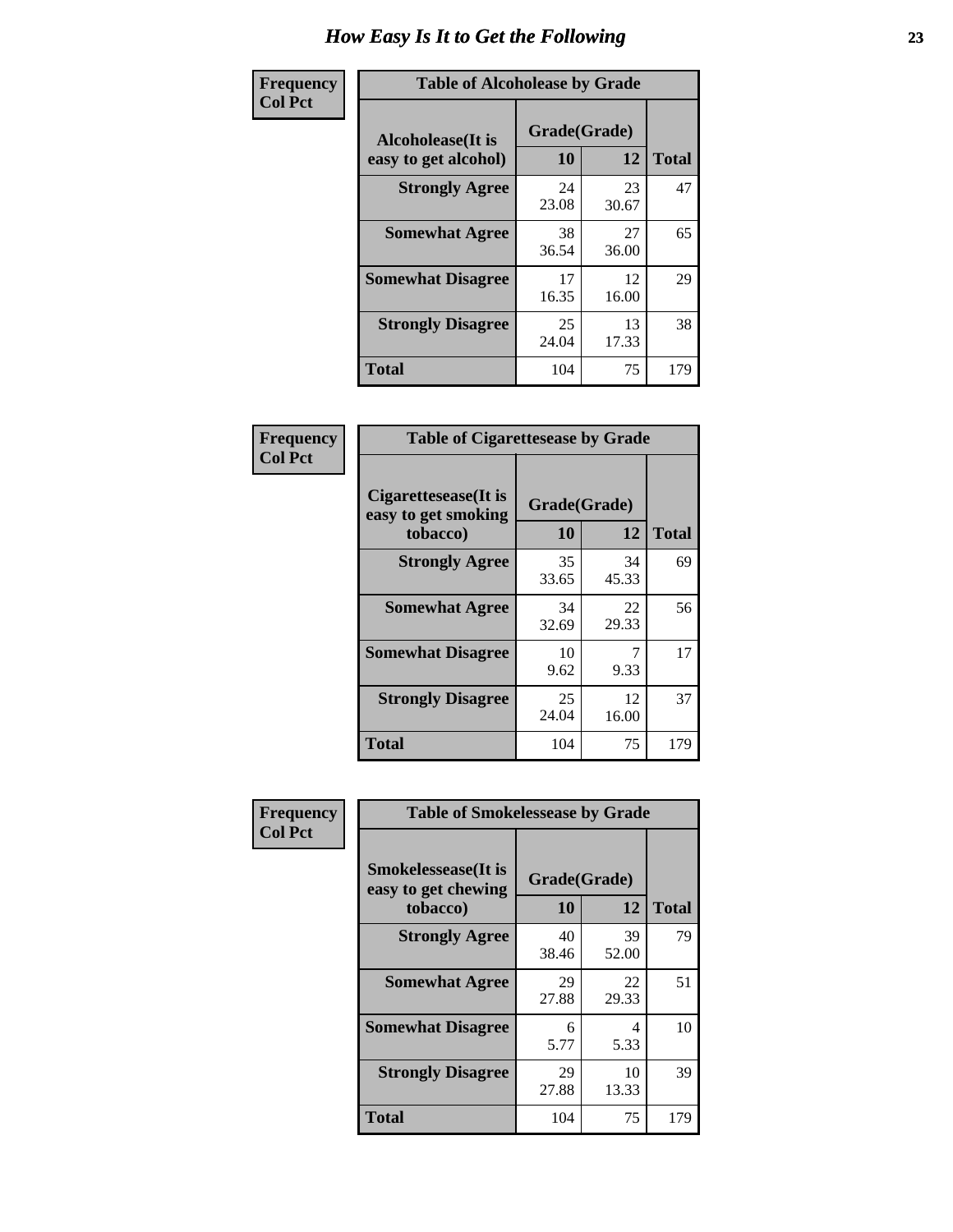| Frequency      | <b>Table of Marijuanaease by Grade</b>           |                    |             |              |  |
|----------------|--------------------------------------------------|--------------------|-------------|--------------|--|
| <b>Col Pct</b> | Marijuanaease(It is<br>easy to get<br>marijuana) | Grade(Grade)<br>10 | 12          | <b>Total</b> |  |
|                | <b>Strongly Agree</b>                            | 14<br>13.46        | 15<br>20.00 | 29           |  |
|                | <b>Somewhat Agree</b>                            | 31<br>29.81        | 29<br>38.67 | 60           |  |
|                | <b>Somewhat Disagree</b>                         | 22<br>21.15        | 9<br>12.00  | 31           |  |
|                | <b>Strongly Disagree</b>                         | 37<br>35.58        | 22<br>29.33 | 59           |  |
|                | <b>Total</b>                                     | 104                | 75          | 179          |  |

| <b>Table of Cocaineease by Grade</b>              |             |                    |                    |  |  |  |  |
|---------------------------------------------------|-------------|--------------------|--------------------|--|--|--|--|
| <b>Cocaineease</b> (It is<br>easy to get cocaine) | 10          | Grade(Grade)<br>12 |                    |  |  |  |  |
| <b>Strongly Agree</b>                             | 5<br>4.81   | 8<br>10.67         | <b>Total</b><br>13 |  |  |  |  |
| <b>Somewhat Agree</b>                             | 19<br>18.27 | 13<br>17.33        | 32                 |  |  |  |  |
| <b>Somewhat Disagree</b>                          | 23<br>22.12 | 21<br>28.00        | 44                 |  |  |  |  |
| <b>Strongly Disagree</b>                          | 57<br>54.81 | 33<br>44.00        | 90                 |  |  |  |  |
| <b>Total</b>                                      | 104         | 75                 | 179                |  |  |  |  |

| Frequency      | <b>Table of Inhalantsease by Grade</b>     |              |             |              |
|----------------|--------------------------------------------|--------------|-------------|--------------|
| <b>Col Pct</b> | <b>Inhalantsease</b> (It is<br>easy to get | Grade(Grade) |             |              |
|                | inhalants)                                 | 10           | 12          | <b>Total</b> |
|                | <b>Strongly Agree</b>                      | 23<br>22.12  | 23<br>30.67 | 46           |
|                | <b>Somewhat Agree</b>                      | 25<br>24.04  | 16<br>21.33 | 41           |
|                | <b>Somewhat Disagree</b>                   | 16<br>15.38  | 10<br>13.33 | 26           |
|                | <b>Strongly Disagree</b>                   | 40<br>38.46  | 26<br>34.67 | 66           |
|                | <b>Total</b>                               | 104          | 75          | 179          |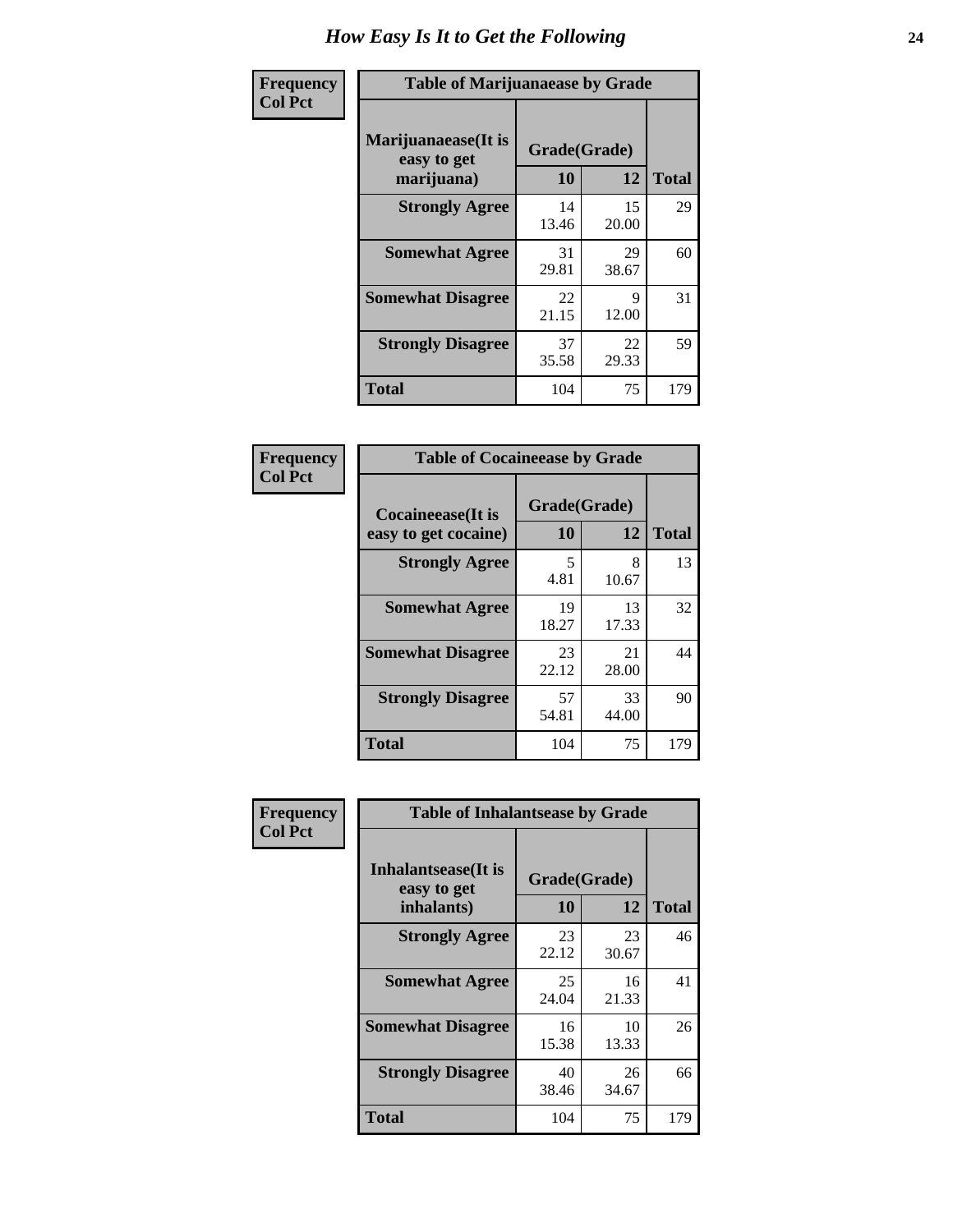| Frequency      | <b>Table of Steroidsease by Grade</b>               |                    |              |     |  |  |  |
|----------------|-----------------------------------------------------|--------------------|--------------|-----|--|--|--|
| <b>Col Pct</b> | <b>Steroidsease</b> (It is<br>easy to get steroids) | Grade(Grade)<br>10 | <b>Total</b> |     |  |  |  |
|                | <b>Strongly Agree</b>                               | 6<br>5.77          | 8<br>10.67   | 14  |  |  |  |
|                | <b>Somewhat Agree</b>                               | 27<br>25.96        | 10<br>13.33  | 37  |  |  |  |
|                | <b>Somewhat Disagree</b>                            | 23<br>22.12        | 24<br>32.00  | 47  |  |  |  |
|                | <b>Strongly Disagree</b>                            | 48<br>46.15        | 33<br>44.00  | 81  |  |  |  |
|                | <b>Total</b>                                        | 104                | 75           | 179 |  |  |  |

| Frequency      | <b>Table of Ecstasyease by Grade</b>              |                           |             |              |
|----------------|---------------------------------------------------|---------------------------|-------------|--------------|
| <b>Col Pct</b> | <b>Ecstasyease</b> (It is<br>easy to get ecstasy) | Grade(Grade)<br><b>10</b> | 12          | <b>Total</b> |
|                | <b>Strongly Agree</b>                             | 6<br>5.77                 | 9.33        | 13           |
|                | <b>Somewhat Agree</b>                             | 21<br>20.19               | 15<br>20.00 | 36           |
|                | <b>Somewhat Disagree</b>                          | 21<br>20.19               | 17<br>22.67 | 38           |
|                | <b>Strongly Disagree</b>                          | 56<br>53.85               | 36<br>48.00 | 92           |
|                | <b>Total</b>                                      | 104                       | 75          | 179          |

| Frequency      | <b>Table of Methease by Grade</b>                          |                    |             |              |
|----------------|------------------------------------------------------------|--------------------|-------------|--------------|
| <b>Col Pct</b> | <b>Methease</b> (It is easy<br>to get<br>methamphetamines) | Grade(Grade)<br>10 | 12          | <b>Total</b> |
|                | <b>Strongly Agree</b>                                      | 5<br>4.81          | 8<br>10.67  | 13           |
|                | <b>Somewhat Agree</b>                                      | 16<br>15.38        | 12<br>16.00 | 28           |
|                | <b>Somewhat Disagree</b>                                   | 20<br>19.23        | 15<br>20.00 | 35           |
|                | <b>Strongly Disagree</b>                                   | 63<br>60.58        | 40<br>53.33 | 103          |
|                | <b>Total</b>                                               | 104                | 75          | 179          |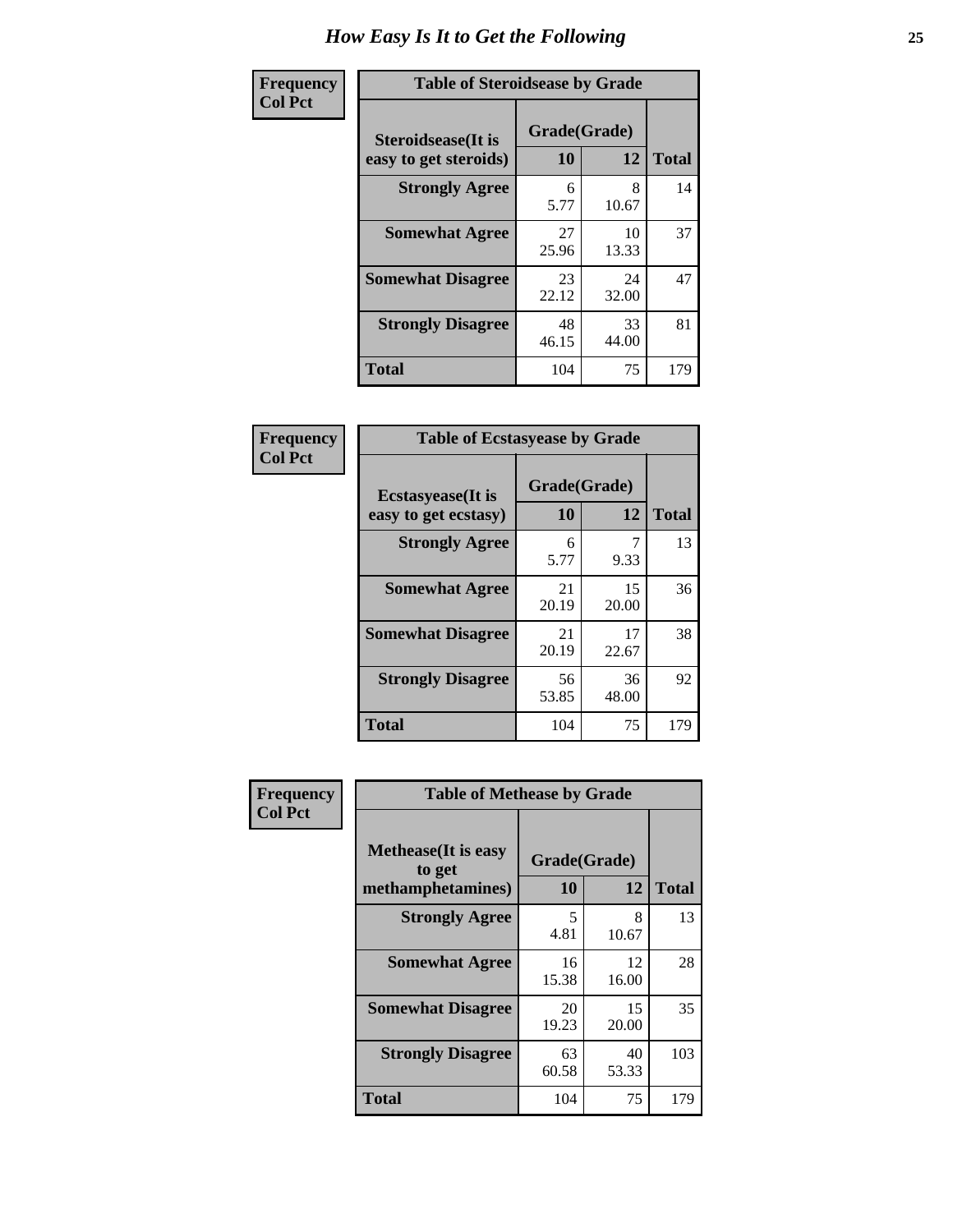| <b>Frequency</b> | <b>Table of Hallucinogensease by Grade</b>                |                    |             |              |  |  |  |
|------------------|-----------------------------------------------------------|--------------------|-------------|--------------|--|--|--|
| <b>Col Pct</b>   | Hallucinogensease(It)<br>is easy to get<br>hallucinogens) | Grade(Grade)<br>10 | 12          | <b>Total</b> |  |  |  |
|                  | <b>Strongly Agree</b>                                     | 7<br>6.73          | 7<br>9.33   | 14           |  |  |  |
|                  | <b>Somewhat Agree</b>                                     | 14<br>13.46        | 12<br>16.00 | 26           |  |  |  |
|                  | <b>Somewhat Disagree</b>                                  | 24<br>23.08        | 13<br>17.33 | 37           |  |  |  |
|                  | <b>Strongly Disagree</b>                                  | 59<br>56.73        | 43<br>57.33 | 102          |  |  |  |
|                  | <b>Total</b>                                              | 104                | 75          | 179          |  |  |  |

| <b>Table of Prescriptionease by Grade</b>                                                |              |             |              |  |  |  |  |
|------------------------------------------------------------------------------------------|--------------|-------------|--------------|--|--|--|--|
| <b>Prescriptionease</b> (It<br>is easy to get<br>prescription drugs<br>not prescribed to | Grade(Grade) |             |              |  |  |  |  |
| me)                                                                                      | 10           | 12          | <b>Total</b> |  |  |  |  |
| <b>Strongly Agree</b>                                                                    | 30<br>28.85  | 20<br>26.67 | 50           |  |  |  |  |
| <b>Somewhat Agree</b>                                                                    | 26<br>25.00  | 21<br>28.00 | 47           |  |  |  |  |
| <b>Somewhat Disagree</b>                                                                 | 12<br>11.54  | 10<br>13.33 | 22           |  |  |  |  |
| <b>Strongly Disagree</b>                                                                 | 36<br>34.62  | 24<br>32.00 | 60           |  |  |  |  |
| <b>Total</b>                                                                             | 104          | 75          | 179          |  |  |  |  |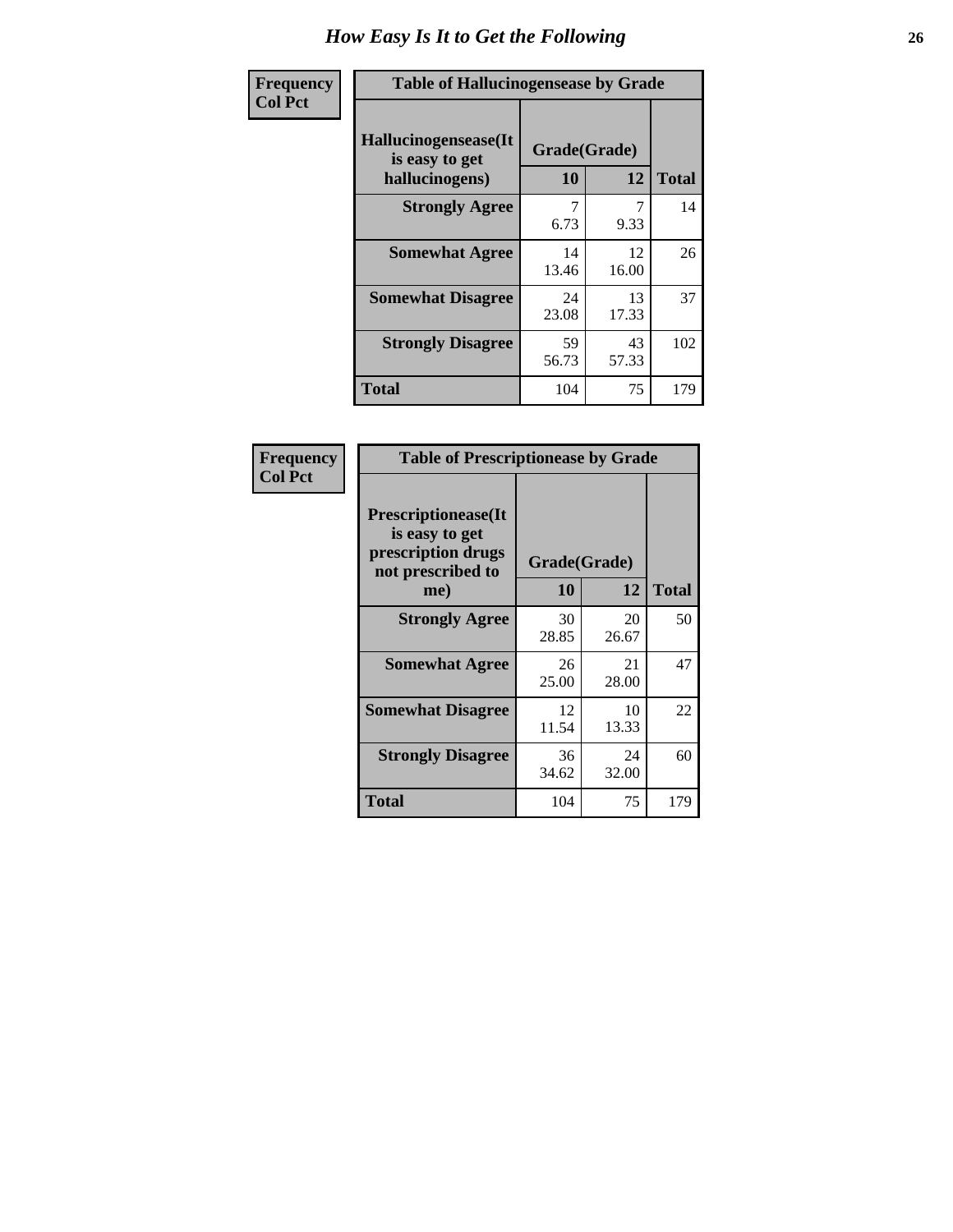#### *Age at Onset of Use* **27** *Results for "Age at Onset of Use" questions exclude students who said they did not use that substance*

| <b>Frequency</b> | <b>Table of Grade by Alcoholinit</b>             |                        |                |           |                        |                                             |             |             |                  |                               |    |
|------------------|--------------------------------------------------|------------------------|----------------|-----------|------------------------|---------------------------------------------|-------------|-------------|------------------|-------------------------------|----|
| <b>Row Pct</b>   | Alcoholinit (I started using alcohol when I was) |                        |                |           |                        |                                             |             |             |                  |                               |    |
|                  | Grade(Grade)                                     | <b>8 or</b><br>younger | 9 <sup>1</sup> | 12        | 13                     | 14                                          | 15          | 16          | 17               | <b>18 or</b><br>older   Total |    |
|                  | 10                                               | 4<br>13.79             | ာ<br>6.90      | 3.45      | 3<br>10.34             | $\overline{4}$<br>13.79                     | 10<br>34.48 | 4<br>13.79  | $\Omega$<br>0.00 | 3.45                          | 29 |
|                  | 12                                               | 2.44                   | 0<br>$0.00\,$  | 4<br>9.76 | $\overline{4}$<br>9.76 | $\overline{4}$<br>9.76                      | 9<br>21.95  | 11<br>26.83 | 6<br>14.63       | $\overline{2}$<br>4.88        | 41 |
|                  | <b>Total</b>                                     |                        | 2              | 5         | 7                      | 8                                           | 19          | 15          | 6                | 3                             | 70 |
|                  |                                                  |                        |                |           |                        | <b>Frequency Missing = <math>109</math></b> |             |             |                  |                               |    |

| <b>Frequency</b> | <b>Table of Grade by Cigarettesinit</b> |                  |                                                         |            |            |       |                  |                  |              |
|------------------|-----------------------------------------|------------------|---------------------------------------------------------|------------|------------|-------|------------------|------------------|--------------|
| <b>Row Pct</b>   |                                         |                  | Cigarettesinit(I started smoking tobacco when<br>I was) |            |            |       |                  |                  |              |
|                  | Grade(Grade)   younger                  | 8 or             | 12                                                      | 13         | 14         | 15    | <b>16</b>        | 17               | <b>Total</b> |
|                  | 10                                      | $\Omega$<br>0.00 | 10.00                                                   | 3<br>30.00 | 10.00      | 50.00 | $\Omega$<br>0.00 | $\theta$<br>0.00 | 10           |
|                  | 12                                      | 4.17             | 4.17                                                    | 2<br>8.33  | 5<br>20.83 | 29.17 | 3<br>12.50       | 5<br>20.83       | 24           |
|                  | <b>Total</b>                            |                  | $\overline{2}$                                          | 5          | 6          | 12    | 3                | 5                | 34           |
|                  |                                         |                  | <b>Frequency Missing = 145</b>                          |            |            |       |                  |                  |              |

| <b>Frequency</b>                                                          | <b>Table of Grade by Smokelessinit</b> |                  |                         |       |                                             |            |           |      |              |
|---------------------------------------------------------------------------|----------------------------------------|------------------|-------------------------|-------|---------------------------------------------|------------|-----------|------|--------------|
| <b>Row Pct</b><br>Smokelessinit (I started chewing tobacco<br>when I was) |                                        |                  |                         |       |                                             |            |           |      |              |
|                                                                           | Grade(Grade)                           | 9                | 10                      | 13    | 14                                          | 15         | <b>16</b> | 17   | <b>Total</b> |
|                                                                           | 10                                     | $\Omega$<br>0.00 | $\mathfrak{D}$<br>16.67 | 8.33  | 41.67                                       | 3<br>25.00 | 0.00      | 8.33 | 12           |
|                                                                           | 12                                     | 5.56             | 0.00                    | 27.78 | 3<br>16.67                                  | 38.89      | 5.56      | 5.56 | 18           |
|                                                                           | <b>Total</b>                           |                  | $\overline{c}$          | 6     | 8                                           | 10         |           | 2    | 30           |
|                                                                           |                                        |                  |                         |       | <b>Frequency Missing <math>= 149</math></b> |            |           |      |              |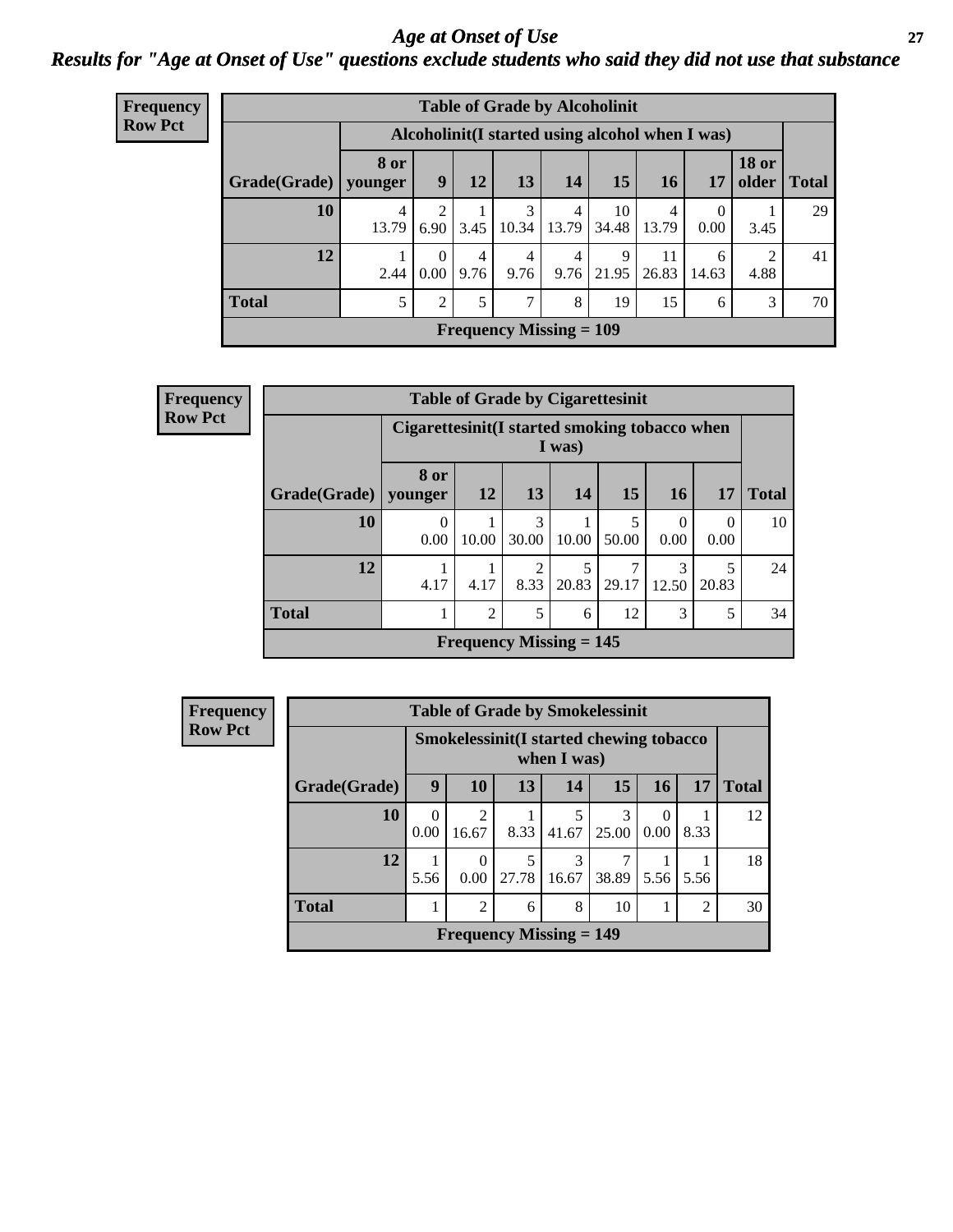#### *Age at Onset of Use* **28**

### *Results for "Age at Onset of Use" questions exclude students who said they did not use that substance*

| Frequency      |                        | <b>Table of Grade by Marijuanainit</b>                  |                         |                           |                         |                  |                  |              |
|----------------|------------------------|---------------------------------------------------------|-------------------------|---------------------------|-------------------------|------------------|------------------|--------------|
| <b>Row Pct</b> |                        | Marijuanainit (I started using marijuana<br>when I was) |                         |                           |                         |                  |                  |              |
|                | Grade(Grade)   younger | 8 or                                                    | 13                      | 14                        | 15                      | 16               | 17               | <b>Total</b> |
|                | 10                     | 16.67                                                   | $\overline{2}$<br>33.33 | $\Omega$<br>0.00          | $\overline{2}$<br>33.33 | 16.67            | $\Omega$<br>0.00 | 6            |
|                | 12                     | $\Omega$<br>0.00                                        | 7.69                    | 4<br>30.77                | 5<br>38.46              | $\Omega$<br>0.00 | 3<br>23.08       | 13           |
|                | <b>Total</b>           |                                                         | 3                       | 4                         | 7                       |                  | 3                | 19           |
|                |                        |                                                         |                         | Frequency Missing $= 160$ |                         |                  |                  |              |

| <b>Frequency</b> | <b>Table of Grade by Cocaineinit</b> |                                                  |            |           |              |
|------------------|--------------------------------------|--------------------------------------------------|------------|-----------|--------------|
| <b>Row Pct</b>   |                                      | Cocaineinit(I<br>started using<br>cocaine when I |            |           |              |
|                  | Grade(Grade)                         | 15                                               | 16         | 17        | <b>Total</b> |
|                  | 10                                   | 100.00                                           | 0.00       | 0<br>0.00 |              |
|                  | 12                                   | 3<br>50.00                                       | 2<br>33.33 | 16.67     | 6            |
|                  | <b>Total</b>                         | 4                                                | 2          | 1         |              |
|                  |                                      | <b>Frequency Missing = 172</b>                   |            |           |              |

| <b>Frequency</b> | <b>Table of Grade by Inhalantsinit</b> |                  |                                                         |                           |                  |            |                |  |  |  |
|------------------|----------------------------------------|------------------|---------------------------------------------------------|---------------------------|------------------|------------|----------------|--|--|--|
| <b>Row Pct</b>   |                                        |                  | Inhalantsinit (I started using<br>inhalants when I was) |                           |                  |            |                |  |  |  |
|                  | Grade(Grade)                           | 9                | 13                                                      | 15                        | 16               | 17         | <b>Total</b>   |  |  |  |
|                  | 10                                     | $\theta$<br>0.00 | 0<br>0.00                                               | 2<br>100.00               | $\theta$<br>0.00 | 0.00       | $\overline{2}$ |  |  |  |
|                  | 12                                     | 12.50            | 12.50                                                   | 12.50                     | 3<br>37.50       | ി<br>25.00 | 8              |  |  |  |
|                  | <b>Total</b>                           |                  |                                                         | 3                         | 3                | 2          | 10             |  |  |  |
|                  |                                        |                  |                                                         | Frequency Missing $= 169$ |                  |            |                |  |  |  |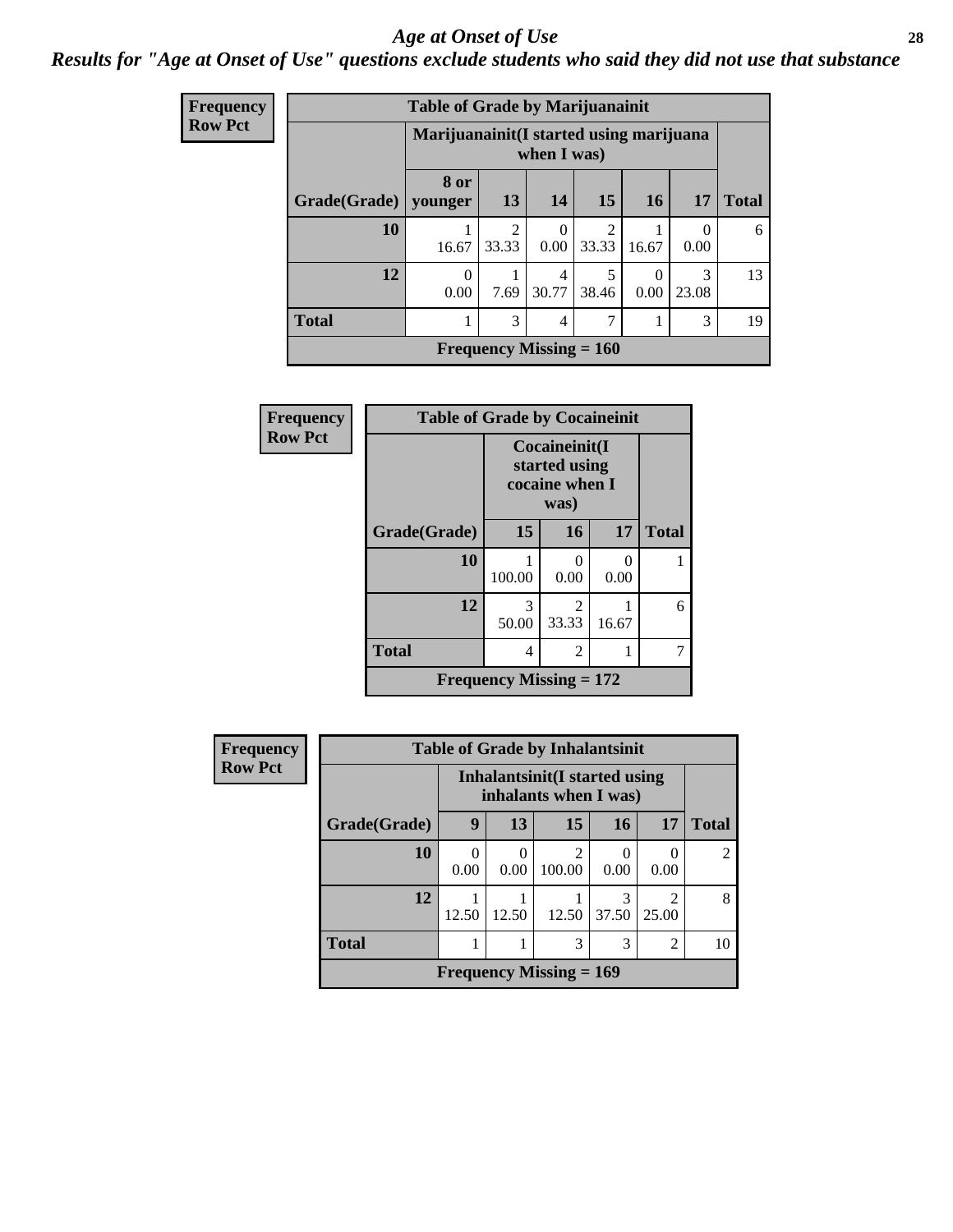#### *Age at Onset of Use* **29**

*Results for "Age at Onset of Use" questions exclude students who said they did not use that substance*

| Frequency      | <b>Table of Grade by Steroidsinit</b> |                                                            |              |  |  |  |  |
|----------------|---------------------------------------|------------------------------------------------------------|--------------|--|--|--|--|
| <b>Row Pct</b> |                                       | Steroidsinit(I<br>started using<br>steroids<br>when I was) |              |  |  |  |  |
|                | Grade(Grade)                          | 8 or younger                                               | <b>Total</b> |  |  |  |  |
|                | 10                                    | 100.00                                                     |              |  |  |  |  |
|                | 12                                    | 0                                                          | 0            |  |  |  |  |
|                | <b>Total</b>                          |                                                            |              |  |  |  |  |
|                |                                       | <b>Frequency Missing <math>= 178</math></b>                |              |  |  |  |  |

| <b>Frequency</b> | <b>Table of Grade by Ecstasyinit</b> |                                                          |                         |       |              |
|------------------|--------------------------------------|----------------------------------------------------------|-------------------------|-------|--------------|
| <b>Row Pct</b>   |                                      | Ecstasyinit(I<br>started using<br>ecstasy when I<br>was) |                         |       |              |
|                  | Grade(Grade)                         | 15                                                       | 16                      | 17    | <b>Total</b> |
|                  | 10                                   | 0                                                        | 0                       | 0     | ∩            |
|                  |                                      | ٠                                                        |                         |       |              |
|                  | 12                                   | 25.00                                                    | $\mathfrak{D}$<br>50.00 | 25.00 | 4            |
|                  | <b>Total</b>                         |                                                          | 2                       |       | 4            |
|                  | Frequency Missing $= 175$            |                                                          |                         |       |              |

| <b>Frequency</b> | <b>Table of Grade by Methinit</b> |                                                                       |                         |              |  |
|------------------|-----------------------------------|-----------------------------------------------------------------------|-------------------------|--------------|--|
| <b>Row Pct</b>   |                                   | <b>Methinit(I started</b><br>using<br>methamphetamines<br>when I was) |                         |              |  |
|                  | Grade(Grade)                      | 15                                                                    | 16                      | <b>Total</b> |  |
|                  | 10                                | $\Omega$                                                              | $\Omega$                |              |  |
|                  | 12                                | $\mathcal{D}_{\mathcal{L}}$<br>50.00                                  | $\mathfrak{D}$<br>50.00 | 4            |  |
|                  | <b>Total</b>                      | $\mathfrak{D}$                                                        | $\mathfrak{D}$          | 4            |  |
|                  |                                   | Frequency Missing $= 175$                                             |                         |              |  |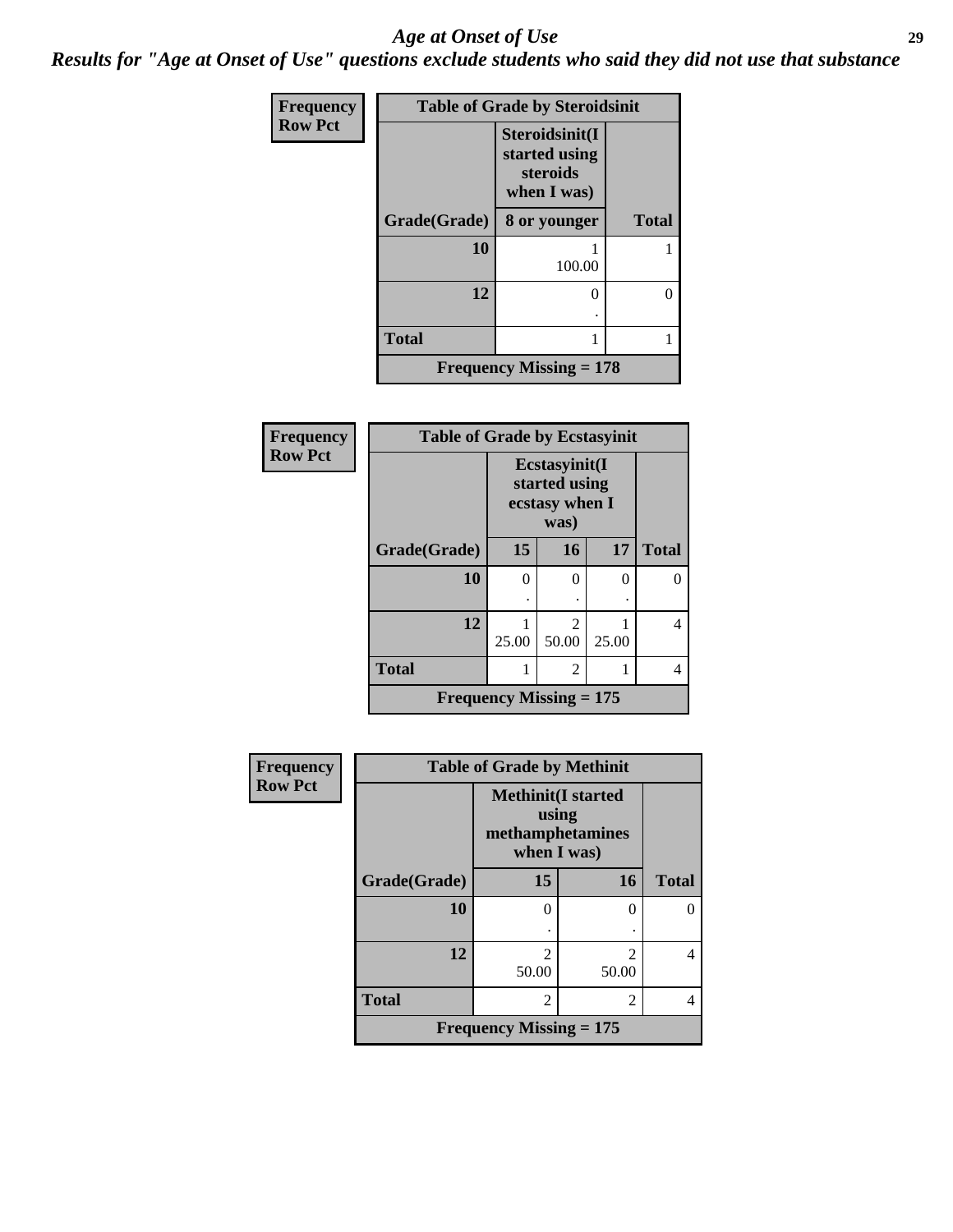#### Age at Onset of Use **30**

*Results for "Age at Onset of Use" questions exclude students who said they did not use that substance*

| <b>Frequency</b> | <b>Table of Grade by Hallucinogensinit</b> |                                                                      |       |               |                |              |
|------------------|--------------------------------------------|----------------------------------------------------------------------|-------|---------------|----------------|--------------|
| <b>Row Pct</b>   |                                            | Hallucinogensinit(I<br>started using<br>hallucinogens when I<br>was) |       |               |                |              |
|                  | Grade(Grade)                               | 13                                                                   | 15    | 16            | 17             | <b>Total</b> |
|                  | 10                                         | 0                                                                    | 0     | $\mathcal{O}$ | 0              |              |
|                  |                                            | ٠                                                                    |       | ٠             |                |              |
|                  | 12                                         |                                                                      |       |               | $\mathcal{D}$  | 5            |
|                  |                                            | 20.00                                                                | 20.00 | 20.00         | 40.00          |              |
|                  | <b>Total</b>                               |                                                                      | 1     |               | $\overline{c}$ |              |
|                  |                                            | <b>Frequency Missing <math>= 174</math></b>                          |       |               |                |              |

| Frequency      | <b>Table of Grade by Prescriptioninit</b> |                                                                                                      |                         |            |                         |              |
|----------------|-------------------------------------------|------------------------------------------------------------------------------------------------------|-------------------------|------------|-------------------------|--------------|
| <b>Row Pct</b> |                                           | <b>Prescriptioninit(I started</b><br>using prescription drugs<br>not prescribed to me when<br>I was) |                         |            |                         |              |
|                | Grade(Grade)                              | 8 or<br>younger                                                                                      | 14                      | <b>15</b>  | 16                      | <b>Total</b> |
|                | 10                                        | 16.67                                                                                                | $\overline{2}$<br>33.33 | 16.67      | $\mathfrak{D}$<br>33.33 | 6            |
|                | 12                                        | $\Omega$<br>0.00                                                                                     | 11.11                   | 6<br>66.67 | 22.22                   | $\mathbf Q$  |
|                | <b>Total</b>                              |                                                                                                      | 3                       |            | 4                       | 15           |
|                |                                           | <b>Frequency Missing = 164</b>                                                                       |                         |            |                         |              |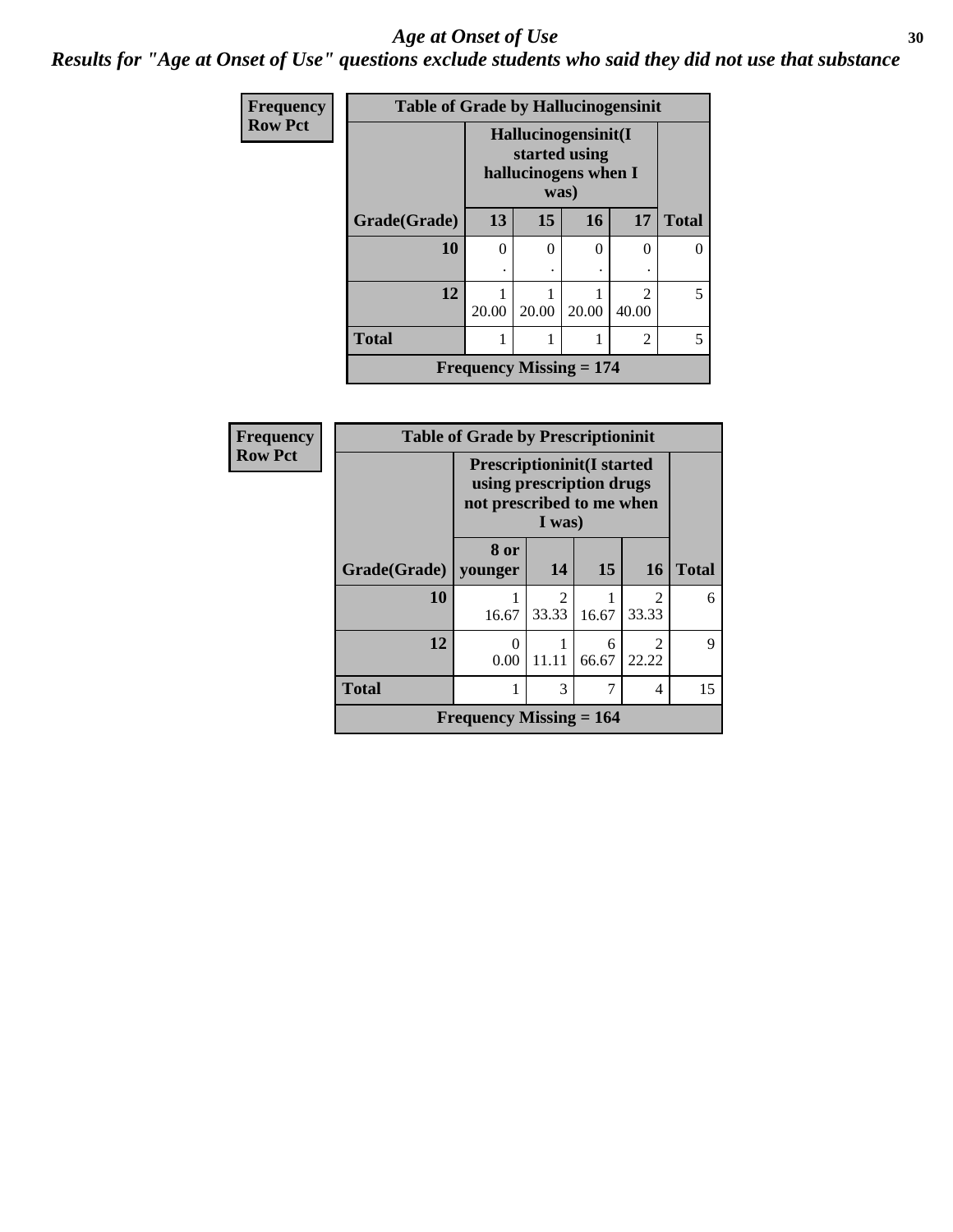| Frequency      | <b>Table of Alcoholharm by Grade</b>          |                    |             |              |  |
|----------------|-----------------------------------------------|--------------------|-------------|--------------|--|
| <b>Col Pct</b> | Alcoholharm(I<br>think alcohol is<br>harmful) | Grade(Grade)<br>10 | 12          | <b>Total</b> |  |
|                | <b>Strongly Agree</b>                         | 60<br>57.69        | 31<br>41.33 | 91           |  |
|                | <b>Somewhat Agree</b>                         | 24<br>23.08        | 27<br>36.00 | 51           |  |
|                | <b>Somewhat Disagree</b>                      | 13<br>12.50        | 9<br>12.00  | 22           |  |
|                | <b>Strongly Disagree</b>                      | 6.73               | 8<br>10.67  | 15           |  |
|                | <b>Total</b>                                  | 104                | 75          | 179          |  |

| <b>Table of Cigarettesharm by Grade</b>                  |                    |                        |              |  |  |  |
|----------------------------------------------------------|--------------------|------------------------|--------------|--|--|--|
| Cigarettesharm(I<br>think smoking<br>tobacco is harmful) | Grade(Grade)<br>10 | 12                     | <b>Total</b> |  |  |  |
| <b>Strongly Agree</b>                                    | 87<br>83.65        | 50<br>66.67            | 137          |  |  |  |
| <b>Somewhat Agree</b>                                    | 12<br>11.54        | 20<br>26.67            | 32           |  |  |  |
| <b>Somewhat Disagree</b>                                 | 0.96               | $\mathfrak{D}$<br>2.67 | 3            |  |  |  |
| <b>Strongly Disagree</b>                                 | 4<br>3.85          | 3<br>4.00              | 7            |  |  |  |
| <b>Total</b>                                             | 104                | 75                     | 179          |  |  |  |

| Frequency      | <b>Table of Smokelessharm by Grade</b>                  |             |                    |              |
|----------------|---------------------------------------------------------|-------------|--------------------|--------------|
| <b>Col Pct</b> | Smokelessharm(I<br>think chewing<br>tobacco is harmful) | 10          | Grade(Grade)<br>12 | <b>Total</b> |
|                | <b>Strongly Agree</b>                                   | 79<br>75.96 | 48<br>64.00        | 127          |
|                | <b>Somewhat Agree</b>                                   | 15<br>14.42 | 19<br>25.33        | 34           |
|                | <b>Somewhat Disagree</b>                                | 5<br>4.81   | 3<br>4.00          | 8            |
|                | <b>Strongly Disagree</b>                                | 5<br>4.81   | 5<br>6.67          | 10           |
|                | <b>Total</b>                                            | 104         | 75                 | 179          |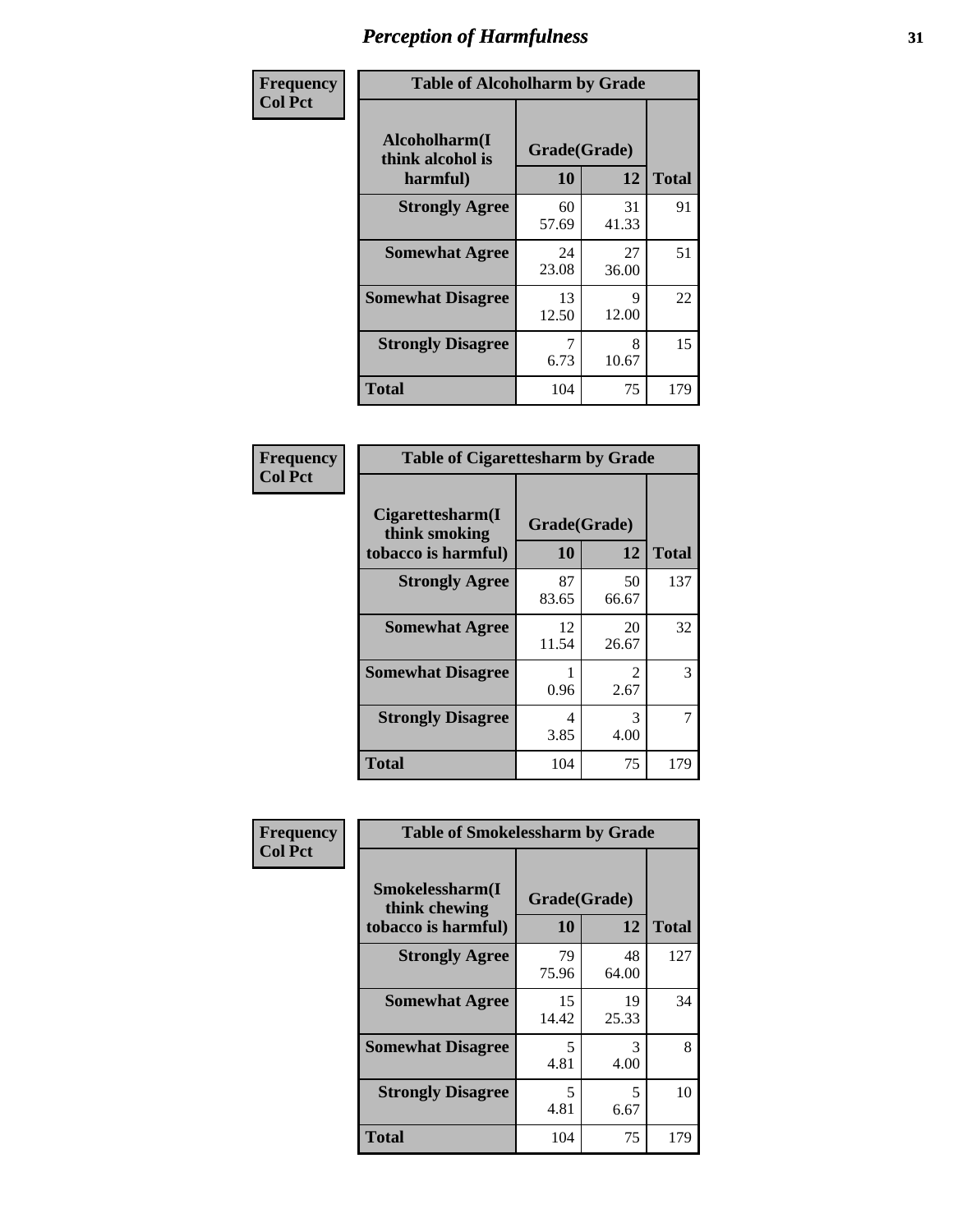| Frequency      | <b>Table of Marijuanaharm by Grade</b>            |                    |             |              |  |
|----------------|---------------------------------------------------|--------------------|-------------|--------------|--|
| <b>Col Pct</b> | Marijuanaharm(I<br>think marijuana is<br>harmful) | Grade(Grade)<br>10 | 12          | <b>Total</b> |  |
|                | <b>Strongly Agree</b>                             | 73<br>70.19        | 43<br>57.33 | 116          |  |
|                | <b>Somewhat Agree</b>                             | 12<br>11.54        | 13<br>17.33 | 25           |  |
|                | <b>Somewhat Disagree</b>                          | 10<br>9.62         | 3<br>4.00   | 13           |  |
|                | <b>Strongly Disagree</b>                          | 9<br>8.65          | 16<br>21.33 | 25           |  |
|                | <b>Total</b>                                      | 104                | 75          | 179          |  |

| <b>Table of Cocaineharm by Grade</b>          |                    |             |              |  |  |  |
|-----------------------------------------------|--------------------|-------------|--------------|--|--|--|
| Cocaineharm(I<br>think cocaine is<br>harmful) | Grade(Grade)<br>10 | 12          | <b>Total</b> |  |  |  |
| <b>Strongly Agree</b>                         | 93<br>89.42        | 60<br>80.00 | 153          |  |  |  |
| <b>Somewhat Agree</b>                         | 5<br>4.81          | 12<br>16.00 | 17           |  |  |  |
| <b>Somewhat Disagree</b>                      | 2<br>1.92          | 0<br>0.00   | 2            |  |  |  |
| <b>Strongly Disagree</b>                      | 4<br>3.85          | 3<br>4.00   | 7            |  |  |  |
| <b>Total</b>                                  | 104                | 75          | 179          |  |  |  |

| Frequency      | <b>Table of Inhalantsharm by Grade</b>             |                           |             |              |
|----------------|----------------------------------------------------|---------------------------|-------------|--------------|
| <b>Col Pct</b> | Inhalantsharm(I<br>think inhalants are<br>harmful) | Grade(Grade)<br><b>10</b> | 12          | <b>Total</b> |
|                | <b>Strongly Agree</b>                              | 88<br>84.62               | 62<br>82.67 | 150          |
|                | <b>Somewhat Agree</b>                              | 7<br>6.73                 | 10<br>13.33 | 17           |
|                | <b>Somewhat Disagree</b>                           | 5<br>4.81                 | 0<br>0.00   | 5            |
|                | <b>Strongly Disagree</b>                           | 4<br>3.85                 | 3<br>4.00   | 7            |
|                | <b>Total</b>                                       | 104                       | 75          | 179          |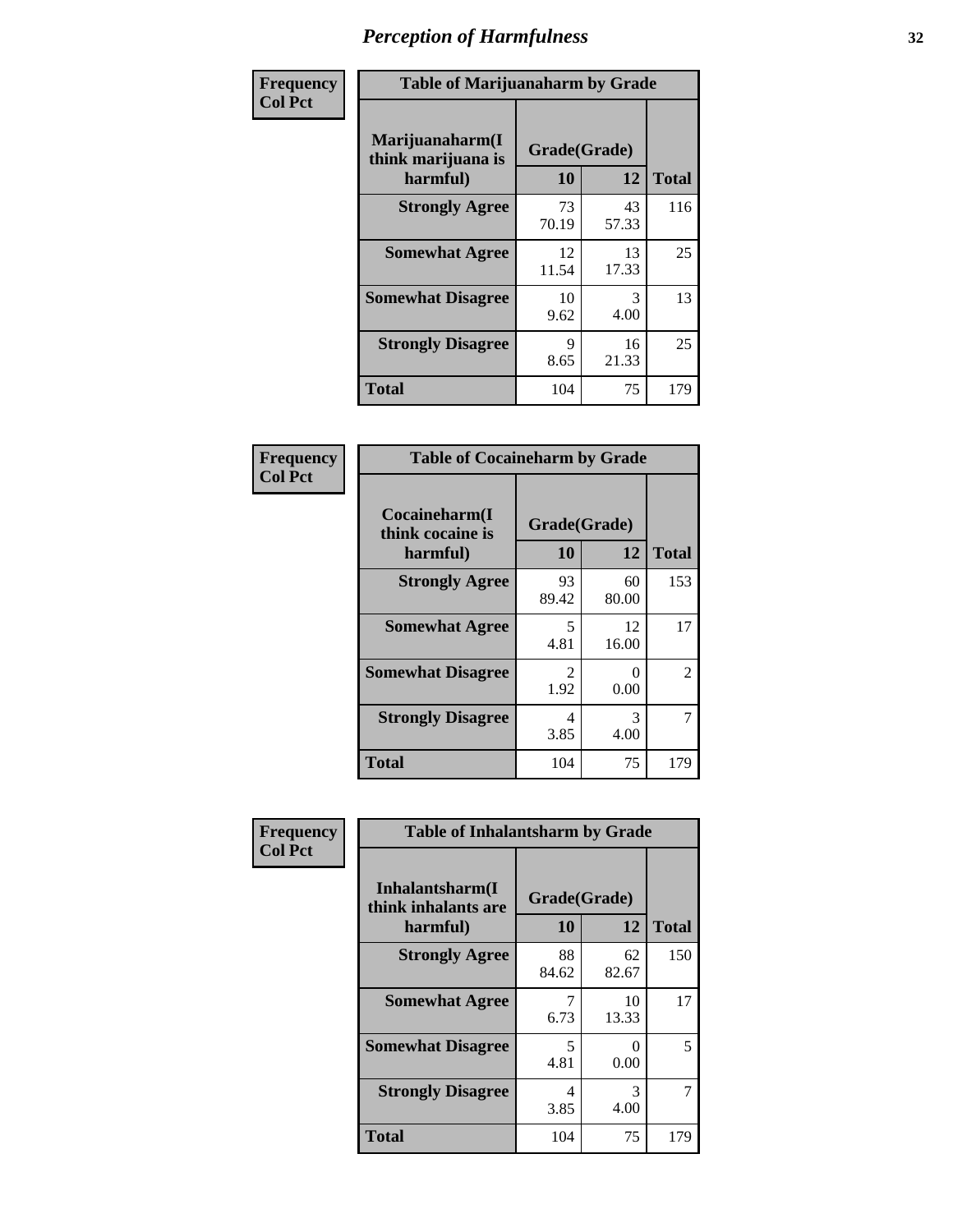| Frequency      | <b>Table of Steroidsharm by Grade</b>            |                    |             |              |  |
|----------------|--------------------------------------------------|--------------------|-------------|--------------|--|
| <b>Col Pct</b> | Steroidsharm(I<br>think steroids are<br>harmful) | Grade(Grade)<br>10 | 12          | <b>Total</b> |  |
|                | <b>Strongly Agree</b>                            | 86<br>82.69        | 59<br>78.67 | 145          |  |
|                | <b>Somewhat Agree</b>                            | 10<br>9.62         | 9<br>12.00  | 19           |  |
|                | <b>Somewhat Disagree</b>                         | 3<br>2.88          | 4<br>5.33   | 7            |  |
|                | <b>Strongly Disagree</b>                         | 5<br>4.81          | 3<br>4.00   | 8            |  |
|                | <b>Total</b>                                     | 104                | 75          | 179          |  |

| <b>Table of Ecstasyharm by Grade</b>          |                    |             |              |  |  |  |
|-----------------------------------------------|--------------------|-------------|--------------|--|--|--|
| Ecstasyharm(I<br>think ecstasy is<br>harmful) | Grade(Grade)<br>10 | 12          | <b>Total</b> |  |  |  |
| <b>Strongly Agree</b>                         | 87<br>83.65        | 61<br>81.33 | 148          |  |  |  |
| <b>Somewhat Agree</b>                         | 9<br>8.65          | 10<br>13.33 | 19           |  |  |  |
| <b>Somewhat Disagree</b>                      | 3<br>2.88          | 1.33        | 4            |  |  |  |
| <b>Strongly Disagree</b>                      | 5<br>4.81          | 3<br>4.00   | 8            |  |  |  |
| <b>Total</b>                                  | 104                | 75          | 179          |  |  |  |

| Frequency      | <b>Table of Methharm by Grade</b>                            |                    |             |              |
|----------------|--------------------------------------------------------------|--------------------|-------------|--------------|
| <b>Col Pct</b> | <b>Methharm</b> (I think<br>methamphetamines<br>are harmful) | Grade(Grade)<br>10 | 12          | <b>Total</b> |
|                | <b>Strongly Agree</b>                                        | 93<br>89.42        | 65<br>86.67 | 158          |
|                | <b>Somewhat Agree</b>                                        | 6<br>5.77          | 9.33        | 13           |
|                | <b>Somewhat Disagree</b>                                     | 0.96               | 0<br>0.00   |              |
|                | <b>Strongly Disagree</b>                                     | 4<br>3.85          | 3<br>4.00   | 7            |
|                | <b>Total</b>                                                 | 104                | 75          | 179          |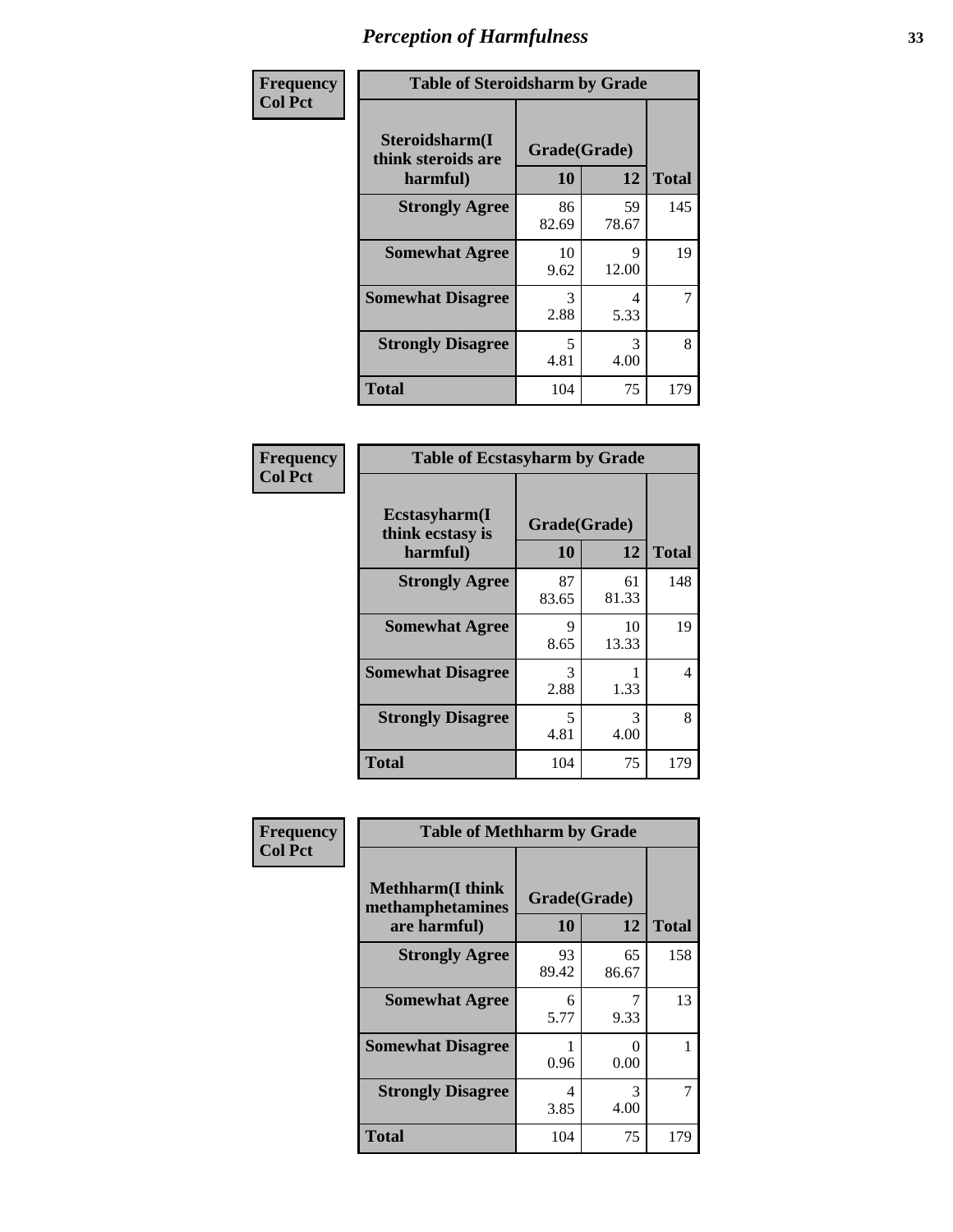| Frequency      | <b>Table of Hallucinogensharm by Grade</b>                 |                    |                                  |                |
|----------------|------------------------------------------------------------|--------------------|----------------------------------|----------------|
| <b>Col Pct</b> | Hallucinogensharm(I<br>think hallucinogens<br>are harmful) | Grade(Grade)<br>10 | 12                               | <b>Total</b>   |
|                | <b>Strongly Agree</b>                                      | 88<br>84.62        | 56<br>74.67                      | 144            |
|                | <b>Somewhat Agree</b>                                      | 9<br>8.65          | 10<br>13.33                      | 19             |
|                | <b>Somewhat Disagree</b>                                   | 2<br>1.92          | $\overline{\phantom{0}}$<br>6.67 | $\overline{7}$ |
|                | <b>Strongly Disagree</b>                                   | 5<br>4.81          | 4<br>5.33                        | 9              |
|                | <b>Total</b>                                               | 104                | 75                               | 179            |

| <b>Table of Prescriptionharm by Grade</b>                                         |              |             |              |  |  |
|-----------------------------------------------------------------------------------|--------------|-------------|--------------|--|--|
| <b>Prescriptionharm</b> (I<br>think prescription<br>drugs not<br>prescribed to me | Grade(Grade) |             |              |  |  |
| are harmful)                                                                      | 10           | 12          | <b>Total</b> |  |  |
| <b>Strongly Agree</b>                                                             | 74<br>71.15  | 44<br>58.67 | 118          |  |  |
| <b>Somewhat Agree</b>                                                             | 18<br>17.31  | 21<br>28.00 | 39           |  |  |
| <b>Somewhat Disagree</b>                                                          | 5<br>4.81    | 6<br>8.00   | 11           |  |  |
| <b>Strongly Disagree</b>                                                          | 7<br>6.73    | 4<br>5.33   | 11           |  |  |
| <b>Total</b>                                                                      | 104          | 75          | 179          |  |  |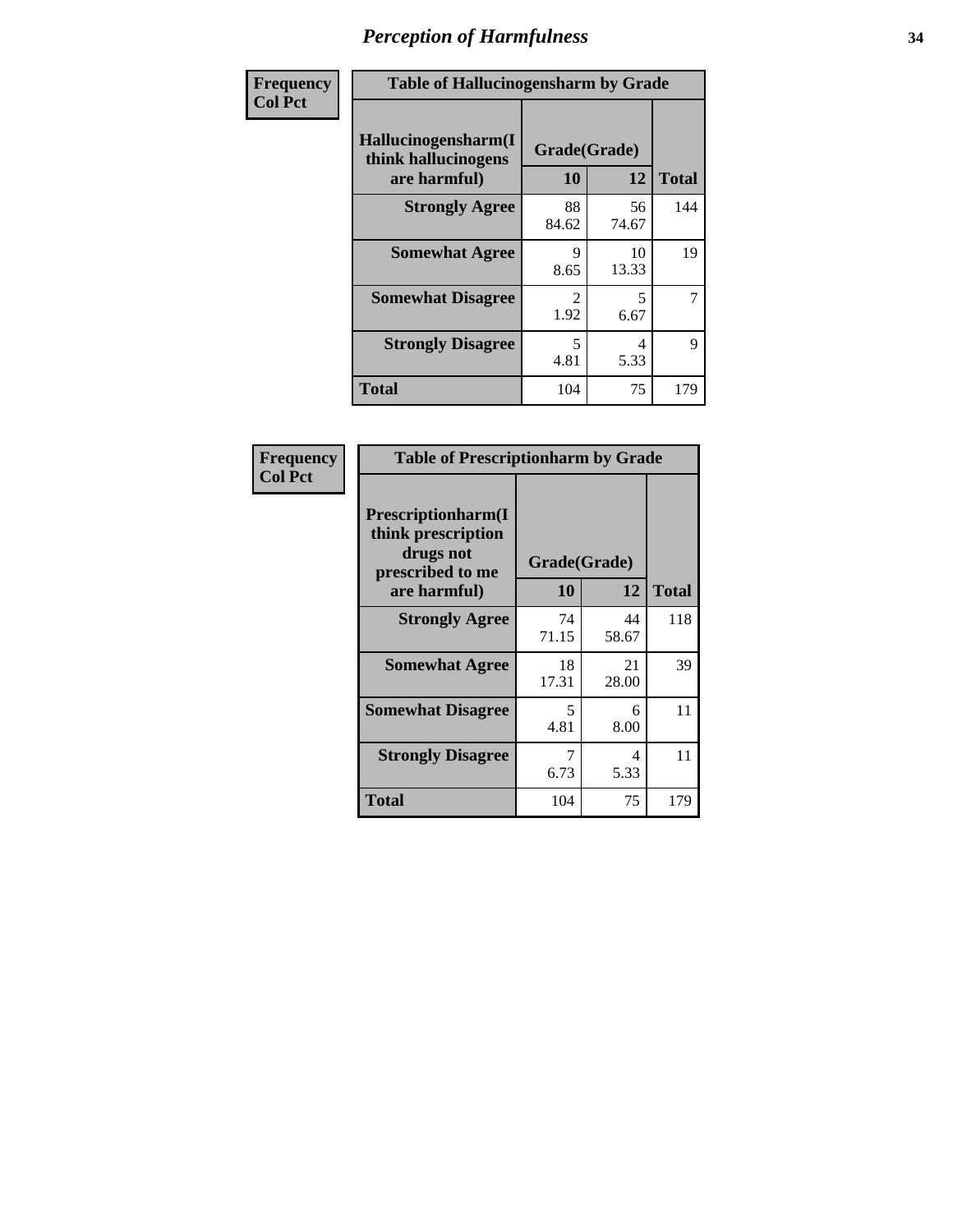# *Disapproval by Adults* **35**

| Frequency      | <b>Table of Alcoholadult by Grade</b>                                 |                    |             |              |
|----------------|-----------------------------------------------------------------------|--------------------|-------------|--------------|
| <b>Col Pct</b> | <b>Alcoholadult</b> (Adults<br>would disapprove if<br>I used alcohol) | Grade(Grade)<br>10 | 12          | <b>Total</b> |
|                | <b>Strongly Agree</b>                                                 | 66<br>63.46        | 38<br>50.67 | 104          |
|                | <b>Somewhat Agree</b>                                                 | 25<br>24.04        | 19<br>25.33 | 44           |
|                | <b>Somewhat Disagree</b>                                              | 9<br>8.65          | 13<br>17.33 | 22           |
|                | <b>Strongly Disagree</b>                                              | 4<br>3.85          | 5<br>6.67   | 9            |
|                | <b>Total</b>                                                          | 104                | 75          | 179          |

| <b>Table of Tobaccoadult by Grade</b>                         |                                  |              |     |  |  |
|---------------------------------------------------------------|----------------------------------|--------------|-----|--|--|
| Tobaccoadult(Adults<br>would disapprove if<br>I used tobacco) | Grade(Grade)<br>10               | <b>Total</b> |     |  |  |
| <b>Strongly Agree</b>                                         | 73<br>70.19                      | 42<br>56.00  | 115 |  |  |
| <b>Somewhat Agree</b>                                         | 15<br>14.42                      | 13<br>17.33  | 28  |  |  |
| <b>Somewhat Disagree</b>                                      | $\overline{\phantom{1}}$<br>4.81 | 11<br>14.67  | 16  |  |  |
| <b>Strongly Disagree</b>                                      | 11<br>10.58                      | 9<br>12.00   | 20  |  |  |
| Total                                                         | 104                              | 75           | 179 |  |  |

| Frequency      | <b>Table of Marijuanaadult by Grade</b>                           |                        |             |              |
|----------------|-------------------------------------------------------------------|------------------------|-------------|--------------|
| <b>Col Pct</b> | Marijuanaadult(Adults<br>would disapprove if I<br>used marijuana) | Grade(Grade)<br>10     | 12          | <b>Total</b> |
|                | <b>Strongly Agree</b>                                             | 82<br>78.85            | 58<br>77.33 | 140          |
|                | <b>Somewhat Agree</b>                                             | 10<br>9.62             | 8<br>10.67  | 18           |
|                | <b>Somewhat Disagree</b>                                          | $\mathfrak{D}$<br>1.92 | 4<br>5.33   | 6            |
|                | <b>Strongly Disagree</b>                                          | 10<br>9.62             | 5<br>6.67   | 15           |
|                | <b>Total</b>                                                      | 104                    | 75          | 179          |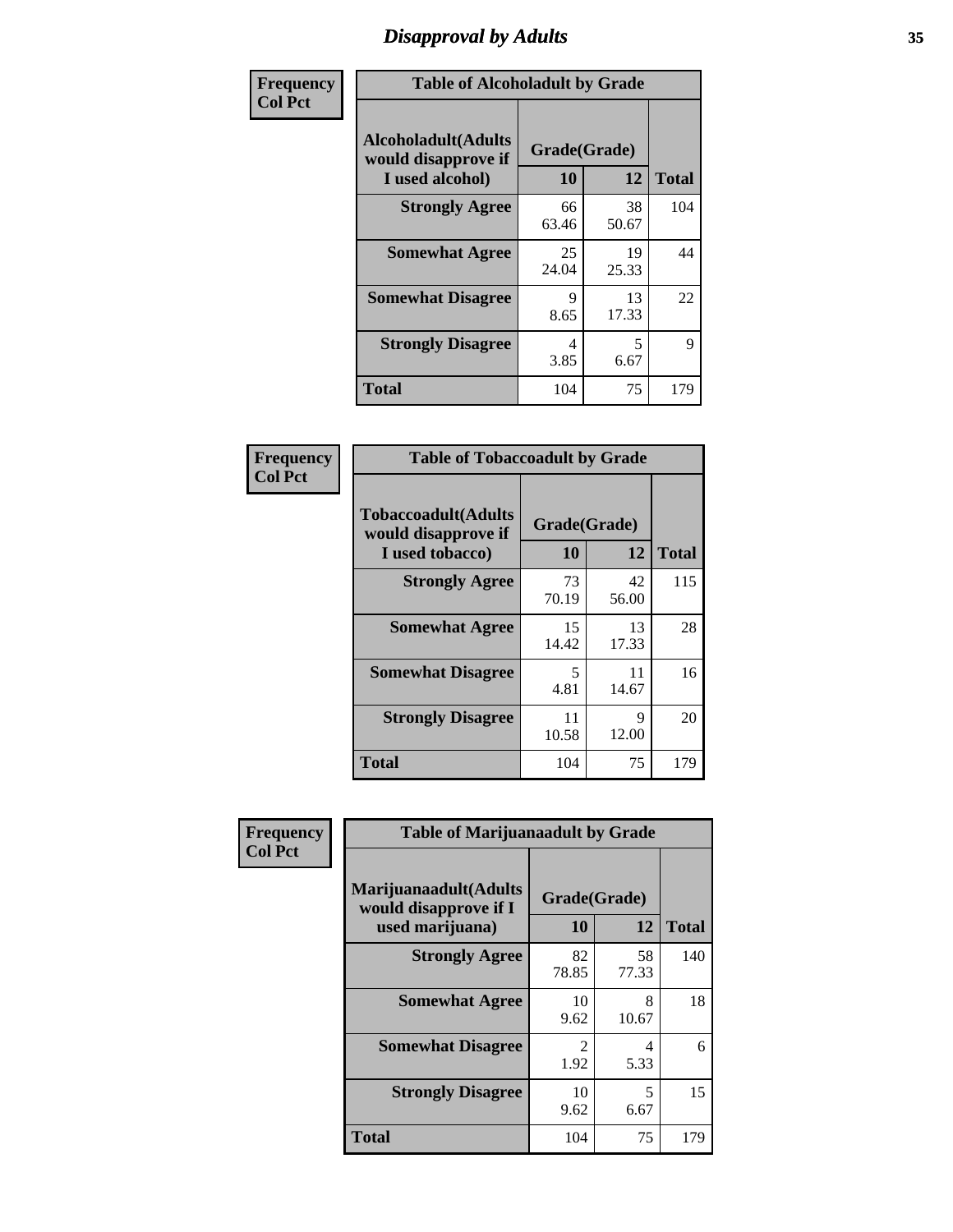# *Disapproval by Adults* **36**

| Frequency      | <b>Table of Otherdrugadult by Grade</b>                                     |                    |             |              |
|----------------|-----------------------------------------------------------------------------|--------------------|-------------|--------------|
| <b>Col Pct</b> | <b>Otherdrugadult</b> (Adults<br>would disapprove if I<br>used other drugs) | Grade(Grade)<br>10 | 12          | <b>Total</b> |
|                | <b>Strongly Agree</b>                                                       | 84<br>80.77        | 62<br>82.67 | 146          |
|                | <b>Somewhat Agree</b>                                                       | 9<br>8.65          | 8<br>10.67  | 17           |
|                | <b>Strongly Disagree</b>                                                    | 11<br>10.58        | 5<br>6.67   | 16           |
|                | <b>Total</b>                                                                | 104                | 75          | 179          |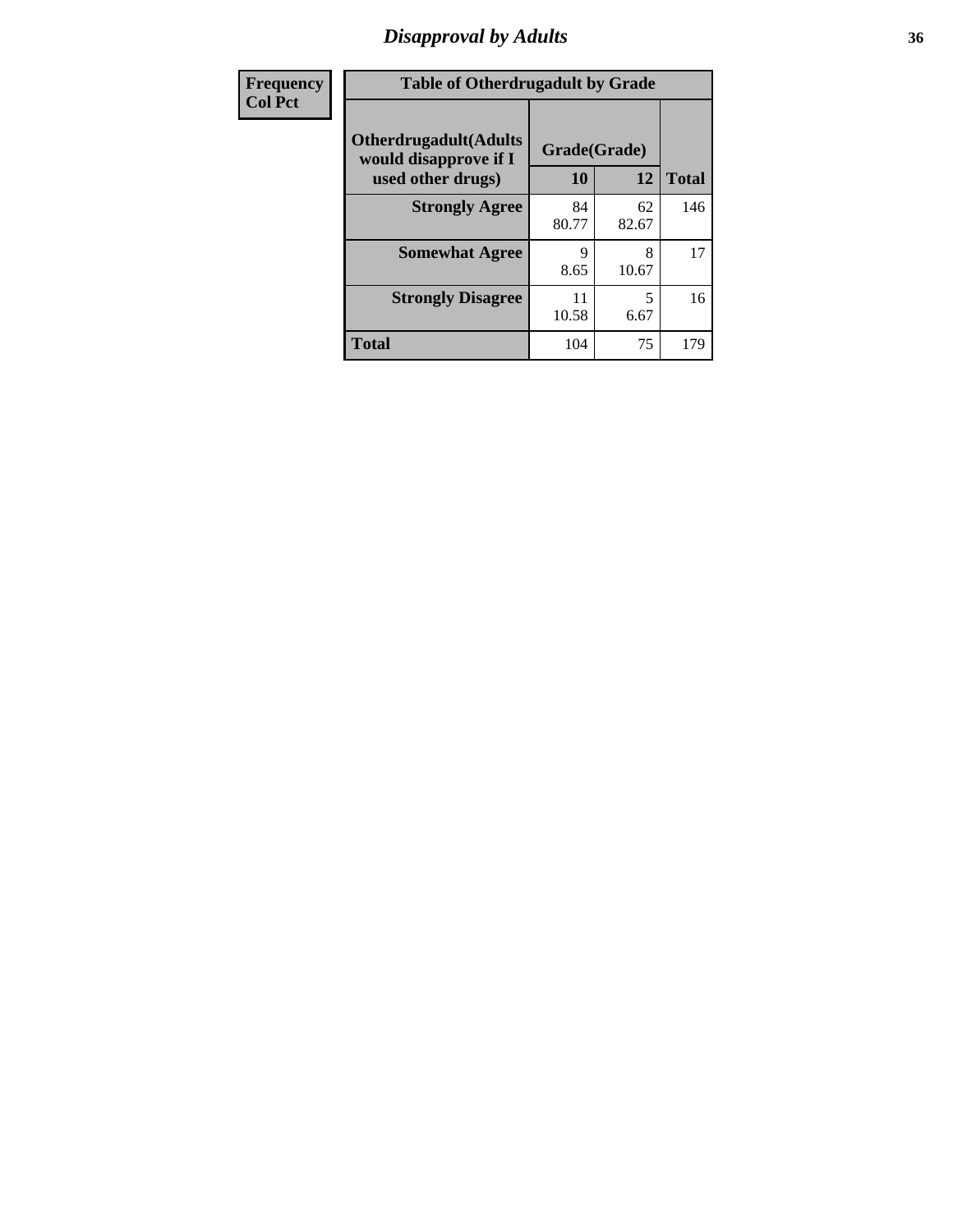# *Disapproval by Peers* **37**

| Frequency      | <b>Table of Alcoholpeer by Grade</b>                    |              |             |              |  |
|----------------|---------------------------------------------------------|--------------|-------------|--------------|--|
| <b>Col Pct</b> | Alcoholpeer(My<br>friends would<br>disapprove if I used | Grade(Grade) |             |              |  |
|                | alcohol)                                                | 10           | 12          | <b>Total</b> |  |
|                | <b>Strongly Agree</b>                                   | 37<br>35.58  | 15<br>20.00 | 52           |  |
|                | <b>Somewhat Agree</b>                                   | 25<br>24.04  | 13<br>17.33 | 38           |  |
|                | <b>Somewhat Disagree</b>                                | 17<br>16.35  | 20<br>26.67 | 37           |  |
|                | <b>Strongly Disagree</b>                                | 25<br>24.04  | 27<br>36.00 | 52           |  |
|                | Total                                                   | 104          | 75          | 179          |  |

| Frequency      | <b>Table of Tobaccopeer by Grade</b>                                |                    |             |              |
|----------------|---------------------------------------------------------------------|--------------------|-------------|--------------|
| <b>Col Pct</b> | Tobaccopeer(My<br>friends would<br>disapprove if I used<br>tobacco) | Grade(Grade)<br>10 | 12          | <b>Total</b> |
|                | <b>Strongly Agree</b>                                               | 52<br>50.00        | 21<br>28.00 | 73           |
|                | <b>Somewhat Agree</b>                                               | 23<br>22.12        | 17<br>22.67 | 40           |
|                | <b>Somewhat Disagree</b>                                            | 9<br>8.65          | 16<br>21.33 | 25           |
|                | <b>Strongly Disagree</b>                                            | 20<br>19.23        | 21<br>28.00 | 41           |
|                | Total                                                               | 104                | 75          | 179          |

| Frequency      | <b>Table of Marijuanapeer by Grade</b>                    |              |             |              |  |
|----------------|-----------------------------------------------------------|--------------|-------------|--------------|--|
| <b>Col Pct</b> | Marijuanapeer(My<br>friends would<br>disapprove if I used | Grade(Grade) |             |              |  |
|                | marijuana)                                                | 10           | 12          | <b>Total</b> |  |
|                | <b>Strongly Agree</b>                                     | 62<br>59.62  | 34<br>45.33 | 96           |  |
|                | <b>Somewhat Agree</b>                                     | 16<br>15.38  | 15<br>20.00 | 31           |  |
|                | <b>Somewhat Disagree</b>                                  | 12<br>11.54  | 10<br>13.33 | 22           |  |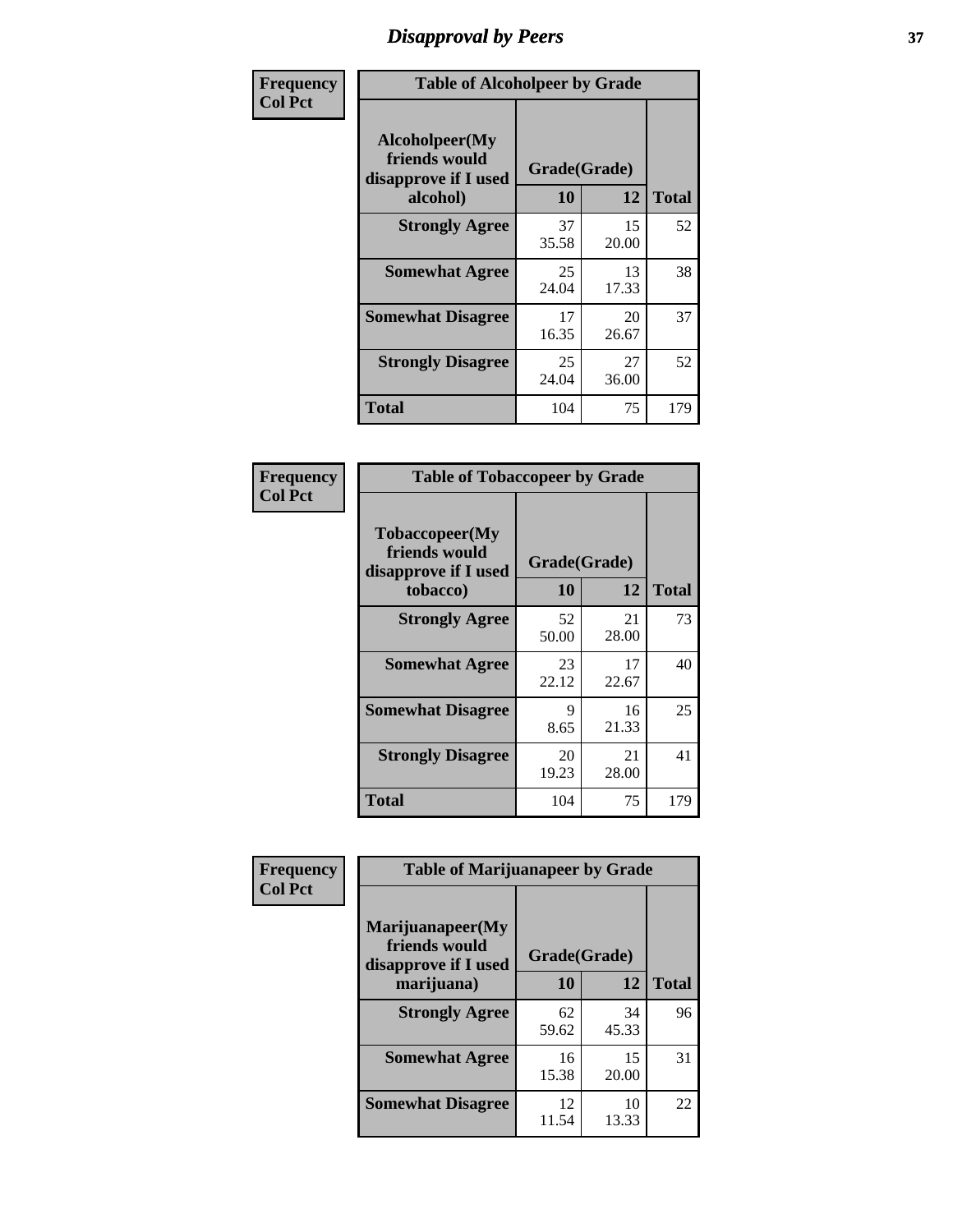# *Disapproval by Peers* **38**

| <b>Frequency</b> | <b>Table of Marijuanapeer by Grade</b>                                  |                    |             |              |
|------------------|-------------------------------------------------------------------------|--------------------|-------------|--------------|
| <b>Col Pct</b>   | Marijuanapeer(My<br>friends would<br>disapprove if I used<br>marijuana) | Grade(Grade)<br>10 | 12          | <b>Total</b> |
|                  | <b>Strongly Disagree</b>                                                | 14<br>13.46        | 16<br>21.33 | 30           |
|                  | <b>Total</b>                                                            | 104                | 75          | 179          |

| Frequency      | <b>Table of Otherdrugpeer by Grade</b>                                    |                           |             |              |
|----------------|---------------------------------------------------------------------------|---------------------------|-------------|--------------|
| <b>Col Pct</b> | Otherdrugpeer(My<br>friends would<br>disapprove if I used<br>other drugs) | Grade(Grade)<br><b>10</b> | 12          | <b>Total</b> |
|                | <b>Strongly Agree</b>                                                     | 72<br>69.23               | 45<br>60.00 | 117          |
|                | <b>Somewhat Agree</b>                                                     | 17<br>16.35               | 10<br>13.33 | 27           |
|                | <b>Somewhat Disagree</b>                                                  | 6<br>5.77                 | 5<br>6.67   | 11           |
|                | <b>Strongly Disagree</b>                                                  | 9<br>8.65                 | 15<br>20.00 | 24           |
|                | <b>Total</b>                                                              | 104                       | 75          | 179          |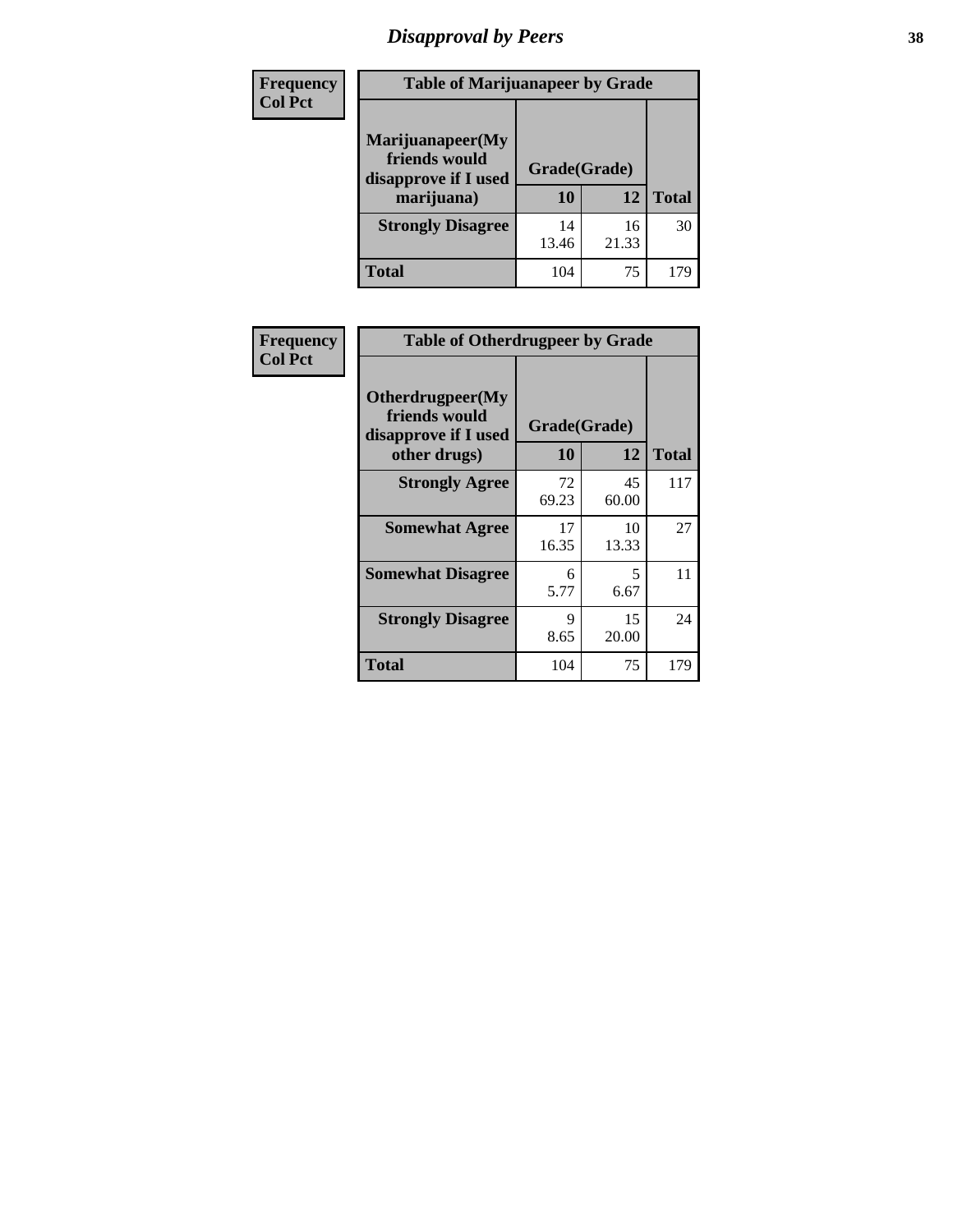| Frequency<br><b>Col Pct</b> | <b>Table of Alcohollocation1 by Grade</b> |              |             |              |
|-----------------------------|-------------------------------------------|--------------|-------------|--------------|
|                             | <b>Alcohollocation1(Places</b>            | Grade(Grade) |             |              |
|                             | <b>Friends Use Alcohol)</b>               | 10           | 12          | <b>Total</b> |
|                             |                                           | 50<br>48.08  | 52<br>69.33 | 102          |
|                             | Do Not Use                                | 54<br>51.92  | 23<br>30.67 | 77           |
|                             | <b>Total</b>                              | 104          | 75          | 179          |

| Frequency      | <b>Table of Alcohollocation2 by Grade</b>                     |                           |             |              |
|----------------|---------------------------------------------------------------|---------------------------|-------------|--------------|
| <b>Col Pct</b> | <b>Alcohollocation2(Places</b><br><b>Friends Use Alcohol)</b> | Grade(Grade)<br><b>10</b> | <b>12</b>   | <b>Total</b> |
|                |                                                               | 72<br>69.23               | 41<br>54.67 | 113          |
|                | Home                                                          | 32<br>30.77               | 34<br>45.33 | 66           |
|                | <b>Total</b>                                                  | 104                       | 75          | 179          |

| Frequency<br><b>Col Pct</b> | <b>Table of Alcohollocation 3 by Grade</b>                    |                    |             |              |
|-----------------------------|---------------------------------------------------------------|--------------------|-------------|--------------|
|                             | <b>Alcohollocation3(Places</b><br><b>Friends Use Alcohol)</b> | Grade(Grade)<br>10 | 12          | <b>Total</b> |
|                             |                                                               | 100<br>96.15       | 72<br>96.00 | 172          |
|                             | <b>School</b>                                                 | 4<br>3.85          | 3<br>4.00   |              |
|                             | <b>Total</b>                                                  | 104                | 75          | 179          |

| <b>Frequency</b> | <b>Table of Alcohollocation4 by Grade</b> |              |             |              |  |
|------------------|-------------------------------------------|--------------|-------------|--------------|--|
| <b>Col Pct</b>   | <b>Alcohollocation4(Places</b>            | Grade(Grade) |             |              |  |
|                  | <b>Friends Use Alcohol)</b>               | 10           | 12          | <b>Total</b> |  |
|                  |                                           | 98<br>94.23  | 67<br>89.33 | 165          |  |
|                  | Car                                       | 6<br>5.77    | 8<br>10.67  | 14           |  |
|                  | <b>Total</b>                              | 104          | 75          | 179          |  |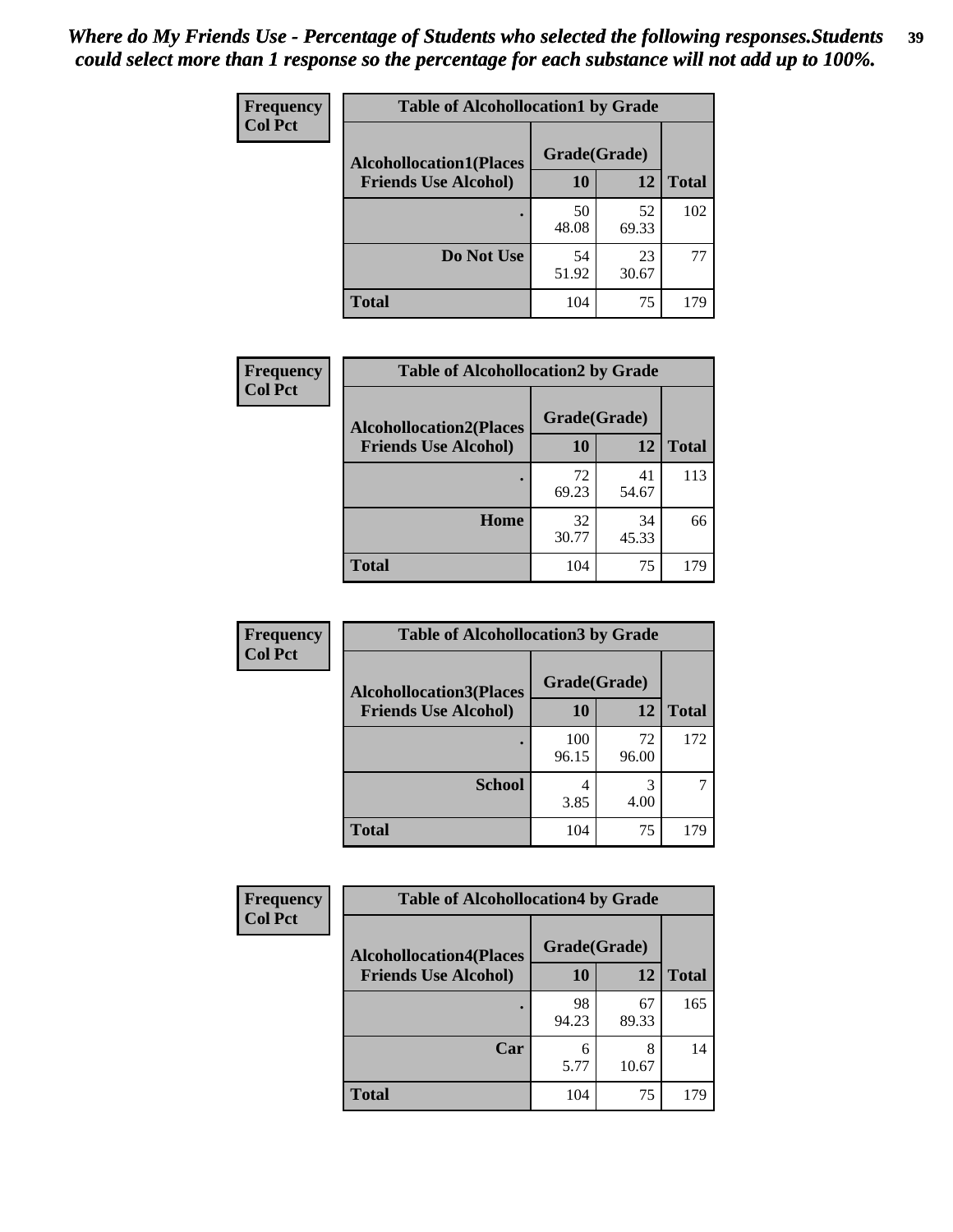| Frequency<br><b>Col Pct</b> | <b>Table of Alcohollocation5 by Grade</b> |              |             |              |
|-----------------------------|-------------------------------------------|--------------|-------------|--------------|
|                             | <b>Alcohollocation5(Places</b>            | Grade(Grade) |             |              |
|                             | <b>Friends Use Alcohol)</b>               | 10           | 12          | <b>Total</b> |
|                             |                                           | 64<br>61.54  | 28<br>37.33 | 92           |
|                             | <b>Friend's House</b>                     | 40<br>38.46  | 47<br>62.67 | 87           |
|                             | <b>Total</b>                              | 104          | 75          | 179          |

| <b>Frequency</b> | <b>Table of Alcohollocation6 by Grade</b> |              |             |              |
|------------------|-------------------------------------------|--------------|-------------|--------------|
| <b>Col Pct</b>   | <b>Alcohollocation6(Places</b>            | Grade(Grade) |             |              |
|                  | <b>Friends Use Alcohol)</b>               | 10           | 12          | <b>Total</b> |
|                  |                                           | 84<br>80.77  | 55<br>73.33 | 139          |
|                  | <b>Other</b>                              | 20<br>19.23  | 20<br>26.67 | 40           |
|                  | <b>Total</b>                              | 104          | 75          | 179          |

| <b>Frequency</b> | <b>Table of Tobaccolocation1 by Grade</b> |              |             |              |
|------------------|-------------------------------------------|--------------|-------------|--------------|
| <b>Col Pct</b>   | <b>Tobaccolocation1(Places</b>            | Grade(Grade) |             |              |
|                  | <b>Friends Use Tobacco)</b>               | 10           | 12          | <b>Total</b> |
|                  |                                           | 42<br>40.38  | 52<br>69.33 | 94           |
|                  | Do Not Use                                | 62<br>59.62  | 23<br>30.67 | 85           |
|                  | <b>Total</b>                              | 104          | 75          | 179          |

| <b>Frequency</b> | <b>Table of Tobaccolocation2 by Grade</b> |              |             |              |
|------------------|-------------------------------------------|--------------|-------------|--------------|
| <b>Col Pct</b>   | <b>Tobaccolocation2(Places</b>            | Grade(Grade) |             |              |
|                  | <b>Friends Use Tobacco)</b>               | 10           | 12          | <b>Total</b> |
|                  |                                           | 70<br>67.31  | 34<br>45.33 | 104          |
|                  | Home                                      | 34<br>32.69  | 41<br>54.67 | 75           |
|                  | <b>Total</b>                              | 104          | 75          | 179          |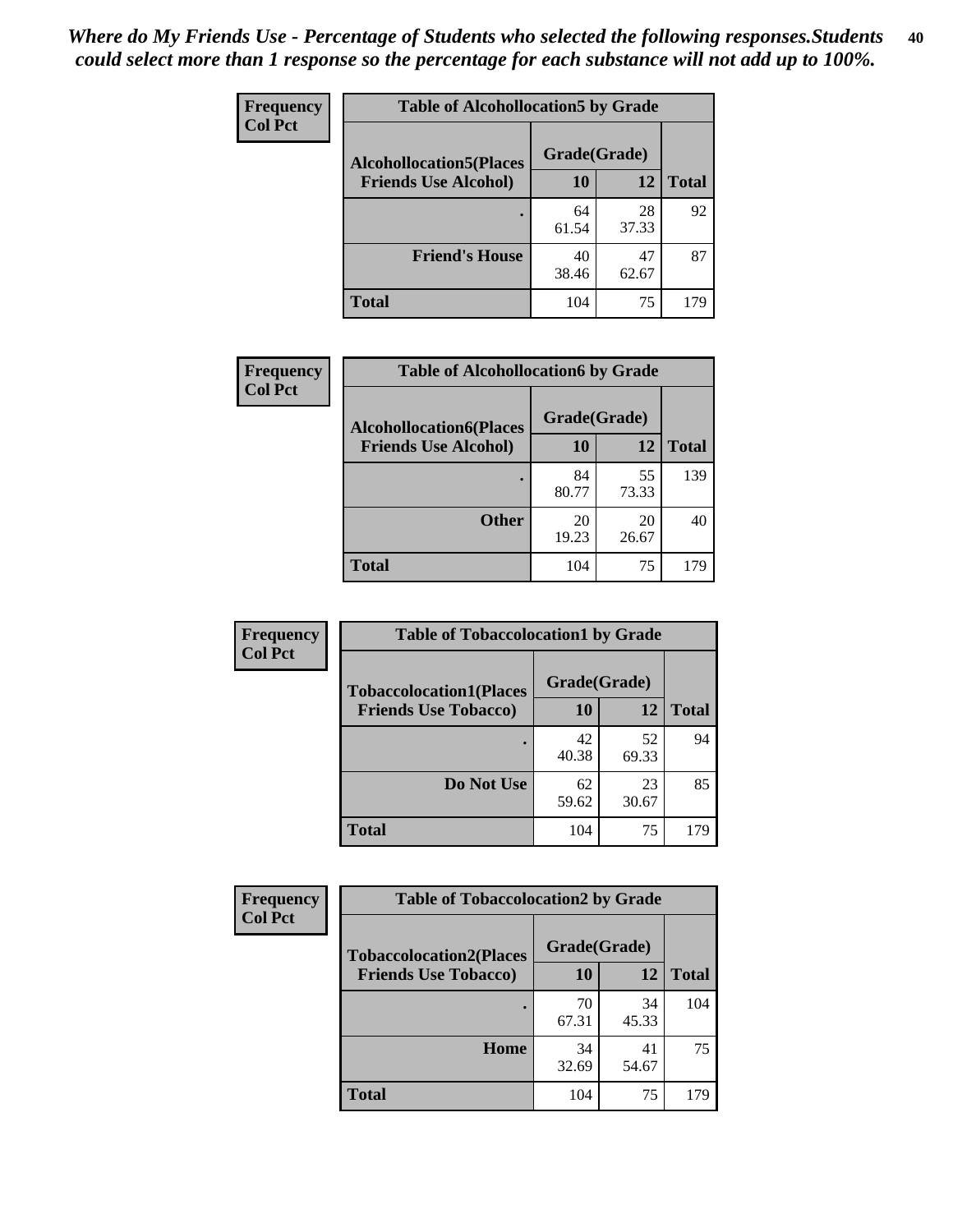| Frequency      | <b>Table of Tobaccolocation 3 by Grade</b> |              |             |              |  |
|----------------|--------------------------------------------|--------------|-------------|--------------|--|
| <b>Col Pct</b> | <b>Tobaccolocation3(Places</b>             | Grade(Grade) |             |              |  |
|                | <b>Friends Use Tobacco)</b>                | <b>10</b>    | 12          | <b>Total</b> |  |
|                |                                            | 82<br>78.85  | 46<br>61.33 | 128          |  |
|                | <b>School</b>                              | 22<br>21.15  | 29<br>38.67 | 51           |  |
|                | <b>Total</b>                               | 104          | 75          | 179          |  |

| Frequency      | <b>Table of Tobaccolocation4 by Grade</b>                     |                    |             |              |
|----------------|---------------------------------------------------------------|--------------------|-------------|--------------|
| <b>Col Pct</b> | <b>Tobaccolocation4(Places</b><br><b>Friends Use Tobacco)</b> | Grade(Grade)<br>10 | 12          | <b>Total</b> |
|                |                                                               |                    |             |              |
|                |                                                               | 80<br>76.92        | 37<br>49.33 | 117          |
|                | Car                                                           | 24<br>23.08        | 38<br>50.67 | 62           |
|                | <b>Total</b>                                                  | 104                | 75          | 179          |

| Frequency      | <b>Table of Tobaccolocation5 by Grade</b> |              |             |              |
|----------------|-------------------------------------------|--------------|-------------|--------------|
| <b>Col Pct</b> | <b>Tobaccolocation5(Places</b>            | Grade(Grade) |             |              |
|                | <b>Friends Use Tobacco)</b>               | 10           | <b>12</b>   | <b>Total</b> |
|                |                                           | 71<br>68.27  | 35<br>46.67 | 106          |
|                | <b>Friend's House</b>                     | 33<br>31.73  | 40<br>53.33 | 73           |
|                | <b>Total</b>                              | 104          | 75          | 179          |

| <b>Frequency</b> | <b>Table of Tobaccolocation6 by Grade</b> |              |             |              |  |
|------------------|-------------------------------------------|--------------|-------------|--------------|--|
| <b>Col Pct</b>   | <b>Tobaccolocation6(Places</b>            | Grade(Grade) |             |              |  |
|                  | <b>Friends Use Tobacco)</b>               | 10           | 12          | <b>Total</b> |  |
|                  |                                           | 76<br>73.08  | 46<br>61.33 | 122          |  |
|                  | <b>Other</b>                              | 28<br>26.92  | 29<br>38.67 | 57           |  |
|                  | <b>Total</b>                              | 104          | 75          | 179          |  |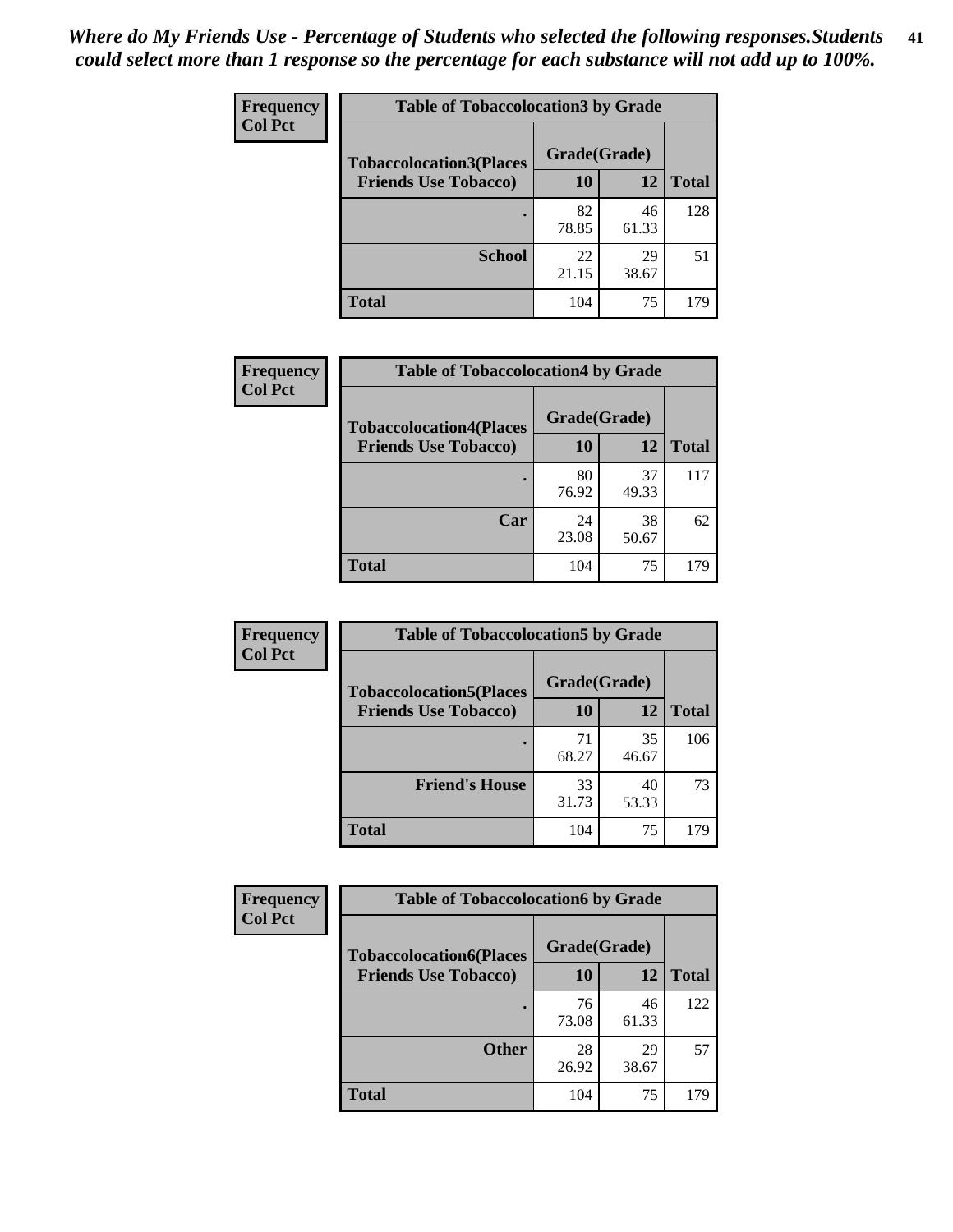| <b>Frequency</b><br><b>Col Pct</b> | <b>Table of Marijuanalocation1 by Grade</b> |              |             |              |
|------------------------------------|---------------------------------------------|--------------|-------------|--------------|
|                                    | <b>Marijuanalocation1(Places</b>            | Grade(Grade) |             |              |
|                                    | <b>Friends Use Marijuana</b> )              | 10           | 12          | <b>Total</b> |
|                                    |                                             | 25<br>24.04  | 30<br>40.00 | 55           |
|                                    | Do Not Use                                  | 79<br>75.96  | 45<br>60.00 | 124          |
|                                    | <b>Total</b>                                | 104          | 75          | 179          |

| Frequency      | <b>Table of Marijuanalocation2 by Grade</b> |              |             |              |
|----------------|---------------------------------------------|--------------|-------------|--------------|
| <b>Col Pct</b> | <b>Marijuanalocation2(Places</b>            | Grade(Grade) |             |              |
|                | <b>Friends Use Marijuana</b> )              | <b>10</b>    | 12          | <b>Total</b> |
|                |                                             | 89<br>85.58  | 54<br>72.00 | 143          |
|                | Home                                        | 15<br>14.42  | 21<br>28.00 | 36           |
|                | <b>Total</b>                                | 104          | 75          | 179          |

| Frequency<br><b>Col Pct</b> | <b>Table of Marijuanalocation3 by Grade</b> |              |             |       |
|-----------------------------|---------------------------------------------|--------------|-------------|-------|
|                             | <b>Marijuanalocation3</b> (Places           | Grade(Grade) |             |       |
|                             | <b>Friends Use Marijuana</b> )              | 10           | 12          | Total |
|                             |                                             | 101<br>97.12 | 73<br>97.33 | 174   |
|                             | <b>School</b>                               | 2.88         | 2.67        |       |
|                             | <b>Total</b>                                | 104          | 75          | 179   |

| <b>Frequency</b> | <b>Table of Marijuanalocation4 by Grade</b> |              |             |              |  |
|------------------|---------------------------------------------|--------------|-------------|--------------|--|
| <b>Col Pct</b>   | <b>Marijuanalocation4(Places</b>            | Grade(Grade) |             |              |  |
|                  | <b>Friends Use Marijuana</b> )              | 10           | 12          | <b>Total</b> |  |
|                  |                                             | 97<br>93.27  | 60<br>80.00 | 157          |  |
|                  | Car                                         | 6.73         | 15<br>20.00 | 22           |  |
|                  | <b>Total</b>                                | 104          | 75          | 179          |  |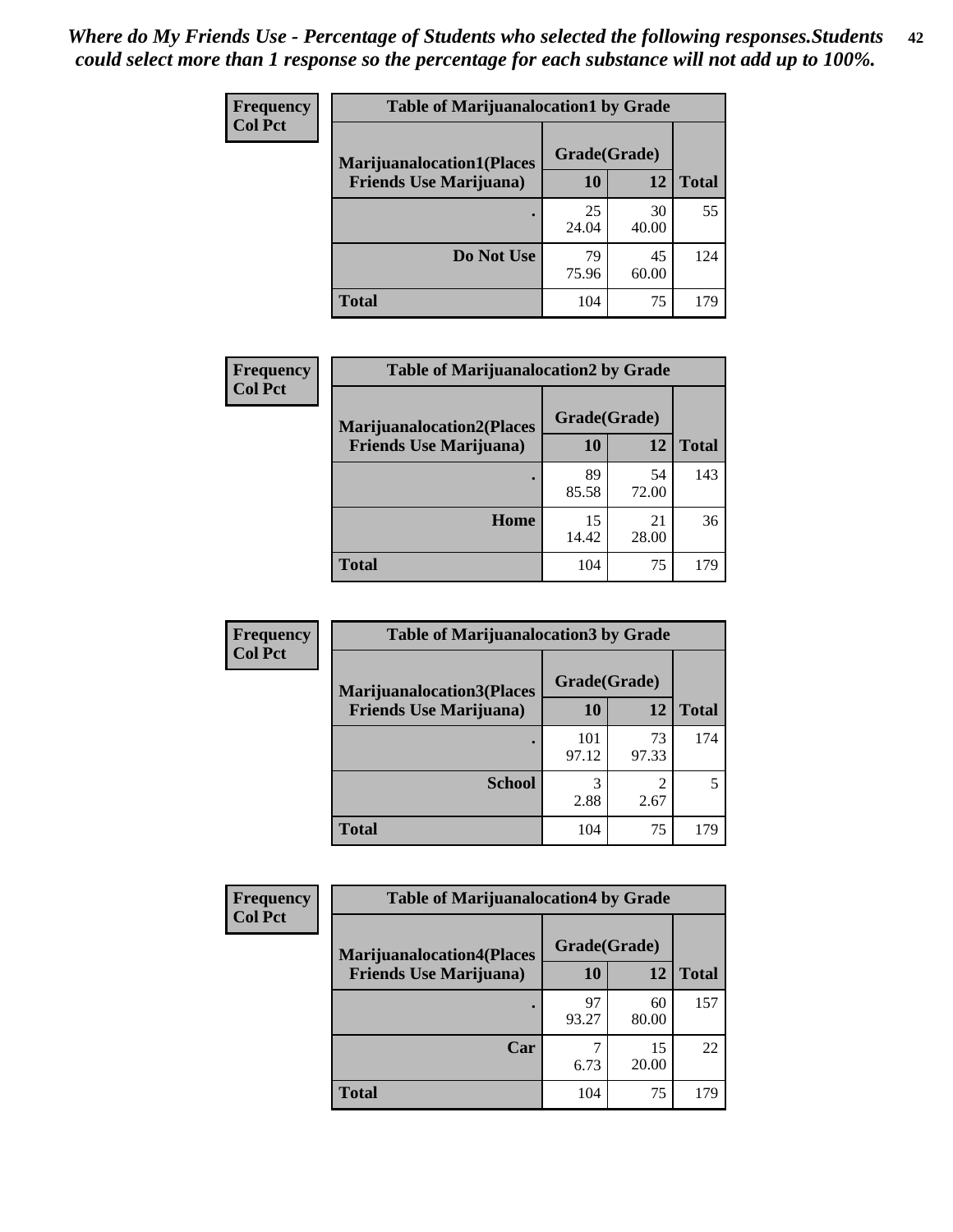| <b>Frequency</b> | <b>Table of Marijuanalocation5 by Grade</b> |              |             |              |
|------------------|---------------------------------------------|--------------|-------------|--------------|
| <b>Col Pct</b>   | <b>Marijuanalocation5</b> (Places           | Grade(Grade) |             |              |
|                  | <b>Friends Use Marijuana</b> )              | 10           | 12          | <b>Total</b> |
|                  |                                             | 84<br>80.77  | 51<br>68.00 | 135          |
|                  | <b>Friend's House</b>                       | 20<br>19.23  | 24<br>32.00 | 44           |
|                  | <b>Total</b>                                | 104          | 75          | 179          |

| <b>Frequency</b> | <b>Table of Marijuanalocation6 by Grade</b>                        |                    |             |              |
|------------------|--------------------------------------------------------------------|--------------------|-------------|--------------|
| <b>Col Pct</b>   | <b>Marijuanalocation6(Places</b><br><b>Friends Use Marijuana</b> ) | Grade(Grade)<br>10 | 12          | <b>Total</b> |
|                  |                                                                    | 89<br>85.58        | 58<br>77.33 | 147          |
|                  | <b>Other</b>                                                       | 15<br>14.42        | 17<br>22.67 | 32           |
|                  | <b>Total</b>                                                       | 104                | 75          | 179          |

| <b>Frequency</b> | <b>Table of Otherdruglocation1 by Grade</b> |              |             |              |
|------------------|---------------------------------------------|--------------|-------------|--------------|
| <b>Col Pct</b>   | <b>Otherdruglocation1(Places</b>            | Grade(Grade) |             |              |
|                  | <b>Friends Use Other Illegal</b><br>Drugs)  | 10           | 12          | <b>Total</b> |
|                  |                                             | 20<br>19.23  | 19<br>25.33 | 39           |
|                  | Do Not Use                                  | 84<br>80.77  | 56<br>74.67 | 140          |
|                  | <b>Total</b>                                | 104          | 75          | 179          |

| Frequency      | <b>Table of Otherdruglocation2 by Grade</b>                          |              |             |              |
|----------------|----------------------------------------------------------------------|--------------|-------------|--------------|
| <b>Col Pct</b> | <b>Otherdruglocation2(Places</b><br><b>Friends Use Other Illegal</b> | Grade(Grade) |             |              |
|                | Drugs)                                                               | 10           | 12          | <b>Total</b> |
|                |                                                                      | 91<br>87.50  | 64<br>85.33 | 155          |
|                | Home                                                                 | 13<br>12.50  | 11<br>14.67 | 24           |
|                | <b>Total</b>                                                         | 104          | 75          | 179          |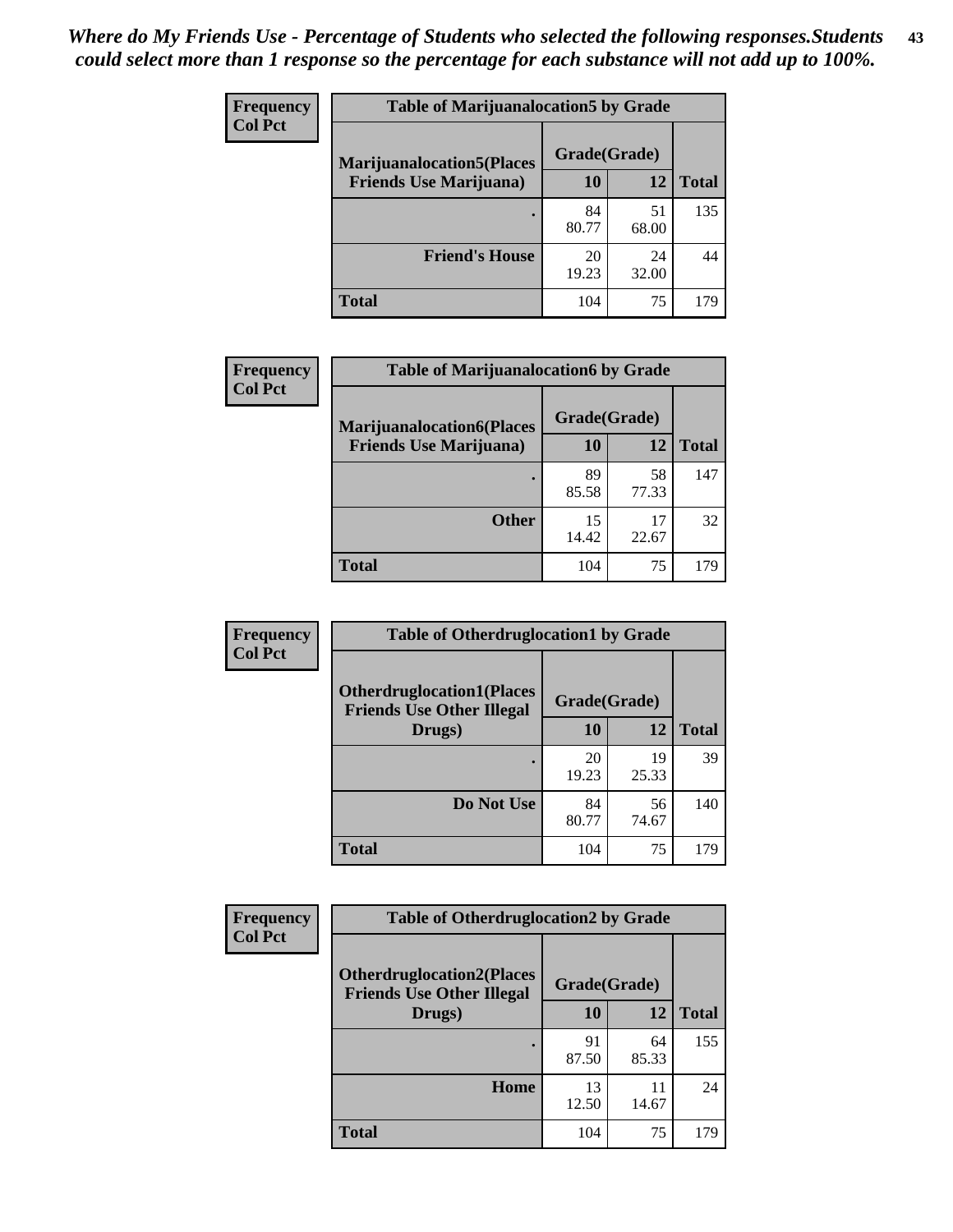| <b>Frequency</b> | <b>Table of Otherdruglocation 3 by Grade</b>                         |              |                        |              |
|------------------|----------------------------------------------------------------------|--------------|------------------------|--------------|
| <b>Col Pct</b>   | <b>Otherdruglocation3(Places</b><br><b>Friends Use Other Illegal</b> | Grade(Grade) |                        |              |
|                  | Drugs)                                                               | 10           | 12                     | <b>Total</b> |
|                  |                                                                      | 100<br>96.15 | 73<br>97.33            | 173          |
|                  | <b>School</b>                                                        | 4<br>3.85    | $\mathfrak{D}$<br>2.67 | 6            |
|                  | Total                                                                | 104          | 75                     | 179          |

| <b>Frequency</b> | <b>Table of Otherdruglocation4 by Grade</b>                          |             |              |              |
|------------------|----------------------------------------------------------------------|-------------|--------------|--------------|
| <b>Col Pct</b>   | <b>Otherdruglocation4(Places</b><br><b>Friends Use Other Illegal</b> |             | Grade(Grade) |              |
|                  | Drugs)                                                               | 10          | 12           | <b>Total</b> |
|                  |                                                                      | 99<br>95.19 | 68<br>90.67  | 167          |
|                  | Car                                                                  | 5<br>4.81   | 9.33         | 12           |
|                  | <b>Total</b>                                                         | 104         | 75           | 179          |

| Frequency      | <b>Table of Otherdruglocation5 by Grade</b>                          |              |             |              |
|----------------|----------------------------------------------------------------------|--------------|-------------|--------------|
| <b>Col Pct</b> | <b>Otherdruglocation5(Places</b><br><b>Friends Use Other Illegal</b> | Grade(Grade) |             |              |
|                | Drugs)                                                               | 10           | 12          | <b>Total</b> |
|                |                                                                      | 91<br>87.50  | 60<br>80.00 | 151          |
|                | <b>Friend's House</b>                                                | 13<br>12.50  | 15<br>20.00 | 28           |
|                | <b>Total</b>                                                         | 104          | 75          | 179          |

| <b>Frequency</b> | <b>Table of Otherdruglocation6 by Grade</b>                          |              |             |              |
|------------------|----------------------------------------------------------------------|--------------|-------------|--------------|
| <b>Col Pct</b>   | <b>Otherdruglocation6(Places</b><br><b>Friends Use Other Illegal</b> | Grade(Grade) |             |              |
|                  | Drugs)                                                               | <b>10</b>    | 12          | <b>Total</b> |
|                  |                                                                      | 93<br>89.42  | 66<br>88.00 | 159          |
|                  | <b>Other</b>                                                         | 11<br>10.58  | 9<br>12.00  | 20           |
|                  | <b>Total</b>                                                         | 104          | 75          | 179          |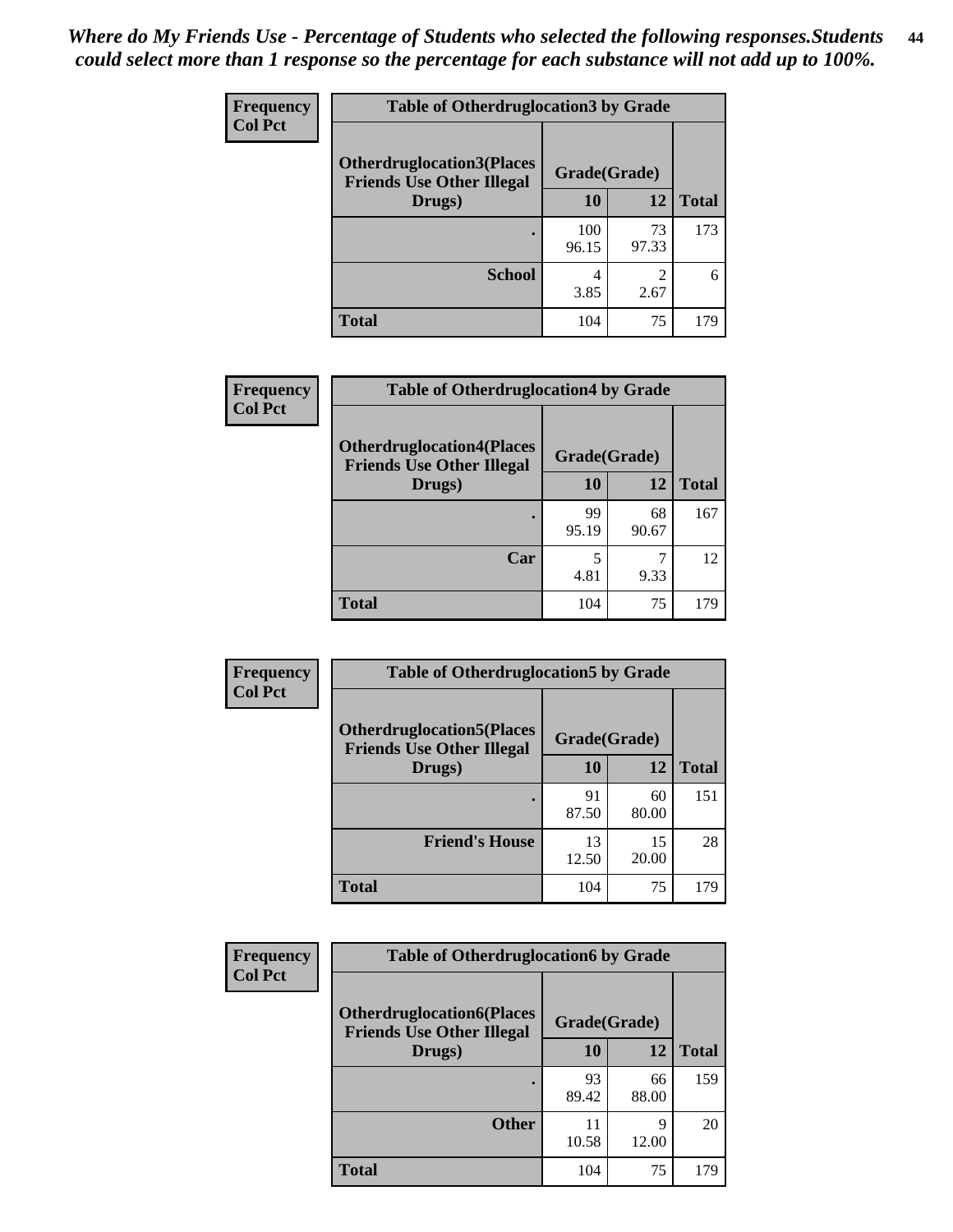| Frequency      | <b>Table of Alcoholtime1 by Grade</b>           |              |             |              |
|----------------|-------------------------------------------------|--------------|-------------|--------------|
| <b>Col Pct</b> | <b>Alcoholtime1(Times</b><br><b>Friends Use</b> | Grade(Grade) |             |              |
|                | Alcohol)                                        | 10           | 12          | <b>Total</b> |
|                |                                                 | 53<br>50.96  | 52<br>69.33 | 105          |
|                | Do Not Use                                      | 51<br>49.04  | 23<br>30.67 | 74           |
|                | <b>Total</b>                                    | 104          | 75          | 179          |

| Frequency      | <b>Table of Alcoholtime2 by Grade</b>                           |              |             |              |
|----------------|-----------------------------------------------------------------|--------------|-------------|--------------|
| <b>Col Pct</b> | <b>Alcoholtime2(Times</b><br>Grade(Grade)<br><b>Friends Use</b> |              |             |              |
|                | Alcohol)                                                        | 10           | 12          | <b>Total</b> |
|                |                                                                 | 102<br>98.08 | 72<br>96.00 | 174          |
|                | <b>On Way to School</b>                                         | 1.92         | 3<br>4.00   | 5            |
|                | <b>Total</b>                                                    | 104          | 75          | 179          |

| Frequency<br><b>Col Pct</b> | <b>Table of Alcoholtime3 by Grade</b>                           |              |             |              |
|-----------------------------|-----------------------------------------------------------------|--------------|-------------|--------------|
|                             | <b>Alcoholtime3(Times</b><br>Grade(Grade)<br><b>Friends Use</b> |              |             |              |
|                             | <b>Alcohol</b> )                                                | 10           | 12          | <b>Total</b> |
|                             |                                                                 | 101<br>97.12 | 73<br>97.33 | 174          |
|                             | <b>During School</b>                                            | 3<br>2.88    | 2<br>2.67   | 5            |
|                             | <b>Total</b>                                                    | 104          | 75          | 179          |

| <b>Frequency</b> | <b>Table of Alcoholtime4 by Grade</b> |              |             |              |
|------------------|---------------------------------------|--------------|-------------|--------------|
| <b>Col Pct</b>   | <b>Alcoholtime4(Times</b>             | Grade(Grade) |             |              |
|                  | <b>Friends Use Alcohol)</b>           | 10           | 12          | <b>Total</b> |
|                  | ٠                                     | 100<br>96.15 | 73<br>97.33 | 173          |
|                  | <b>On Way Home From School</b>        | 4<br>3.85    | 2.67        |              |
|                  | <b>Total</b>                          | 104          | 75          | 179          |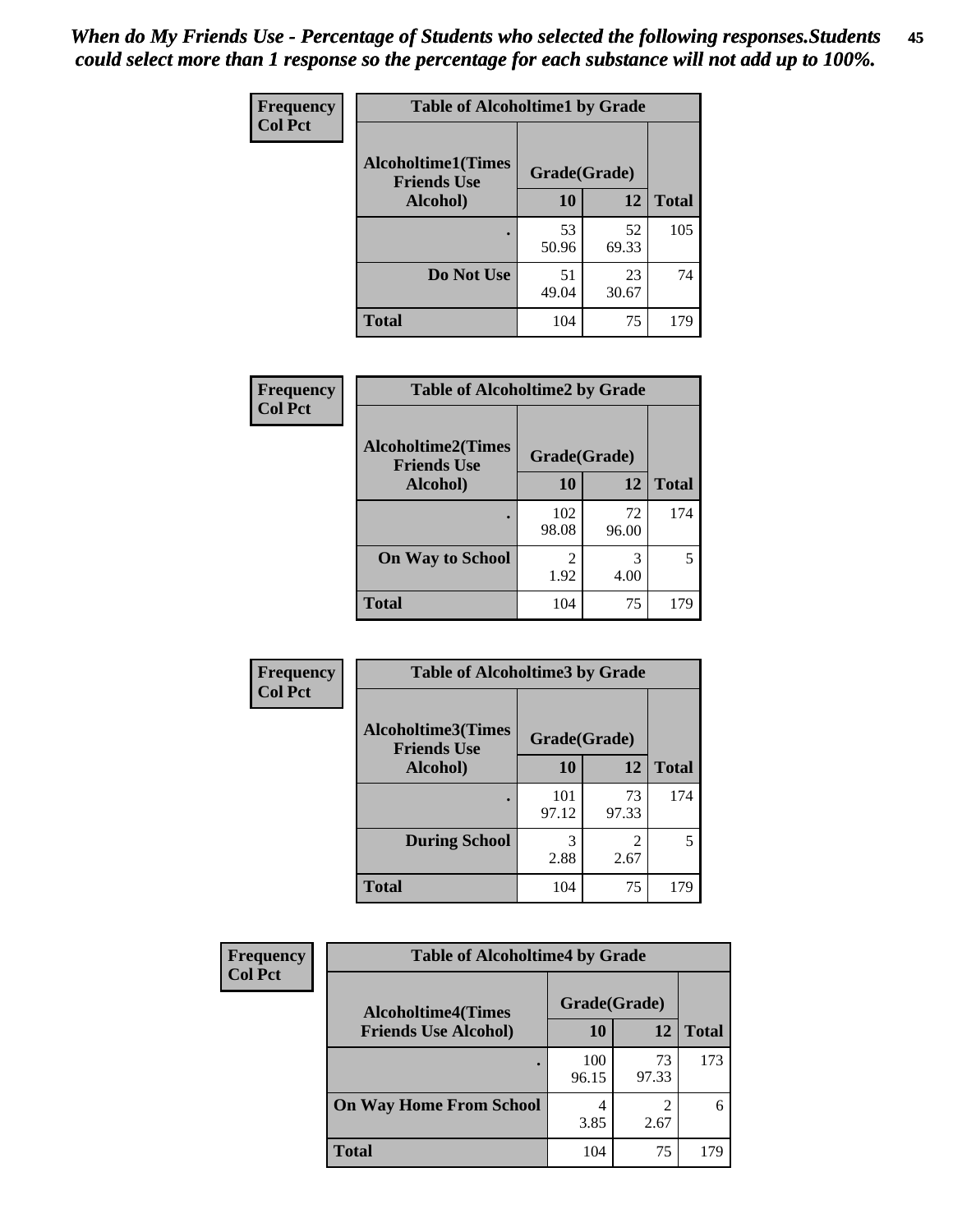*When do My Friends Use - Percentage of Students who selected the following responses.Students could select more than 1 response so the percentage for each substance will not add up to 100%.* **46**

| <b>Frequency</b> | <b>Table of Alcoholtime5 by Grade</b>           |              |             |              |
|------------------|-------------------------------------------------|--------------|-------------|--------------|
| <b>Col Pct</b>   | <b>Alcoholtime5(Times</b><br><b>Friends Use</b> | Grade(Grade) |             |              |
|                  | Alcohol)                                        | 10           | 12          | <b>Total</b> |
|                  |                                                 | 83<br>79.81  | 57<br>76.00 | 140          |
|                  | Weeknights                                      | 21<br>20.19  | 18<br>24.00 | 39           |
|                  | <b>Total</b>                                    | 104          | 75          | 179          |

| Frequency      | <b>Table of Alcoholtime6 by Grade</b>           |              |             |              |
|----------------|-------------------------------------------------|--------------|-------------|--------------|
| <b>Col Pct</b> | <b>Alcoholtime6(Times</b><br><b>Friends Use</b> | Grade(Grade) |             |              |
|                | Alcohol)                                        | 10           | 12          | <b>Total</b> |
|                |                                                 | 51<br>49.04  | 21<br>28.00 | 72           |
|                | Weekends                                        | 53<br>50.96  | 54<br>72.00 | 107          |
|                | <b>Total</b>                                    | 104          | 75          | 179          |

| Frequency      | <b>Table of Tobaccotime1 by Grade</b>           |              |             |              |
|----------------|-------------------------------------------------|--------------|-------------|--------------|
| <b>Col Pct</b> | <b>Tobaccotime1(Times</b><br><b>Friends Use</b> | Grade(Grade) |             |              |
|                | <b>Tobacco</b> )                                | 10           | 12          | <b>Total</b> |
|                | ٠                                               | 47<br>45.19  | 52<br>69.33 | 99           |
|                | Do Not Use                                      | 57<br>54.81  | 23<br>30.67 | 80           |
|                | <b>Total</b>                                    | 104          | 75          | 179          |

| Frequency      | <b>Table of Tobaccotime2 by Grade</b>                           |             |             |              |  |
|----------------|-----------------------------------------------------------------|-------------|-------------|--------------|--|
| <b>Col Pct</b> | <b>Tobaccotime2(Times</b><br>Grade(Grade)<br><b>Friends Use</b> |             |             |              |  |
|                | <b>Tobacco</b> )                                                | 10          | 12          | <b>Total</b> |  |
|                |                                                                 | 79<br>75.96 | 39<br>52.00 | 118          |  |
|                | <b>On Way to School</b>                                         | 25<br>24.04 | 36<br>48.00 | 61           |  |
|                | <b>Total</b>                                                    | 104         | 75          | 179          |  |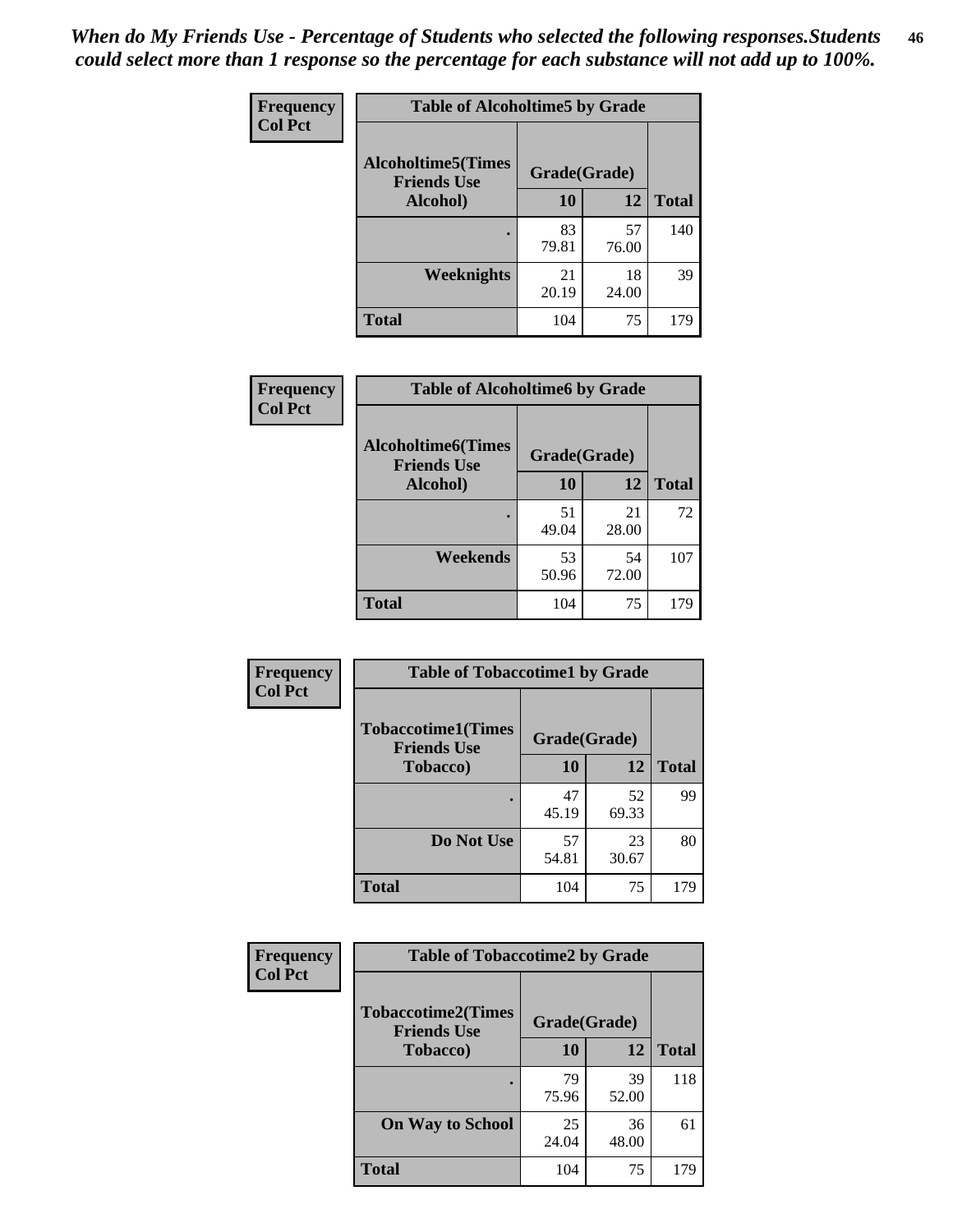*When do My Friends Use - Percentage of Students who selected the following responses.Students could select more than 1 response so the percentage for each substance will not add up to 100%.* **47**

| <b>Frequency</b> | <b>Table of Tobaccotime3 by Grade</b>           |              |             |              |  |
|------------------|-------------------------------------------------|--------------|-------------|--------------|--|
| <b>Col Pct</b>   | <b>Tobaccotime3(Times</b><br><b>Friends Use</b> | Grade(Grade) |             |              |  |
|                  | <b>Tobacco</b> )                                | 10           | 12          | <b>Total</b> |  |
|                  |                                                 | 84<br>80.77  | 50<br>66.67 | 134          |  |
|                  | <b>During School</b>                            | 20<br>19.23  | 25<br>33.33 | 45           |  |
|                  | <b>Total</b>                                    | 104          | 75          | 179          |  |

| <b>Frequency</b> | <b>Table of Tobaccotime4 by Grade</b> |              |             |              |
|------------------|---------------------------------------|--------------|-------------|--------------|
| <b>Col Pct</b>   | <b>Tobaccotime4(Times</b>             | Grade(Grade) |             |              |
|                  | <b>Friends Use Tobacco)</b>           | 10           | 12          | <b>Total</b> |
|                  |                                       | 100<br>96.15 | 73<br>97.33 | 173          |
|                  | <b>On Way Home From School</b>        | 4<br>3.85    | 2.67        |              |
|                  | <b>Total</b>                          | 104          | 75          | 179          |

| Frequency      | <b>Table of Tobaccotime5 by Grade</b>            |              |             |              |  |
|----------------|--------------------------------------------------|--------------|-------------|--------------|--|
| <b>Col Pct</b> | <b>Tobaccotime5</b> (Times<br><b>Friends Use</b> | Grade(Grade) |             |              |  |
|                | <b>Tobacco</b> )                                 | 10           | 12          | <b>Total</b> |  |
|                |                                                  | 69<br>66.35  | 34<br>45.33 | 103          |  |
|                | Weeknights                                       | 35<br>33.65  | 41<br>54.67 | 76           |  |
|                | <b>Total</b>                                     | 104          | 75          | 179          |  |

| Frequency<br><b>Col Pct</b> | <b>Table of Tobaccotime6 by Grade</b>                           |             |             |              |
|-----------------------------|-----------------------------------------------------------------|-------------|-------------|--------------|
|                             | <b>Tobaccotime6(Times</b><br>Grade(Grade)<br><b>Friends Use</b> |             |             |              |
|                             | <b>Tobacco</b> )                                                | 10          | 12          | <b>Total</b> |
|                             |                                                                 | 61<br>58.65 | 27<br>36.00 | 88           |
|                             | Weekends                                                        | 43<br>41.35 | 48<br>64.00 | 91           |
|                             | <b>Total</b>                                                    | 104         | 75          | 179          |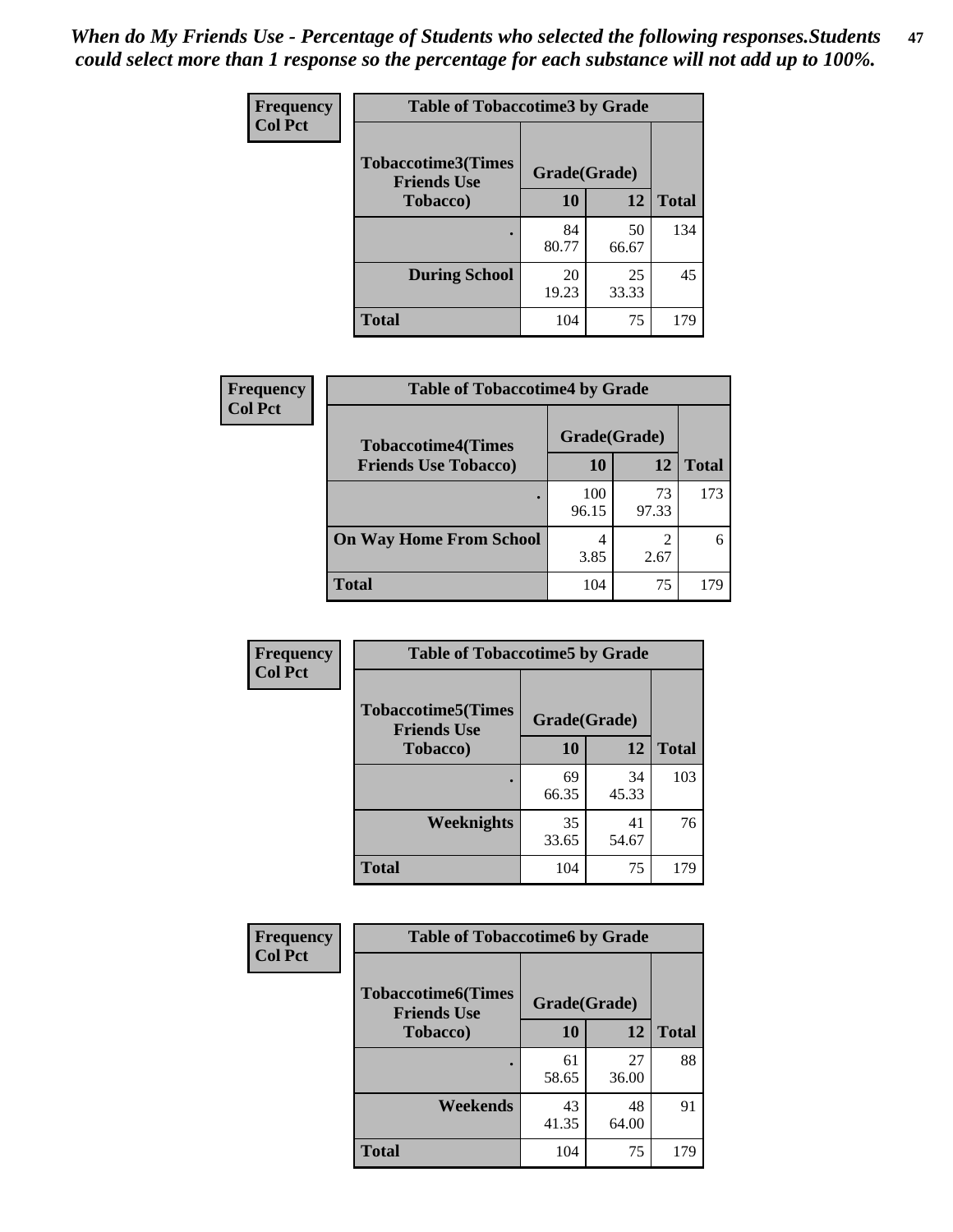| Frequency      | <b>Table of Marijuanatime1 by Grade</b>           |              |             |              |
|----------------|---------------------------------------------------|--------------|-------------|--------------|
| <b>Col Pct</b> | <b>Marijuanatime1(Times</b><br><b>Friends Use</b> | Grade(Grade) |             |              |
|                | Marijuana)                                        | 10           | 12          | <b>Total</b> |
|                |                                                   | 30<br>28.85  | 26<br>34.67 | 56           |
|                | Do Not Use                                        | 74<br>71.15  | 49<br>65.33 | 123          |
|                | <b>Total</b>                                      | 104          | 75          | 179          |

| <b>Frequency</b> | <b>Table of Marijuanatime2 by Grade</b>           |              |             |              |
|------------------|---------------------------------------------------|--------------|-------------|--------------|
| <b>Col Pct</b>   | <b>Marijuanatime2(Times</b><br><b>Friends Use</b> | Grade(Grade) |             |              |
|                  | Marijuana)                                        | 10           | 12          | <b>Total</b> |
|                  |                                                   | 99<br>95.19  | 66<br>88.00 | 165          |
|                  | <b>On Way to School</b>                           | 5<br>4.81    | 9<br>12.00  | 14           |
|                  | <b>Total</b>                                      | 104          | 75          | 179          |

| Frequency      | <b>Table of Marijuanatime3 by Grade</b>    |                                     |                        |              |
|----------------|--------------------------------------------|-------------------------------------|------------------------|--------------|
| <b>Col Pct</b> | Marijuanatime3(Times<br><b>Friends Use</b> | Grade(Grade)                        |                        |              |
|                | Marijuana)                                 | 10                                  | 12                     | <b>Total</b> |
|                |                                            | 102<br>98.08                        | 73<br>97.33            | 175          |
|                | <b>During School</b>                       | $\mathcal{D}_{\mathcal{A}}$<br>1.92 | $\mathfrak{D}$<br>2.67 | 4            |
|                | <b>Total</b>                               | 104                                 | 75                     | 179          |

| <b>Frequency</b><br><b>Col Pct</b> | <b>Table of Marijuanatime4 by Grade</b> |              |             |              |
|------------------------------------|-----------------------------------------|--------------|-------------|--------------|
|                                    | <b>Marijuanatime4(Times</b>             | Grade(Grade) |             |              |
|                                    | <b>Friends Use Marijuana</b> )          | 10           | 12          | <b>Total</b> |
|                                    |                                         | 97<br>93.27  | 66<br>88.00 | 163          |
|                                    | <b>On Way Home From School</b>          | 6.73         | q<br>12.00  | 16           |
|                                    | <b>Total</b>                            | 104          | 75          | 179          |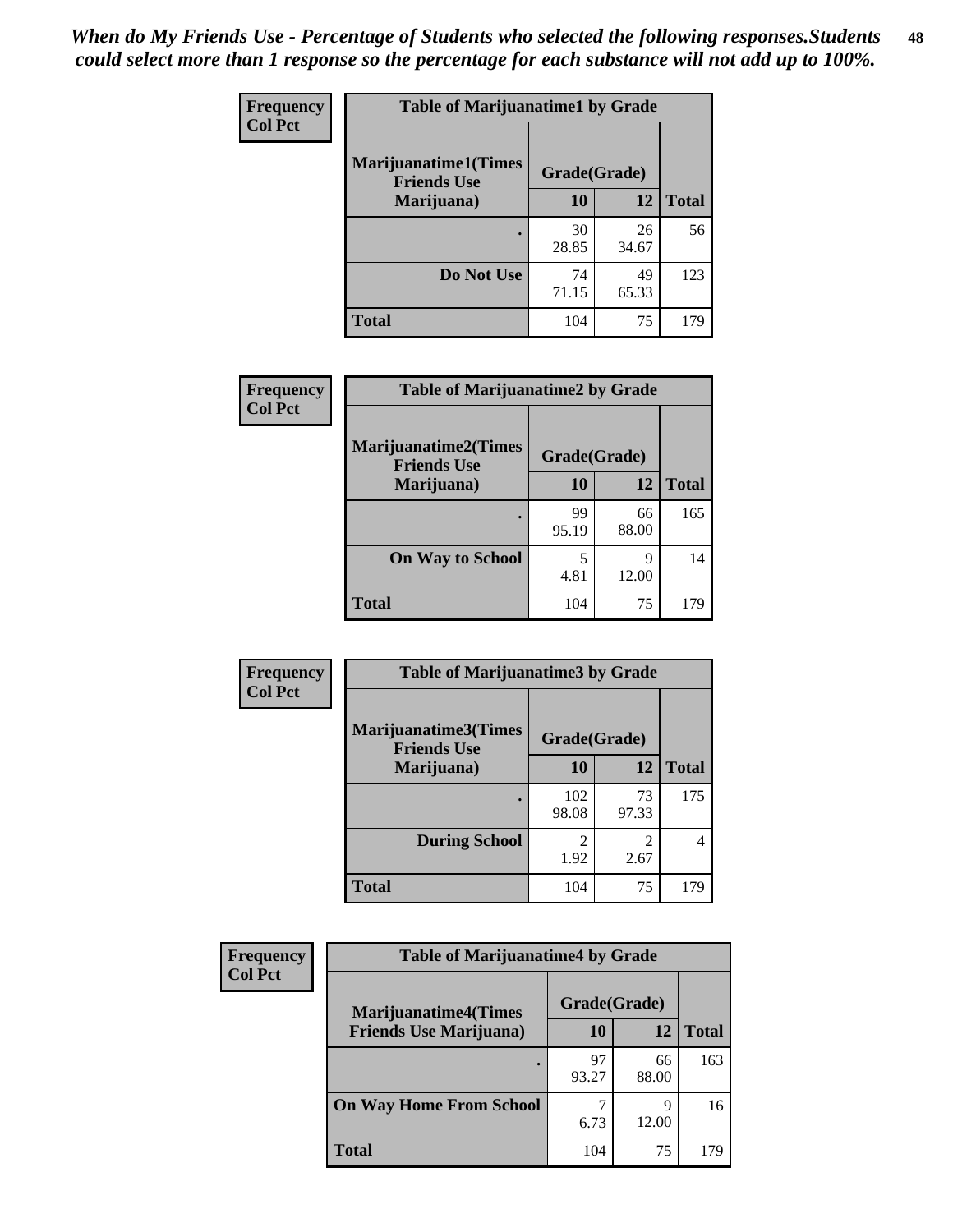| Frequency      | <b>Table of Marijuanatime5 by Grade</b>            |              |             |              |
|----------------|----------------------------------------------------|--------------|-------------|--------------|
| <b>Col Pct</b> | <b>Marijuanatime5</b> (Times<br><b>Friends Use</b> | Grade(Grade) |             |              |
|                | Marijuana)                                         | 10           | 12          | <b>Total</b> |
|                |                                                    | 88<br>84.62  | 59<br>78.67 | 147          |
|                | Weeknights                                         | 16<br>15.38  | 16<br>21.33 | 32           |
|                | <b>Total</b>                                       | 104          | 75          | 179          |

| Frequency      | <b>Table of Marijuanatime6 by Grade</b>            |              |             |              |
|----------------|----------------------------------------------------|--------------|-------------|--------------|
| <b>Col Pct</b> | <b>Marijuanatime6</b> (Times<br><b>Friends Use</b> | Grade(Grade) |             |              |
|                | Marijuana)                                         | 10           | 12          | <b>Total</b> |
|                |                                                    | 72<br>69.23  | 50<br>66.67 | 122          |
|                | Weekends                                           | 32<br>30.77  | 25<br>33.33 | 57           |
|                | <b>Total</b>                                       | 104          | 75          | 179          |

| Frequency      | <b>Table of Otherdrugtime1 by Grade</b>                 |              |             |              |
|----------------|---------------------------------------------------------|--------------|-------------|--------------|
| <b>Col Pct</b> | <b>Otherdrugtime1(Times</b><br><b>Friends Use Other</b> | Grade(Grade) |             |              |
|                | <b>Illegal Drugs</b> )                                  | 10           | 12          | <b>Total</b> |
|                |                                                         | 21<br>20.19  | 16<br>21.33 | 37           |
|                | Do Not Use                                              | 83<br>79.81  | 59<br>78.67 | 142          |
|                | <b>Total</b>                                            | 104          | 75          | 179          |

| <b>Frequency</b> | <b>Table of Otherdrugtime2 by Grade</b>                 |              |             |              |  |  |
|------------------|---------------------------------------------------------|--------------|-------------|--------------|--|--|
| <b>Col Pct</b>   | <b>Otherdrugtime2(Times</b><br><b>Friends Use Other</b> | Grade(Grade) |             |              |  |  |
|                  | <b>Illegal Drugs</b> )                                  |              | 12          | <b>Total</b> |  |  |
|                  |                                                         | 101<br>97.12 | 71<br>94.67 | 172          |  |  |
|                  | <b>On Way to School</b>                                 | 3<br>2.88    | 4<br>5.33   | 7            |  |  |
|                  | <b>Total</b>                                            | 104          | 75          | 179          |  |  |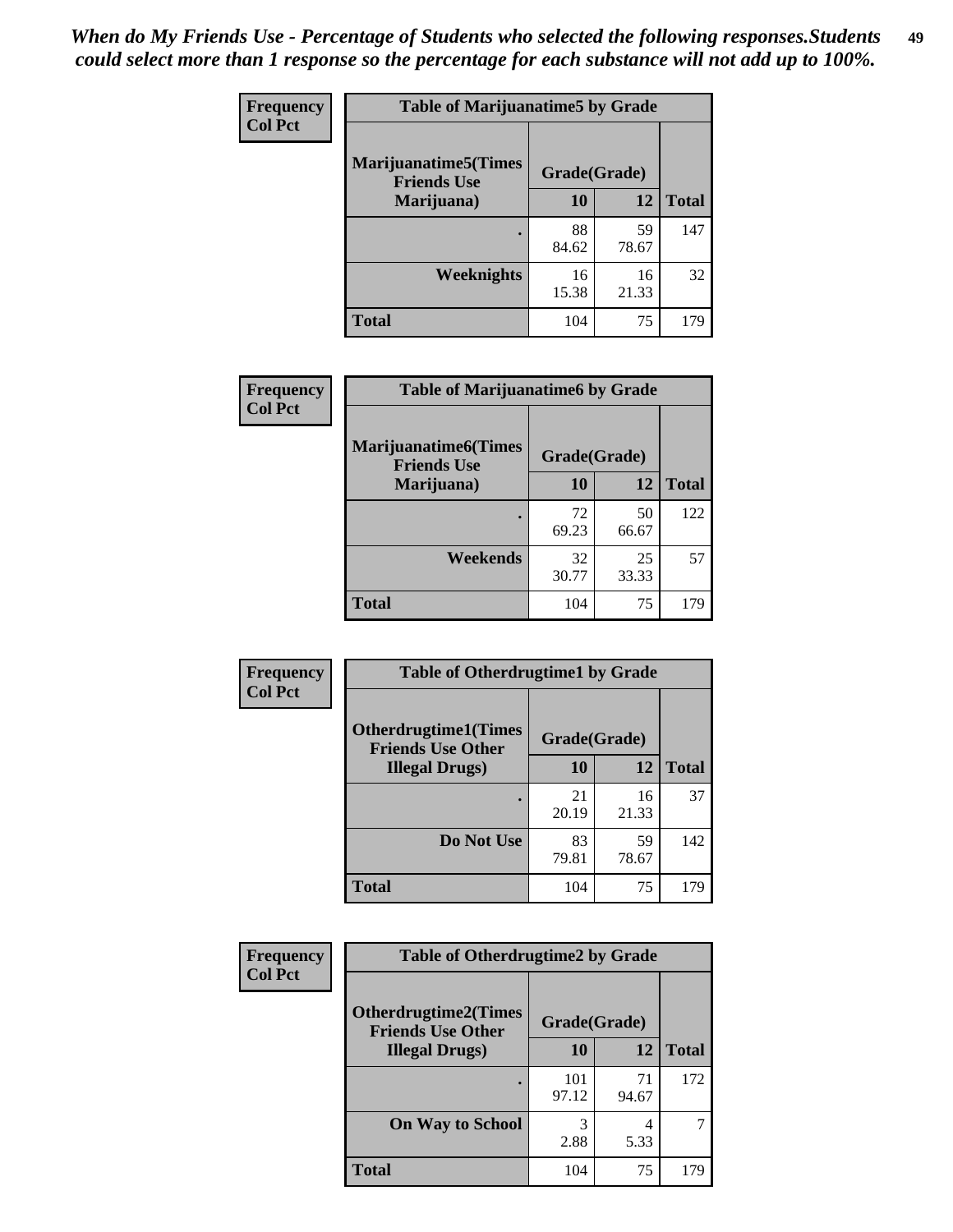| <b>Frequency</b> | <b>Table of Otherdrugtime3 by Grade</b>                 |              |             |              |  |  |
|------------------|---------------------------------------------------------|--------------|-------------|--------------|--|--|
| <b>Col Pct</b>   | <b>Otherdrugtime3(Times</b><br><b>Friends Use Other</b> | Grade(Grade) |             |              |  |  |
|                  | <b>Illegal Drugs</b> )                                  | 10           | 12          | <b>Total</b> |  |  |
|                  |                                                         | 103<br>99.04 | 71<br>94.67 | 174          |  |  |
|                  | <b>During School</b>                                    | 0.96         | 4<br>5.33   | 5            |  |  |
|                  | <b>Total</b>                                            | 104          | 75          | 179          |  |  |

| <b>Frequency</b> | <b>Table of Otherdrugtime4 by Grade</b>                         |              |             |              |  |  |
|------------------|-----------------------------------------------------------------|--------------|-------------|--------------|--|--|
| <b>Col Pct</b>   | <b>Otherdrugtime4(Times</b><br><b>Friends Use Other Illegal</b> | Grade(Grade) |             |              |  |  |
|                  | Drugs)                                                          | 10           | 12          | <b>Total</b> |  |  |
|                  | ٠                                                               | 100<br>96.15 | 70<br>93.33 | 170          |  |  |
|                  | <b>On Way Home From School</b>                                  | 4<br>3.85    | 6.67        | 9            |  |  |
|                  | <b>Total</b>                                                    | 104          | 75          | 179          |  |  |

| Frequency      | <b>Table of Otherdrugtime5 by Grade</b>                  |              |             |              |  |  |
|----------------|----------------------------------------------------------|--------------|-------------|--------------|--|--|
| <b>Col Pct</b> | <b>Otherdrugtime5</b> (Times<br><b>Friends Use Other</b> | Grade(Grade) |             |              |  |  |
|                | <b>Illegal Drugs</b> )                                   | 10           | 12          | <b>Total</b> |  |  |
|                |                                                          | 92<br>88.46  | 65<br>86.67 | 157          |  |  |
|                | Weeknights                                               | 12<br>11.54  | 10<br>13.33 | 22           |  |  |
|                | Total                                                    | 104          | 75          | 179          |  |  |

| Frequency      | <b>Table of Otherdrugtime6 by Grade</b>                 |              |             |              |  |  |
|----------------|---------------------------------------------------------|--------------|-------------|--------------|--|--|
| <b>Col Pct</b> | <b>Otherdrugtime6(Times</b><br><b>Friends Use Other</b> | Grade(Grade) |             |              |  |  |
|                | <b>Illegal Drugs</b> )                                  | 10           | 12          | <b>Total</b> |  |  |
|                |                                                         | 83<br>79.81  | 59<br>78.67 | 142          |  |  |
|                | Weekends                                                | 21<br>20.19  | 16<br>21.33 | 37           |  |  |
|                | Total                                                   | 104          | 75          | 179          |  |  |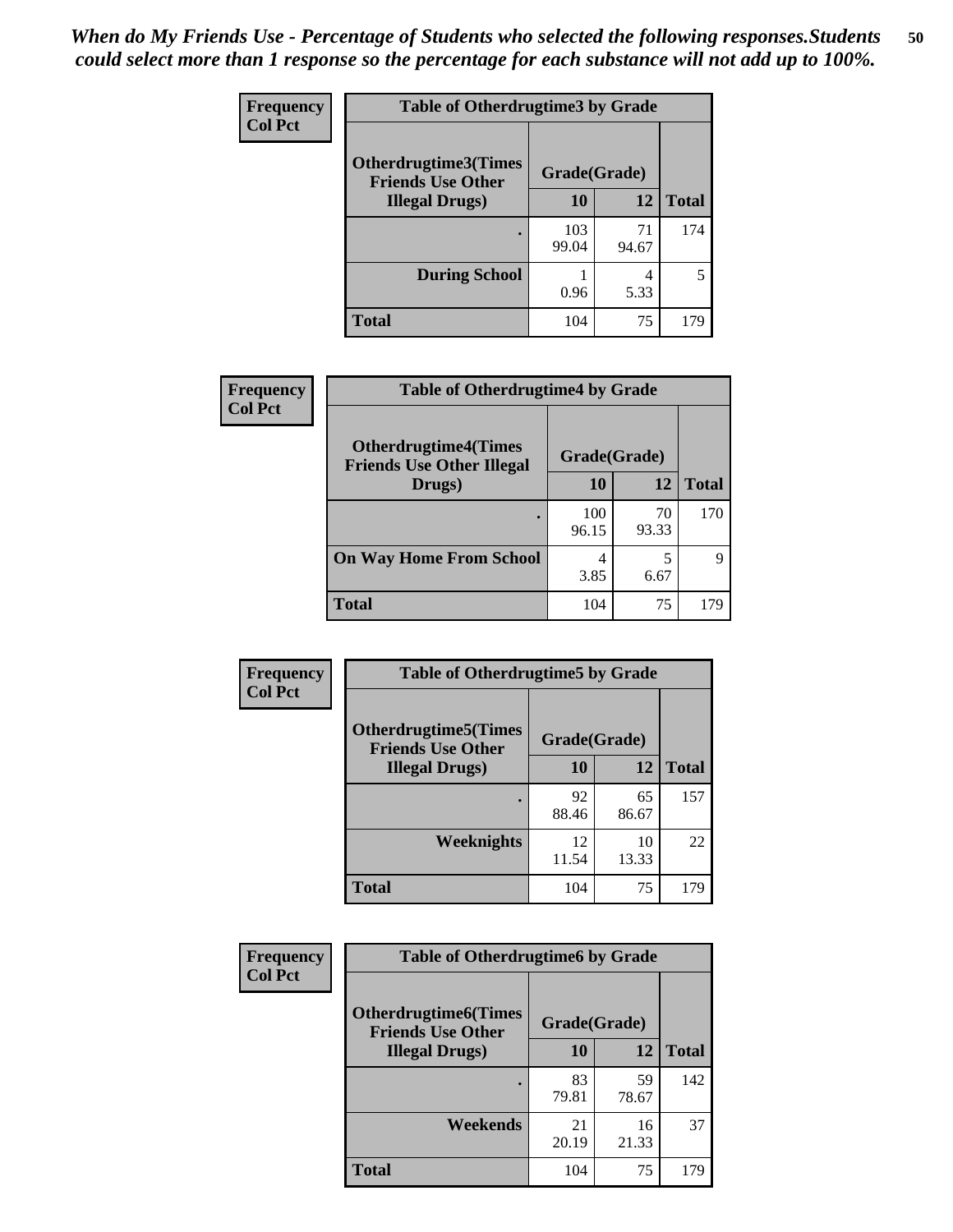| Frequency      | <b>Table of Educationalcohol by Grade</b>                                                                  |              |             |              |  |
|----------------|------------------------------------------------------------------------------------------------------------|--------------|-------------|--------------|--|
| <b>Col Pct</b> | Educationalcohol(I<br>have been taught<br>about alcohol,<br>tobacco,<br>and other drugs<br>within the last | Grade(Grade) |             |              |  |
|                | year at school)                                                                                            | 10           | 12          | <b>Total</b> |  |
|                | Yes                                                                                                        | 86<br>82.69  | 41<br>54.67 | 127          |  |
|                | N <sub>0</sub>                                                                                             | 18<br>17.31  | 34<br>45.33 | 52           |  |
|                | <b>Total</b>                                                                                               | 104          | 75          | 179          |  |

| Frequency      | <b>Table of Eversmoked by Grade</b> |              |             |              |  |  |
|----------------|-------------------------------------|--------------|-------------|--------------|--|--|
| <b>Col Pct</b> | Eversmoked(I<br>have smoked         | Grade(Grade) |             |              |  |  |
|                | a cigarette)                        | 10           | 12          | <b>Total</b> |  |  |
|                | Yes                                 | 28<br>26.92  | 39<br>52.00 | 67           |  |  |
|                | N <sub>0</sub>                      | 76<br>73.08  | 36<br>48.00 | 112          |  |  |
|                | <b>Total</b>                        | 104          | 75          | 179          |  |  |

| Frequency<br><b>Col Pct</b> | <b>Table of Drovedrinking by Grade</b>                                                                              |                    |             |              |
|-----------------------------|---------------------------------------------------------------------------------------------------------------------|--------------------|-------------|--------------|
|                             | Drovedrinking(In<br>the past 30 days I<br>have driven a car<br>or other vehicle<br>while I was<br>drinking alcohol) | Grade(Grade)<br>10 | 12          | <b>Total</b> |
|                             | <b>Yes</b>                                                                                                          | 0.96               | 9.33        | 8            |
|                             | N <sub>0</sub>                                                                                                      | 103<br>99.04       | 68<br>90.67 | 171          |
|                             | <b>Total</b>                                                                                                        | 104                | 75          | 179          |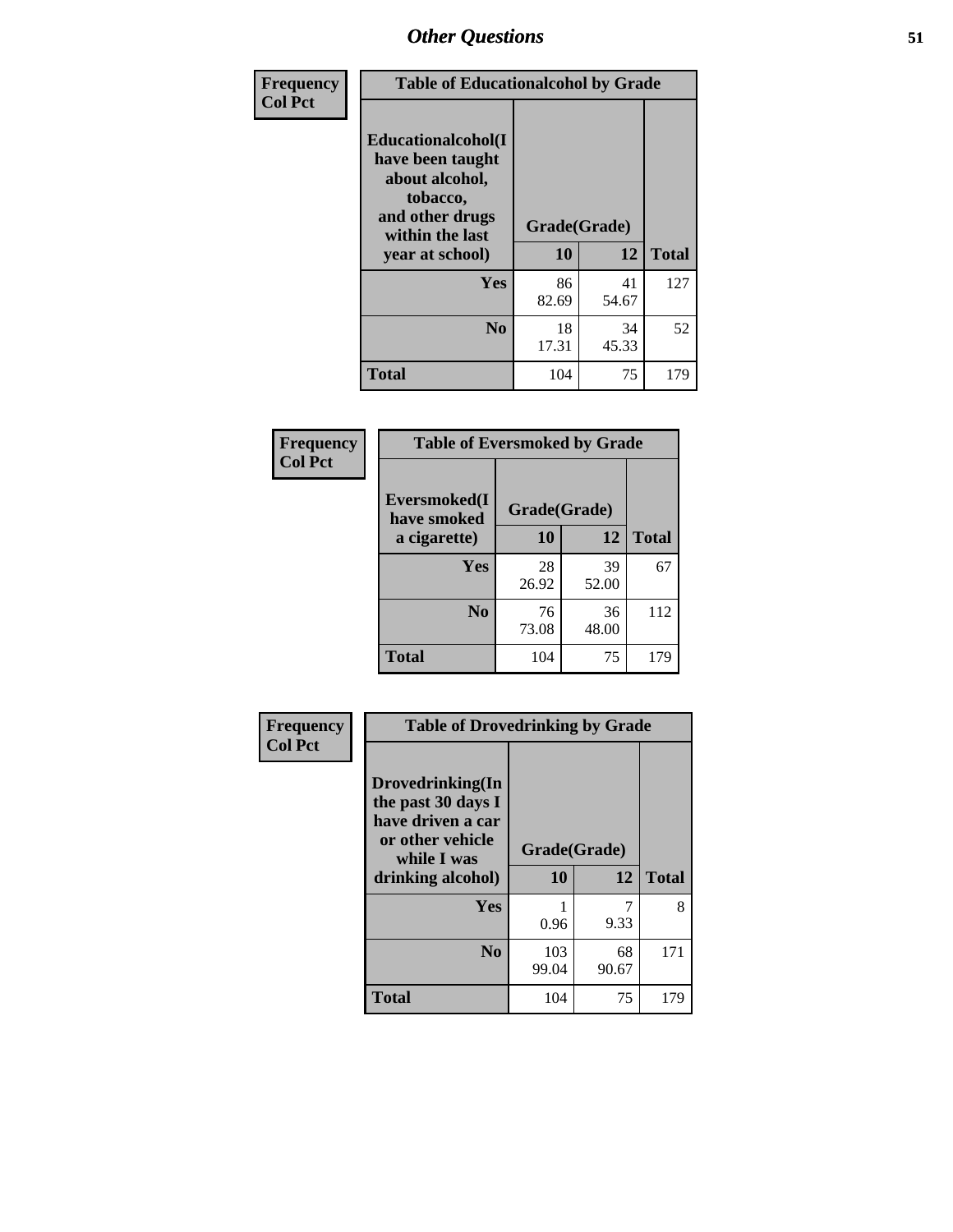| Frequency<br><b>Col Pct</b> | <b>Table of Rodedrinking by Grade</b>                                                                             |             |              |              |  |  |
|-----------------------------|-------------------------------------------------------------------------------------------------------------------|-------------|--------------|--------------|--|--|
|                             | <b>Rodedrinking(In</b><br>the past 30 days<br>I have ridden in<br>a car with a<br>driver who had<br>been drinking |             | Grade(Grade) |              |  |  |
|                             | alcohol)                                                                                                          | 10          | 12           | <b>Total</b> |  |  |
|                             | Yes                                                                                                               | 11<br>10.58 | 8<br>10.67   | 19           |  |  |
|                             | N <sub>0</sub>                                                                                                    | 93<br>89.42 | 67<br>89.33  | 160          |  |  |
|                             | <b>Total</b>                                                                                                      | 104         | 75           | 179          |  |  |

#### **Frequency Col Pct**

|                                                                                                                           | <b>Table of Drugsschool by Grade</b> |             |              |  |  |  |  |
|---------------------------------------------------------------------------------------------------------------------------|--------------------------------------|-------------|--------------|--|--|--|--|
| <b>Drugsschool</b> (During<br>the past 12 months,<br>I have been offered,<br>sold,<br>or given illegal<br>drugs on school | Grade(Grade)                         |             |              |  |  |  |  |
| property)                                                                                                                 | 10                                   | 12          | <b>Total</b> |  |  |  |  |
| Yes                                                                                                                       | 13<br>12.50                          | 10<br>13.33 | 23           |  |  |  |  |
| N <sub>0</sub>                                                                                                            | 91<br>87.50                          | 65<br>86.67 | 156          |  |  |  |  |
| Total                                                                                                                     | 104                                  | 75          | 179          |  |  |  |  |

| Frequency      | <b>Table of Helpbullied by Grade</b>                                   |                          |             |              |  |
|----------------|------------------------------------------------------------------------|--------------------------|-------------|--------------|--|
| <b>Col Pct</b> | $Helpb$ ullied $(I$<br>would help<br>someone who was<br>being bullied) | Grade(Grade)<br>10<br>12 |             | <b>Total</b> |  |
|                | <b>Strongly Agree</b>                                                  | 56<br>53.85              | 35<br>46.67 | 91           |  |
|                | <b>Somewhat Agree</b>                                                  | 37<br>35.58              | 32<br>42.67 | 69           |  |
|                | <b>Somewhat Disagree</b>                                               | 4<br>3.85                | 6<br>8.00   | 10           |  |
|                | <b>Strongly Disagree</b>                                               | 6.73                     | 2<br>2.67   | 9            |  |
|                | <b>Total</b>                                                           | 104                      | 75          | 179          |  |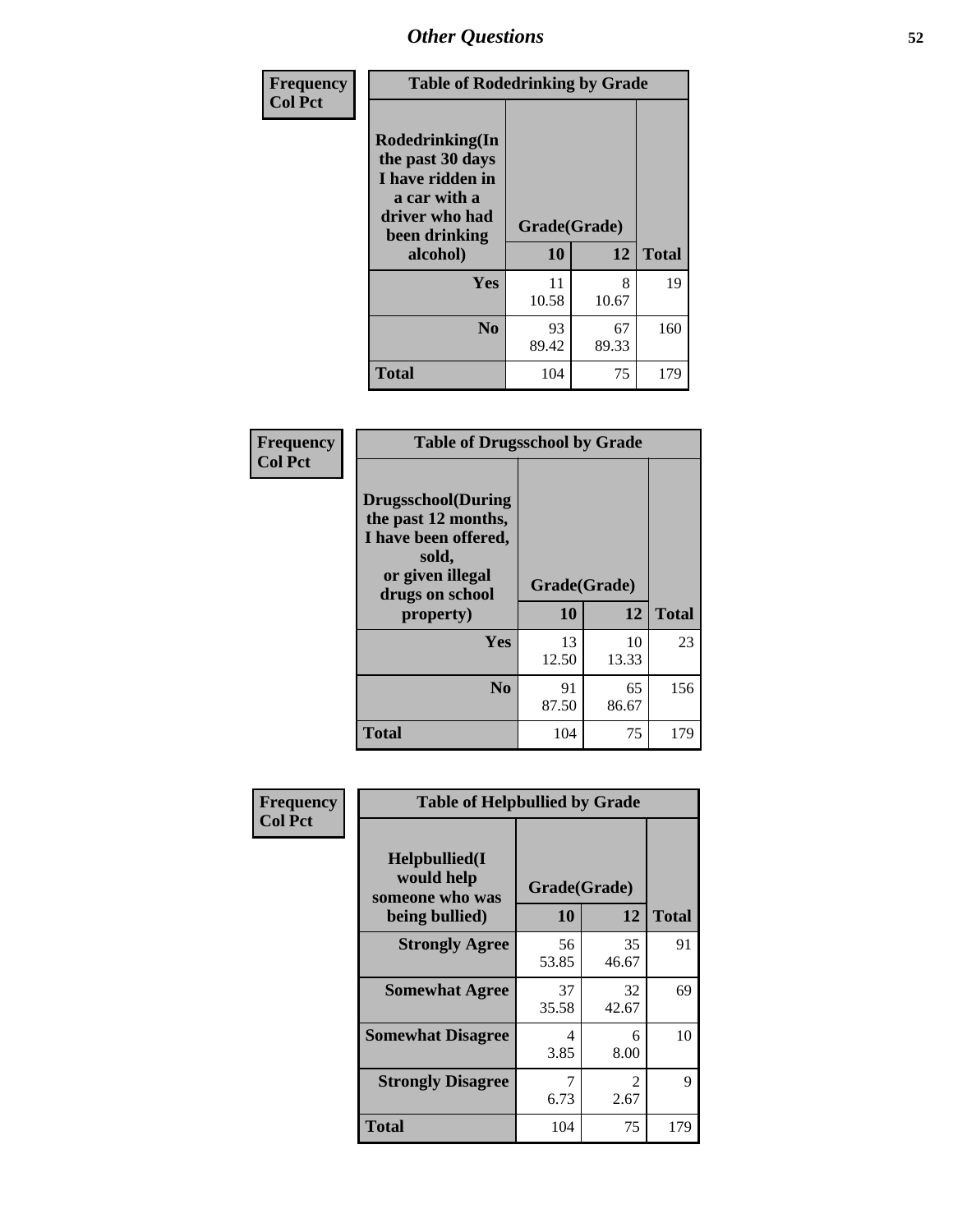*Other Questions* **53**

| <b>Frequency</b> | <b>Table of Grade by Bingedrinking</b> |                         |                        |                                                                                                         |                          |                               |                   |              |
|------------------|----------------------------------------|-------------------------|------------------------|---------------------------------------------------------------------------------------------------------|--------------------------|-------------------------------|-------------------|--------------|
| <b>Row Pct</b>   |                                        |                         |                        | Bingedrinking(I have drunk five or<br>more drinks of alcohol at one sitting<br>during the last 30 days) |                          |                               |                   |              |
|                  | Grade(Grade)                           | $\bf{0}$<br><b>Days</b> | 1 or<br>days           | $3$ to $ $<br>5<br>days                                                                                 | 10<br>to l<br>19<br>days | <b>20</b><br>to<br>29<br>days | All<br>30<br>days | <b>Total</b> |
|                  | 10                                     | 95<br>91.35             | $\overline{4}$<br>3.85 | $\overline{c}$<br>1.92                                                                                  | 2<br>1.92                | $\Omega$<br>0.00              | 0.96              | 104          |
|                  | 12                                     | 59<br>78.67             | $\mathcal{D}$<br>2.67  | 4<br>5.33                                                                                               | 7<br>9.33                | $\mathfrak{D}$<br>2.67        | 1.33              | 75           |
|                  | <b>Total</b>                           | 154                     | 6                      | 6                                                                                                       | 9                        | $\overline{2}$                | $\overline{2}$    | 179          |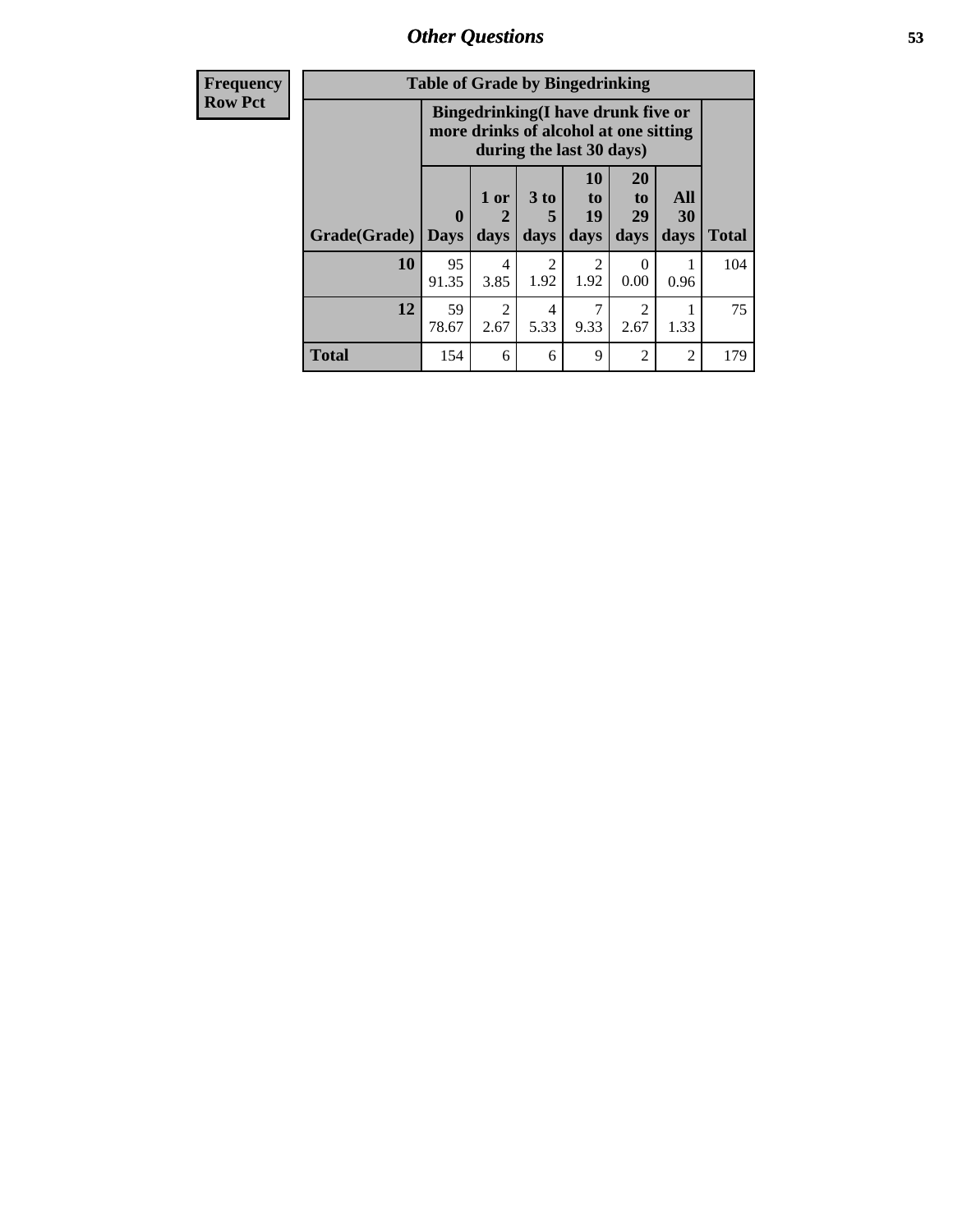## *Nutrition* **54**

| <b>Frequency</b><br>Row Pct |  |
|-----------------------------|--|
|                             |  |

| <b>Table of Grade by Dairy</b> |                                                                                                                                           |                                                                 |             |             |     |  |  |
|--------------------------------|-------------------------------------------------------------------------------------------------------------------------------------------|-----------------------------------------------------------------|-------------|-------------|-----|--|--|
|                                |                                                                                                                                           | Dairy (I eat at least 3 servings of dairy<br>products each day) |             |             |     |  |  |
| Grade(Grade)                   | <b>Somewhat</b><br>Somewhat<br><b>Strongly</b><br><b>Strongly</b><br><b>Disagree</b><br><b>Disagree</b><br><b>Total</b><br>Agree<br>Agree |                                                                 |             |             |     |  |  |
| 10                             | 38<br>36.54                                                                                                                               | 37<br>35.58                                                     | 18<br>17.31 | 11<br>10.58 | 104 |  |  |
| 12                             | 18<br>24.00                                                                                                                               | 30<br>40.00                                                     | 22<br>29.33 | 5<br>6.67   | 75  |  |  |
| <b>Total</b>                   | 56                                                                                                                                        | 67                                                              | 40          | 16          | 179 |  |  |

| <b>Frequency</b> |
|------------------|
| <b>Row Pct</b>   |

| y | <b>Table of Grade by Fruitveg</b> |                                                                                                              |                                                                          |             |             |              |  |  |
|---|-----------------------------------|--------------------------------------------------------------------------------------------------------------|--------------------------------------------------------------------------|-------------|-------------|--------------|--|--|
|   |                                   |                                                                                                              | Fruitveg(I eat at least 5 servings of fruits<br>and vegetables each day) |             |             |              |  |  |
|   | Grade(Grade)                      | Somewhat   Somewhat  <br><b>Strongly</b><br><b>Strongly</b><br><b>Disagree</b><br>Agree<br>Disagree<br>Agree |                                                                          |             |             | <b>Total</b> |  |  |
|   | 10                                | 16<br>15.38                                                                                                  | 37<br>35.58                                                              | 30<br>28.85 | 21<br>20.19 | 104          |  |  |
|   | 12                                | 8<br>10.67                                                                                                   | 25<br>33.33                                                              | 27<br>36.00 | 15<br>20.00 | 75           |  |  |
|   | <b>Total</b>                      | 24                                                                                                           | 62                                                                       | 57          | 36          | 179          |  |  |

| <b>Frequency</b> | <b>Table of Grade by Cafeteriahealthy</b> |                                                                       |             |                                   |                                    |              |  |  |
|------------------|-------------------------------------------|-----------------------------------------------------------------------|-------------|-----------------------------------|------------------------------------|--------------|--|--|
| <b>Row Pct</b>   |                                           | Cafeteriahealthy (School meals in my<br>school cafeteria are healthy) |             |                                   |                                    |              |  |  |
|                  | Grade(Grade)                              | <b>Strongly</b><br>Agree                                              | Agree       | Somewhat   Somewhat  <br>Disagree | <b>Strongly</b><br><b>Disagree</b> | <b>Total</b> |  |  |
|                  | 10                                        | 4.81                                                                  | 44<br>42.31 | 22<br>21.15                       | 33<br>31.73                        | 104          |  |  |
|                  | 12                                        | 6<br>8.00                                                             | 31<br>41.33 | 12<br>16.00                       | 26<br>34.67                        | 75           |  |  |
|                  | Total                                     | 11                                                                    | 75          | 34                                | 59                                 | 179          |  |  |

| <b>Frequency</b> |
|------------------|
| <b>Row Pct</b>   |

| <b>Table of Grade by Cafeterianutrition</b> |                                                                                                                 |                                                                                           |             |             |     |  |  |
|---------------------------------------------|-----------------------------------------------------------------------------------------------------------------|-------------------------------------------------------------------------------------------|-------------|-------------|-----|--|--|
|                                             |                                                                                                                 | <b>Cafeterianutrition</b> (Facts about nutrition<br>are available in my school cafeteria) |             |             |     |  |  |
| Grade(Grade)                                | Somewhat Somewhat<br><b>Strongly</b><br><b>Strongly</b><br><b>Disagree</b><br>Agree<br><b>Disagree</b><br>Agree |                                                                                           |             |             |     |  |  |
| 10                                          | 17<br>16.35                                                                                                     | 41<br>39.42                                                                               | 22<br>21.15 | 24<br>23.08 | 104 |  |  |
| 12                                          | 9.33                                                                                                            | 29<br>38.67                                                                               | 20<br>26.67 | 19<br>25.33 | 75  |  |  |
| <b>Total</b>                                | 24                                                                                                              | 70                                                                                        | 42          | 43          | 179 |  |  |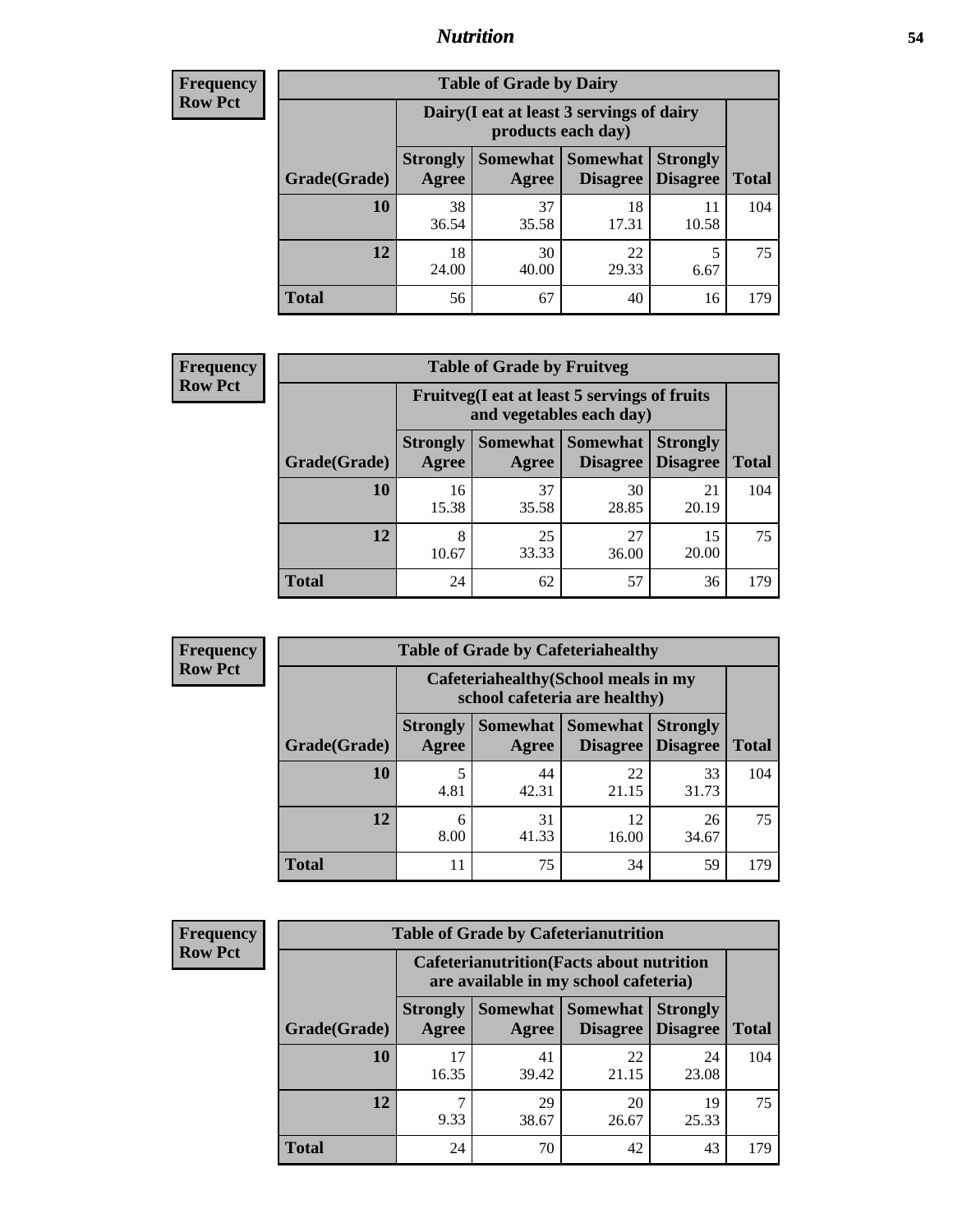## *Nutrition* **55**

| <b>Frequency</b> |
|------------------|
| Kow Pct          |

| <b>Table of Grade by Schoollunch</b> |                                                                                                                                                                                                         |             |           |             |     |  |  |
|--------------------------------------|---------------------------------------------------------------------------------------------------------------------------------------------------------------------------------------------------------|-------------|-----------|-------------|-----|--|--|
|                                      | Schoollunch(I eat school lunch three or<br>more times per week)<br>Somewhat  <br><b>Somewhat</b><br><b>Strongly</b><br><b>Strongly</b><br><b>Disagree</b><br>Agree<br>Disagree<br><b>Total</b><br>Agree |             |           |             |     |  |  |
| Grade(Grade)                         |                                                                                                                                                                                                         |             |           |             |     |  |  |
| <b>10</b>                            | 57<br>54.81                                                                                                                                                                                             | 30<br>28.85 | 2<br>1.92 | 15<br>14.42 | 104 |  |  |
| 12                                   | 39<br>52.00                                                                                                                                                                                             | 18<br>24.00 | 5<br>6.67 | 13<br>17.33 | 75  |  |  |
| <b>Total</b>                         | 96                                                                                                                                                                                                      | 48          | ┑         | 28          | 179 |  |  |

| <b>Frequency</b> |  |
|------------------|--|
| <b>Row Pct</b>   |  |

| <b>Table of Grade by Foodchoices</b> |                                                                            |             |                                   |                                    |              |  |
|--------------------------------------|----------------------------------------------------------------------------|-------------|-----------------------------------|------------------------------------|--------------|--|
|                                      | <b>Foodchoices</b> (I make healthy food choices in<br>my school cafeteria) |             |                                   |                                    |              |  |
| Grade(Grade)                         | <b>Strongly</b><br>Agree                                                   | Agree       | Somewhat   Somewhat  <br>Disagree | <b>Strongly</b><br><b>Disagree</b> | <b>Total</b> |  |
| 10                                   | 17<br>16.35                                                                | 43<br>41.35 | 22<br>21.15                       | 22<br>21.15                        | 104          |  |
| 12                                   | 11<br>14.67                                                                | 34<br>45.33 | 15<br>20.00                       | 15<br>20.00                        | 75           |  |
| <b>Total</b>                         | 28                                                                         | 77          | 37                                | 37                                 | 179          |  |

**Total**

104

75

**Strongly Disagree**

6.67

13 12.50

> 7 9.33

| Frequency      | <b>Table of Grade by Wholewheat</b> |                          |                                                                                                             |                     |                   |  |  |
|----------------|-------------------------------------|--------------------------|-------------------------------------------------------------------------------------------------------------|---------------------|-------------------|--|--|
| <b>Row Pct</b> |                                     |                          | Wholewheat (There are whole wheat and<br>multigrain breads and cereals available in<br>my school cafeteria) |                     |                   |  |  |
|                | Grade(Grade)                        | <b>Strongly</b><br>Agree | <b>Somewhat Somewhat</b><br>Agree                                                                           | Disagree   Disagree | <b>Strongly</b>   |  |  |
|                | 10                                  | 40<br>38.46              | 37<br>35.58                                                                                                 | 14<br>13.46         | 12.5 <sup>0</sup> |  |  |
|                | 12                                  | 29                       | 34                                                                                                          | 5                   |                   |  |  |

38.67

45.33

**Total** 69 71 19 20 179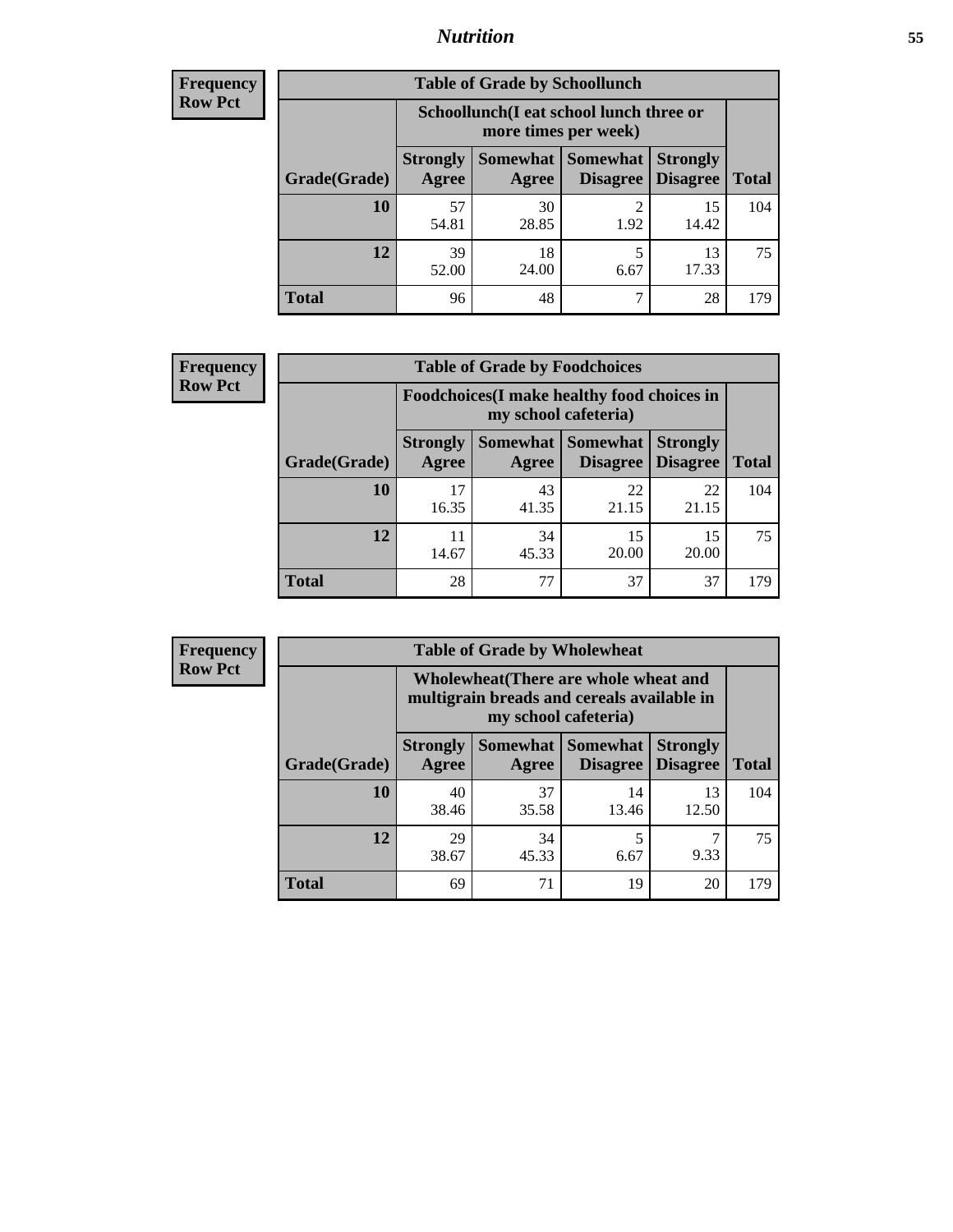## *Nutrition* **56**

**Frequency Row Pct**

| <b>Table of Grade by Healthyvending</b> |                                                                                                                                               |                          |                                    |                                    |              |  |
|-----------------------------------------|-----------------------------------------------------------------------------------------------------------------------------------------------|--------------------------|------------------------------------|------------------------------------|--------------|--|
|                                         | Healthyvending (If only healthy snacks and<br>beverages were available in the vending<br>machines during the school day,<br>I would buy them) |                          |                                    |                                    |              |  |
| Grade(Grade)                            | <b>Strongly</b><br>Agree                                                                                                                      | <b>Somewhat</b><br>Agree | <b>Somewhat</b><br><b>Disagree</b> | <b>Strongly</b><br><b>Disagree</b> | <b>Total</b> |  |
| 10                                      | 22<br>21.15                                                                                                                                   | 31<br>29.81              | 19<br>18.27                        | 32<br>30.77                        | 104          |  |
| 12                                      | 16<br>21.33                                                                                                                                   | 16<br>21.33              | 13<br>17.33                        | 30<br>40.00                        | 75           |  |
| <b>Total</b>                            | 38                                                                                                                                            | 47                       | 32                                 | 62                                 | 179          |  |

**Frequency Row Pct**

| <b>Table of Grade by Schoolbreakfast</b> |                                                                                                                                         |             |                                        |                                    |              |  |
|------------------------------------------|-----------------------------------------------------------------------------------------------------------------------------------------|-------------|----------------------------------------|------------------------------------|--------------|--|
|                                          | Schoolbreakfast (If breakfast were<br>available at school,<br>but outside the cafeteria,<br>I would eat breakfast at school more often) |             |                                        |                                    |              |  |
| Grade(Grade)                             | <b>Strongly</b><br>Agree                                                                                                                | Agree       | Somewhat   Somewhat<br><b>Disagree</b> | <b>Strongly</b><br><b>Disagree</b> | <b>Total</b> |  |
| 10                                       | 22<br>21.15                                                                                                                             | 46<br>44.23 | 16<br>15.38                            | 20<br>19.23                        | 104          |  |
| 12                                       | 22<br>29.33                                                                                                                             | 25<br>33.33 | 10<br>13.33                            | 18<br>24.00                        | 75           |  |
| <b>Total</b>                             | 44                                                                                                                                      | 71          | 26                                     | 38                                 | 179          |  |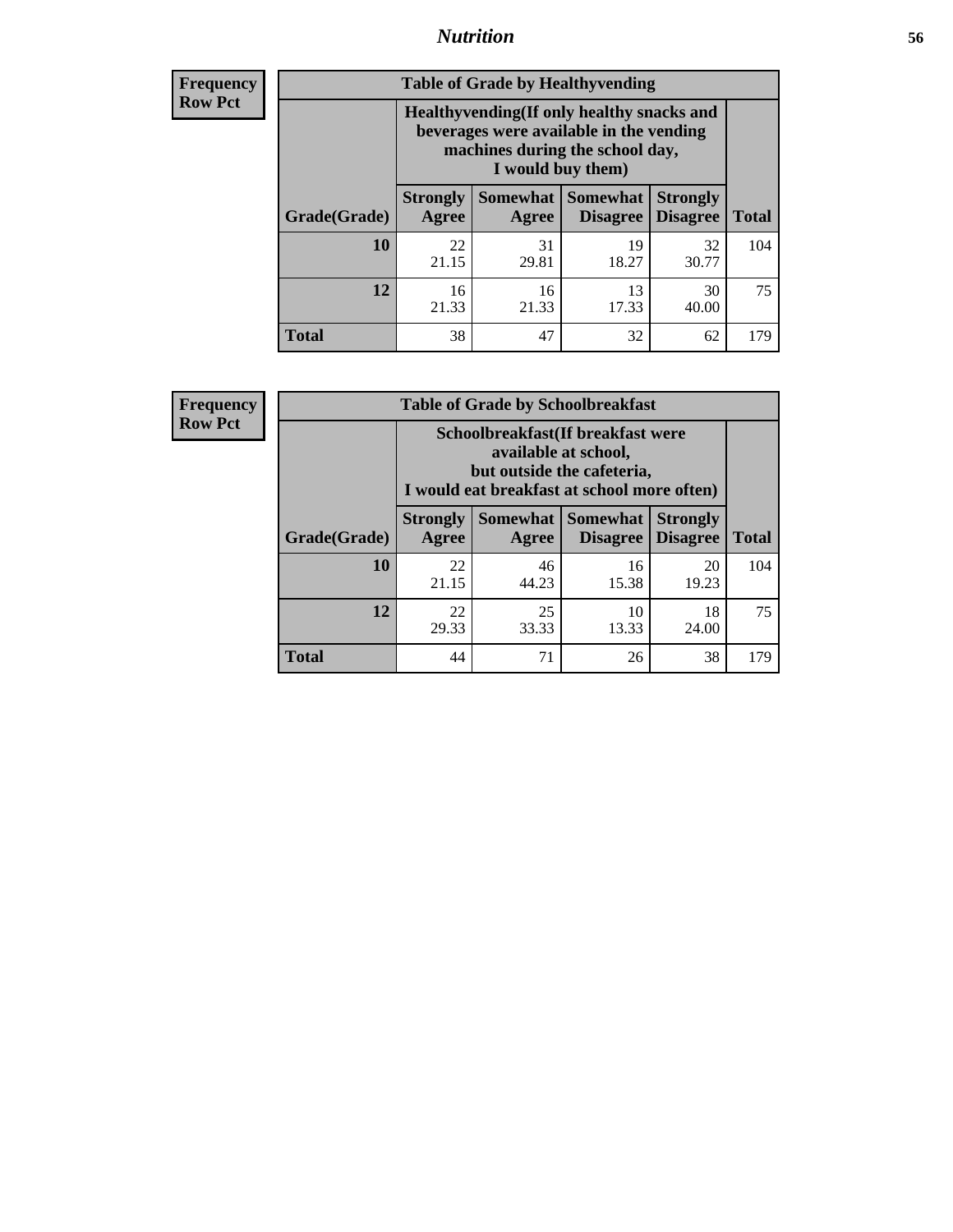| Frequency<br><b>Col Pct</b> | <b>Table of Educationaids by Grade</b>                                                                    |                    |             |              |
|-----------------------------|-----------------------------------------------------------------------------------------------------------|--------------------|-------------|--------------|
|                             | <b>Educationaids</b> (I<br>have been<br>taught about<br><b>HIV/AIDS</b> at<br>school in the<br>past year) | Grade(Grade)<br>10 | 12          | <b>Total</b> |
|                             | <b>Yes</b>                                                                                                | 91<br>87.50        | 50<br>66.67 | 141          |
|                             | N <sub>0</sub>                                                                                            | 13<br>12.50        | 25<br>33.33 | 38           |
|                             | <b>Total</b>                                                                                              | 104                | 75          | 179          |

| <b>Frequency</b> | <b>Table of Educationcharacter by Grade</b>                                          |              |             |              |
|------------------|--------------------------------------------------------------------------------------|--------------|-------------|--------------|
| <b>Col Pct</b>   | Educationcharacter(I<br>have been taught<br>about character<br>education in the past | Grade(Grade) |             |              |
|                  | year at school)                                                                      | 10           | 12          | <b>Total</b> |
|                  | <b>Yes</b>                                                                           | 82<br>78.85  | 49<br>65.33 | 131          |
|                  | N <sub>0</sub>                                                                       | 22<br>21.15  | 26<br>34.67 | 48           |
|                  | <b>Total</b>                                                                         | 104          | 75          | 179          |

| Frequency      | <b>Table of Gradcoach1 by Grade</b> |              |             |              |
|----------------|-------------------------------------|--------------|-------------|--------------|
| <b>Col Pct</b> | Gradcoach1(I<br>know who my         | Grade(Grade) |             |              |
|                | <b>Graduation</b><br>Coach is)      | 10           | 12          | <b>Total</b> |
|                | Yes                                 | 26<br>25.00  | 45<br>60.00 | 71           |
|                | N <sub>0</sub>                      | 78<br>75.00  | 30<br>40.00 | 108          |
|                | <b>Total</b>                        | 104          | 75          | 179          |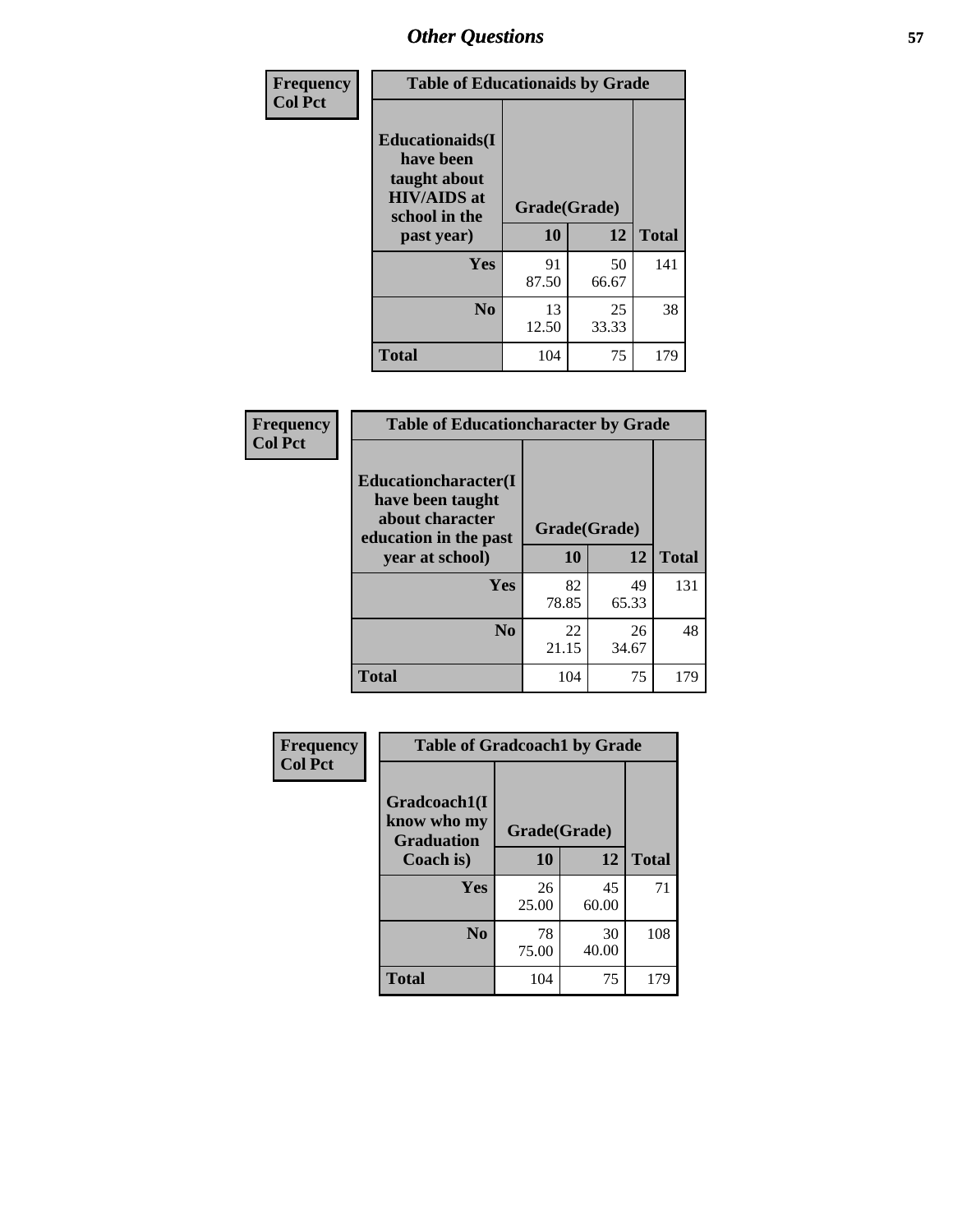| Frequency      | <b>Table of Gradcoach2 by Grade</b> |              |             |              |
|----------------|-------------------------------------|--------------|-------------|--------------|
| <b>Col Pct</b> |                                     |              |             |              |
|                | Gradcoach2(I<br>have                |              |             |              |
|                | contacted my<br><b>Graduation</b>   | Grade(Grade) |             |              |
|                | Coach)                              | 10           | 12          | <b>Total</b> |
|                | Yes                                 | 7<br>6.73    | 23<br>30.67 | 30           |
|                | N <sub>0</sub>                      | 97<br>93.27  | 52<br>69.33 | 149          |
|                | <b>Total</b>                        | 104          | 75          | 179          |

| Frequency<br><b>Col Pct</b> | <b>Table of Gradcoach3 by Grade</b>                                         |              |             |              |
|-----------------------------|-----------------------------------------------------------------------------|--------------|-------------|--------------|
|                             | Gradcoach3(I<br>have received<br>assistance<br>from my<br><b>Graduation</b> | Grade(Grade) |             |              |
|                             | Coach)                                                                      | 10           | 12          | <b>Total</b> |
|                             | Yes                                                                         | 2<br>1.92    | 20<br>26.67 | 22           |
|                             | N <sub>0</sub>                                                              | 27<br>25.96  | 14<br>18.67 | 41           |
|                             | Don't know                                                                  | 75<br>72.12  | 41<br>54.67 | 116          |
|                             | <b>Total</b>                                                                | 104          | 75          | 179          |

| Frequency      | <b>Table of Selfharm by Grade</b>                                                  |              |             |              |
|----------------|------------------------------------------------------------------------------------|--------------|-------------|--------------|
| <b>Col Pct</b> | <b>Selfharm</b> (During<br>the past 12<br>months,<br>I harmed myself<br>on purpose |              |             |              |
|                | <b>Suicideconsider</b><br>During the past                                          |              |             |              |
|                | 12 months,<br>I seriously                                                          | Grade(Grade) |             |              |
|                | considered                                                                         |              |             |              |
|                | suicide)                                                                           | 10           | 12          | <b>Total</b> |
|                | Yes                                                                                | 12<br>11.54  | 6<br>8.00   | 18           |
|                | N <sub>0</sub>                                                                     | 92<br>88.46  | 69<br>92.00 | 161          |
|                | <b>Total</b>                                                                       | 104          | 75          | 179          |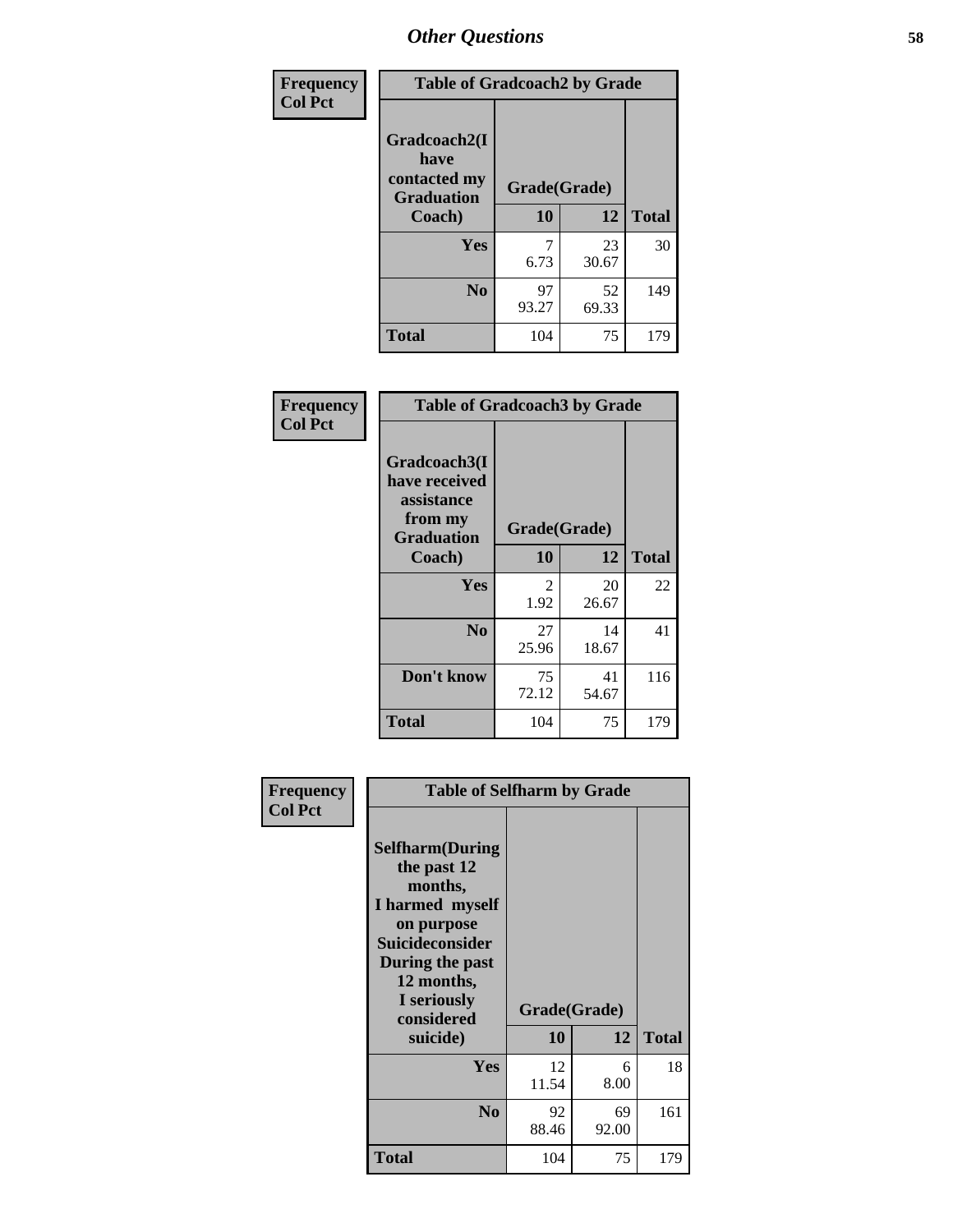| <b>Frequency</b> | <b>Table of Suicideconsider by Grade</b> |              |             |              |
|------------------|------------------------------------------|--------------|-------------|--------------|
| <b>Col Pct</b>   |                                          | Grade(Grade) |             |              |
|                  | Suicideconsider                          | <b>10</b>    | 12          | <b>Total</b> |
|                  | Yes                                      | 8<br>7.69    | 6<br>8.00   | 14           |
|                  | N <sub>0</sub>                           | 96<br>92.31  | 69<br>92.00 | 165          |
|                  | <b>Total</b>                             | 104          | 75          | 179          |

| Frequency<br><b>Col Pct</b> | <b>Table of Suicideattempt by Grade</b>              |              |             |              |
|-----------------------------|------------------------------------------------------|--------------|-------------|--------------|
|                             | Suicideattempt(I<br>have attempted<br>suicide in the | Grade(Grade) |             |              |
|                             | last year)                                           | <b>10</b>    | 12          | <b>Total</b> |
|                             | Yes                                                  | 3<br>2.88    | 1.33        | 4            |
|                             | N <sub>0</sub>                                       | 101<br>97.12 | 74<br>98.67 | 175          |
|                             | <b>Total</b>                                         | 104          | 75          | 179          |

| Frequency      | <b>Table of Instantmessaged by Grade</b>               |              |             |              |
|----------------|--------------------------------------------------------|--------------|-------------|--------------|
| <b>Col Pct</b> | Instantmessaged(I<br>have instant<br>messaged people I | Grade(Grade) |             |              |
|                | do not even know)                                      | 10           | 12          | <b>Total</b> |
|                | Yes                                                    | 30<br>28.85  | 29<br>38.67 | 59           |
|                | N <sub>0</sub>                                         | 74<br>71.15  | 46<br>61.33 | 120          |
|                | <b>Total</b>                                           | 104          | 75          | 179          |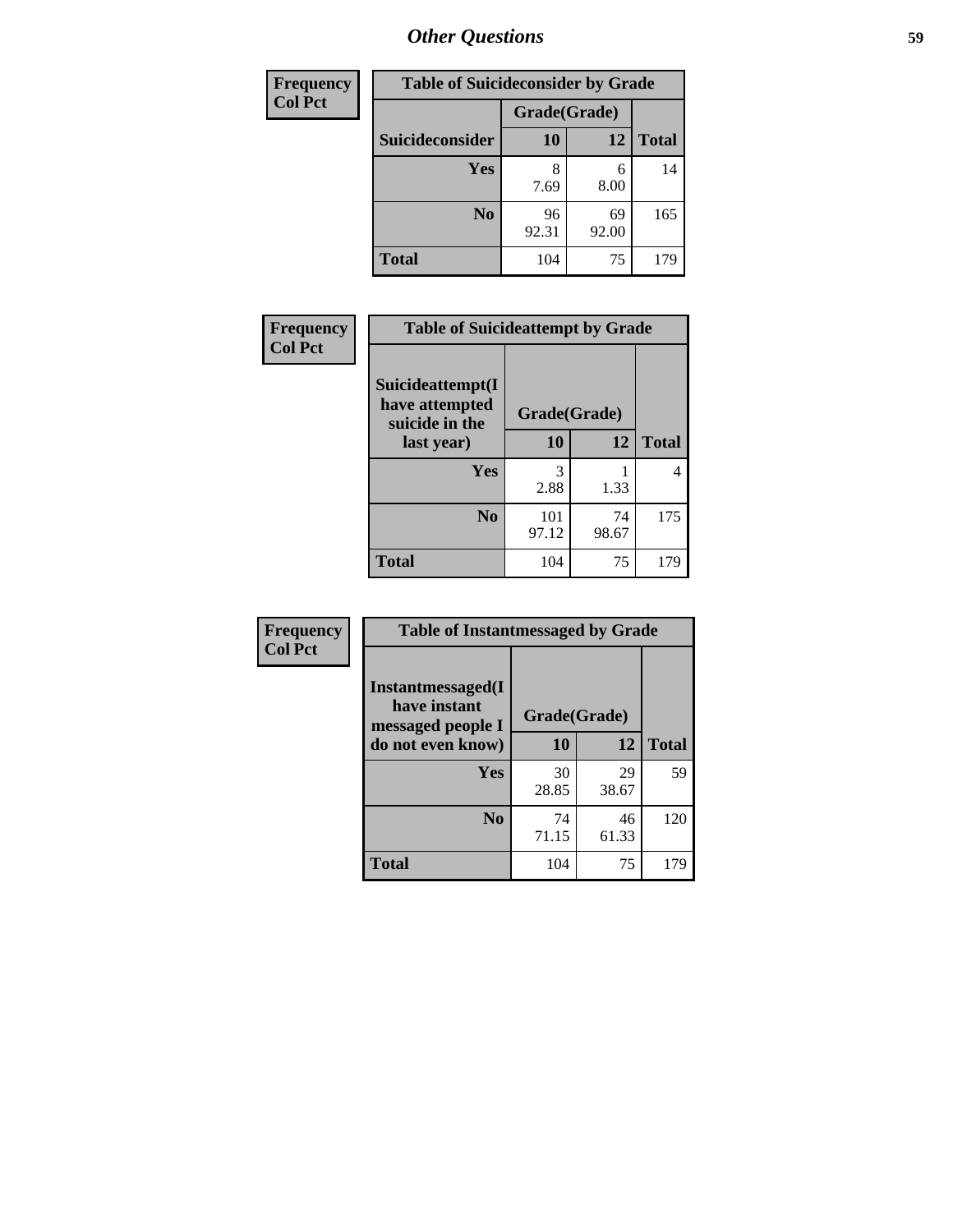| Frequency      | <b>Table of Getsalong by Grade</b>                          |              |             |              |
|----------------|-------------------------------------------------------------|--------------|-------------|--------------|
| <b>Col Pct</b> | <b>Getsalong</b> (I get<br>along with other<br>students and | Grade(Grade) |             |              |
|                | adults)                                                     | 10           | 12          | <b>Total</b> |
|                | <b>Strongly Agree</b>                                       | 50<br>48.08  | 33<br>44.00 | 83           |
|                | <b>Somewhat Agree</b>                                       | 48<br>46.15  | 37<br>49.33 | 85           |
|                | <b>Somewhat Disagree</b>                                    | 3<br>2.88    | 5<br>6.67   | 8            |
|                | <b>Strongly Disagree</b>                                    | 3<br>2.88    | 0<br>0.00   | 3            |
|                | <b>Total</b>                                                | 104          | 75          | 179          |

| Frequency      | <b>Table of Safehome by Grade</b> |                    |             |              |
|----------------|-----------------------------------|--------------------|-------------|--------------|
| <b>Col Pct</b> | Safehome(I feel<br>safe at home)  | Grade(Grade)<br>10 | 12          | <b>Total</b> |
|                | <b>Strongly Agree</b>             | 74<br>71.15        | 65<br>86.67 | 139          |
|                | <b>Somewhat Agree</b>             | 22<br>21.15        | 8<br>10.67  | 30           |
|                | <b>Somewhat Disagree</b>          | 2<br>1.92          | 2.67        | 4            |
|                | <b>Strongly Disagree</b>          | 6<br>5.77          | 0<br>0.00   | 6            |
|                | <b>Total</b>                      | 104                | 75          | 179          |

| Frequency      |                                                                                                    |                    |             | <b>Table of Adulttalk by Grade</b> |  |  |  |
|----------------|----------------------------------------------------------------------------------------------------|--------------------|-------------|------------------------------------|--|--|--|
| <b>Col Pct</b> | <b>Adulttalk</b> (I<br>know an<br>adult at<br>school that<br>I can talk<br>with if I<br>need help) | Grade(Grade)<br>10 | 12          | <b>Total</b>                       |  |  |  |
|                | Yes                                                                                                | 72<br>69.23        | 60<br>80.00 | 132                                |  |  |  |
|                | N <sub>0</sub>                                                                                     | 32<br>30.77        | 15<br>20.00 | 47                                 |  |  |  |
|                | <b>Total</b>                                                                                       | 104                | 75          | 179                                |  |  |  |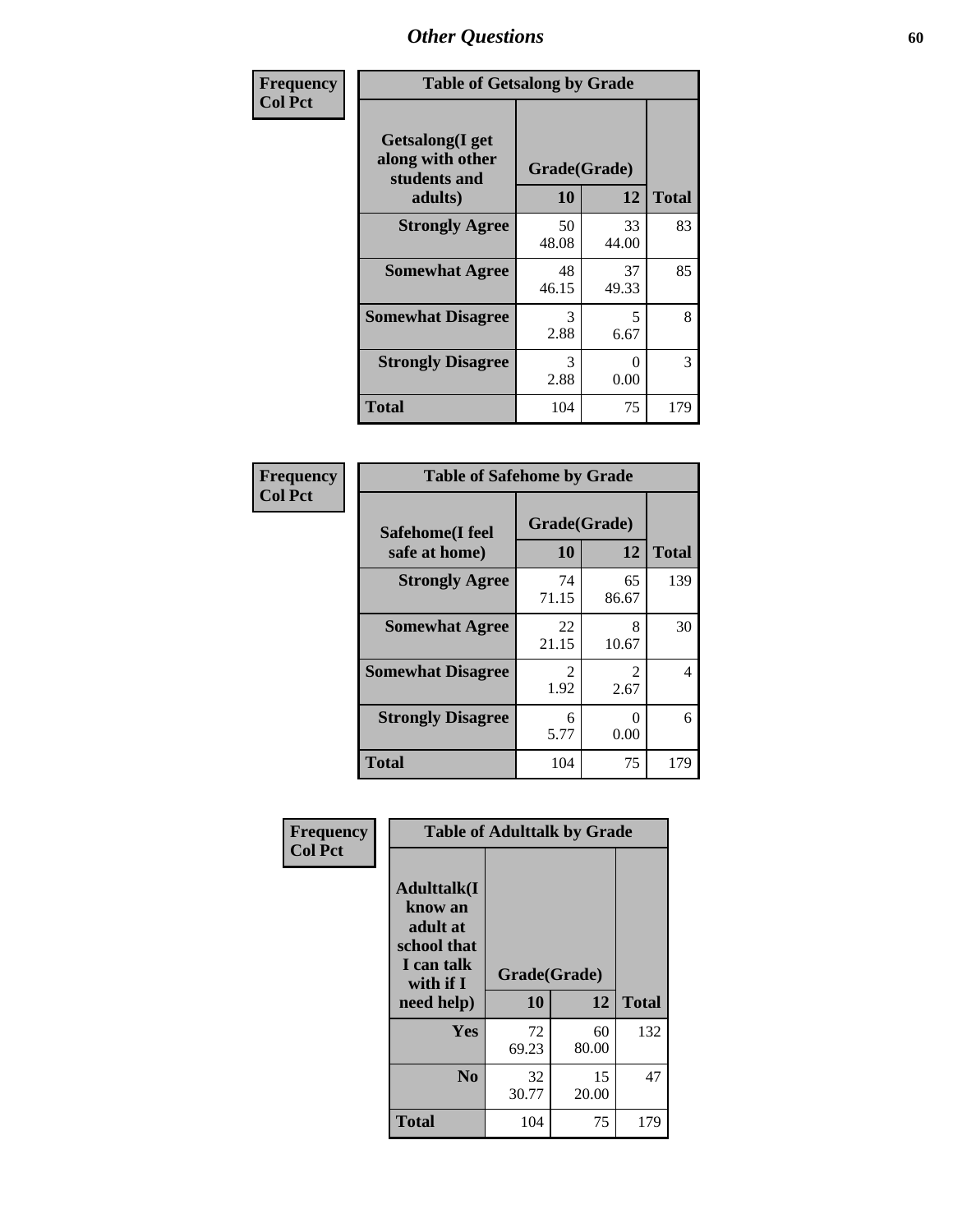**Frequency Row Pct**

| <b>Table of Grade by Tytime</b> |             |                                                                                                                               |             |             |      |            |     |  |  |
|---------------------------------|-------------|-------------------------------------------------------------------------------------------------------------------------------|-------------|-------------|------|------------|-----|--|--|
|                                 |             | Tvtime(On an average school day,<br>how much unsupervised time do I spend watching TV)                                        |             |             |      |            |     |  |  |
| Grade(Grade)   None             |             | <b>Less that</b><br>$2 - 3$<br>$4 - 5$<br>$6+$<br>hour/day   hour/day   hours/day<br>hours/day<br>  hours/day<br><b>Total</b> |             |             |      |            |     |  |  |
| 10                              | 17<br>16.35 | 24<br>23.08                                                                                                                   | 20<br>19.23 | 24<br>23.08 | 8.65 | 10<br>9.62 | 104 |  |  |
| 12                              | Q<br>12.00  | 24<br>32.00                                                                                                                   | 14<br>18.67 | 24<br>32.00 | 1.33 | 4.00       | 75  |  |  |
| <b>Total</b>                    | 26          | 48                                                                                                                            | 34          | 48          | 10   | 13         | 179 |  |  |

**Frequency Row Pct**

| <b>Table of Grade by Computertime</b> |             |                                                                                                                               |             |             |           |           |     |  |  |
|---------------------------------------|-------------|-------------------------------------------------------------------------------------------------------------------------------|-------------|-------------|-----------|-----------|-----|--|--|
|                                       |             | Computertime(On an average school day,<br>how much unsupervised time do I spend on the computer)                              |             |             |           |           |     |  |  |
| Grade(Grade)                          | None        | <b>Less that</b><br>$4 - 5$<br>$2 - 3$<br>$6+$<br>hour/day<br>hours/day<br>hours/day<br>hour/day<br>hours/day<br><b>Total</b> |             |             |           |           |     |  |  |
| 10                                    | 16<br>15.38 | 31<br>29.81                                                                                                                   | 27<br>25.96 | 21<br>20.19 | 4<br>3.85 | 4.81      | 104 |  |  |
| 12                                    | 10<br>13.33 | 28<br>37.33                                                                                                                   | 14<br>18.67 | 12<br>16.00 | 9.33      | 4<br>5.33 | 75  |  |  |
| <b>Total</b>                          | 26          | 59                                                                                                                            | 41          | 33          | 11        | 9         | 179 |  |  |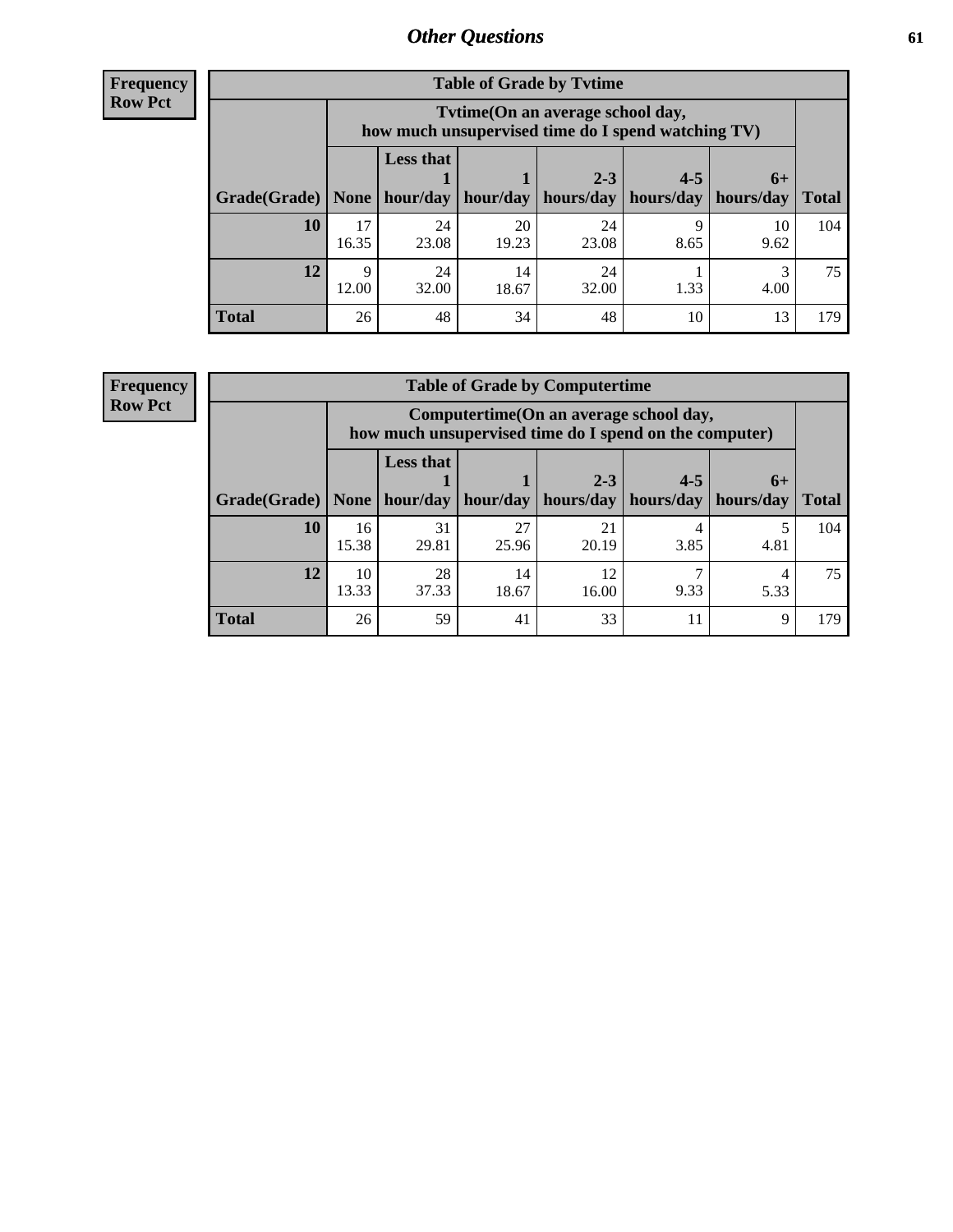#### *Questions about Driving Laws* **62** *Driving Questions were asked only of high school students.*

| <b>Frequency</b> |
|------------------|
| <b>Row Pct</b>   |

| <b>Table of Grade by License1</b> |                                                                           |                                                                                                                                           |         |           |               |              |  |  |  |
|-----------------------------------|---------------------------------------------------------------------------|-------------------------------------------------------------------------------------------------------------------------------------------|---------|-----------|---------------|--------------|--|--|--|
|                                   |                                                                           | License1(During the first 6 months of driving<br>with a provisional license,<br>the only passengers who can ride with the<br>driver are:) |         |           |               |              |  |  |  |
| <b>Grade</b> (Grade)              | <b>Parent or</b><br><b>Guardian</b>                                       | Family<br>  Members                                                                                                                       | Friends | Anyone    | Don't<br>Know | <b>Total</b> |  |  |  |
| <b>10</b>                         | 21<br>20.19                                                               | 61<br>58.65                                                                                                                               | 0.96    | 6<br>5.77 | 15<br>14.42   | 104          |  |  |  |
| 12                                | 53<br>16<br>$\overline{2}$<br>4<br>21.33<br>0.00<br>2.67<br>70.67<br>5.33 |                                                                                                                                           |         |           |               |              |  |  |  |
| <b>Total</b>                      | 37                                                                        | 114                                                                                                                                       |         | 8         | 19            | 179          |  |  |  |

| Frequency      |              | <b>Table of Grade by License2</b>                                                                        |                              |                         |                                                      |                      |              |  |  |
|----------------|--------------|----------------------------------------------------------------------------------------------------------|------------------------------|-------------------------|------------------------------------------------------|----------------------|--------------|--|--|
| <b>Row Pct</b> |              | License2(17 yr old drivers with a<br>provisional driver's license cannot<br>drive between the hours of:) |                              |                         |                                                      |                      |              |  |  |
|                | Grade(Grade) | <b>Midnight</b><br>to 6am                                                                                | 1am<br>t <sub>0</sub><br>5am | 1am<br>to<br><b>6am</b> | N <sub>0</sub><br>curfew<br>for $17$<br>year<br>olds | Don't<br><b>Know</b> | <b>Total</b> |  |  |
|                | 10           | 63<br>60.58                                                                                              | 2<br>1.92                    | 13<br>12.50             | 6<br>5.77                                            | 20<br>19.23          | 104          |  |  |
|                | 12           | 59<br>78.67                                                                                              | 6<br>8.00                    | 3<br>4.00               | 1.33                                                 | 6<br>8.00            | 75           |  |  |
|                | <b>Total</b> | 122                                                                                                      | 8                            | 16                      | 7                                                    | 26                   | 179          |  |  |

| Frequency      |              | <b>Table of Grade by License3</b> |                                                                                        |             |           |             |               |              |
|----------------|--------------|-----------------------------------|----------------------------------------------------------------------------------------|-------------|-----------|-------------|---------------|--------------|
| <b>Row Pct</b> |              |                                   | License3(For drivers under the age of 21,<br>what level of alcohol is considered DUI?) |             |           |             |               |              |
|                | Grade(Grade) | Any<br><b>Amount</b>              | 0.02                                                                                   | 0.04        | 0.06      | 0.08        | Don't<br>know | <b>Total</b> |
|                | 10           | 19<br>18.27                       | 29<br>27.88                                                                            | 14<br>13.46 | 8<br>7.69 | 11<br>10.58 | 23<br>22.12   | 104          |
|                | 12           | 17<br>22.67                       | 30<br>40.00                                                                            | 1.33        | 3<br>4.00 | 14<br>18.67 | 10<br>13.33   | 75           |
|                | <b>Total</b> | 36                                | 59                                                                                     | 15          | 11        | 25          | 33            | 179          |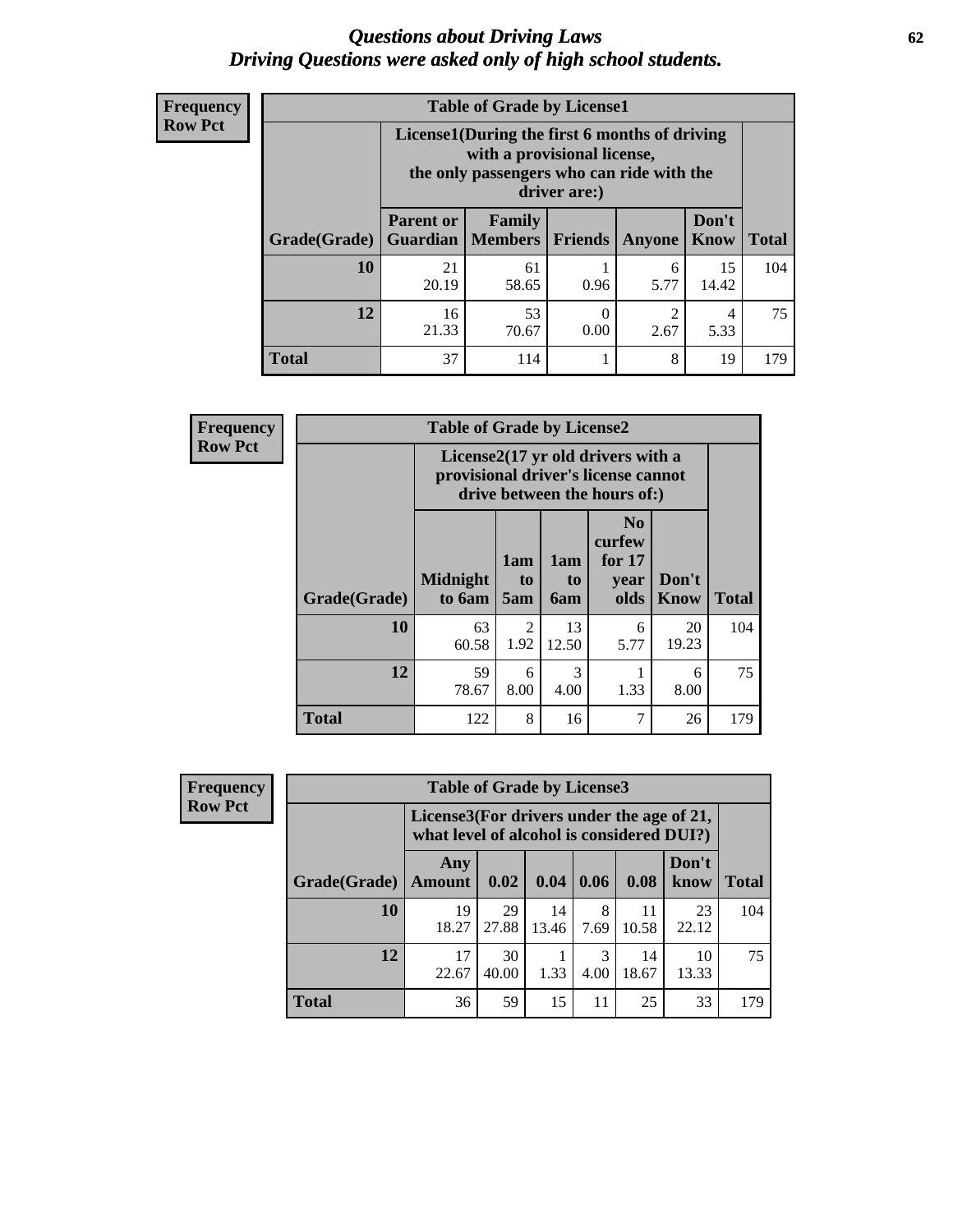#### *Questions about Driving Laws* **63** *Driving Questions were asked only of high school students.*

**Frequency Row Pct**

| <b>Table of Grade by License4</b> |              |                                                                                                                                                      |                        |             |           |             |     |  |
|-----------------------------------|--------------|------------------------------------------------------------------------------------------------------------------------------------------------------|------------------------|-------------|-----------|-------------|-----|--|
|                                   |              | License4(A driver under 21 automatically<br>loses his/her license if caught exceeding the<br>posted speet limit by:)                                 |                        |             |           |             |     |  |
| <b>Grade(Grade)</b>               | $15+$<br>mph | Can't<br>lose<br><b>Depends</b><br>license<br>$25+$<br>$35+$<br>Don't<br>for<br><b>on</b><br>mph<br>speeding<br><b>Total</b><br>know<br>mph<br>judge |                        |             |           |             |     |  |
| 10                                | 21<br>20.19  | 15<br>14.42                                                                                                                                          | 13<br>12.50            | 12<br>11.54 | 3<br>2.88 | 40<br>38.46 | 104 |  |
| 12                                | 14<br>18.67  | 33<br>44.00                                                                                                                                          | $\overline{7}$<br>9.33 | 5<br>6.67   | 4<br>5.33 | 12<br>16.00 | 75  |  |
| <b>Total</b>                      | 35           | 48                                                                                                                                                   | 20                     | 17          | 7         | 52          | 179 |  |

| Frequency      | <b>Table of Grade by License5</b> |             |                                                                                                                                      |                     |              |  |
|----------------|-----------------------------------|-------------|--------------------------------------------------------------------------------------------------------------------------------------|---------------------|--------------|--|
| <b>Row Pct</b> |                                   |             | License5(A)<br>Georgia teenager<br>with family<br>connections or a<br>good lawyer can<br>break a teen<br>driving law and<br>license) | keep their driver's |              |  |
|                | Grade(Grade)                      | Yes         | N <sub>0</sub>                                                                                                                       | Don't<br>know       | <b>Total</b> |  |
|                | 10                                | 9<br>8.65   | 57<br>54.81                                                                                                                          | 38<br>36.54         | 104          |  |
|                | 12                                | 18<br>24.00 | 28<br>37.33                                                                                                                          | 29<br>38.67         | 75           |  |
|                | Total                             | 27          | 85                                                                                                                                   | 67                  | 179          |  |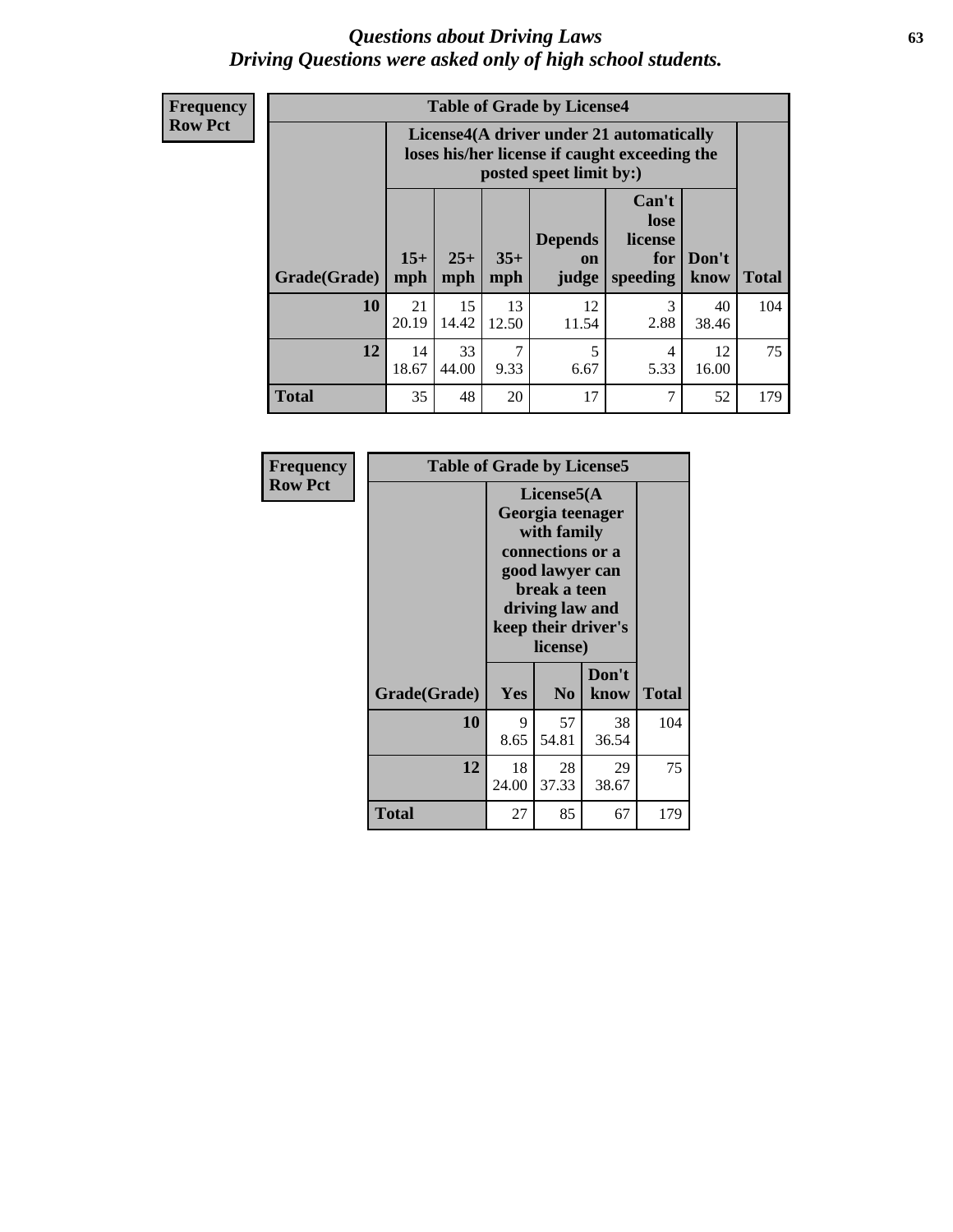#### *Questions about Driving Laws* **64** *Driving Questions were asked only of high school students.*

| <b>Frequency</b><br><b>Row Pct</b> | <b>Table of Grade by License6</b> |             |                                                                                                                           |                    |              |  |
|------------------------------------|-----------------------------------|-------------|---------------------------------------------------------------------------------------------------------------------------|--------------------|--------------|--|
|                                    |                                   |             | License <sub>6</sub> (I know a<br>friend or<br>classmate that<br>broke a teen<br>driving law,<br>keep his/her<br>license) | but was allowed to |              |  |
|                                    | Grade(Grade)                      | <b>Yes</b>  | N <sub>0</sub>                                                                                                            | Don't<br>know      | <b>Total</b> |  |
|                                    | 10                                | 28<br>26.92 | 45<br>43.27                                                                                                               | 31<br>29.81        | 104          |  |
|                                    | 12                                | 34<br>45.33 | 18<br>24.00                                                                                                               | 23<br>30.67        | 75           |  |
|                                    | <b>Total</b>                      | 62          | 63                                                                                                                        | 54                 | 179          |  |

| <b>Frequency</b> |              |                                                                             | <b>Table of Grade by License7</b>   |                                                                                               |                        |              |
|------------------|--------------|-----------------------------------------------------------------------------|-------------------------------------|-----------------------------------------------------------------------------------------------|------------------------|--------------|
| <b>Row Pct</b>   |              |                                                                             |                                     | License7(A student under the age of 18 cam loser<br>his/her driving privileges if he or she:) |                        |              |
|                  | Grade(Grade) | <b>Have</b><br>more than<br>10<br>unexcused<br>absences<br>per school<br>yr | Drop out<br>without  <br>graduating | <b>Bring</b><br>alcohol/drugs/weapon<br>to school                                             | All of<br>the<br>above | <b>Total</b> |
|                  | 10           | 10<br>9.62                                                                  | 17<br>16.35                         | $\Omega$<br>0.00                                                                              | 77<br>74.04            | 104          |
|                  | 12           | 5<br>6.67                                                                   | 6<br>8.00                           | 4<br>5.33                                                                                     | 60<br>80.00            | 75           |
|                  | <b>Total</b> | 15                                                                          | 23                                  | 4                                                                                             | 137                    | 179          |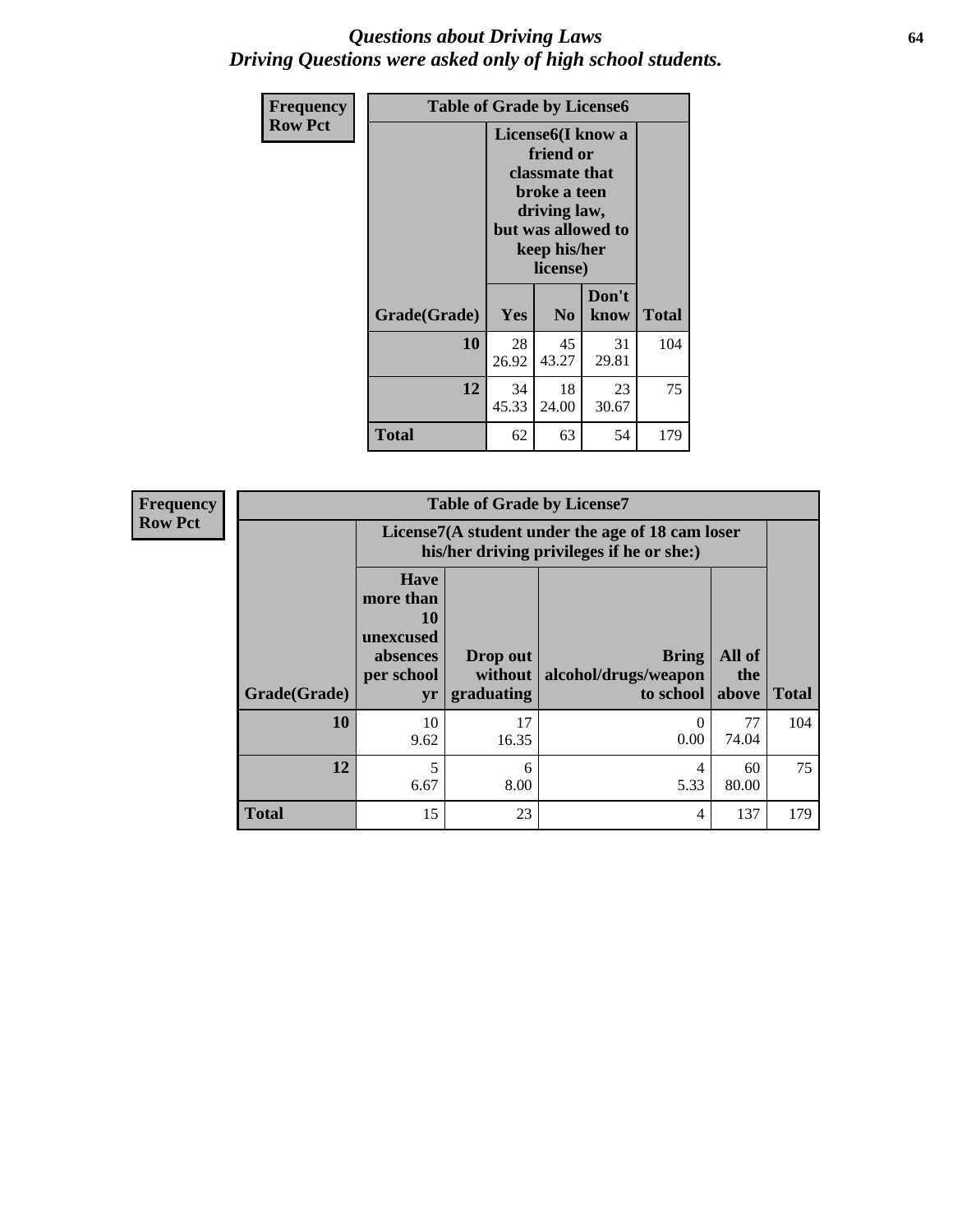# *Select Results by Gender* **65**

| Frequency      | <b>Table of SchoolClimate2 by Gender</b>          |               |                               |              |  |
|----------------|---------------------------------------------------|---------------|-------------------------------|--------------|--|
| <b>Col Pct</b> | SchoolClimate2(I<br>feel successful at<br>school) | <b>Female</b> | Gender(Gender)<br><b>Male</b> | <b>Total</b> |  |
|                | <b>Strongly Agree</b>                             | 29<br>31.18   | 25<br>29.07                   | 54           |  |
|                | <b>Somewhat Agree</b>                             | 55<br>59.14   | 52<br>60.47                   | 107          |  |
|                | <b>Somewhat Disagree</b>                          | 6<br>6.45     | 6<br>6.98                     | 12           |  |
|                | <b>Strongly Disagree</b>                          | 3<br>3.23     | 3<br>3.49                     | 6            |  |
|                | <b>Total</b>                                      | 93            | 86                            | 179          |  |

| Frequency      | <b>Table of SchoolClimate6 by Gender</b>                 |                                 |             |              |  |
|----------------|----------------------------------------------------------|---------------------------------|-------------|--------------|--|
| <b>Col Pct</b> | <b>SchoolClimate6(Teachers</b><br>treat me with respect) | Gender(Gender)<br><b>Female</b> | <b>Male</b> | <b>Total</b> |  |
|                | <b>Strongly Agree</b>                                    | 38<br>40.86                     | 27<br>31.40 | 65           |  |
|                | <b>Somewhat Agree</b>                                    | 39<br>41.94                     | 34<br>39.53 | 73           |  |
|                | <b>Somewhat Disagree</b>                                 | 14<br>15.05                     | 18<br>20.93 | 32           |  |
|                | <b>Strongly Disagree</b>                                 | 2<br>2.15                       | 7<br>8.14   | 9            |  |
|                | <b>Total</b>                                             | 93                              | 86          | 179          |  |

| Frequency      | <b>Table of SchoolClimate8 by Gender</b>                                             |                                 |             |              |
|----------------|--------------------------------------------------------------------------------------|---------------------------------|-------------|--------------|
| <b>Col Pct</b> | <b>SchoolClimate8(Students</b><br>are frequently<br>recognized for good<br>behavior) | Gender(Gender)<br><b>Female</b> | <b>Male</b> | <b>Total</b> |
|                | <b>Strongly Agree</b>                                                                | 14<br>15.05                     | 18<br>20.93 | 32           |
|                | <b>Somewhat Agree</b>                                                                | 52<br>55.91                     | 34<br>39.53 | 86           |
|                | <b>Somewhat Disagree</b>                                                             | 22<br>23.66                     | 22<br>25.58 | 44           |
|                | <b>Strongly Disagree</b>                                                             | 5<br>5.38                       | 12<br>13.95 | 17           |
|                | Total                                                                                | 93                              | 86          | 179          |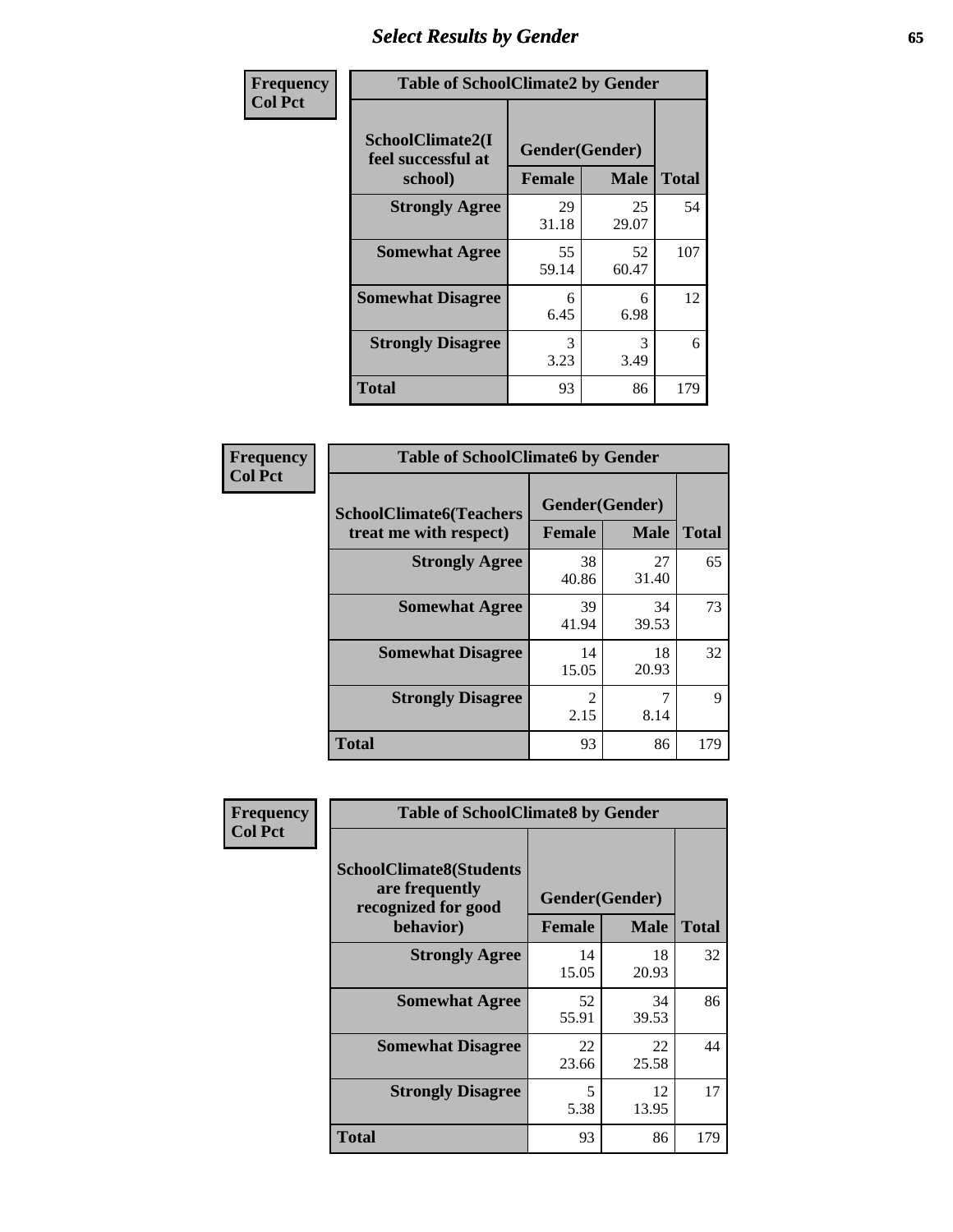# *Select Results by Gender* **66**

| <b>Frequency</b> | <b>Table of Gender by Dropout</b> |                                                                        |                |              |
|------------------|-----------------------------------|------------------------------------------------------------------------|----------------|--------------|
| <b>Row Pct</b>   |                                   | Dropout(I<br>have<br>thought<br>about<br>dropping<br>out of<br>school) |                |              |
|                  | Gender(Gender)                    | Yes                                                                    | N <sub>0</sub> | <b>Total</b> |
|                  | <b>Female</b>                     | 18<br>19.35                                                            | 75<br>80.65    | 93           |
|                  | <b>Male</b>                       | 19<br>22.09                                                            | 67<br>77.91    | 86           |
|                  | <b>Total</b>                      | 37                                                                     | 142            | 179          |

| <b>Frequency</b> |                | <b>Table of Gender by Dropoutreason</b>                            |              |                          |                                |              |              |
|------------------|----------------|--------------------------------------------------------------------|--------------|--------------------------|--------------------------------|--------------|--------------|
| <b>Row Pct</b>   |                | Dropoutreason(If I dropped out the<br>reason would most likely be) |              |                          |                                |              |              |
|                  | Gender(Gender) | Won't<br>Drop<br>out                                               | <b>Bored</b> | Family<br><b>Reasons</b> | <b>Being</b><br><b>Bullied</b> | <b>Other</b> | <b>Total</b> |
|                  | Female         | 66<br>70.97                                                        | 9<br>9.68    | 3<br>3.23                | 0.00                           | 15<br>16.13  | 93           |
|                  | <b>Male</b>    | 52<br>60.47                                                        | 12<br>13.95  | 8.14                     | 1.16                           | 14<br>16.28  | 86           |
|                  | <b>Total</b>   | 118                                                                | 21           | 10                       |                                | 29           | 179          |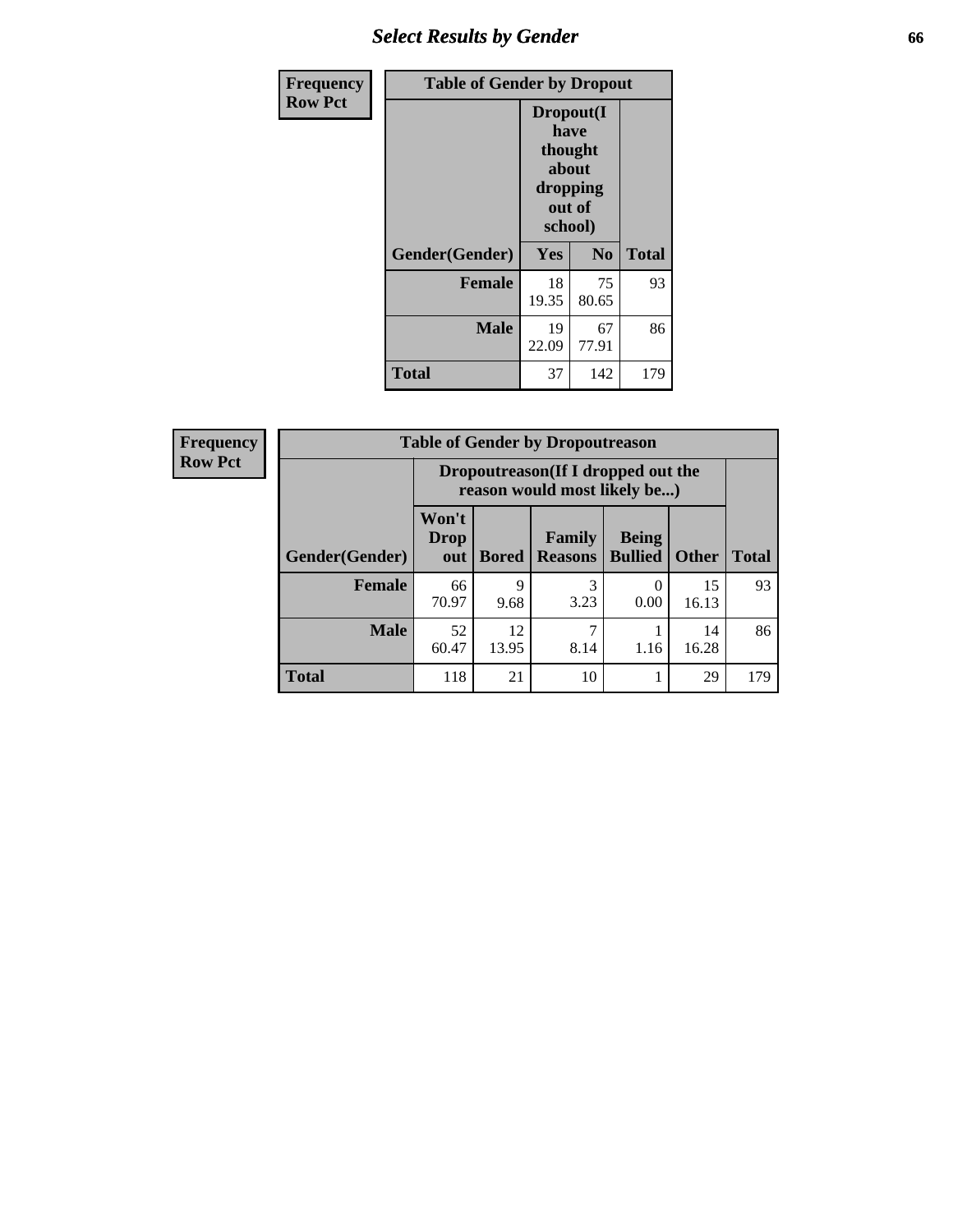*School Safety* **67**

| Frequency      | <b>Table of Gender by Bullied2</b> |                 |                |              |
|----------------|------------------------------------|-----------------|----------------|--------------|
| <b>Row Pct</b> |                                    | <b>Bullied2</b> |                |              |
|                | Gender(Gender)                     | Yes             | N <sub>0</sub> | <b>Total</b> |
|                | <b>Female</b>                      | 10<br>10.75     | 83<br>89.25    | 93           |
|                | <b>Male</b>                        | 5.81            | 81<br>94.19    | 86           |
|                | <b>Total</b>                       | 15              | 164            | 179          |

| Frequency      | <b>Table of Gender by Bulliedothers2</b> |                       |                |              |
|----------------|------------------------------------------|-----------------------|----------------|--------------|
| <b>Row Pct</b> |                                          | <b>Bulliedothers2</b> |                |              |
|                | Gender(Gender)                           | Yes                   | N <sub>0</sub> | <b>Total</b> |
|                | <b>Female</b>                            | 2.15                  | 91<br>97.85    | 93           |
|                | <b>Male</b>                              | 5<br>5.81             | 81<br>94.19    | 86           |
|                | <b>Total</b>                             |                       | 172            | 179          |

| Frequency      | <b>Table of Gender by Weaponschool2</b> |               |                |              |
|----------------|-----------------------------------------|---------------|----------------|--------------|
| <b>Row Pct</b> |                                         | Weaponschool2 |                |              |
|                | Gender(Gender)                          | Yes           | N <sub>0</sub> | <b>Total</b> |
|                | <b>Female</b>                           | 1.08          | 92<br>98.92    | 93           |
|                | <b>Male</b>                             | 3<br>3.49     | 83<br>96.51    | 86           |
|                | <b>Total</b>                            | 4             | 175            |              |

| Frequency      | <b>Table of Gender by Absentunsafe2</b> |               |                |              |
|----------------|-----------------------------------------|---------------|----------------|--------------|
| <b>Row Pct</b> |                                         | Absentunsafe2 |                |              |
|                | Gender(Gender)                          | Yes           | N <sub>0</sub> | <b>Total</b> |
|                | <b>Female</b>                           | 3.23          | 90<br>96.77    | 93           |
|                | <b>Male</b>                             | 0.00          | 86<br>100.00   | 86           |
|                | <b>Total</b>                            |               | 176            | 179          |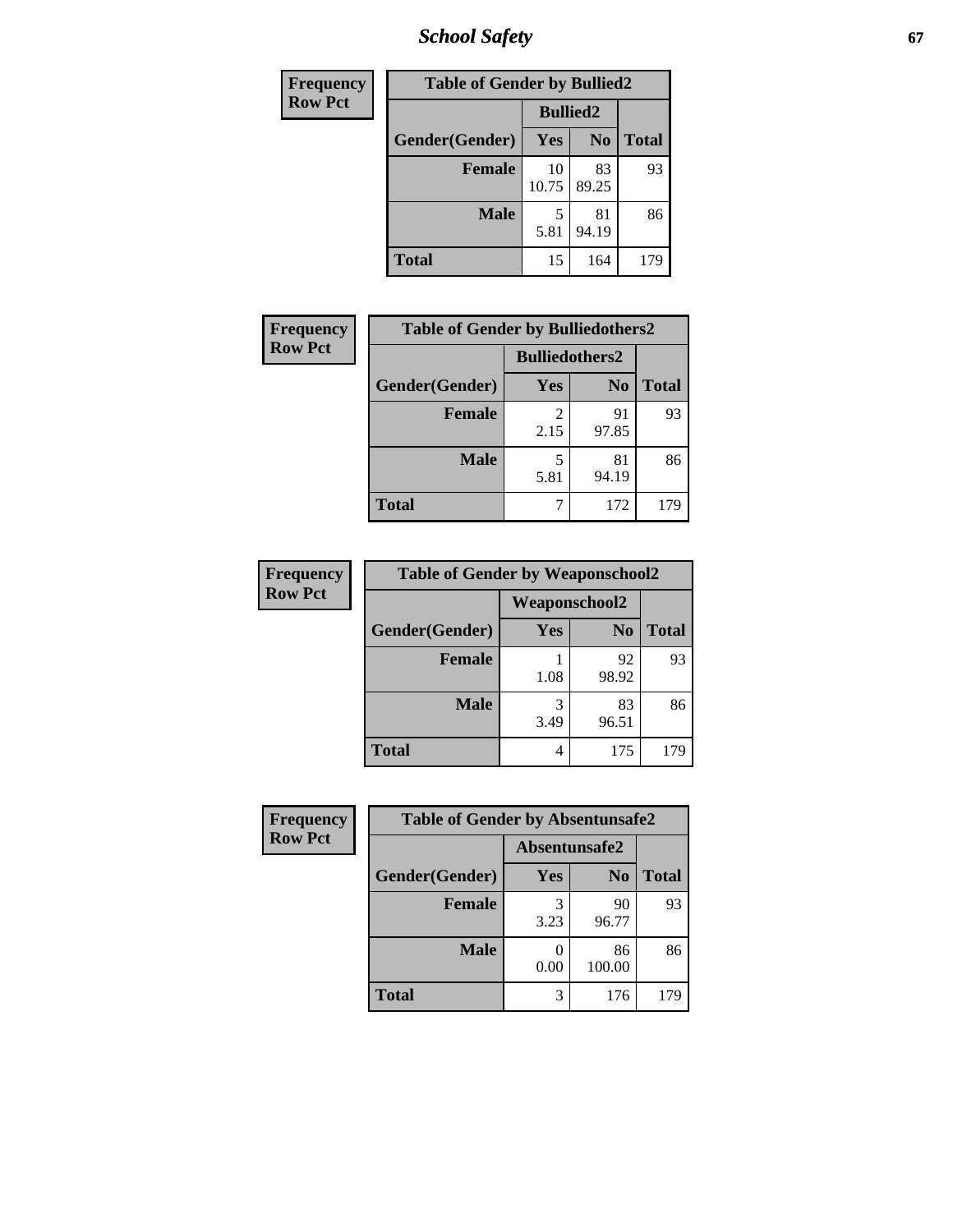*School Safety* **68**

| Frequency      | <b>Table of Gender by Gangself</b> |                                                                                                |                |              |
|----------------|------------------------------------|------------------------------------------------------------------------------------------------|----------------|--------------|
| <b>Row Pct</b> |                                    | Gangself(I<br>have<br>participated<br>in illegal gang<br>activities in<br>the past 30<br>days) |                |              |
|                | Gender(Gender)                     | Yes                                                                                            | N <sub>0</sub> | <b>Total</b> |
|                | <b>Female</b>                      | 0<br>0.00                                                                                      | 93<br>100.00   | 93           |
|                | <b>Male</b>                        | 4<br>4.65                                                                                      | 82<br>95.35    | 86           |
|                | <b>Total</b>                       | 4                                                                                              | 175            | 179          |

| Frequency      | <b>Table of Gender by Gangpeers</b> |                                                                                                                             |                |              |
|----------------|-------------------------------------|-----------------------------------------------------------------------------------------------------------------------------|----------------|--------------|
| <b>Row Pct</b> |                                     | <b>Gangpeers</b> (I<br>have friends<br>who have<br>participated<br>in illegal gang<br>activities in<br>the past 30<br>days) |                |              |
|                | Gender(Gender)                      | <b>Yes</b>                                                                                                                  | N <sub>0</sub> | <b>Total</b> |
|                | <b>Female</b>                       | 5<br>5.38                                                                                                                   | 88<br>94.62    | 93           |
|                | <b>Male</b>                         | 10<br>11.63                                                                                                                 | 76<br>88.37    | 86           |
|                | Total                               | 15                                                                                                                          | 164            | 179          |

| <b>Frequency</b> | <b>Table of Gender by Pickedon2</b> |             |                |              |
|------------------|-------------------------------------|-------------|----------------|--------------|
| <b>Row Pct</b>   |                                     | Pickedon2   |                |              |
|                  | Gender(Gender)                      | Yes         | N <sub>0</sub> | <b>Total</b> |
|                  | <b>Female</b>                       | 27<br>29.03 | 66<br>70.97    | 93           |
|                  | <b>Male</b>                         | 23<br>26.74 | 63<br>73.26    | 86           |
|                  | <b>Total</b>                        | 50          | 129            | 179          |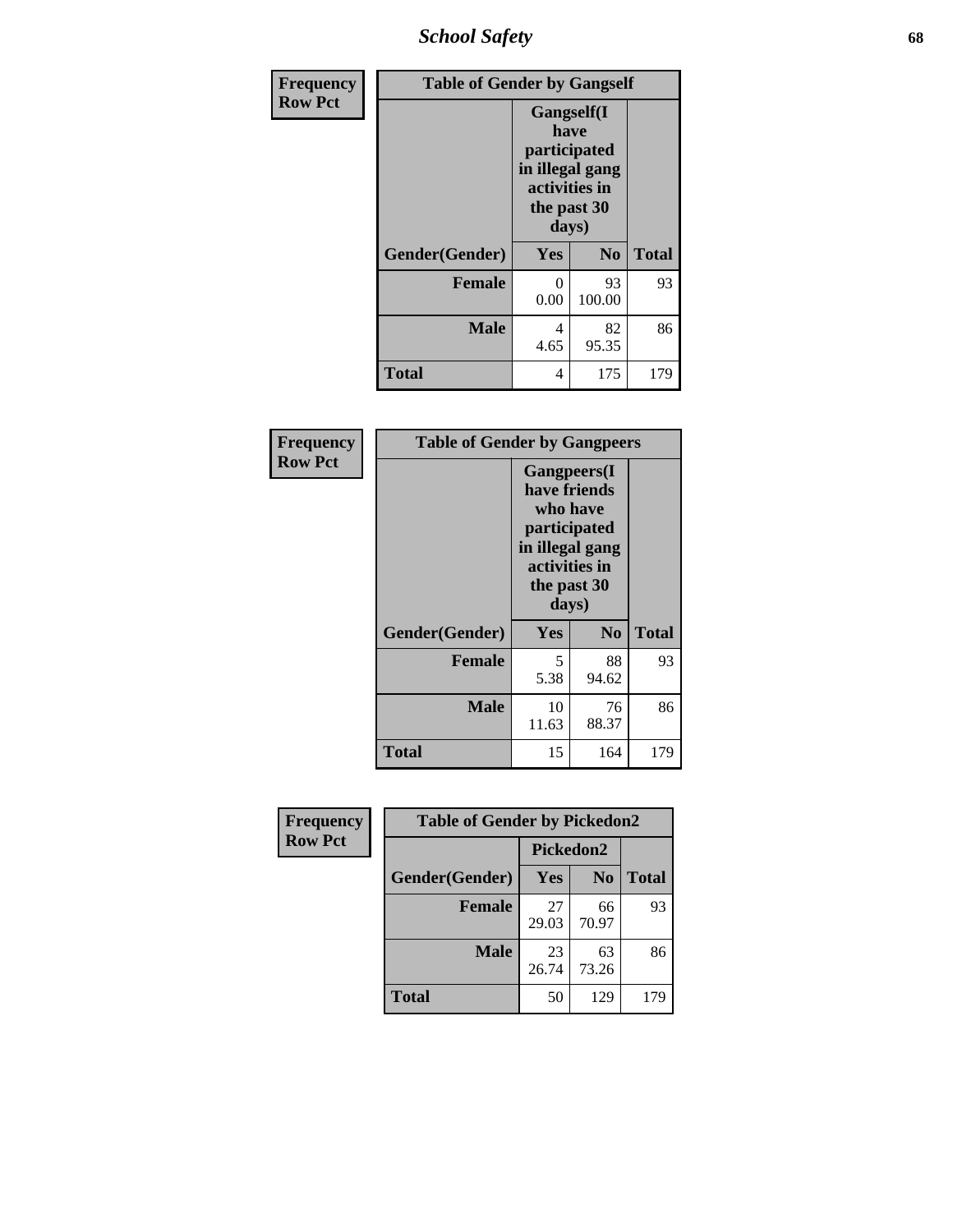*School Safety* **69**

| Frequency      | <b>Table of Gender by Safeschool2</b> |             |                |              |  |
|----------------|---------------------------------------|-------------|----------------|--------------|--|
| <b>Row Pct</b> |                                       | Safeschool2 |                |              |  |
|                | Gender(Gender)                        | Yes         | N <sub>0</sub> | <b>Total</b> |  |
|                | <b>Female</b>                         | 76<br>81.72 | 17<br>18.28    | 93           |  |
|                | <b>Male</b>                           | 66<br>76.74 | 20<br>23.26    | 86           |  |
|                | <b>Total</b>                          | 142         | 37             | 179          |  |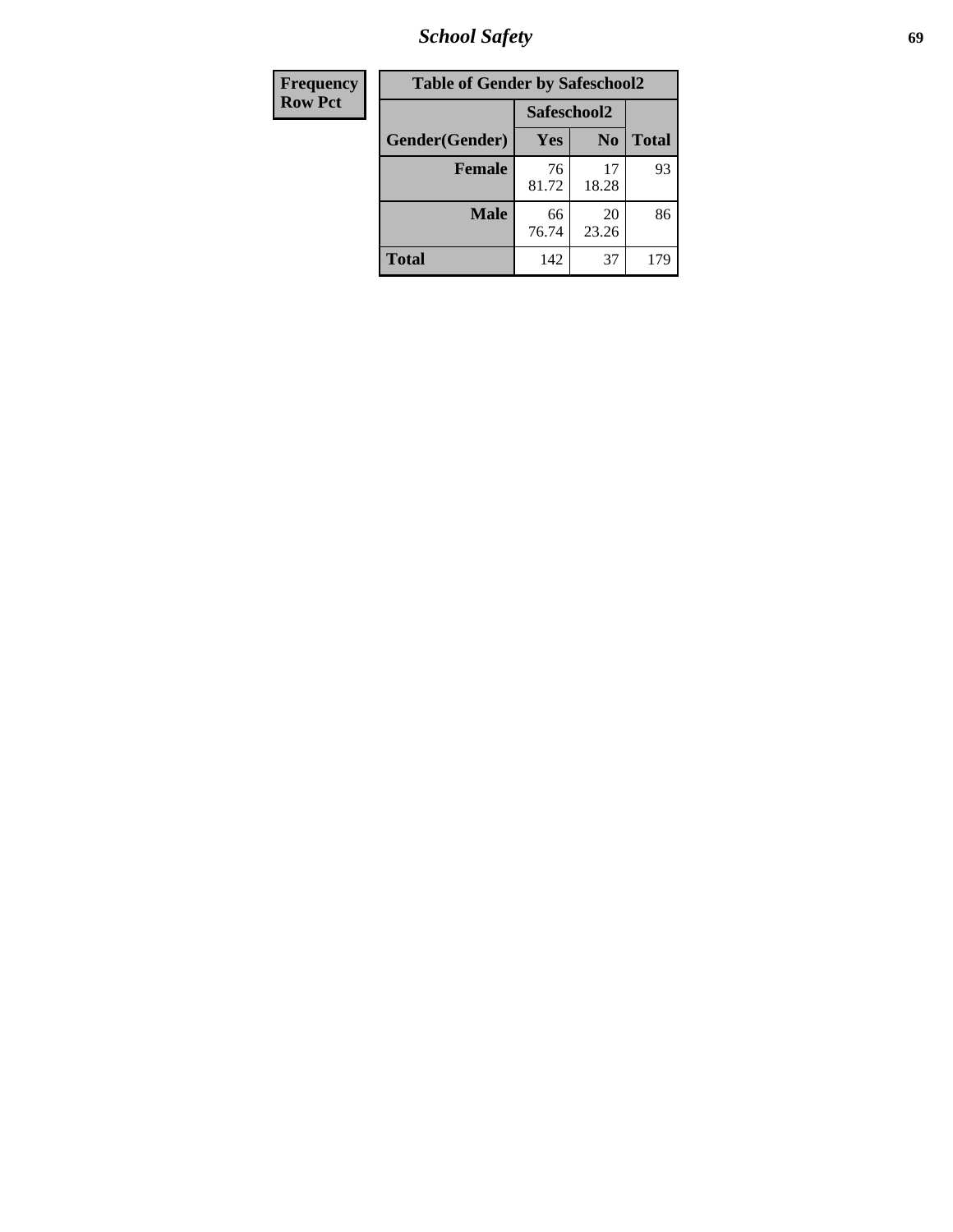# *Incidence of Drug Use* **70**

| <b>Frequency</b> | <b>Table of Gender by AlcoholAlt</b> |                                          |                |              |
|------------------|--------------------------------------|------------------------------------------|----------------|--------------|
| <b>Row Pct</b>   |                                      | AlcoholAlt(Alcohol<br>use, past 30 days) |                |              |
|                  | Gender(Gender)                       | Yes                                      | N <sub>0</sub> | <b>Total</b> |
|                  | <b>Female</b>                        | 16<br>17.20                              | 77<br>82.80    | 93           |
|                  | <b>Male</b>                          | 24<br>27.91                              | 62<br>72.09    | 86           |
|                  | <b>Total</b>                         | 40                                       | 139            | 179          |

| <b>Frequency</b> | <b>Table of Gender by TobaccoAny</b> |             |                                          |              |
|------------------|--------------------------------------|-------------|------------------------------------------|--------------|
| <b>Row Pct</b>   |                                      |             | TobaccoAny(Tobacco<br>use, past 30 days) |              |
|                  | Gender(Gender)                       | Yes         | N <sub>0</sub>                           | <b>Total</b> |
|                  | <b>Female</b>                        | 11<br>11.83 | 82<br>88.17                              | 93           |
|                  | <b>Male</b>                          | 28<br>32.56 | 58<br>67.44                              | 86           |
|                  | <b>Total</b>                         | 39          | 140                                      | 179          |

| <b>Frequency</b> | <b>Table of Gender by MarijuanaAlt</b> |            |                                              |              |
|------------------|----------------------------------------|------------|----------------------------------------------|--------------|
| <b>Row Pct</b>   |                                        |            | MarijuanaAlt(Marijuana<br>use, past 30 days) |              |
|                  | Gender(Gender)                         | <b>Yes</b> | N <sub>0</sub>                               | <b>Total</b> |
|                  | Female                                 | 5<br>5.38  | 88<br>94.62                                  | 93           |
|                  | <b>Male</b>                            | 8<br>9.30  | 78<br>90.70                                  | 86           |
|                  | <b>Total</b>                           | 13         | 166                                          | 179          |

| <b>Frequency</b> | <b>Table of Gender by OtherDrugAny</b> |                                                      |                |              |
|------------------|----------------------------------------|------------------------------------------------------|----------------|--------------|
| <b>Row Pct</b>   |                                        | <b>OtherDrugAny(Other</b><br>drug use, past 30 days) |                |              |
|                  | Gender(Gender)                         | <b>Yes</b>                                           | N <sub>0</sub> | <b>Total</b> |
|                  | <b>Female</b>                          | 6<br>6.45                                            | 87<br>93.55    | 93           |
|                  | <b>Male</b>                            | 8<br>9.30                                            | 78<br>90.70    | 86           |
|                  | <b>Total</b>                           | 14                                                   | 165            | 179          |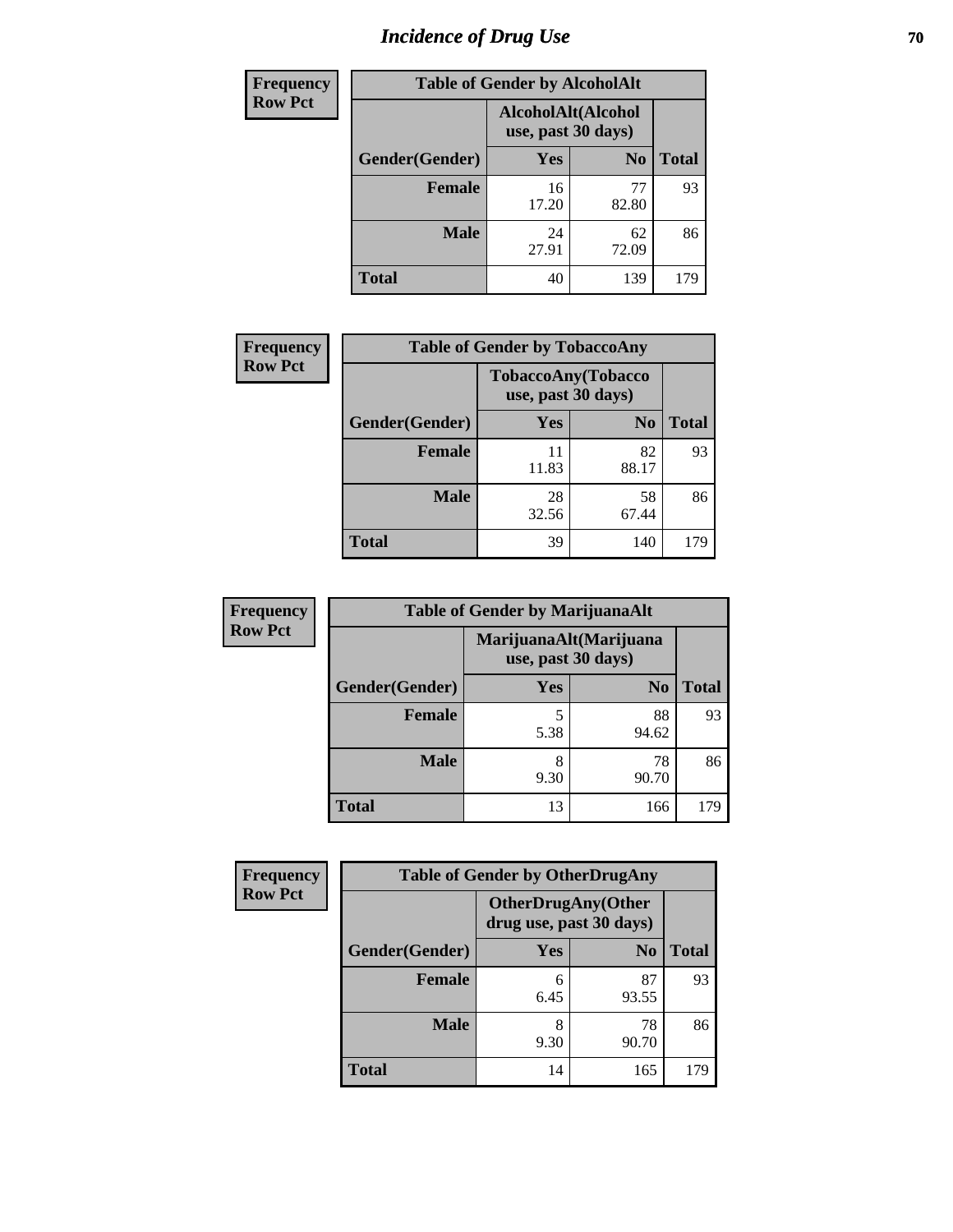### *Average Age at Onset of Use* **71** *Results for "Average Age at Onset of Use" questions exclude students who said they did not use that substance*

#### **Gender=Female**

| Label                                                              | <b>Mean</b>        |
|--------------------------------------------------------------------|--------------------|
| I started using alcohol when I was                                 | 14.65              |
| I started smoking tobacco when I was                               | 14.24              |
| I started chewing tobacco when I was                               | 14.25              |
| I started using marijuana when I was                               | 14.63              |
| I started using cocaine when I was                                 | 15.25              |
| I started using inhalants when I was                               | 14.00              |
| I started using steroids when I was                                |                    |
| I started using ecstasy when I was                                 | 16.50              |
| I started using methamphetamines when I was                        | 16.00              |
| I started using hallucinogens when I was                           | 15.33              |
| I started using prescription drugs not prescribed to me when I was | 14.90              |
|                                                                    | Hallucinogensinit2 |

#### **Gender=Male**

| <b>Variable</b>    | Label                                                              | <b>Mean</b> |
|--------------------|--------------------------------------------------------------------|-------------|
| Alcoholinit2       | I started using alcohol when I was                                 | 13.94       |
| Cigarettesinit2    | I started smoking tobacco when I was                               | 14.82       |
| Smokelessinit2     | I started chewing tobacco when I was                               | 13.92       |
| Marijuanainit2     | I started using marijuana when I was                               | 14.36       |
| Cocaineinit2       | I started using cocaine when I was                                 | 16.00       |
| Inhalantsinit2     | I started using inhalants when I was                               | 16.25       |
| Steroidsinit2      | I started using steroids when I was                                | 8.00        |
| Ecstasyinit2       | I started using ecstasy when I was                                 | 15.50       |
| Methinit2          | I started using methamphetamines when I was                        | 15.00       |
| Hallucinogensinit2 | I started using hallucinogens when I was                           | 16.00       |
| Prescriptioninit2  | I started using prescription drugs not prescribed to me when I was | 14.00       |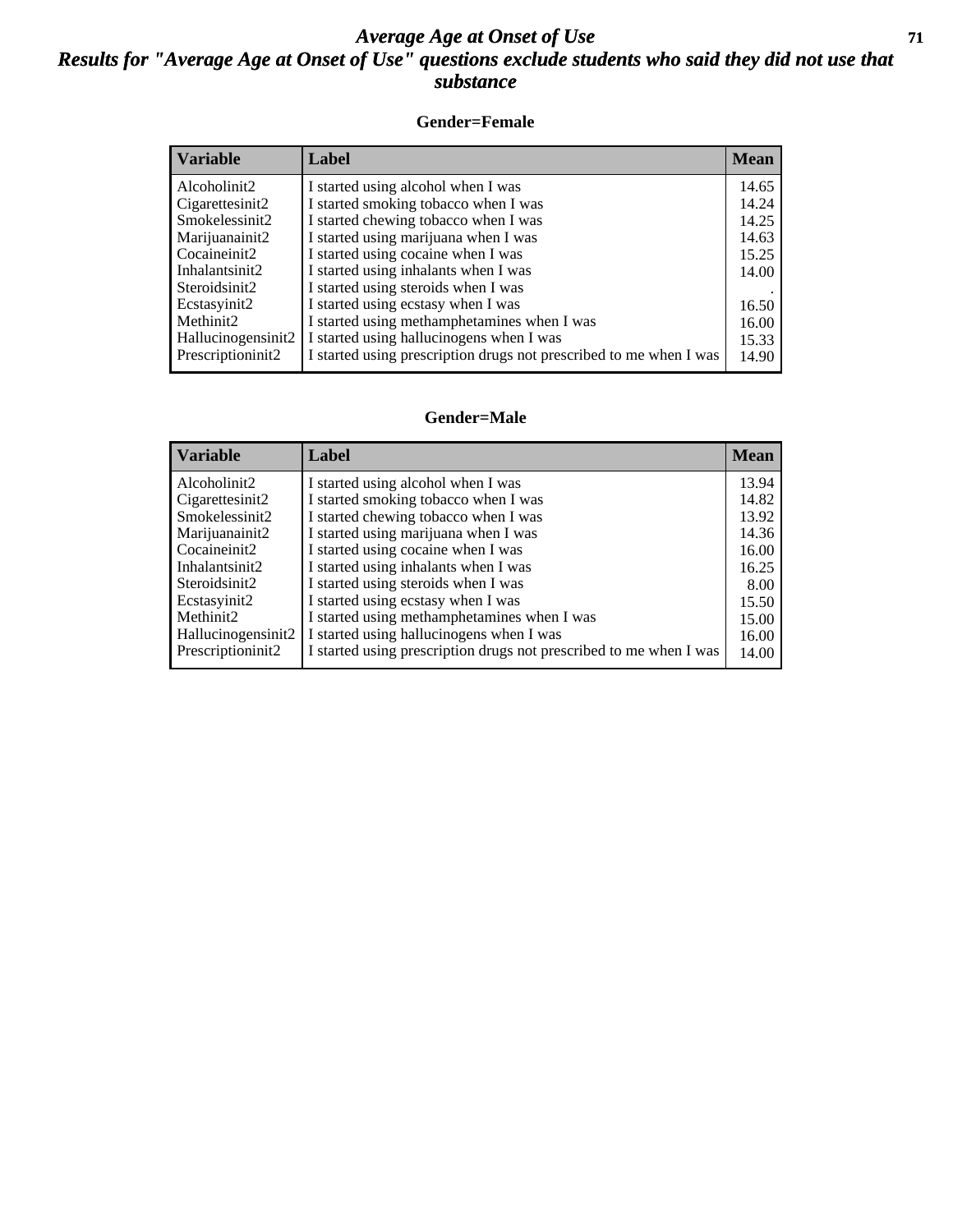# *I Think These Drugs are Harmful* **72**

| <b>Frequency</b> | <b>Table of Gender by Alcoholharmdich</b> |                                                   |                |              |
|------------------|-------------------------------------------|---------------------------------------------------|----------------|--------------|
| <b>Row Pct</b>   |                                           | Alcoholharmdich(I<br>think alcohol is<br>harmful) |                |              |
|                  | Gender(Gender)                            | <b>Yes</b>                                        | N <sub>0</sub> | <b>Total</b> |
|                  | <b>Female</b>                             | 79<br>84.95                                       | 14<br>15.05    | 93           |
|                  | <b>Male</b>                               | 63<br>73.26                                       | 23<br>26.74    | 86           |
|                  | <b>Total</b>                              | 142                                               | 37             | 179          |

| Frequency      | <b>Table of Gender by Tobaccoharmdich</b> |                              |                   |              |  |
|----------------|-------------------------------------------|------------------------------|-------------------|--------------|--|
| <b>Row Pct</b> |                                           | think tobacco is<br>harmful) | Tobaccoharmdich(I |              |  |
|                | Gender(Gender)                            | Yes                          | $\bf N_0$         | <b>Total</b> |  |
|                | <b>Female</b>                             | 88<br>94.62                  | 5<br>5.38         | 93           |  |
|                | <b>Male</b>                               | 81<br>94.19                  | 5<br>5.81         | 86           |  |
|                | <b>Total</b>                              | 169                          | 10                | 179          |  |

| Frequency      | <b>Table of Gender by Marijuanaharmdich</b> |                                                       |                |              |
|----------------|---------------------------------------------|-------------------------------------------------------|----------------|--------------|
| <b>Row Pct</b> |                                             | Marijuanaharmdich(I<br>think marijuana is<br>harmful) |                |              |
|                | Gender(Gender)                              | <b>Yes</b>                                            | N <sub>0</sub> | <b>Total</b> |
|                | <b>Female</b>                               | 77<br>82.80                                           | 16<br>17.20    | 93           |
|                | <b>Male</b>                                 | 64<br>74.42                                           | 22<br>25.58    | 86           |
|                | <b>Total</b>                                | 141                                                   | 38             | 179          |

| Frequency      | <b>Table of Gender by Otherdrugharmdich</b> |                                                          |                |              |  |
|----------------|---------------------------------------------|----------------------------------------------------------|----------------|--------------|--|
| <b>Row Pct</b> |                                             | Otherdrugharmdich(I<br>think other drugs are<br>harmful) |                |              |  |
|                | Gender(Gender)                              | <b>Yes</b>                                               | N <sub>0</sub> | <b>Total</b> |  |
|                | <b>Female</b>                               | 89<br>95.70                                              | 4<br>4.30      | 93           |  |
|                | <b>Male</b>                                 | 82<br>95.35                                              | 4<br>4.65      | 86           |  |
|                | <b>Total</b>                                | 171                                                      | 8              | 179          |  |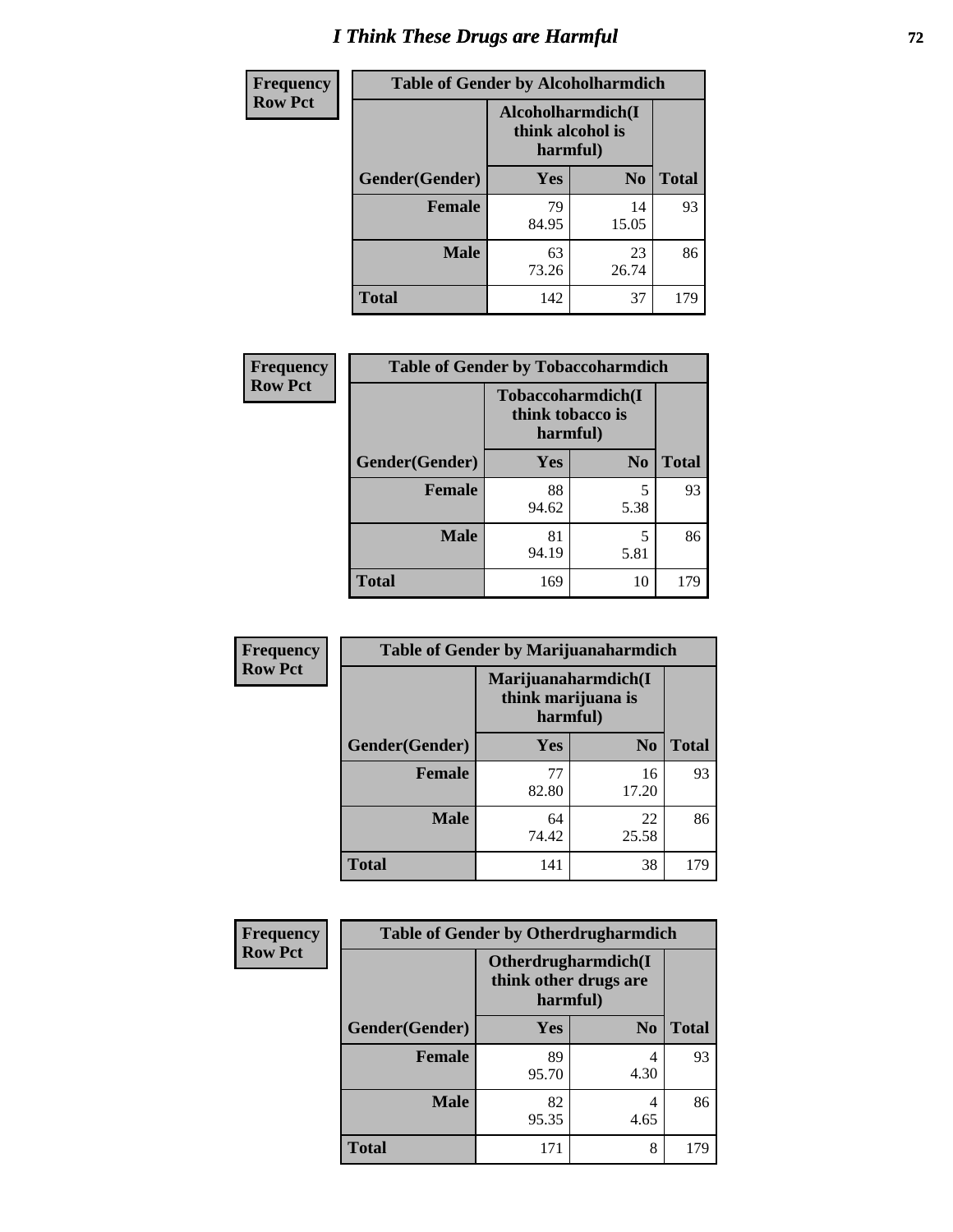| <b>Frequency</b> | <b>Table of Gender by Alcohollocation1</b> |                                                               |             |              |
|------------------|--------------------------------------------|---------------------------------------------------------------|-------------|--------------|
| <b>Row Pct</b>   |                                            | <b>Alcohollocation1(Places</b><br><b>Friends Use Alcohol)</b> |             |              |
|                  | Gender(Gender)                             |                                                               | Do Not Use  | <b>Total</b> |
|                  | <b>Female</b>                              | 52<br>55.91                                                   | 41<br>44.09 | 93           |
|                  | <b>Male</b>                                | 50<br>58.14                                                   | 36<br>41.86 | 86           |
|                  | <b>Total</b>                               | 102                                                           | 77          | 179          |

| <b>Frequency</b> | <b>Table of Gender by Alcohollocation2</b> |             |                                                               |              |
|------------------|--------------------------------------------|-------------|---------------------------------------------------------------|--------------|
| <b>Row Pct</b>   |                                            |             | <b>Alcohollocation2(Places</b><br><b>Friends Use Alcohol)</b> |              |
|                  | Gender(Gender)                             |             | Home                                                          | <b>Total</b> |
|                  | <b>Female</b>                              | 56<br>60.22 | 37<br>39.78                                                   | 93           |
|                  | <b>Male</b>                                | 57<br>66.28 | 29<br>33.72                                                   | 86           |
|                  | <b>Total</b>                               | 113         | 66                                                            | 179          |

| Frequency      | <b>Table of Gender by Alcohollocation3</b> |             |                                                               |              |
|----------------|--------------------------------------------|-------------|---------------------------------------------------------------|--------------|
| <b>Row Pct</b> |                                            |             | <b>Alcohollocation3(Places</b><br><b>Friends Use Alcohol)</b> |              |
|                | Gender(Gender)                             |             | <b>School</b>                                                 | <b>Total</b> |
|                | <b>Female</b>                              | 90<br>96.77 | 3<br>3.23                                                     | 93           |
|                | <b>Male</b>                                | 82<br>95.35 | 4.65                                                          | 86           |
|                | <b>Total</b>                               | 172         |                                                               | 179          |

| <b>Frequency</b> | <b>Table of Gender by Alcohollocation4</b> |                                                               |           |              |
|------------------|--------------------------------------------|---------------------------------------------------------------|-----------|--------------|
| <b>Row Pct</b>   |                                            | <b>Alcohollocation4(Places</b><br><b>Friends Use Alcohol)</b> |           |              |
|                  | Gender(Gender)                             |                                                               | Car       | <b>Total</b> |
|                  | <b>Female</b>                              | 85<br>91.40                                                   | 8<br>8.60 | 93           |
|                  | <b>Male</b>                                | 80<br>93.02                                                   | 6<br>6.98 | 86           |
|                  | <b>Total</b>                               | 165                                                           | 14        | 179          |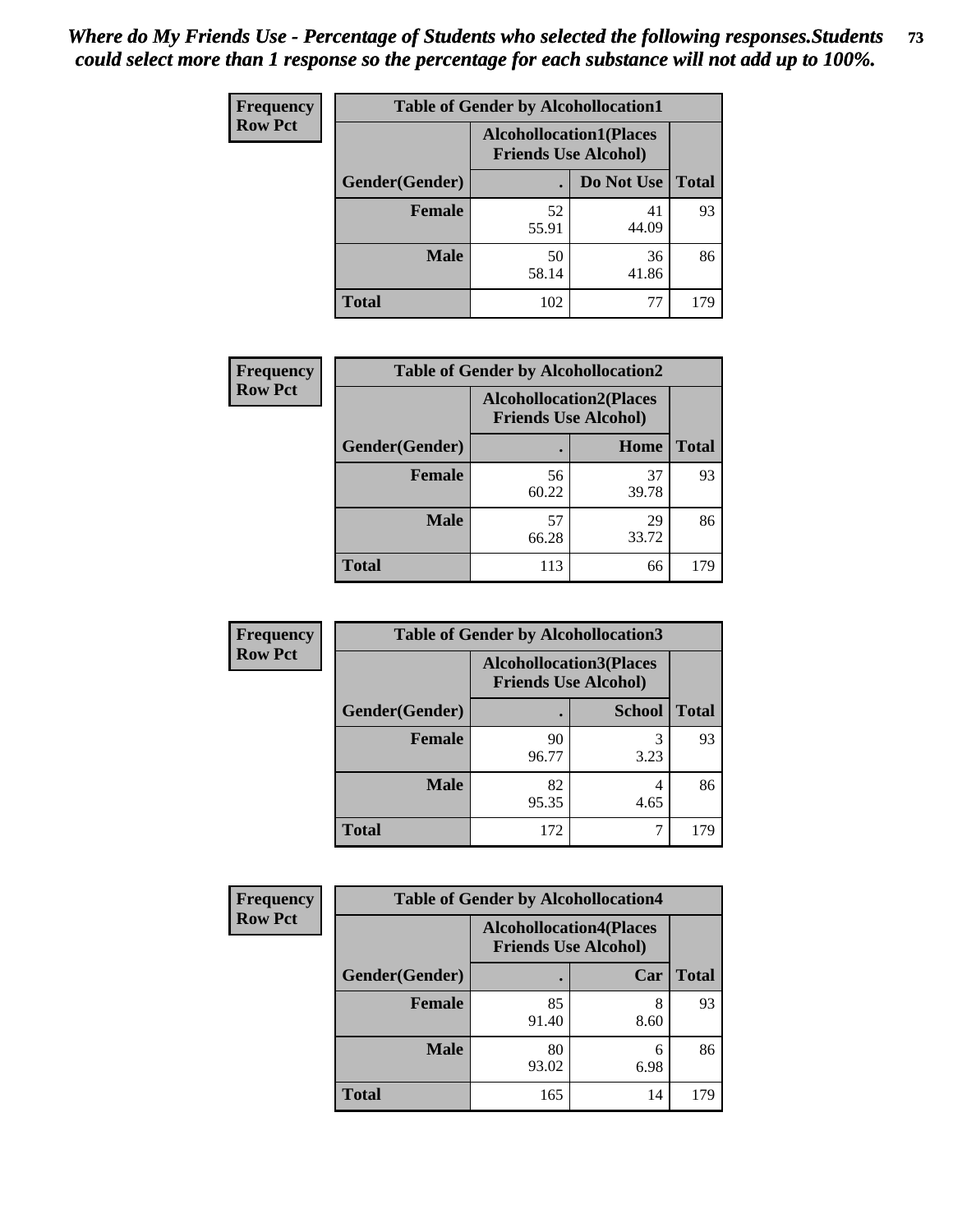| <b>Frequency</b> | <b>Table of Gender by Alcohollocation5</b> |                                                                |                                 |              |
|------------------|--------------------------------------------|----------------------------------------------------------------|---------------------------------|--------------|
| <b>Row Pct</b>   |                                            | <b>Alcohollocation5</b> (Places<br><b>Friends Use Alcohol)</b> |                                 |              |
|                  | Gender(Gender)                             |                                                                | <b>Friend's</b><br><b>House</b> | <b>Total</b> |
|                  | <b>Female</b>                              | 45<br>48.39                                                    | 48<br>51.61                     | 93           |
|                  | <b>Male</b>                                | 47<br>54.65                                                    | 39<br>45.35                     | 86           |
|                  | <b>Total</b>                               | 92                                                             | 87                              | 179          |

| Frequency      | <b>Table of Gender by Alcohollocation6</b> |                                                               |              |              |  |
|----------------|--------------------------------------------|---------------------------------------------------------------|--------------|--------------|--|
| <b>Row Pct</b> |                                            | <b>Alcohollocation6(Places</b><br><b>Friends Use Alcohol)</b> |              |              |  |
|                | Gender(Gender)                             |                                                               | <b>Other</b> | <b>Total</b> |  |
|                | <b>Female</b>                              | 78<br>83.87                                                   | 15<br>16.13  | 93           |  |
|                | <b>Male</b>                                | 61<br>70.93                                                   | 25<br>29.07  | 86           |  |
|                | <b>Total</b>                               | 139                                                           | 40           | 179          |  |

| Frequency      | <b>Table of Gender by Tobaccolocation1</b> |                                                               |             |              |  |
|----------------|--------------------------------------------|---------------------------------------------------------------|-------------|--------------|--|
| <b>Row Pct</b> |                                            | <b>Tobaccolocation1(Places</b><br><b>Friends Use Tobacco)</b> |             |              |  |
|                | <b>Gender</b> (Gender)                     |                                                               | Do Not Use  | <b>Total</b> |  |
|                | Female                                     | 40<br>43.01                                                   | 53<br>56.99 | 93           |  |
|                | <b>Male</b>                                | 54<br>62.79                                                   | 32<br>37.21 | 86           |  |
|                | <b>Total</b>                               | 94                                                            | 85          | 179          |  |

| <b>Frequency</b> | <b>Table of Gender by Tobaccolocation2</b> |                                                               |             |              |
|------------------|--------------------------------------------|---------------------------------------------------------------|-------------|--------------|
| <b>Row Pct</b>   |                                            | <b>Tobaccolocation2(Places</b><br><b>Friends Use Tobacco)</b> |             |              |
|                  | Gender(Gender)                             |                                                               | Home        | <b>Total</b> |
|                  | Female                                     | 60<br>64.52                                                   | 33<br>35.48 | 93           |
|                  | <b>Male</b>                                | 44<br>51.16                                                   | 42<br>48.84 | 86           |
|                  | <b>Total</b>                               | 104                                                           | 75          | 179          |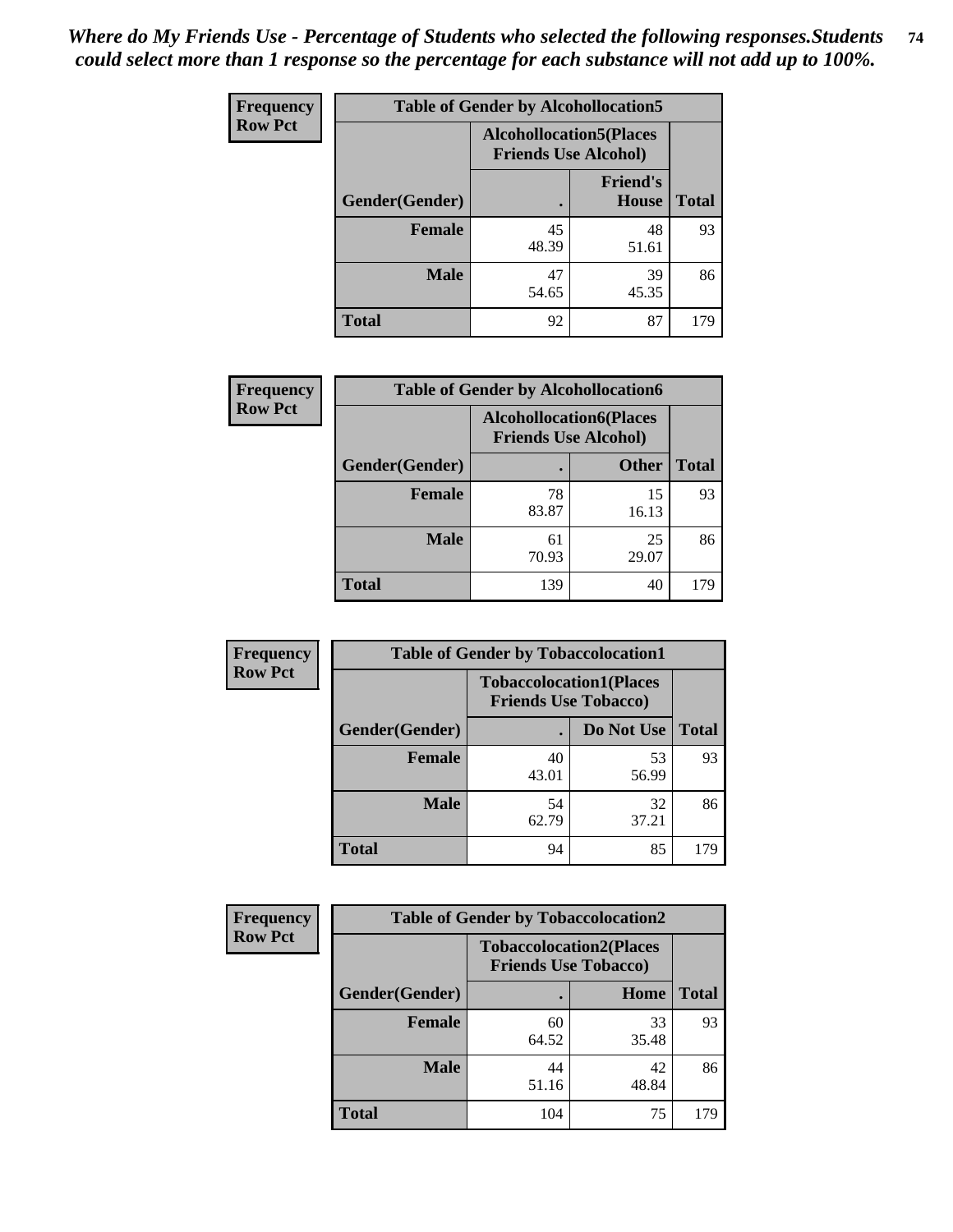| <b>Frequency</b> | <b>Table of Gender by Tobaccolocation3</b> |                             |                                |              |
|------------------|--------------------------------------------|-----------------------------|--------------------------------|--------------|
| <b>Row Pct</b>   |                                            | <b>Friends Use Tobacco)</b> | <b>Tobaccolocation3(Places</b> |              |
|                  | Gender(Gender)                             |                             | <b>School</b>                  | <b>Total</b> |
|                  | Female                                     | 72<br>77.42                 | 21<br>22.58                    | 93           |
|                  | <b>Male</b>                                | 56<br>65.12                 | 30<br>34.88                    | 86           |
|                  | <b>Total</b>                               | 128                         | 51                             | 179          |

| <b>Frequency</b> | <b>Table of Gender by Tobaccolocation4</b> |             |                                                               |              |
|------------------|--------------------------------------------|-------------|---------------------------------------------------------------|--------------|
| <b>Row Pct</b>   |                                            |             | <b>Tobaccolocation4(Places</b><br><b>Friends Use Tobacco)</b> |              |
|                  | Gender(Gender)                             |             | Car                                                           | <b>Total</b> |
|                  | <b>Female</b>                              | 66<br>70.97 | 27<br>29.03                                                   | 93           |
|                  | <b>Male</b>                                | 51<br>59.30 | 35<br>40.70                                                   | 86           |
|                  | <b>Total</b>                               | 117         | 62                                                            | 179          |

| <b>Frequency</b> | <b>Table of Gender by Tobaccolocation5</b> |                                                               |                          |              |
|------------------|--------------------------------------------|---------------------------------------------------------------|--------------------------|--------------|
| <b>Row Pct</b>   |                                            | <b>Tobaccolocation5(Places</b><br><b>Friends Use Tobacco)</b> |                          |              |
|                  | Gender(Gender)                             |                                                               | <b>Friend's</b><br>House | <b>Total</b> |
|                  | Female                                     | 59<br>63.44                                                   | 34<br>36.56              | 93           |
|                  | <b>Male</b>                                | 47<br>54.65                                                   | 39<br>45.35              | 86           |
|                  | <b>Total</b>                               | 106                                                           | 73                       | 179          |

| Frequency      | <b>Table of Gender by Tobaccolocation6</b> |                                                               |              |              |
|----------------|--------------------------------------------|---------------------------------------------------------------|--------------|--------------|
| <b>Row Pct</b> |                                            | <b>Tobaccolocation6(Places</b><br><b>Friends Use Tobacco)</b> |              |              |
|                | Gender(Gender)                             |                                                               | <b>Other</b> | <b>Total</b> |
|                | Female                                     | 71<br>76.34                                                   | 22<br>23.66  | 93           |
|                | <b>Male</b>                                | 51<br>59.30                                                   | 35<br>40.70  | 86           |
|                | <b>Total</b>                               | 122                                                           | 57           | 179          |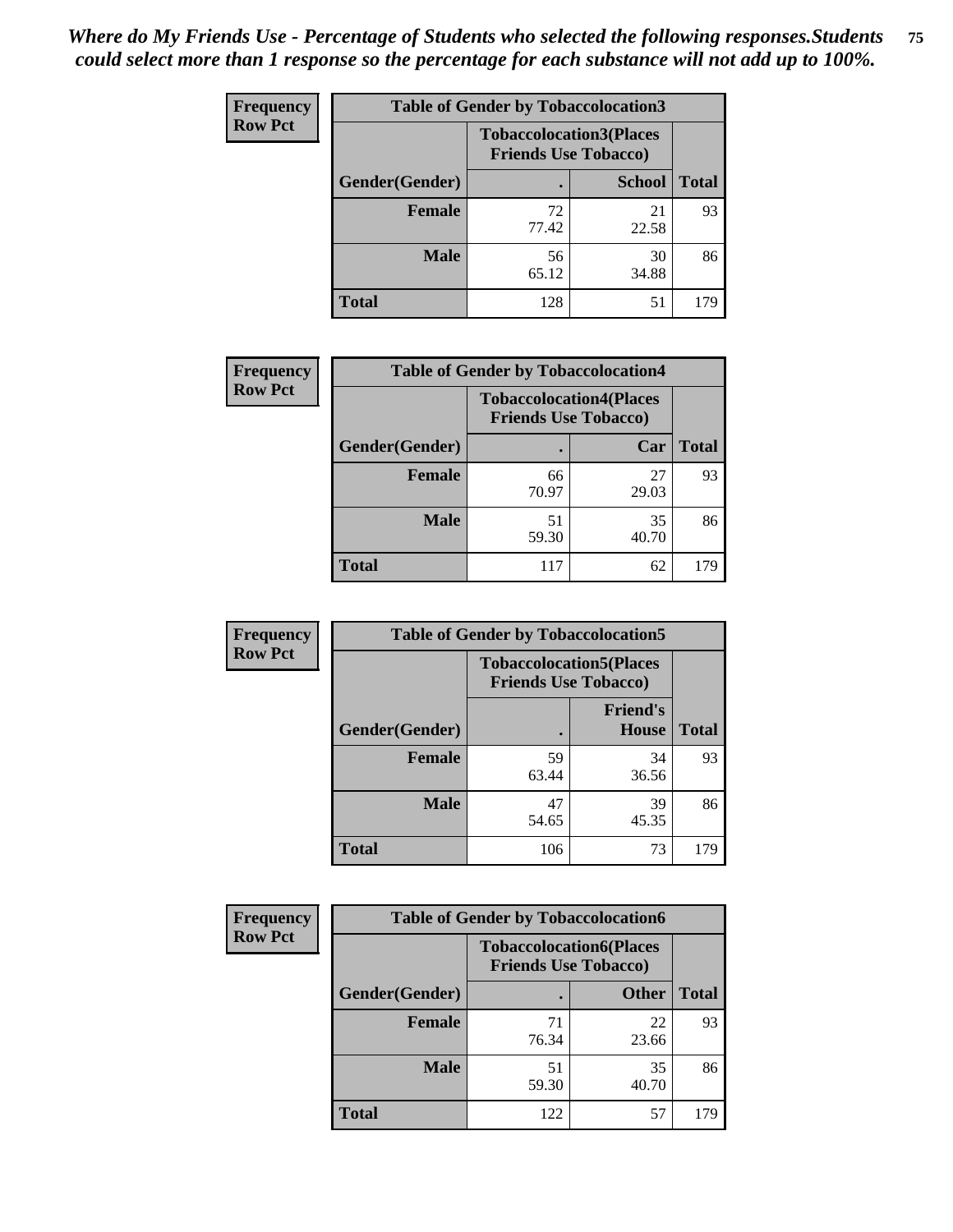| <b>Frequency</b> | <b>Table of Gender by Marijuanalocation1</b> |                                                                    |             |              |
|------------------|----------------------------------------------|--------------------------------------------------------------------|-------------|--------------|
| <b>Row Pct</b>   |                                              | <b>Marijuanalocation1(Places</b><br><b>Friends Use Marijuana</b> ) |             |              |
|                  | Gender(Gender)                               |                                                                    | Do Not Use  | <b>Total</b> |
|                  | <b>Female</b>                                | 26<br>27.96                                                        | 67<br>72.04 | 93           |
|                  | <b>Male</b>                                  | 29<br>33.72                                                        | 57<br>66.28 | 86           |
|                  | Total                                        | 55                                                                 | 124         | 179          |

| <b>Frequency</b> | <b>Table of Gender by Marijuanalocation2</b> |                                                                    |             |              |
|------------------|----------------------------------------------|--------------------------------------------------------------------|-------------|--------------|
| <b>Row Pct</b>   |                                              | <b>Marijuanalocation2(Places</b><br><b>Friends Use Marijuana</b> ) |             |              |
|                  | Gender(Gender)                               |                                                                    | Home        | <b>Total</b> |
|                  | Female                                       | 73<br>78.49                                                        | 20<br>21.51 | 93           |
|                  | <b>Male</b>                                  | 70<br>81.40                                                        | 16<br>18.60 | 86           |
|                  | <b>Total</b>                                 | 143                                                                | 36          | 179          |

| Frequency      | <b>Table of Gender by Marijuanalocation3</b> |                                                                    |               |              |
|----------------|----------------------------------------------|--------------------------------------------------------------------|---------------|--------------|
| <b>Row Pct</b> |                                              | <b>Marijuanalocation3(Places</b><br><b>Friends Use Marijuana</b> ) |               |              |
|                | Gender(Gender)                               |                                                                    | <b>School</b> | <b>Total</b> |
|                | Female                                       | 90<br>96.77                                                        | 3<br>3.23     | 93           |
|                | <b>Male</b>                                  | 84<br>97.67                                                        | ◠<br>2.33     | 86           |
|                | <b>Total</b>                                 | 174                                                                | 5             | 179          |

| <b>Frequency</b> | <b>Table of Gender by Marijuanalocation4</b> |                                                                    |             |              |
|------------------|----------------------------------------------|--------------------------------------------------------------------|-------------|--------------|
| <b>Row Pct</b>   |                                              | <b>Marijuanalocation4(Places</b><br><b>Friends Use Marijuana</b> ) |             |              |
|                  | Gender(Gender)                               |                                                                    | Car         | <b>Total</b> |
|                  | <b>Female</b>                                | 79<br>84.95                                                        | 14<br>15.05 | 93           |
|                  | <b>Male</b>                                  | 78<br>90.70                                                        | 8<br>9.30   | 86           |
|                  | <b>Total</b>                                 | 157                                                                | 22          | 179          |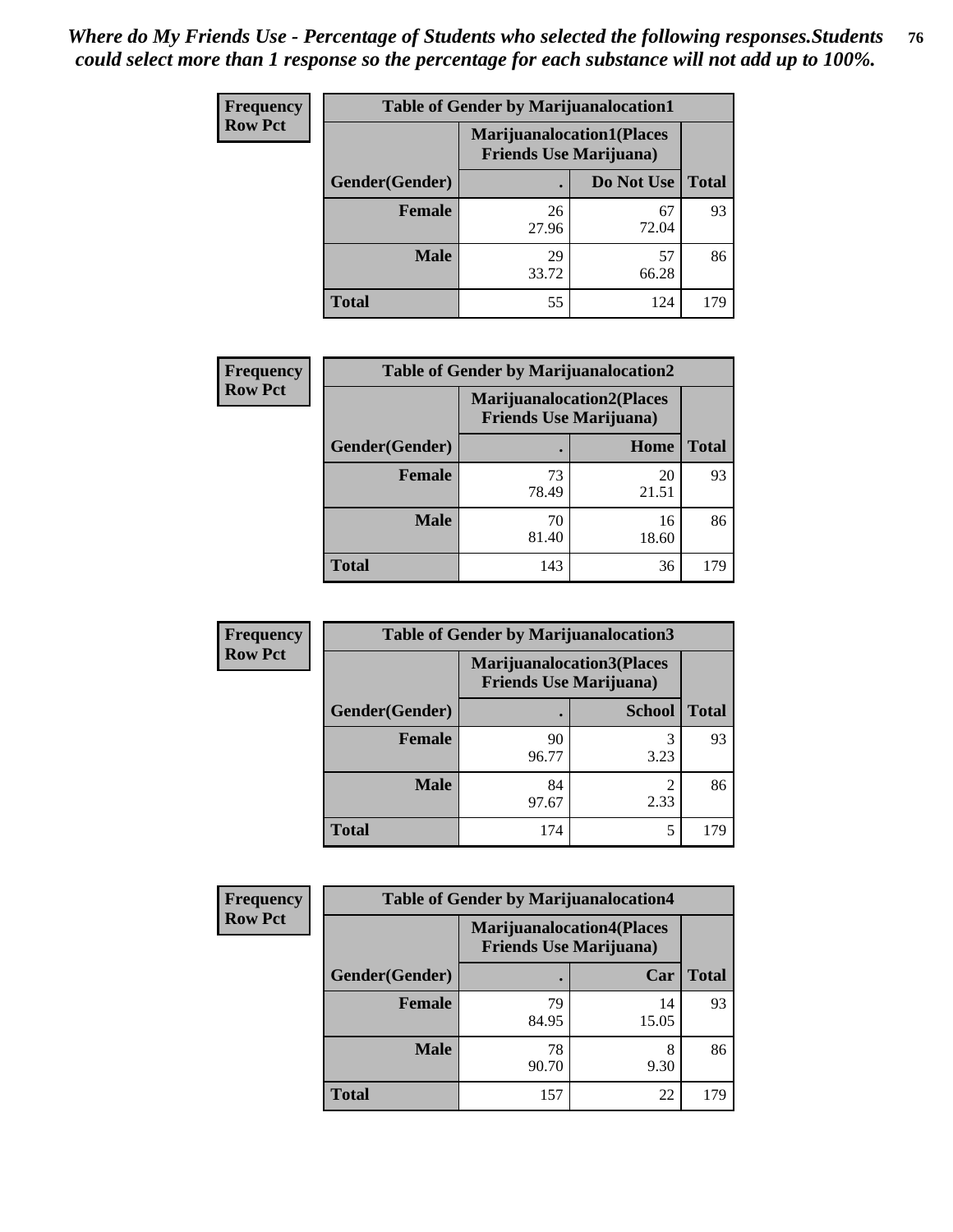| Frequency      | <b>Table of Gender by Marijuanalocation5</b> |                                                                    |                                 |              |
|----------------|----------------------------------------------|--------------------------------------------------------------------|---------------------------------|--------------|
| <b>Row Pct</b> |                                              | <b>Marijuanalocation5(Places</b><br><b>Friends Use Marijuana</b> ) |                                 |              |
|                | Gender(Gender)                               |                                                                    | <b>Friend's</b><br><b>House</b> | <b>Total</b> |
|                | <b>Female</b>                                | 70<br>75.27                                                        | 23<br>24.73                     | 93           |
|                | <b>Male</b>                                  | 65<br>75.58                                                        | 21<br>24.42                     | 86           |
|                | <b>Total</b>                                 | 135                                                                | 44                              | 179          |

| <b>Frequency</b> | <b>Table of Gender by Marijuanalocation6</b> |                                |                                  |              |
|------------------|----------------------------------------------|--------------------------------|----------------------------------|--------------|
| <b>Row Pct</b>   |                                              | <b>Friends Use Marijuana</b> ) | <b>Marijuanalocation6(Places</b> |              |
|                  | <b>Gender</b> (Gender)                       |                                | <b>Other</b>                     | <b>Total</b> |
|                  | <b>Female</b>                                | 80<br>86.02                    | 13<br>13.98                      | 93           |
|                  | <b>Male</b>                                  | 67<br>77.91                    | 19<br>22.09                      | 86           |
|                  | <b>Total</b>                                 | 147                            | 32                               | 179          |

| <b>Frequency</b> | <b>Table of Gender by Otherdruglocation1</b> |                                                                                |             |              |
|------------------|----------------------------------------------|--------------------------------------------------------------------------------|-------------|--------------|
| <b>Row Pct</b>   |                                              | <b>Otherdruglocation1(Places</b><br><b>Friends Use Other Illegal</b><br>Drugs) |             |              |
|                  | <b>Gender</b> (Gender)                       |                                                                                | Do Not Use  | <b>Total</b> |
|                  | <b>Female</b>                                | 21<br>22.58                                                                    | 72<br>77.42 | 93           |
|                  | <b>Male</b>                                  | 18<br>20.93                                                                    | 68<br>79.07 | 86           |
|                  | <b>Total</b>                                 | 39                                                                             | 140         | 179          |

| Frequency      | <b>Table of Gender by Otherdruglocation2</b> |                                                                                |             |              |
|----------------|----------------------------------------------|--------------------------------------------------------------------------------|-------------|--------------|
| <b>Row Pct</b> |                                              | <b>Otherdruglocation2(Places</b><br><b>Friends Use Other Illegal</b><br>Drugs) |             |              |
|                | Gender(Gender)                               |                                                                                | Home        | <b>Total</b> |
|                | <b>Female</b>                                | 78<br>83.87                                                                    | 15<br>16.13 | 93           |
|                | <b>Male</b>                                  | 77<br>89.53                                                                    | Q<br>10.47  | 86           |
|                | <b>Total</b>                                 | 155                                                                            | 24          | 179          |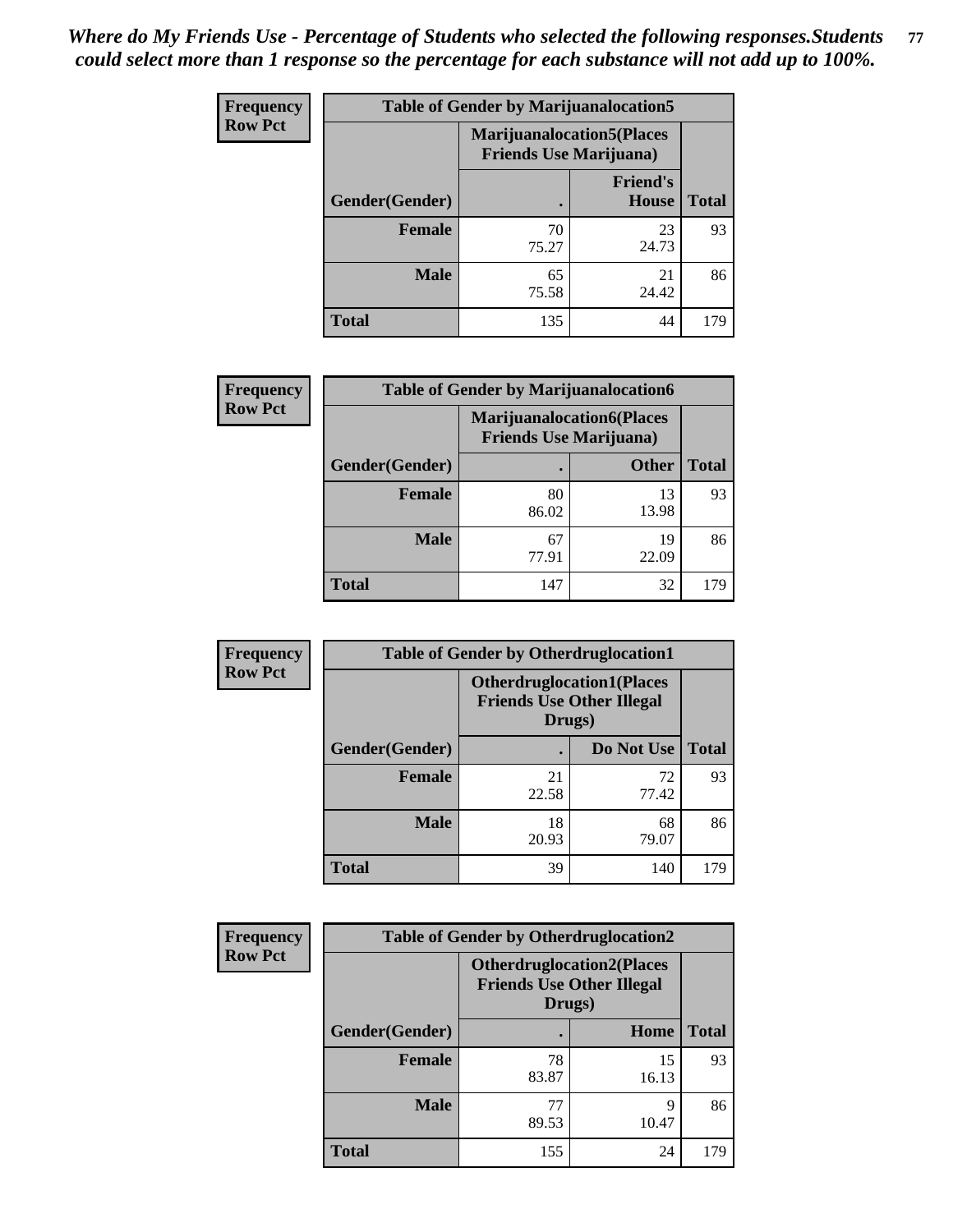| Frequency      | <b>Table of Gender by Otherdruglocation3</b>                                   |             |               |              |
|----------------|--------------------------------------------------------------------------------|-------------|---------------|--------------|
| <b>Row Pct</b> | <b>Otherdruglocation3(Places</b><br><b>Friends Use Other Illegal</b><br>Drugs) |             |               |              |
|                | Gender(Gender)                                                                 |             | <b>School</b> | <b>Total</b> |
|                | <b>Female</b>                                                                  | 89<br>95.70 | 4.30          | 93           |
|                | <b>Male</b>                                                                    | 84<br>97.67 | ↑<br>2.33     | 86           |
|                | <b>Total</b>                                                                   | 173         | 6             | 179          |

| <b>Frequency</b> | <b>Table of Gender by Otherdruglocation4</b> |                                                                                |           |              |
|------------------|----------------------------------------------|--------------------------------------------------------------------------------|-----------|--------------|
| <b>Row Pct</b>   |                                              | <b>Otherdruglocation4(Places</b><br><b>Friends Use Other Illegal</b><br>Drugs) |           |              |
|                  | Gender(Gender)                               |                                                                                | Car       | <b>Total</b> |
|                  | Female                                       | 85<br>91.40                                                                    | 8<br>8.60 | 93           |
|                  | <b>Male</b>                                  | 82<br>95.35                                                                    | 4<br>4.65 | 86           |
|                  | <b>Total</b>                                 | 167                                                                            | 12        | 179          |

| Frequency      | <b>Table of Gender by Otherdruglocation5</b> |                                            |                                  |              |
|----------------|----------------------------------------------|--------------------------------------------|----------------------------------|--------------|
| <b>Row Pct</b> |                                              | <b>Friends Use Other Illegal</b><br>Drugs) | <b>Otherdruglocation5(Places</b> |              |
|                | Gender(Gender)                               |                                            | <b>Friend's</b><br><b>House</b>  | <b>Total</b> |
|                | <b>Female</b>                                | 77<br>82.80                                | 16<br>17.20                      | 93           |
|                | <b>Male</b>                                  | 74<br>86.05                                | 12<br>13.95                      | 86           |
|                | <b>Total</b>                                 | 151                                        | 28                               | 179          |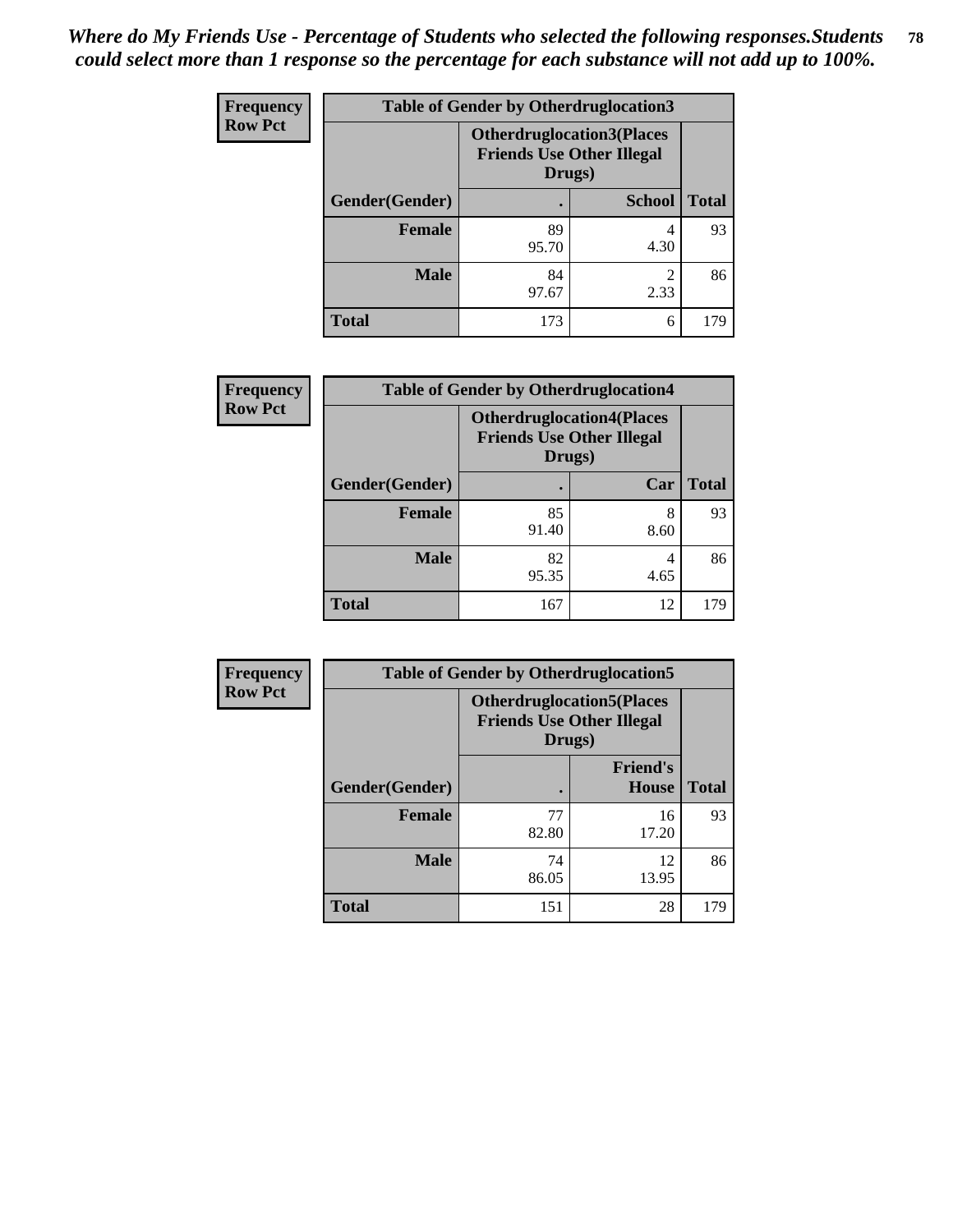| Frequency      | <b>Table of Gender by Otherdruglocation6</b> |                                                                                |              |              |
|----------------|----------------------------------------------|--------------------------------------------------------------------------------|--------------|--------------|
| <b>Row Pct</b> |                                              | <b>Otherdruglocation6(Places</b><br><b>Friends Use Other Illegal</b><br>Drugs) |              |              |
|                | Gender(Gender)                               |                                                                                | <b>Other</b> | <b>Total</b> |
|                | Female                                       | 84<br>90.32                                                                    | q<br>9.68    | 93           |
|                | <b>Male</b>                                  | 75<br>87.21                                                                    | 11<br>12.79  | 86           |
|                | <b>Total</b>                                 | 159                                                                            | 20           | 179          |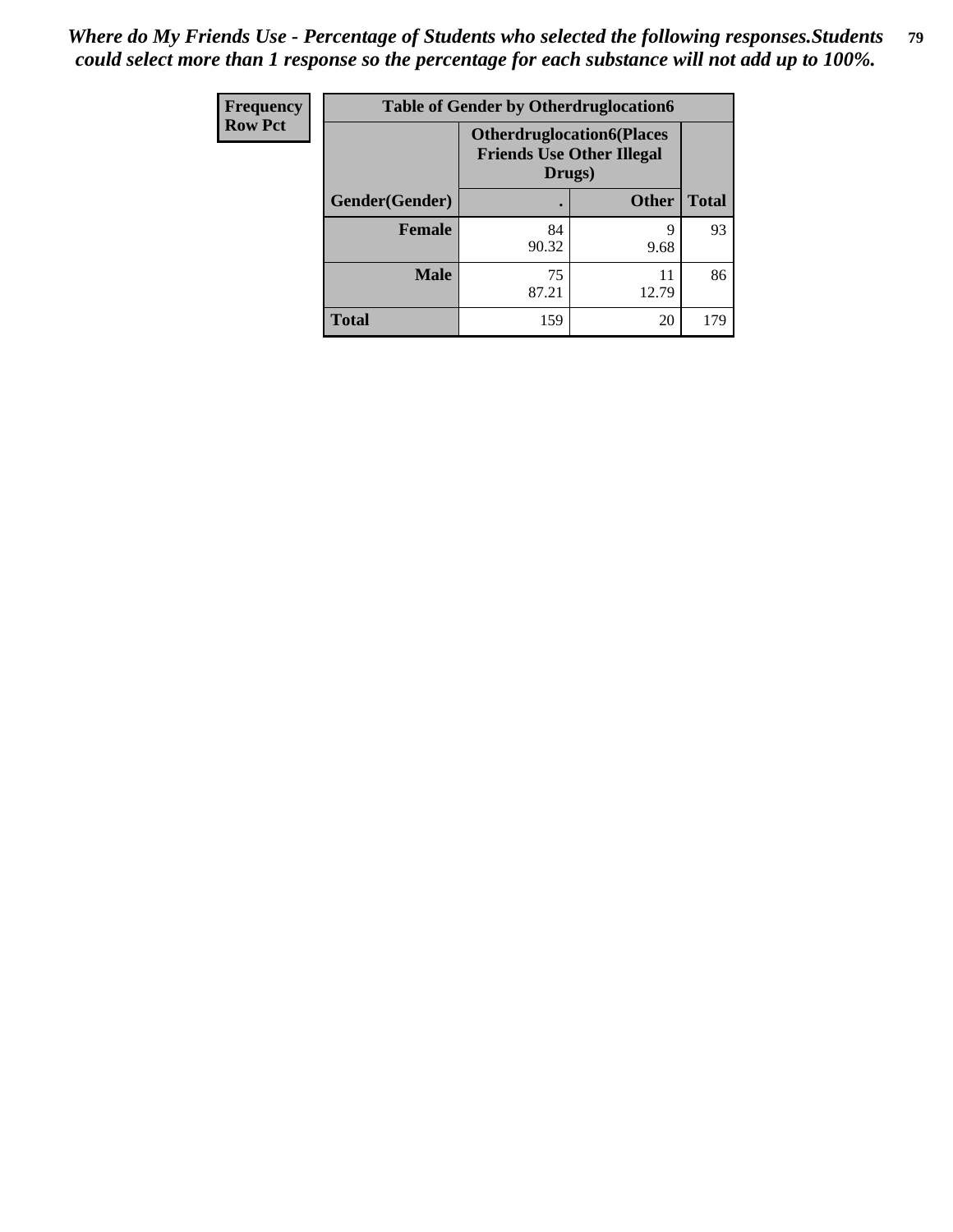| <b>Frequency</b> | <b>Table of Gender by Alcoholtime1</b> |                                                          |                      |              |
|------------------|----------------------------------------|----------------------------------------------------------|----------------------|--------------|
| <b>Row Pct</b>   |                                        | <b>Alcoholtime1(Times</b><br><b>Friends Use Alcohol)</b> |                      |              |
|                  | Gender(Gender)                         | $\bullet$                                                | Do Not<br><b>Use</b> | <b>Total</b> |
|                  | <b>Female</b>                          | 52<br>55.91                                              | 41<br>44.09          | 93           |
|                  | <b>Male</b>                            | 53<br>61.63                                              | 33<br>38.37          | 86           |
|                  | <b>Total</b>                           | 105                                                      | 74                   | 179          |

| Frequency      | <b>Table of Gender by Alcoholtime2</b> |                                                          |                            |              |
|----------------|----------------------------------------|----------------------------------------------------------|----------------------------|--------------|
| <b>Row Pct</b> |                                        | <b>Alcoholtime2(Times</b><br><b>Friends Use Alcohol)</b> |                            |              |
|                | Gender(Gender)                         |                                                          | <b>On Way</b><br>to School | <b>Total</b> |
|                | <b>Female</b>                          | 90<br>96.77                                              | 3<br>3.23                  | 93           |
|                | <b>Male</b>                            | 84<br>97.67                                              | 2<br>2.33                  | 86           |
|                | <b>Total</b>                           | 174                                                      | 5                          | 179          |

| Frequency      | <b>Table of Gender by Alcoholtime3</b> |                                                          |                         |              |
|----------------|----------------------------------------|----------------------------------------------------------|-------------------------|--------------|
| <b>Row Pct</b> |                                        | <b>Alcoholtime3(Times</b><br><b>Friends Use Alcohol)</b> |                         |              |
|                | Gender(Gender)                         |                                                          | <b>During</b><br>School | <b>Total</b> |
|                | Female                                 | 90<br>96.77                                              | 3<br>3.23               | 93           |
|                | <b>Male</b>                            | 84<br>97.67                                              | 2<br>2.33               | 86           |
|                | <b>Total</b>                           | 174                                                      | 5                       | 179          |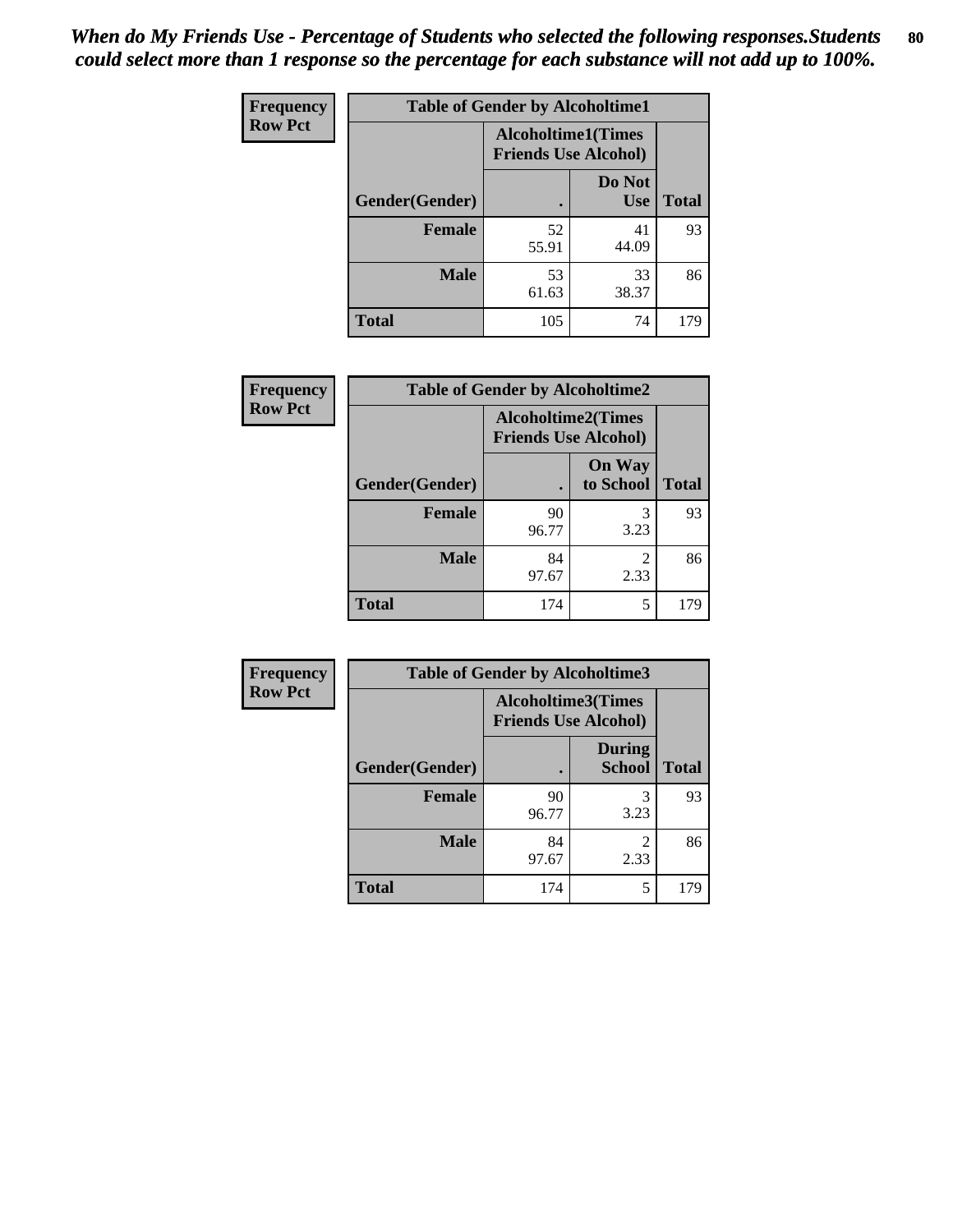*When do My Friends Use - Percentage of Students who selected the following responses.Students could select more than 1 response so the percentage for each substance will not add up to 100%.* **81**

| <b>Frequency</b> | <b>Table of Gender by Alcoholtime4</b> |                                                          |                                                |              |
|------------------|----------------------------------------|----------------------------------------------------------|------------------------------------------------|--------------|
| <b>Row Pct</b>   |                                        | <b>Alcoholtime4(Times</b><br><b>Friends Use Alcohol)</b> |                                                |              |
|                  | Gender(Gender)                         | $\bullet$                                                | <b>On Way</b><br>Home<br>From<br><b>School</b> | <b>Total</b> |
|                  | <b>Female</b>                          | 89<br>95.70                                              | 4<br>4.30                                      | 93           |
|                  | <b>Male</b>                            | 84<br>97.67                                              | 2<br>2.33                                      | 86           |
|                  | <b>Total</b>                           | 173                                                      | 6                                              | 179          |

| <b>Frequency</b> | <b>Table of Gender by Alcoholtime5</b> |                                                           |             |              |
|------------------|----------------------------------------|-----------------------------------------------------------|-------------|--------------|
| <b>Row Pct</b>   |                                        | <b>Alcoholtime5</b> (Times<br><b>Friends Use Alcohol)</b> |             |              |
|                  | Gender(Gender)                         |                                                           | Weeknights  | <b>Total</b> |
|                  | <b>Female</b>                          | 73<br>78.49                                               | 20<br>21.51 | 93           |
|                  | <b>Male</b>                            | 67<br>77.91                                               | 19<br>22.09 | 86           |
|                  | <b>Total</b>                           | 140                                                       | 39          | 179          |

| <b>Frequency</b> | <b>Table of Gender by Alcoholtime6</b> |                                                           |             |              |
|------------------|----------------------------------------|-----------------------------------------------------------|-------------|--------------|
| <b>Row Pct</b>   |                                        | <b>Alcoholtime6</b> (Times<br><b>Friends Use Alcohol)</b> |             |              |
|                  | Gender(Gender)                         |                                                           | Weekends    | <b>Total</b> |
|                  | <b>Female</b>                          | 38<br>40.86                                               | 55<br>59.14 | 93           |
|                  | <b>Male</b>                            | 34<br>39.53                                               | 52<br>60.47 | 86           |
|                  | <b>Total</b>                           | 72                                                        | 107         | 179          |

| Frequency      | <b>Table of Gender by Tobaccotime1</b> |                                                          |                      |              |
|----------------|----------------------------------------|----------------------------------------------------------|----------------------|--------------|
| <b>Row Pct</b> |                                        | <b>Tobaccotime1(Times</b><br><b>Friends Use Tobacco)</b> |                      |              |
|                | Gender(Gender)                         |                                                          | Do Not<br><b>Use</b> | <b>Total</b> |
|                | <b>Female</b>                          | 42<br>45.16                                              | 51<br>54.84          | 93           |
|                | <b>Male</b>                            | 57<br>66.28                                              | 29<br>33.72          | 86           |
|                | <b>Total</b>                           | 99                                                       | 80                   | 179          |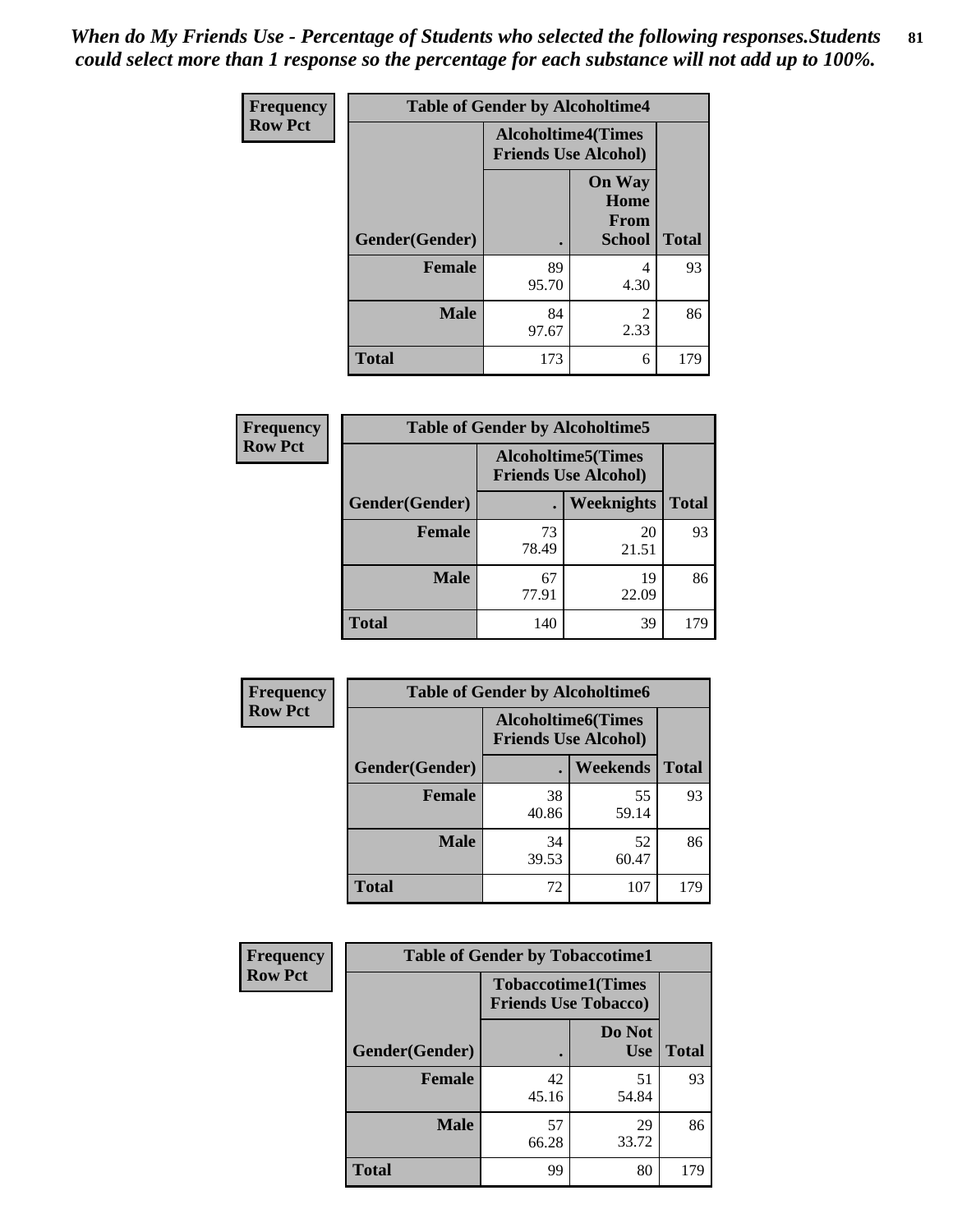| <b>Frequency</b> | <b>Table of Gender by Tobaccotime2</b> |                                                          |                            |              |
|------------------|----------------------------------------|----------------------------------------------------------|----------------------------|--------------|
| <b>Row Pct</b>   |                                        | <b>Tobaccotime2(Times</b><br><b>Friends Use Tobacco)</b> |                            |              |
|                  | Gender(Gender)                         |                                                          | <b>On Way</b><br>to School | <b>Total</b> |
|                  | <b>Female</b>                          | 67<br>72.04                                              | 26<br>27.96                | 93           |
|                  | <b>Male</b>                            | 51<br>59.30                                              | 35<br>40.70                | 86           |
|                  | <b>Total</b>                           | 118                                                      | 61                         | 179          |

| <b>Frequency</b> | <b>Table of Gender by Tobaccotime3</b> |                                                          |                                |              |
|------------------|----------------------------------------|----------------------------------------------------------|--------------------------------|--------------|
| <b>Row Pct</b>   |                                        | <b>Tobaccotime3(Times</b><br><b>Friends Use Tobacco)</b> |                                |              |
|                  | Gender(Gender)                         |                                                          | <b>During</b><br><b>School</b> | <b>Total</b> |
|                  | <b>Female</b>                          | 75<br>80.65                                              | 18<br>19.35                    | 93           |
|                  | <b>Male</b>                            | 59<br>68.60                                              | 27<br>31.40                    | 86           |
|                  | <b>Total</b>                           | 134                                                      | 45                             | 179          |

| <b>Frequency</b> | <b>Table of Gender by Tobaccotime4</b> |                                                          |                                                |              |
|------------------|----------------------------------------|----------------------------------------------------------|------------------------------------------------|--------------|
| <b>Row Pct</b>   |                                        | <b>Tobaccotime4(Times</b><br><b>Friends Use Tobacco)</b> |                                                |              |
|                  | Gender(Gender)                         |                                                          | <b>On Way</b><br>Home<br>From<br><b>School</b> | <b>Total</b> |
|                  | <b>Female</b>                          | 89<br>95.70                                              | 4<br>4.30                                      | 93           |
|                  | <b>Male</b>                            | 84<br>97.67                                              | $\mathfrak{D}$<br>2.33                         | 86           |
|                  | <b>Total</b>                           | 173                                                      | 6                                              | 179          |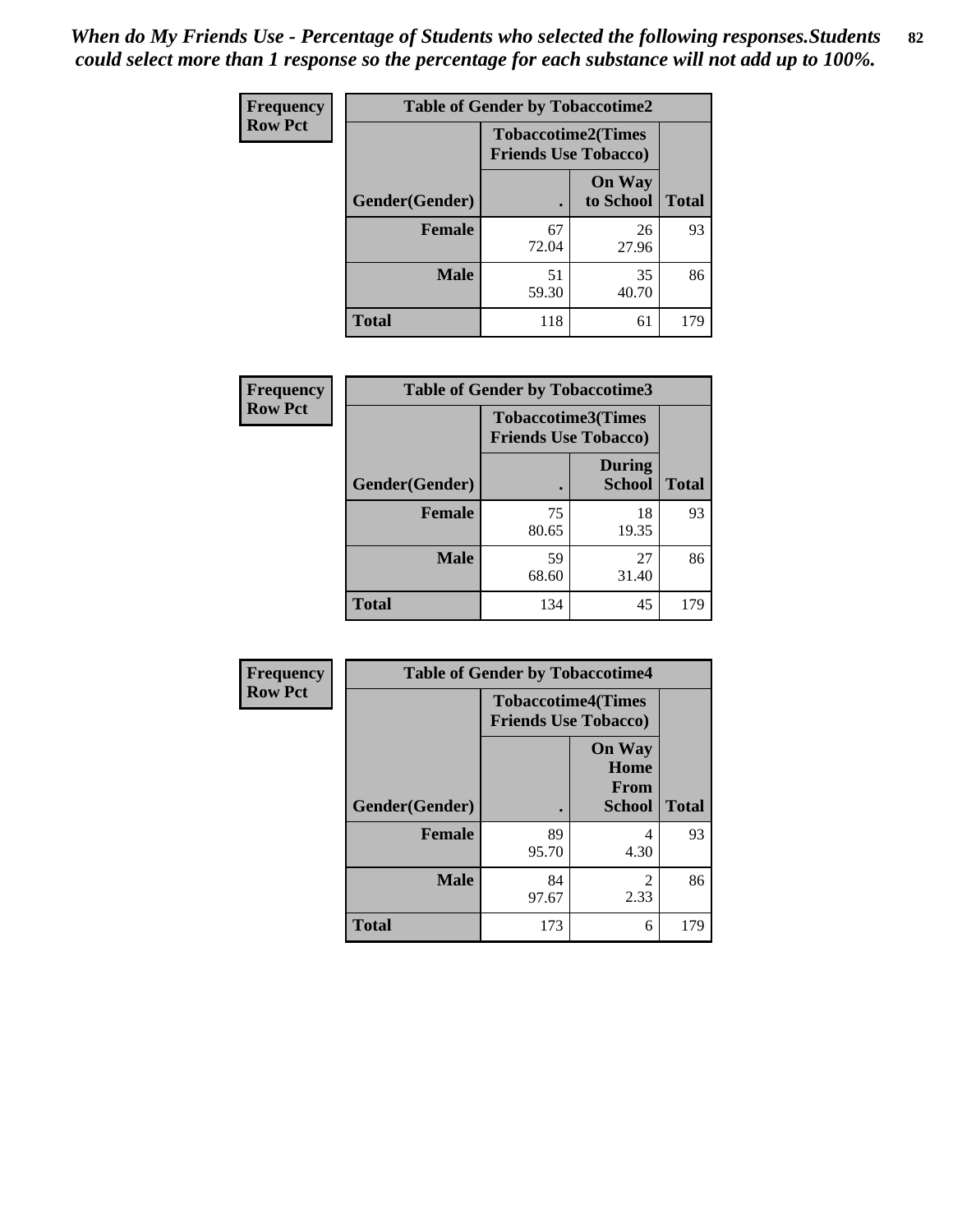| <b>Frequency</b> | <b>Table of Gender by Tobaccotime5</b> |                                                           |             |              |
|------------------|----------------------------------------|-----------------------------------------------------------|-------------|--------------|
| <b>Row Pct</b>   |                                        | <b>Tobaccotime5</b> (Times<br><b>Friends Use Tobacco)</b> |             |              |
|                  | <b>Gender</b> (Gender)                 |                                                           | Weeknights  | <b>Total</b> |
|                  | <b>Female</b>                          | 61<br>65.59                                               | 32<br>34.41 | 93           |
|                  | <b>Male</b>                            | 42<br>48.84                                               | 44<br>51.16 | 86           |
|                  | <b>Total</b>                           | 103                                                       | 76          | 179          |

| <b>Frequency</b> | <b>Table of Gender by Tobaccotime6</b> |                                                          |             |              |
|------------------|----------------------------------------|----------------------------------------------------------|-------------|--------------|
| <b>Row Pct</b>   |                                        | <b>Tobaccotime6(Times</b><br><b>Friends Use Tobacco)</b> |             |              |
|                  | Gender(Gender)                         |                                                          | Weekends    | <b>Total</b> |
|                  | Female                                 | 54<br>58.06                                              | 39<br>41.94 | 93           |
|                  | <b>Male</b>                            | 34<br>39.53                                              | 52<br>60.47 | 86           |
|                  | <b>Total</b>                           | 88                                                       | 91          | 179          |

| Frequency      | <b>Table of Gender by Marijuanatime1</b> |                                |                             |              |
|----------------|------------------------------------------|--------------------------------|-----------------------------|--------------|
| <b>Row Pct</b> |                                          | <b>Friends Use Marijuana</b> ) | <b>Marijuanatime1(Times</b> |              |
|                | Gender(Gender)                           |                                | Do Not Use                  | <b>Total</b> |
|                | <b>Female</b>                            | 27<br>29.03                    | 66<br>70.97                 | 93           |
|                | <b>Male</b>                              | 29<br>33.72                    | 57<br>66.28                 | 86           |
|                | <b>Total</b>                             | 56                             | 123                         | 179          |

| <b>Frequency</b> | <b>Table of Gender by Marijuanatime2</b> |                                                               |                            |              |
|------------------|------------------------------------------|---------------------------------------------------------------|----------------------------|--------------|
| <b>Row Pct</b>   |                                          | <b>Marijuanatime2(Times</b><br><b>Friends Use Marijuana</b> ) |                            |              |
|                  | Gender(Gender)                           |                                                               | On Way to<br><b>School</b> | <b>Total</b> |
|                  | Female                                   | 85<br>91.40                                                   | 8<br>8.60                  | 93           |
|                  | <b>Male</b>                              | 80<br>93.02                                                   | 6<br>6.98                  | 86           |
|                  | <b>Total</b>                             | 165                                                           | 14                         | 179          |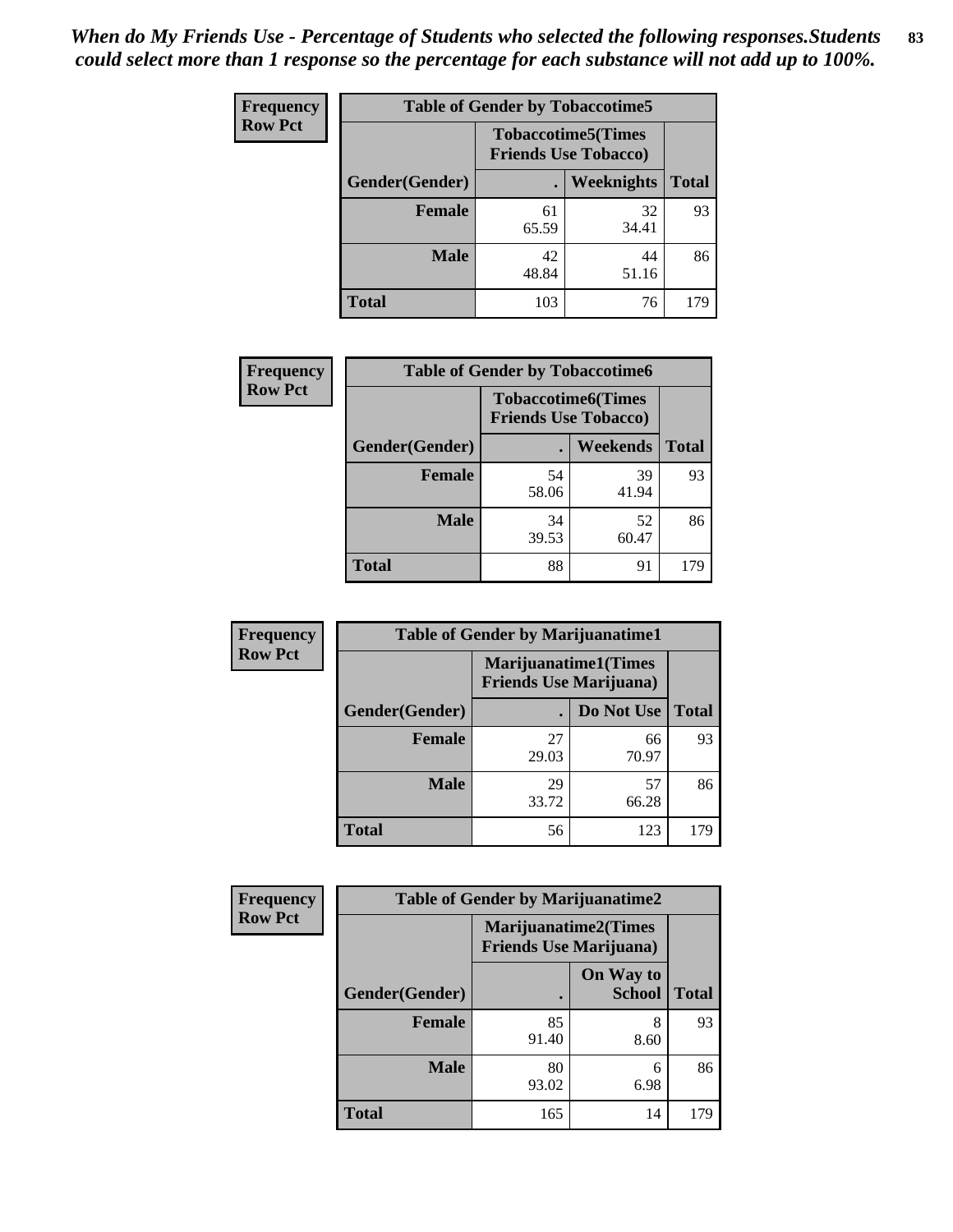| <b>Frequency</b> | <b>Table of Gender by Marijuanatime3</b> |                                                        |                                |              |
|------------------|------------------------------------------|--------------------------------------------------------|--------------------------------|--------------|
| <b>Row Pct</b>   |                                          | Marijuanatime3(Times<br><b>Friends Use Marijuana</b> ) |                                |              |
|                  | Gender(Gender)                           |                                                        | <b>During</b><br><b>School</b> | <b>Total</b> |
|                  | <b>Female</b>                            | 90<br>96.77                                            | 3<br>3.23                      | 93           |
|                  | <b>Male</b>                              | 85<br>98.84                                            | 1.16                           | 86           |
|                  | <b>Total</b>                             | 175                                                    | 4                              | 179          |

| Frequency      | <b>Table of Gender by Marijuanatime4</b> |                                                                |                                                |              |
|----------------|------------------------------------------|----------------------------------------------------------------|------------------------------------------------|--------------|
| <b>Row Pct</b> |                                          | <b>Marijuanatime4</b> (Times<br><b>Friends Use Marijuana</b> ) |                                                |              |
|                | Gender(Gender)                           |                                                                | <b>On Way</b><br>Home<br>From<br><b>School</b> | <b>Total</b> |
|                | <b>Female</b>                            | 85                                                             | 8                                              | 93           |
|                |                                          | 91.40                                                          | 8.60                                           |              |
|                | <b>Male</b>                              | 78<br>90.70                                                    | 8<br>9.30                                      | 86           |
|                | <b>Total</b>                             | 163                                                            | 16                                             | 179          |

| Frequency      |                | <b>Table of Gender by Marijuanatime5</b> |                                                                |              |  |
|----------------|----------------|------------------------------------------|----------------------------------------------------------------|--------------|--|
| <b>Row Pct</b> |                |                                          | <b>Marijuanatime5</b> (Times<br><b>Friends Use Marijuana</b> ) |              |  |
|                | Gender(Gender) |                                          | Weeknights                                                     | <b>Total</b> |  |
|                | <b>Female</b>  | 74<br>79.57                              | 19<br>20.43                                                    | 93           |  |
|                | <b>Male</b>    | 73<br>84.88                              | 13<br>15.12                                                    | 86           |  |
|                | <b>Total</b>   | 147                                      | 32                                                             | 179          |  |

| Frequency      | <b>Table of Gender by Marijuanatime6</b> |                                                               |                 |              |
|----------------|------------------------------------------|---------------------------------------------------------------|-----------------|--------------|
| <b>Row Pct</b> |                                          | <b>Marijuanatime6(Times</b><br><b>Friends Use Marijuana</b> ) |                 |              |
|                | Gender(Gender)                           |                                                               | <b>Weekends</b> | <b>Total</b> |
|                | <b>Female</b>                            | 64<br>68.82                                                   | 29<br>31.18     | 93           |
|                | <b>Male</b>                              | 58<br>67.44                                                   | 28<br>32.56     | 86           |
|                | <b>Total</b>                             | 122                                                           | 57              | 179          |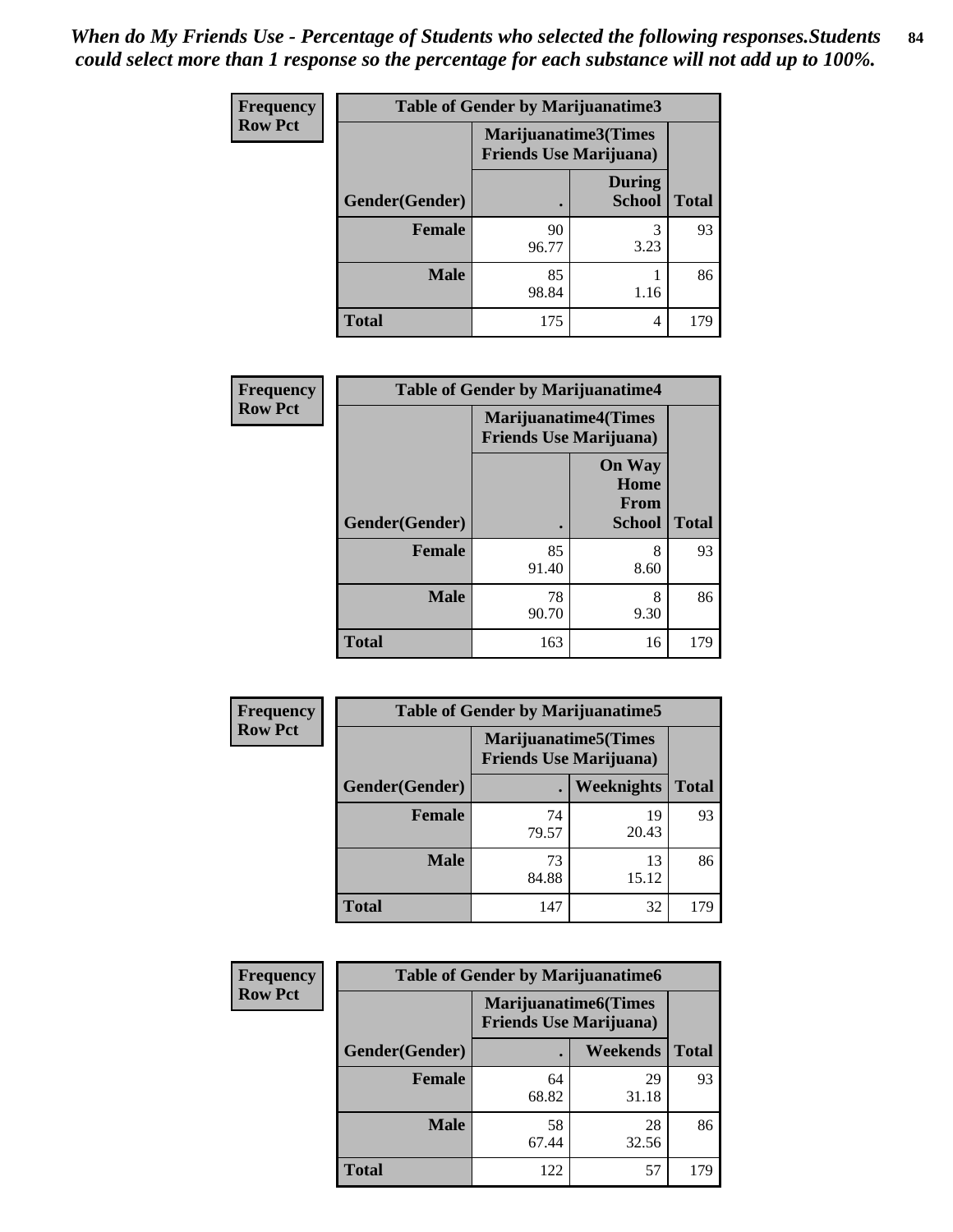| <b>Frequency</b> | <b>Table of Gender by Otherdrugtime1</b> |                       |                                                         |     |
|------------------|------------------------------------------|-----------------------|---------------------------------------------------------|-----|
| <b>Row Pct</b>   |                                          | <b>Illegal Drugs)</b> | <b>Otherdrugtime1(Times</b><br><b>Friends Use Other</b> |     |
|                  | Gender(Gender)                           |                       | Do Not Use   Total                                      |     |
|                  | <b>Female</b>                            | 19<br>20.43           | 74<br>79.57                                             | 93  |
|                  | Male                                     | 18<br>20.93           | 68<br>79.07                                             | 86  |
|                  | <b>Total</b>                             | 37                    | 142                                                     | 179 |

| Frequency      |                | <b>Table of Gender by Otherdrugtime2</b> |                                                         |              |  |
|----------------|----------------|------------------------------------------|---------------------------------------------------------|--------------|--|
| <b>Row Pct</b> |                | <b>Illegal Drugs</b> )                   | <b>Otherdrugtime2(Times</b><br><b>Friends Use Other</b> |              |  |
|                | Gender(Gender) |                                          | On Way to<br><b>School</b>                              | <b>Total</b> |  |
|                | <b>Female</b>  | 88<br>94.62                              | 5<br>5.38                                               | 93           |  |
|                | <b>Male</b>    | 84<br>97.67                              | 2<br>2.33                                               | 86           |  |
|                | <b>Total</b>   | 172                                      | 7                                                       | 179          |  |

| <b>Frequency</b> | <b>Table of Gender by Otherdrugtime3</b> |                                                    |                                |              |
|------------------|------------------------------------------|----------------------------------------------------|--------------------------------|--------------|
| <b>Row Pct</b>   |                                          | <b>Friends Use Other</b><br><b>Illegal Drugs</b> ) | <b>Otherdrugtime3</b> (Times   |              |
|                  | Gender(Gender)                           | $\bullet$                                          | <b>During</b><br><b>School</b> | <b>Total</b> |
|                  | Female                                   | 90<br>96.77                                        | 3<br>3.23                      | 93           |
|                  | <b>Male</b>                              | 84<br>97.67                                        | 2<br>2.33                      | 86           |
|                  | <b>Total</b>                             | 174                                                | 5                              | 179          |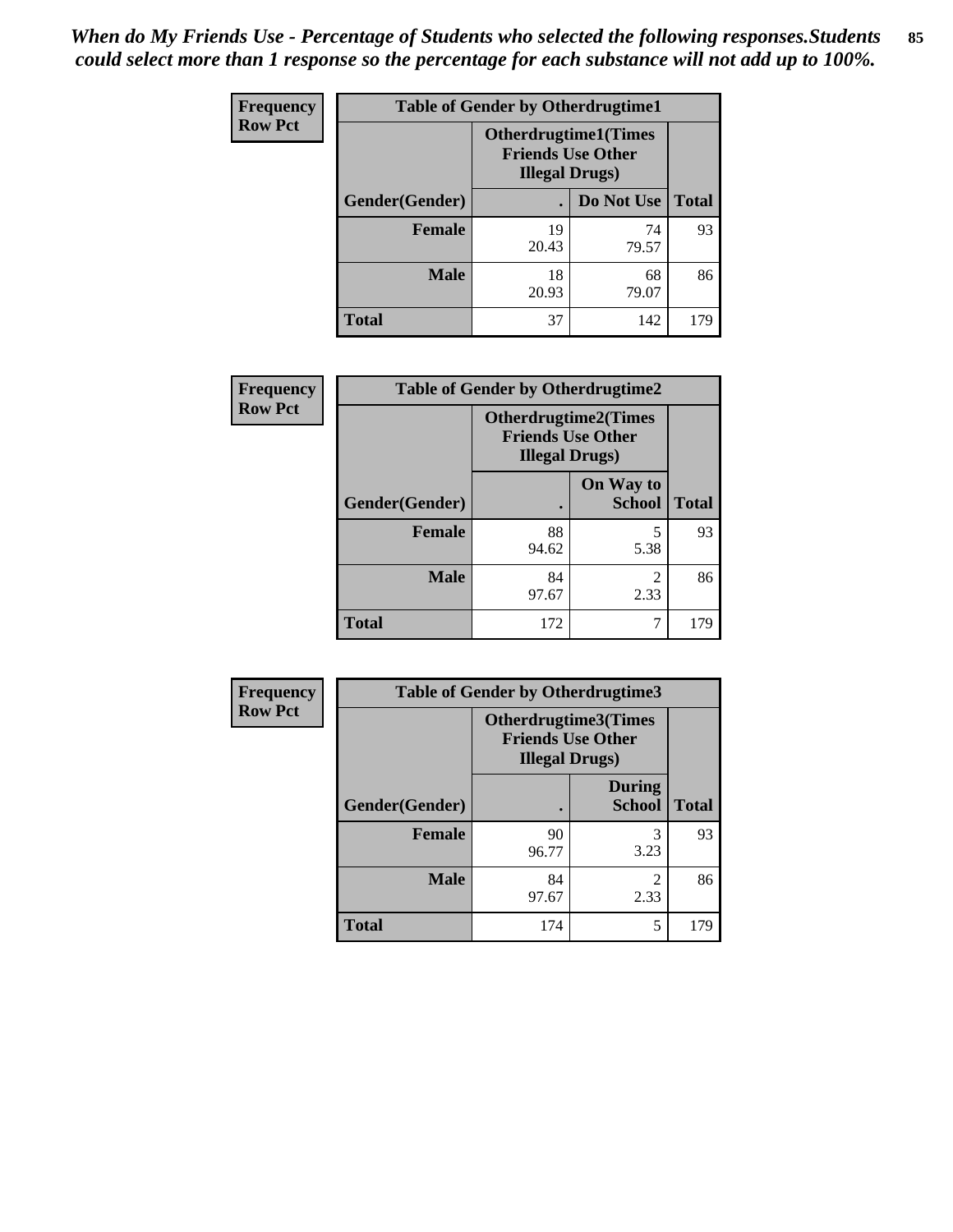*When do My Friends Use - Percentage of Students who selected the following responses.Students could select more than 1 response so the percentage for each substance will not add up to 100%.* **86**

| <b>Frequency</b> | <b>Table of Gender by Otherdrugtime4</b> |                        |                                                         |              |
|------------------|------------------------------------------|------------------------|---------------------------------------------------------|--------------|
| <b>Row Pct</b>   |                                          | <b>Illegal Drugs</b> ) | <b>Otherdrugtime4(Times</b><br><b>Friends Use Other</b> |              |
|                  | Gender(Gender)                           | ٠                      | <b>On Way</b><br>Home<br><b>From</b><br><b>School</b>   | <b>Total</b> |
|                  | <b>Female</b>                            | 88<br>94.62            | 5<br>5.38                                               | 93           |
|                  | <b>Male</b>                              | 82<br>95.35            | 4<br>4.65                                               | 86           |
|                  | <b>Total</b>                             | 170                    | 9                                                       | 179          |

| Frequency      | <b>Table of Gender by Otherdrugtime5</b> |                                                                                    |                   |              |
|----------------|------------------------------------------|------------------------------------------------------------------------------------|-------------------|--------------|
| <b>Row Pct</b> |                                          | <b>Otherdrugtime5</b> (Times<br><b>Friends Use Other</b><br><b>Illegal Drugs</b> ) |                   |              |
|                | Gender(Gender)                           |                                                                                    | <b>Weeknights</b> | <b>Total</b> |
|                | <b>Female</b>                            | 82<br>88.17                                                                        | 11<br>11.83       | 93           |
|                | <b>Male</b>                              | 75<br>87.21                                                                        | 11<br>12.79       | 86           |
|                | <b>Total</b>                             | 157                                                                                | 22                | 179          |

| <b>Frequency</b> | <b>Table of Gender by Otherdrugtime6</b> |                                                                                   |             |              |  |
|------------------|------------------------------------------|-----------------------------------------------------------------------------------|-------------|--------------|--|
| <b>Row Pct</b>   |                                          | <b>Otherdrugtime6(Times</b><br><b>Friends Use Other</b><br><b>Illegal Drugs</b> ) |             |              |  |
|                  | Gender(Gender)                           |                                                                                   | Weekends    | <b>Total</b> |  |
|                  | <b>Female</b>                            | 73<br>78.49                                                                       | 20<br>21.51 | 93           |  |
|                  | <b>Male</b>                              | 69<br>80.23                                                                       | 17<br>19.77 | 86           |  |
|                  | <b>Total</b>                             | 142                                                                               | 37          | 179          |  |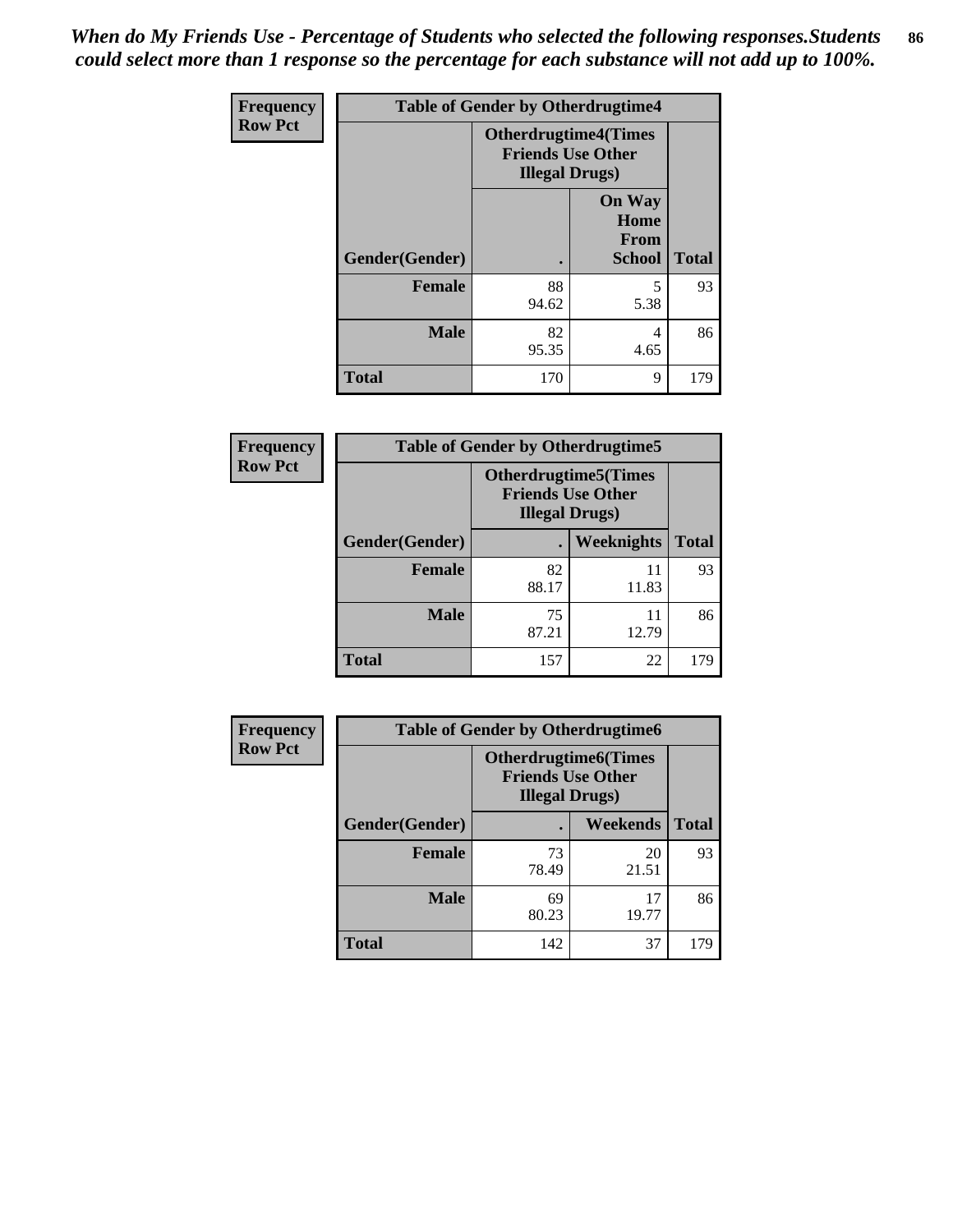# *Other Questions* **87**

| Frequency      | <b>Table of Gender by Educationalcohol</b> |                                                                                                                               |                |              |
|----------------|--------------------------------------------|-------------------------------------------------------------------------------------------------------------------------------|----------------|--------------|
| <b>Row Pct</b> |                                            | Educationalcohol(I<br>have been taught<br>about alcohol,<br>tobacco,<br>and other drugs<br>within the last year<br>at school) |                |              |
|                | Gender(Gender)                             | <b>Yes</b>                                                                                                                    | N <sub>0</sub> | <b>Total</b> |
|                | <b>Female</b>                              | 66<br>70.97                                                                                                                   | 27<br>29.03    | 93           |
|                | <b>Male</b>                                | 61<br>70.93                                                                                                                   | 25<br>29.07    | 86           |
|                | <b>Total</b>                               | 127                                                                                                                           | 52             | 179          |

| Frequency      | <b>Table of Gender by Rodedrinking</b> |                                                                                                                     |                |              |  |
|----------------|----------------------------------------|---------------------------------------------------------------------------------------------------------------------|----------------|--------------|--|
| <b>Row Pct</b> |                                        | Rodedrinking(In<br>the past 30 days I<br>have ridden in a<br>car with a driver<br>who had been<br>drinking alcohol) |                |              |  |
|                | Gender(Gender)                         | Yes                                                                                                                 | N <sub>0</sub> | <b>Total</b> |  |
|                | <b>Female</b>                          | 10<br>10.75                                                                                                         | 83<br>89.25    | 93           |  |
|                | <b>Male</b>                            | 9<br>10.47                                                                                                          | 77<br>89.53    | 86           |  |
|                | <b>Total</b>                           | 19                                                                                                                  | 160            | 179          |  |

| Frequency      | <b>Table of Gender by Drugsschool</b> |                                                                                                                                     |                |              |  |
|----------------|---------------------------------------|-------------------------------------------------------------------------------------------------------------------------------------|----------------|--------------|--|
| <b>Row Pct</b> |                                       | <b>Drugsschool</b> (During<br>the past 12 months,<br>I have been offered,<br>sold,<br>or given illegal drugs<br>on school property) |                |              |  |
|                | Gender(Gender)                        | Yes                                                                                                                                 | N <sub>0</sub> | <b>Total</b> |  |
|                | <b>Female</b>                         | 12<br>12.90                                                                                                                         | 81<br>87.10    | 93           |  |
|                | <b>Male</b>                           | 11<br>12.79                                                                                                                         | 75<br>87.21    | 86           |  |
|                | <b>Total</b>                          | 23                                                                                                                                  | 156            | 179          |  |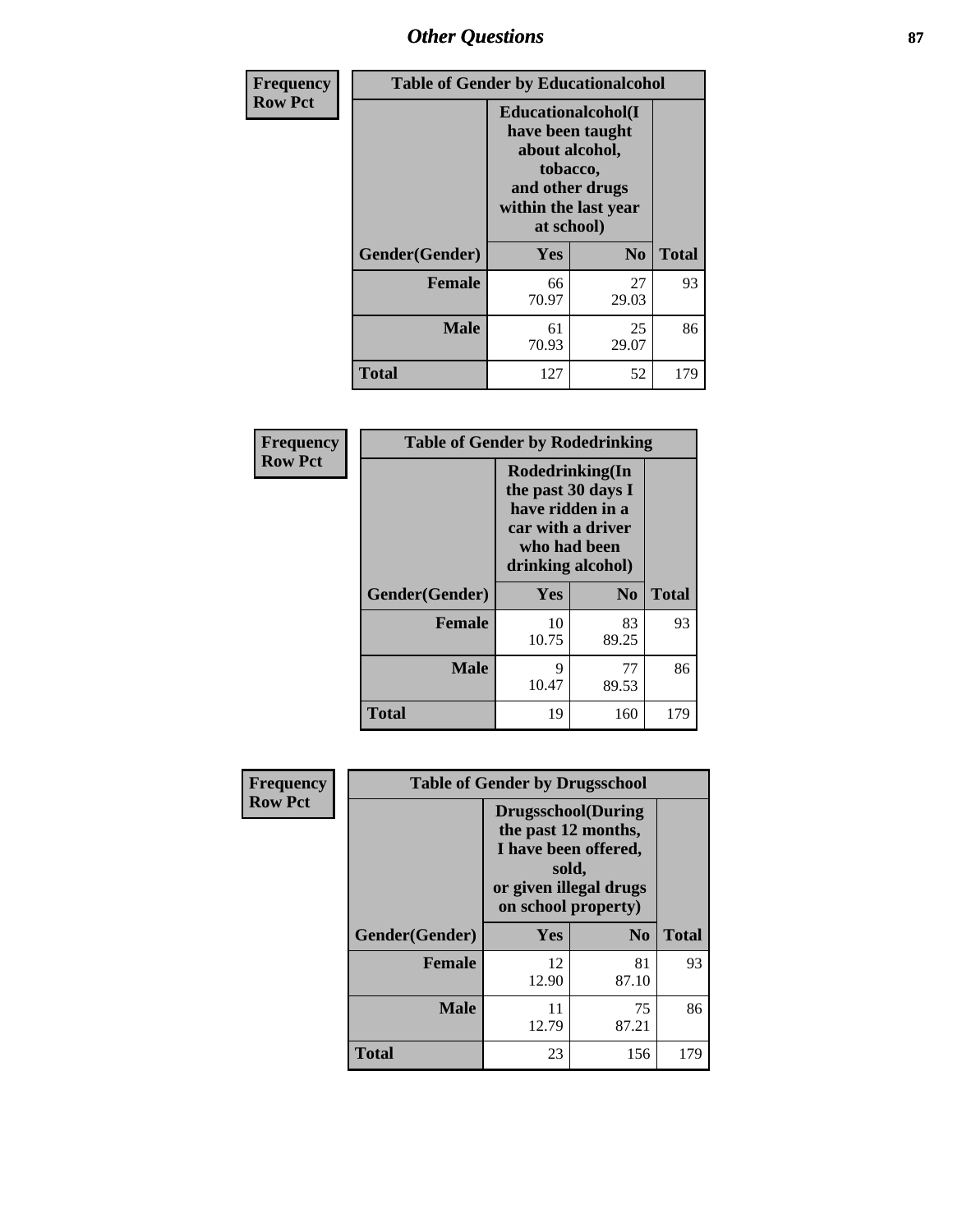*Other Questions* **88**

**Frequency Row Pct**

| <b>Table of Gender by Bingedrinking</b> |              |                                                                                                         |                        |                |                            |                        |              |
|-----------------------------------------|--------------|---------------------------------------------------------------------------------------------------------|------------------------|----------------|----------------------------|------------------------|--------------|
|                                         |              | Bingedrinking(I have drunk five or<br>more drinks of alcohol at one sitting<br>during the last 30 days) |                        |                |                            |                        |              |
|                                         | $\mathbf{0}$ | 1 or<br>2                                                                                               | 3 to<br>5              | 10<br>to<br>19 | 20<br>t <sub>0</sub><br>29 | All<br>30              |              |
| Gender(Gender)                          | <b>Days</b>  | days                                                                                                    | days                   | days           | days                       | days                   | <b>Total</b> |
| <b>Female</b>                           | 85<br>91.40  | 1.08                                                                                                    | $\overline{2}$<br>2.15 | 5<br>5.38      | 0<br>0.00                  | $\theta$<br>0.00       | 93           |
| <b>Male</b>                             | 69<br>80.23  | 5<br>5.81                                                                                               | 4<br>4.65              | 4<br>4.65      | $\mathfrak{D}$<br>2.33     | $\overline{2}$<br>2.33 | 86           |

| Frequency      |                |                                                                                                 | <b>Table of Gender by Educationaids</b> |              |
|----------------|----------------|-------------------------------------------------------------------------------------------------|-----------------------------------------|--------------|
| <b>Row Pct</b> |                | <b>Educationaids</b> (I<br>have been taught<br>about HIV/AIDS<br>at school in the<br>past year) |                                         |              |
|                | Gender(Gender) | Yes                                                                                             | N <sub>0</sub>                          | <b>Total</b> |
|                | <b>Female</b>  | 76<br>81.72                                                                                     | 17<br>18.28                             | 93           |
|                | <b>Male</b>    | 65<br>75.58                                                                                     | 21<br>24.42                             | 86           |
|                | <b>Total</b>   | 141                                                                                             | 38                                      | 179          |

| <b>Frequency</b> | <b>Table of Gender by Suicideconsider</b> |                 |                |              |  |
|------------------|-------------------------------------------|-----------------|----------------|--------------|--|
| <b>Row Pct</b>   |                                           | Suicideconsider |                |              |  |
|                  | Gender(Gender)                            | <b>Yes</b>      | N <sub>0</sub> | <b>Total</b> |  |
|                  | <b>Female</b>                             | 10<br>10.75     | 83<br>89.25    | 93           |  |
|                  | <b>Male</b>                               | 4<br>4.65       | 82<br>95.35    | 86           |  |
|                  | <b>Total</b>                              | 14              | 165            | 179          |  |